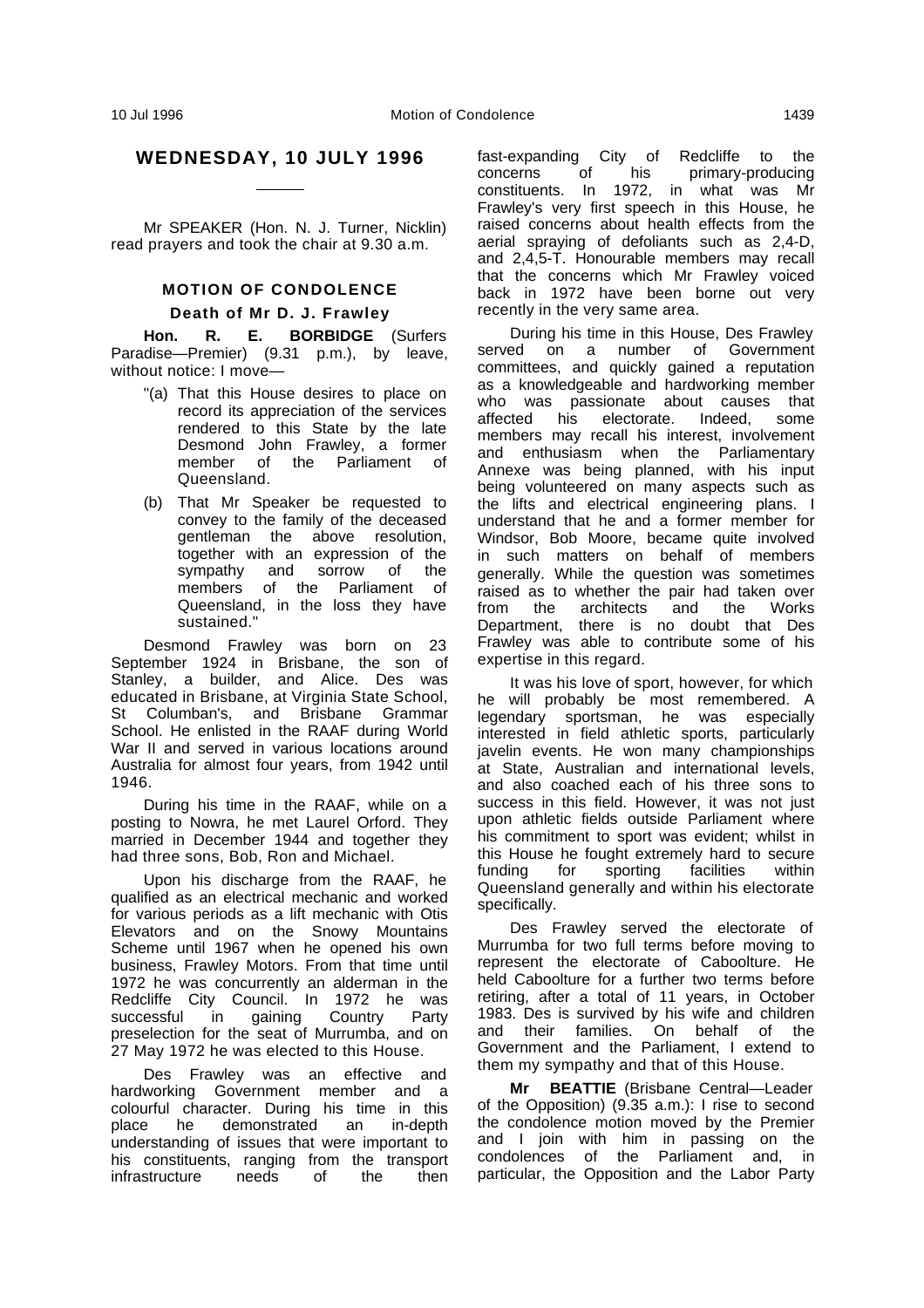to Mr Frawley's family. Des Frawley was well regarded by Labor members who served with him during his time in this Parliament. In their words, he was regarded as "a good bloke" and someone for whom they had a lot of time and respect. He was certainly a character in many ways.

As the Premier mentioned, when looking at his history, one sees that he did have a very keen interest in athletics. In fact, his interest in athletics started in 1937, when he won the Norman Graham trophy at the Virginia State High School. Mr Frawley went on to win field events at State, national and world level in his age group. He broke the age world record for the pentathlon championship in 1974 and won the age world javelin title in Christchurch, New Zealand in 1981. His brother Ray is presently a member of the Redcliffe City Council and Des was a former Redcliffe Mayor. Des won the Queensland teams pentathlon championship three times. Mr Frawley coached his three sons, all of whom won Australian championships and set junior world records. His wife Laurel shared his sporting interest, winning her share of trophies.

Des Frawley was not just committed to sport and other matters; he was ahead of his time. I noticed a report in the North Coast News on 12 November 1980 in which he signalled that he was ahead of his time. The article states—

"Member for Caboolture Des Frawley has said that all State and Federal members of parliament should be compelled to declare their pecuniary interests."

That did not happen for some time, of course. Clearly, he was a man ahead of his time.

Obviously, he also participated in the rough and tumble of politics. I came across an article in the Sydney Morning Herald from a time when there were some heady days in the National Party. The article states—

"Mr Des Frawley, Member for Caboolture, 50 km north or Brisbane, told the Herald: 'The only resemblance between the Queensland Parliament and the Westminster parliamentary system now is that the Opposition sits on the Speaker's left and the Government on the right.

They could expel me for saying that, but I don't care. They can't stand over me. I wouldn't take it.'"

I pass on the condolences of the Opposition to Des Frawley's family.

**Hon. J. M. SHELDON** (Caloundra— Deputy Premier, Treasurer and Minister for The Arts) (9.38 a.m.): I wish to express my condolences and sympathy to the family and friends of the late Desmond John Frawley. He was a hardworking member of the Parliament of Queensland. Des Frawley was a tireless and effective Government member who during his time in this place showed that he had a deep understanding of a wide range of issues that affected his constituents. Mr Frawley gained a reputation as a wise and diligent member who served on Government committees. He was renowned as a member who was fervent about the causes that affected his electorate.

The competitive spirit that served Des Frawley so well on the athletics field, with his string of championships at State, Australian and international levels, was also very evident in his approach to Parliament. In this House he was also a champion for securing funding for sporting facilities not only for his own electorate but also for anywhere else throughout the State where he saw the need.

The dedication and passion of Des Frawley during his service to the people of Queensland should serve as an inspiration to all honourable members who have followed him in this place. To Mr Frawley's wife, his children and their families who survive him, I extend my deepest sympathy and that of the House.

**Mr FITZGERALD** (Lockyer—Leader of Government Business) (9.40 a.m.): I join in speaking to this condolence motion, which was moved by the Premier and seconded by the Leader of the Opposition. When I look around the Chamber—and I stand corrected— I see present 11 members who served with Des Frawley. He left this Chamber prior to the election in 1983.

Des Frawley will be remembered as a rather fearless fighter. I would call him a private member. He was a great example for those members who are willing to stand up for what they believe in. I can well remember and, of course, I am not disclosing the confidence of what goes on in a joint party room—that Des Frawley would take on Ministers and Premiers without any problem at all if he thought that they were wrong and he wanted to put his point of view across.

He was a loyal member in this House but he enjoyed the Parliament itself. The Premier has said that, at one stage, Des was a mechanic and operated his own garage. I remember the interchanges, interjections and exchanges that occurred between Des and "Digger" Davis, who at one stage drove a taxi.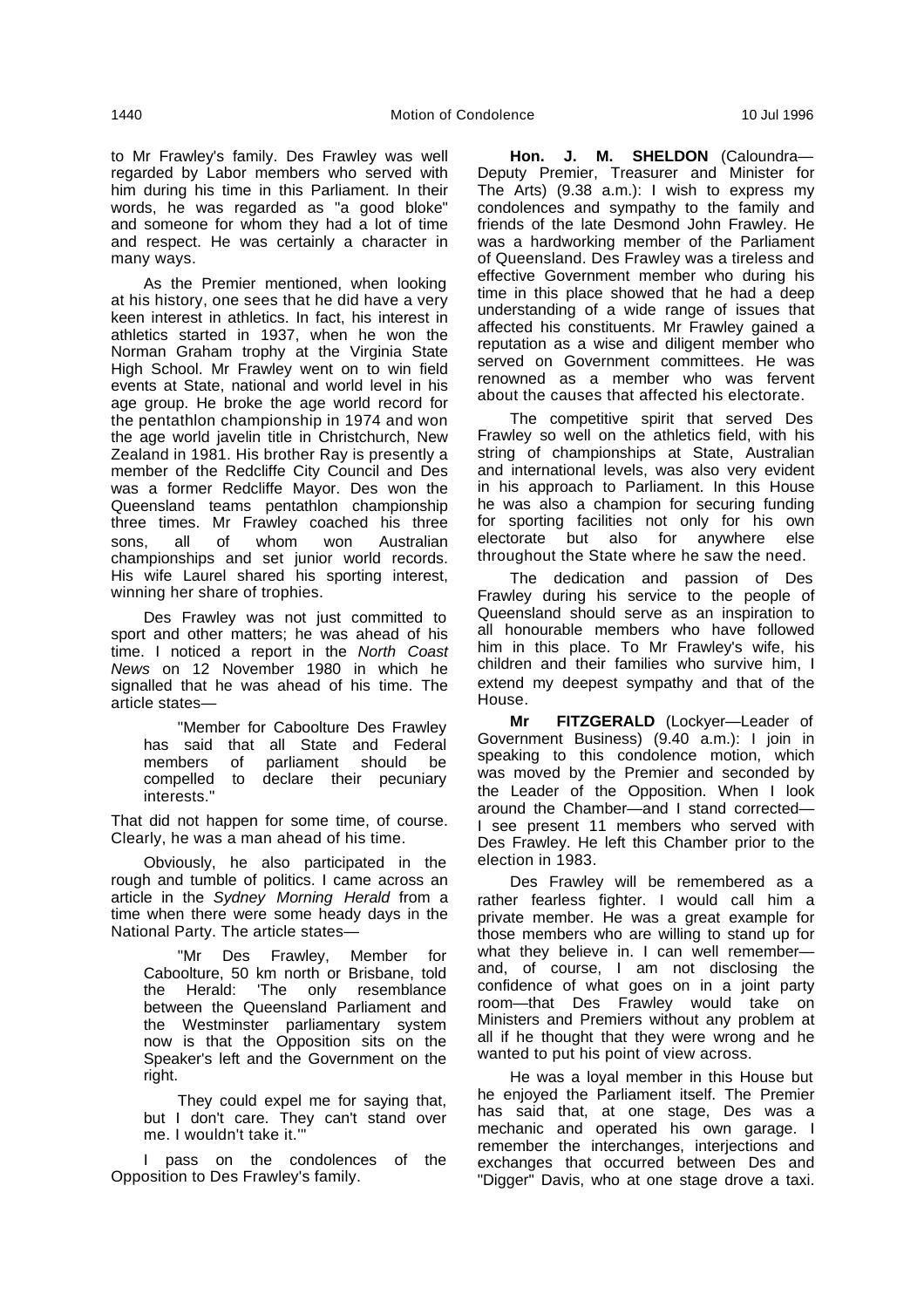The allegations they made against each other! One fellow was accused of never paying his bills when he pulled up in the taxi at the petrol station and the other fellow was always accused of putting water in the petrol. Those allegations were light hearted. They used to take points of order on each other and sometimes annoy the Speaker, but often this exchange went on.

Des Frawley taught me how to interject. When I became a member, I sat beside Des in the temporary Chamber. Des and I were about the same size, but he was built a lot wider across the shoulders than I am. Des often had interjecting competitions with Norm Lee to see how many interjections would be taken by a speaker, such as Kev Hooper. Kev used to love receiving interjections. He would take them one after the other. However, the trick was to try to get a member, who usually would not take an interjection, to take an interjection. I will tell members what the trick is—ask "Why?", "When?", or "How?". Once one's voice is heard, one keeps going. Des taught me that trick. Des and Norm would have a score sheet and have one hit, two, or three. The competition was similar to boxing it was the number of clean hits that one received with a knuckle on the hand. That counts as a point. It did not matter how big the point was, it was still a point. They would tick off the interjections and then later they would compare their notes and decide on who won the competition.

Des loved athletics, particularly track and field and, of course, javelin throwing. By the time he became a member, he was an older man and getting on a little bit. Sometimes he would go to the gym. Parliamentary staff also use the gym and a couple of those staff are well-built young fellows. Those boys used to do push-ups and lift weights. Des would ask them, "What did you do?" Those young lads were built like mountains. When they answered, Des would say, "That is good. Another 20 kilograms and you will get me." Des was extremely strong. He was a javelin thrower and had a lot of upper-body power.

He was once a lift mechanic and often told stories about that. He was a bit of a wag. I will never forget the story he told about the time he was working for Otis lifts. One day he was outside the brewery. He had to ring his base every half an hour to find out if someone was trapped in a lift. That was the only way he could do that. A chap who had recently been released from prison was working with him. Des sent this fellow out to make the call to base, but a lady was in the booth. The chap came back and said nervously, "I can't get through. She's still on the phone." Des told the chap to get her off the phone. The chap said, "No, I couldn't do that." He was worried about what might happen to him. So Des Frawley went out and abused the woman, she got out of the booth and Frawley made his phone call back to Otis to see if there were any problems with any other lifts. The ex-prisoner was awfully upset. He asked, "What will happen? She can report us to the police for that. That is terrible." Des had a simple solution. He said, "Who are they going to believe? A fine upstanding person like me who said it was you, or you?"

After Des came into Parliament, he never forgot his mates. He told me that, one day, Des invited this ex-prisoner to Parliament and they went to the Strangers Dining Room. Of course, a former member of this place was an ex-detective who happened to go on to become a Minister of the Crown and, since then, has passed away. I will not name the person, but if members travel down the lanes of life, they will sometimes come across him. The former member came into the Strangers Dining Room and the two lift mechanics were there—the offsider and Des, the former lift mechanic. In comes the big fellow who looks at the ex-prisoner and walks on. The exprisoner said to Des, "That fellow recognised me. He knows who I am." Obviously, the former member, being a damned good detective, recognised the man's face as once being on an identification sheet. Des said, "Don't you worry about. You're with me. You are my guest in this place and you have every right to be my guest." So Des and the exprisoner had a meal and a drink together. The big fellow came over to Des Frawley and said, "Did you know that that fellow is an ex-crim?" Frawley said, "I know that, but he was also my work mate. He served his time before he worked with me and I wanted to bring him to Parliament House." That was an indication of Des Frawley's compassion for his fellow worker.

Des was a staunch advocate of the Parliament. He stood up for his electorate very, very well. I would like to remember Des as one of the best parliamentarians. He was an independent, private member who not only served his party well, because he always challenged people who he thought were wrong, but also stood up for his electorate. I pass on my sympathies to his family and wish them all the best. I say we very fondly remember Des Frawley as a servant of this House and of the people of Queensland.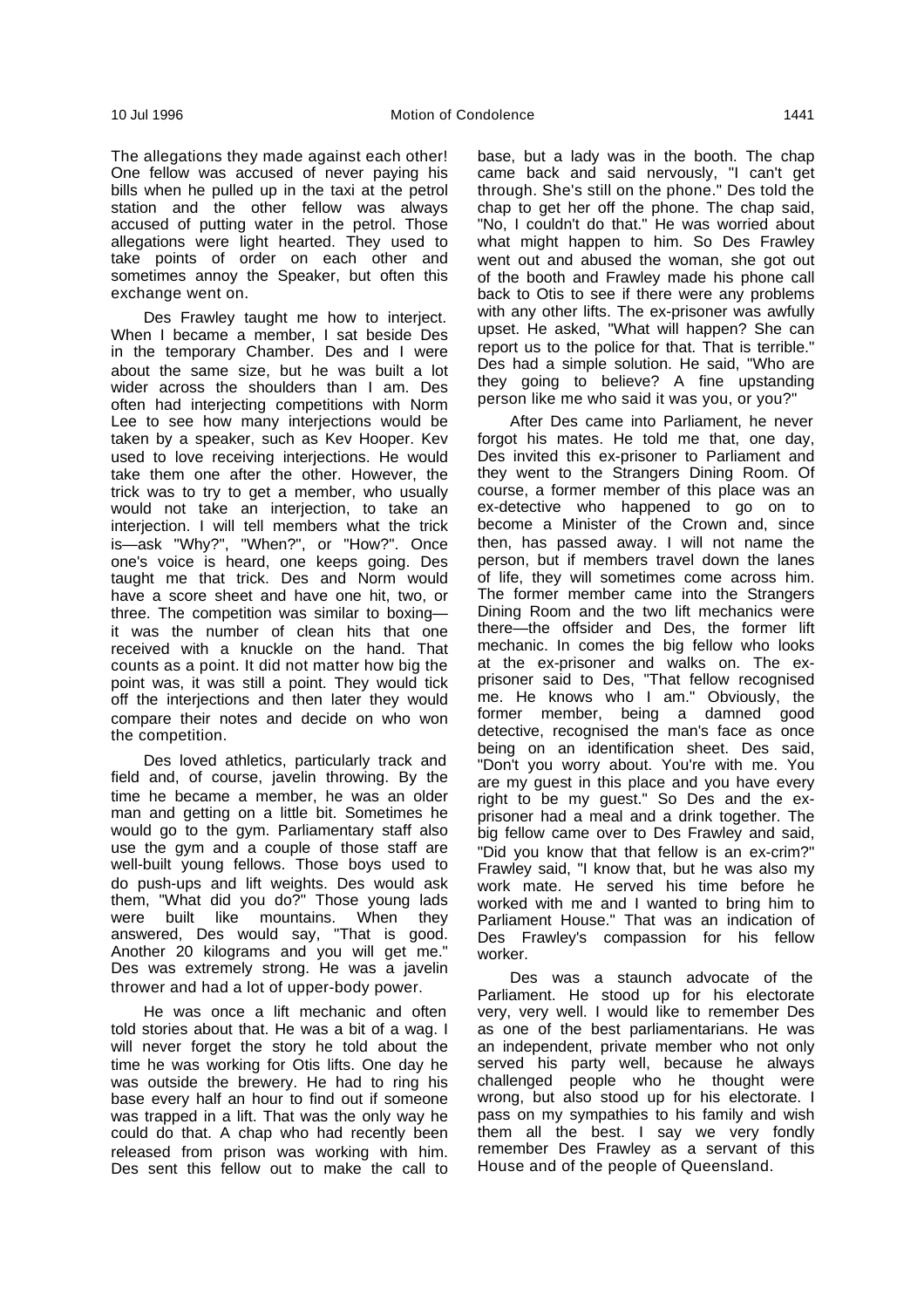**Hon. T. M. MACKENROTH** (Chatsworth) (9.46 a.m.): I would also like to place on record my condolences to the family of the late Des Frawley. Des certainly was a character, and that has been alluded to already today in this Parliament. He was one of the people from whom I learned a lot when I first came into this Parliament. I can remember in early 1978 sitting at the back of this Chamber. All of a sudden, Des Frawley turned on me—and I had not said anything and said, "The member for Chatsworth might interject and I might tell the House about the time I found him rotten drunk in a phone booth with vomit all over him." It just sat me right back in my chair. Afterwards I went to see him and I said, "I did not say anything." He said, "I thought it was you." However, it was Glen Milliner who interjected. Des said, "I am really sorry. I will fix it up." So the next day in Parliament he said, "What I said yesterday was untrue. It was not the member for Chatsworth who interjected. I am really sorry." I learned from Des that it never really mattered very much what one said in this place; if one wanted to say it, one said it and Des always did.

Over the next six years Des and I formed a friendship. When Des was going to make a speech that was a bit light on, he would come to me and say, "Give me plenty of interjections." So if a member gave him plenty of interjections, which he asked for, the member received a reasonable answer. It helped Des to fill in his 20 minutes or 30 minutes in which he has to make a speech. Towards the end when Des was getting on very well with the National Party management committee—as members who were members of Parliament at the time would remember— Des used to say to me, "When I am talking, just ask me what I think of Sir Robert Sparkes." So I would say, "What do you think of Sir Robert Sparkes?" He would say, "Well, if you have asked me, I have to tell you", and bang, there he would go. At the time, a member could get him on almost any management committee.

Des certainly was a character. I liked him very much. He was someone across the Chamber with whom I could form a friendship. I pass on my condolences to his family.

**Mr J. H. SULLIVAN** (Caboolture) (9.48 a.m.): I join in speaking to this condolence motion to express the sympathies of the Caboolture electorate to Des Frawley's wife, Laurel, his family and friends on his passing. As members have heard, Mr Frawley represented the area of Caboolture when it

was contained within the Murrumba electorate and afterwards when the redistribution created the electorate of Caboolture.

I did not know Mr Frawley personally. By the time I had arrived in the area, Mr Frawley had handed over the seat of Caboolture in very good order to his successor. He<br>scrupulously avoided treading on his scrupulously avoided treading on his successor's toes. He allowed Mr Newton to make his own way in the electorate. I think that, by doing that, Des was demonstrating one of his best traits. He was a member who was prepared to hand over an electorate in good order and not to interfere in the future.

Mr Frawley was highly regarded in the<br>polture electorate. He is warmly Caboolture electorate. He is warmly remembered by people for many of his traits and the way in which he represented the area, which has been expressed already by members today. On behalf of the people of Caboolture, I join in this condolence motion to express their sympathies on his passing.

**Hon. M. J. FOLEY** (Yeronga) (9.49 a.m.): I concur with the remarks of other members who have spoken and I wish to add, very briefly, a tribute to the late Des Frawley for his great contribution to athletics, and in particular to field events. I well remember his contribution, which dates back to the 1960s, from my experiences in schoolboy athletics. At that time the name Des Frawley—and indeed the Frawley family—was legend through his contribution to track and field, and in particular to putting javelin, shot-put and discus into the arena of highly regarded sports at a time when they were regarded as somewhat less glamorous than sprints and other track events. People like Des Frawley pioneered those sports in Queensland and gave them the respect and authority that they deserve within the athletics community. Through his own work and that of his family, Des has also made a very significant contribution to athletics among youth and Queensland is the richer for his contribution.

**Mr STEPHAN** (Gympie) (9.50 a.m.): I too would like to join the condolences for Des Frawley. I remember him very well from when I first came into this place. As has been said previously, he certainly was a character, but he was a character who worked very hard for his electorate. He knew his electorate very well and he knew the members of his electorate very well indeed.

He had the ability, of course, to remember some of the side effects of his operations as a mechanic. For example, he came across characters who had trucks that really did not meet the requirements of roadworthiness of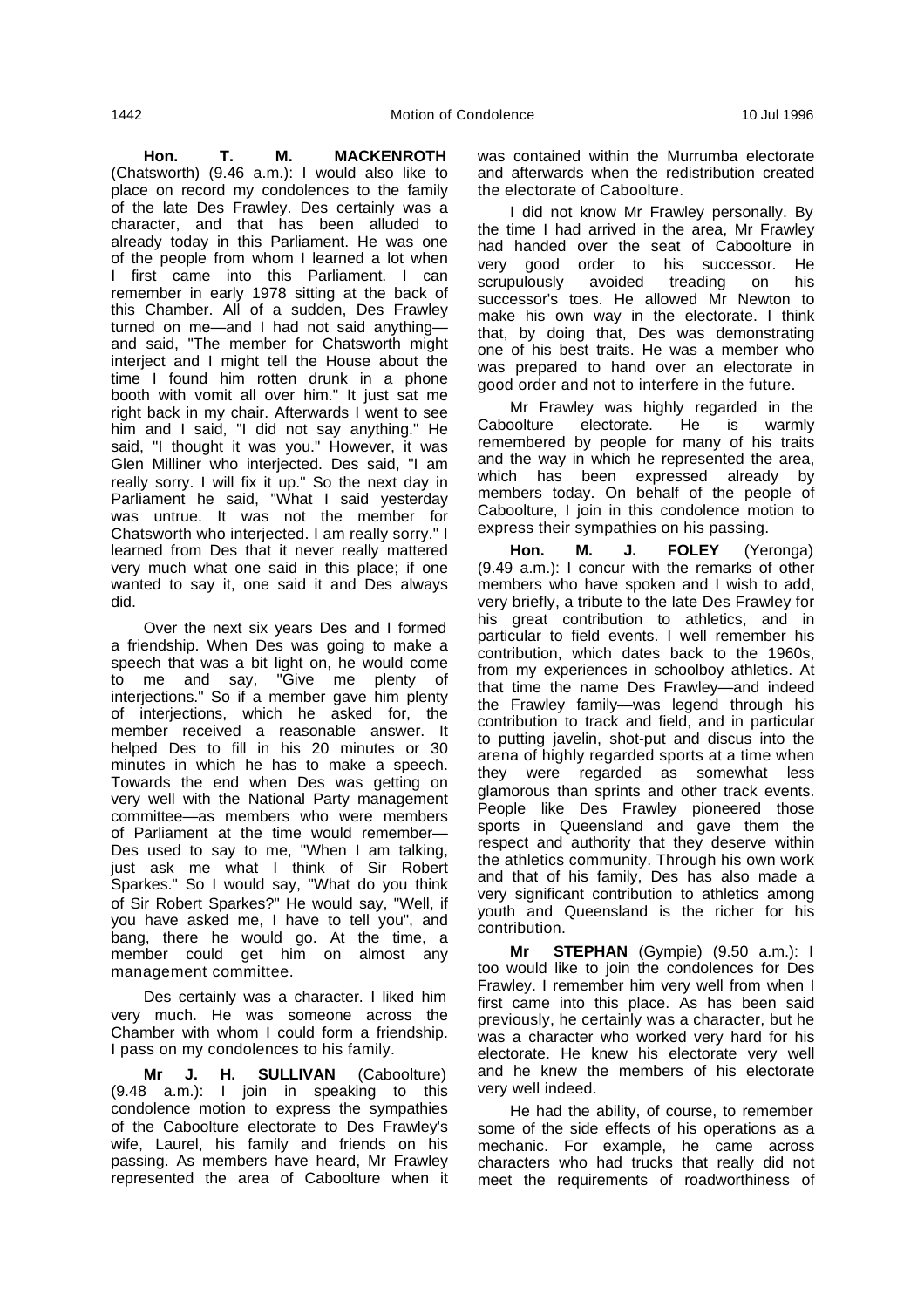the time. He would try to argue with them that the truck should be off the road. They would argue with him, saying, "I cannot afford another vehicle, so you fix it." Apparently, Des would then repair the unrepairable.

An incident that comes to mind very vividly occurred in the 1980s when Australia decided not to send a team to the Olympic Games. Joh Bjelke-Petersen was very adamant that that was the right course of action to take, but Des stood up and said that he believed Australia should send a team to the Olympic Games. The reaction that he received from the Premier of the time certainly would not have met with his approval, but that was the nature of the man. If he believed in something, he got up and said so. He was recognised for that, and respected because of it.

I remember Des Frawley as a friend. When I first came to this place he showed me the ropes and I certainly have not been worse off because of the information and guidance that he gave me. I extend my sympathies to his family.

Motion agreed to, honourable members standing in silence

#### **PETITIONS**

The Clerk announced the receipt of the following petitions—

#### **Gun Control Laws**

From **Mr Briskey** (216 signatories) requesting that the House stand firm behind the Howard Government in their decision to ban all semi-automatic and military style firearms.

# **Development Application, Sunrise Beach**

From **Mr Davidson** (130 signatories) requesting the House to direct the Governor in Council to refuse the application for development of 13 houses at 56 David Low Way, Sunrise Beach, Shire of Noosa which is to be made under S.45 of the Beach Protection Act.

#### **Gun Control Laws**

From **Mr Dollin** (413 signatories) requesting the House adopt a licensing system similar to that currently in place for concealable firearms, for the use of semi-automatic firearms by members of state controlled competitive shooting bodies.

#### **Gun Control Laws**

From **Mr Healy** (65 signatories) requesting the House to (a) pass legislation that will outlaw in our society the possession of automatic or semi-automatic firearms and ammunition (b) pass legislation that will outlaw in our society the use of automatic or semi-automatic firearm (c) pass legislation that will ensure that other firearms can be possessed and used only by those who have a legitimate reason for such possession or use (d) pass legislation requiring those who possess any firearm to ensure that while not in use any firearm is not armed and is stored in a safe and secure place and (e) commit itself to the proposals in the Federal Government's initiative on the restriction of firearms.

# **Services for Disabled Citizens**

From **Mr Quinn** (255 signatories) praying that the House consider that people with disabilities have the same right as other members of Australian society to services which will support their attaining an acceptable quality of life.

#### **Mother/Baby Residential Unit, Gold Coast**

From **Mr Quinn** (1,957 signatories) requesting the House to establish and fund the daily operation of a mother baby residential unit on the Gold Coast.

Petitions received.

#### **STATUTORY INSTRUMENTS**

In accordance with the schedule circulated by the Clerk to members in the Chamber, the following documents were tabled—

Associations Incorporation Act 1981—

Consumer Affairs (Fees and Charges) Amendment Regulation (No. 1) 1996, No. 153

Auctioneers and Agents Act 1971—

Consumer Affairs (Fees and Charges) Amendment Regulation (No. 1) 1996, No. 153

Bills of Sale and Other Instruments Act 1955—

Consumer Affairs (Fees and Charges) Amendment Regulation (No. 1) 1996, No. 153

Building Act 1975—

Building Amendment Regulation (No. 1) 1996, No. 158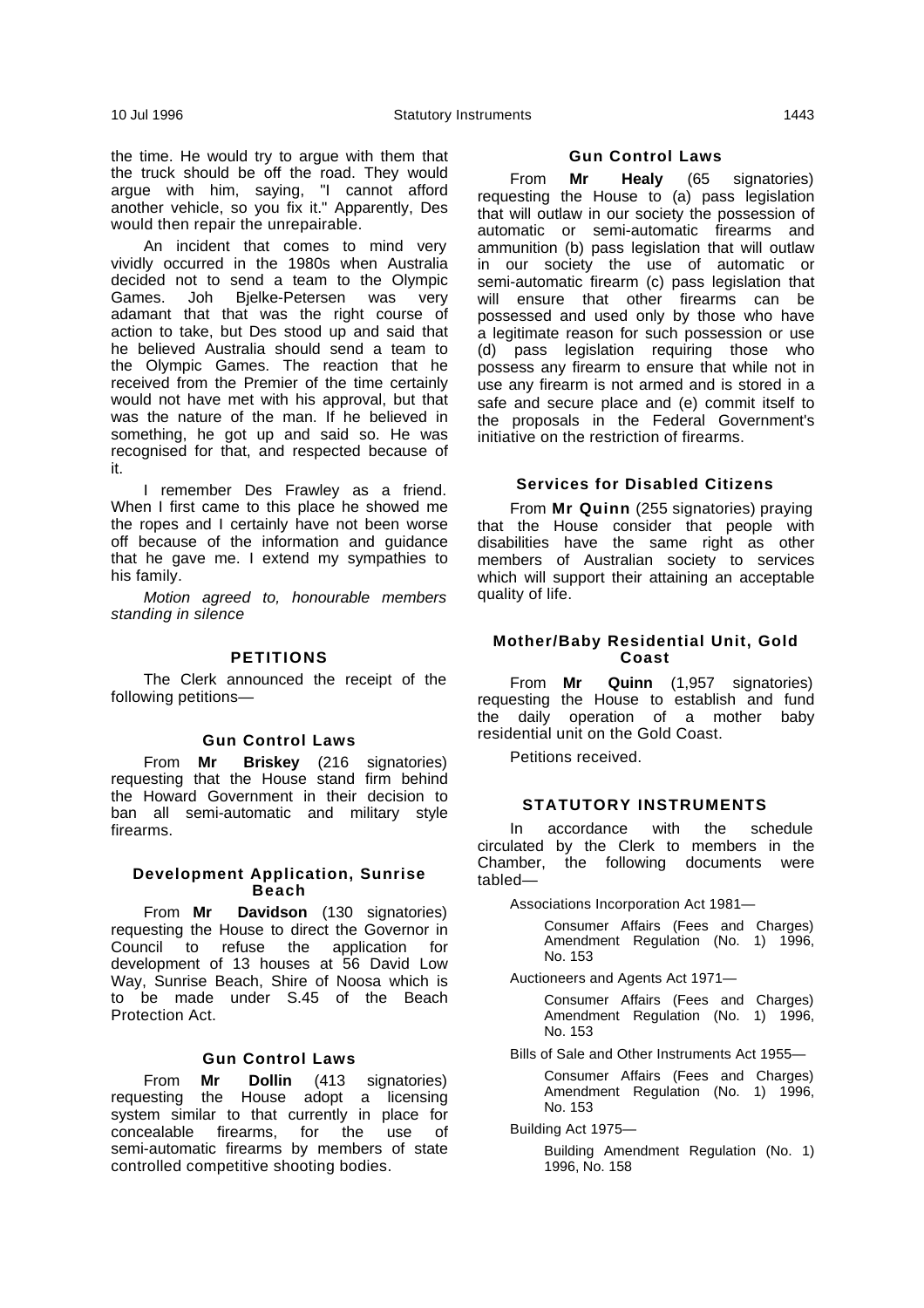Business Names Act 1962— Consumer Affairs (Fees and Charges) Amendment Regulation (No. 1) 1996, No. 153 Community Services (Aborigines) Act 1984— Community Services (Aborigines) Amendment Regulation (No. 1) 1996, No. 150 Community Services (Torres Strait) Act 1984— Community Services (Torres Strait) Amendment Regulation (No. 1) 1996, No. 151 Consumer Credit (Queensland) Act 1994— Proclamation—the provisions of the Act that are not in force commence 1 November 1996, No. 152 Cooperative and Other Societies Act 1967— Consumer Affairs (Fees and Charges) Amendment Regulation (No. 1) 1996, No. 153 District Courts Act 1967— District Courts Amendment Rule (No. 3) 1996, No. 155 Environmental Protection Act 1994— Environmental Protection (Interim) Amendment Regulation (No. 4) 1996, No. 175 Exotic Diseases in Animals Act 1981— Exotic Diseases in Animals Amendment Regulation (No. 1) 1996, No. 186 Fruit Marketing Organisation Act 1923— Fruit Marketing (Committee of Direction Levies) Amendment Regulation (No. 1) 1996, No. 157 Funeral Benefit Business Act 1982— Consumer Affairs (Fees and Charges) Amendment Regulation (No. 1) 1996, No. 153 Hawkers Act 1984— Consumer Affairs (Fees and Charges) Amendment Regulation (No. 1) 1996, No. 153 Invasion of Privacy Act 1971— Consumer Affairs (Fees and Charges) Amendment Regulation (No. 1) 1996, No. 153 Justices Act 1886— Transport Infrastructure (Rail) Regulation 1996, No. 173, Explanatory Notes and Regulatory Impact Statement for No. 173 Land Sales Act 1984— Consumer Affairs (Fees and Charges) Amendment Regulation (No. 1) 1996, No. 153 Liquor Act 1992— Liquor Amendment Regulation (No. 1) 1996, No. 156

Local Government Act 1993— Local Government Amendment Regulation (No. 1) 1996, No. 159 Local Government Amendment Regulation (No. 2) 1996, No. 160 Nature Conservation Act 1992— Nature Conservation (Duck and Quail Harvest Period) Amendment Notice (No. 1) 1996, No. 183 Parliamentary Members' Salaries Act 1988— Parliamentary Members' Salaries Amendment Regulation (No. 1) 1996, No. 184 Partnership (Limited Liability) Act 1988— Consumer Affairs (Fees and Charges) Amendment Regulation (No. 1) 1996, No. 153 Pawnbrokers Act 1984— Consumer Affairs (Fees and Charges) Amendment Regulation (No. 1) 1996, No. 153 Primary Producers' Co-operative Associations Act 1923— Consumer Affairs (Fees and Charges) Amendment Regulation (No. 1) 1996, No. 153 Primary Producers' Organisation and Marketing Act 1926— Primary Producers' Organisation and Marketing (Dissolution of Navy Bean<br>Marketing Board) Regulation 1996, Regulation 1996, No. 185 Queensland Treasury Corporation Act 1988— Queensland Treasury Corporation Amendment Regulation (No. 1) 1996, No. 148 Registration of Births, Deaths and Marriages Act 1962— Consumer Affairs (Fees and Charges) Amendment Regulation (No. 1) 1996, No. 153 Registration of Births, Deaths and Marriages Amendment Regulation (No. 1) 1996, No. 154 Retirement Villages Act 1988— Consumer Affairs (Fees and Charges) Amendment Regulation (No. 1) 1996, No. 153 Second-hand Dealers and Collectors Act 1984— Consumer Affairs (Fees and Charges) Amendment Regulation (No. 1) 1996, No. 153 Security Providers Act 1993— Consumer Affairs (Fees and Charges) Amendment Regulation (No. 1) 1996, No. 153 Stamp Act 1894— Stamp Duties Amendment Regulation (No. 1) 1996, No. 149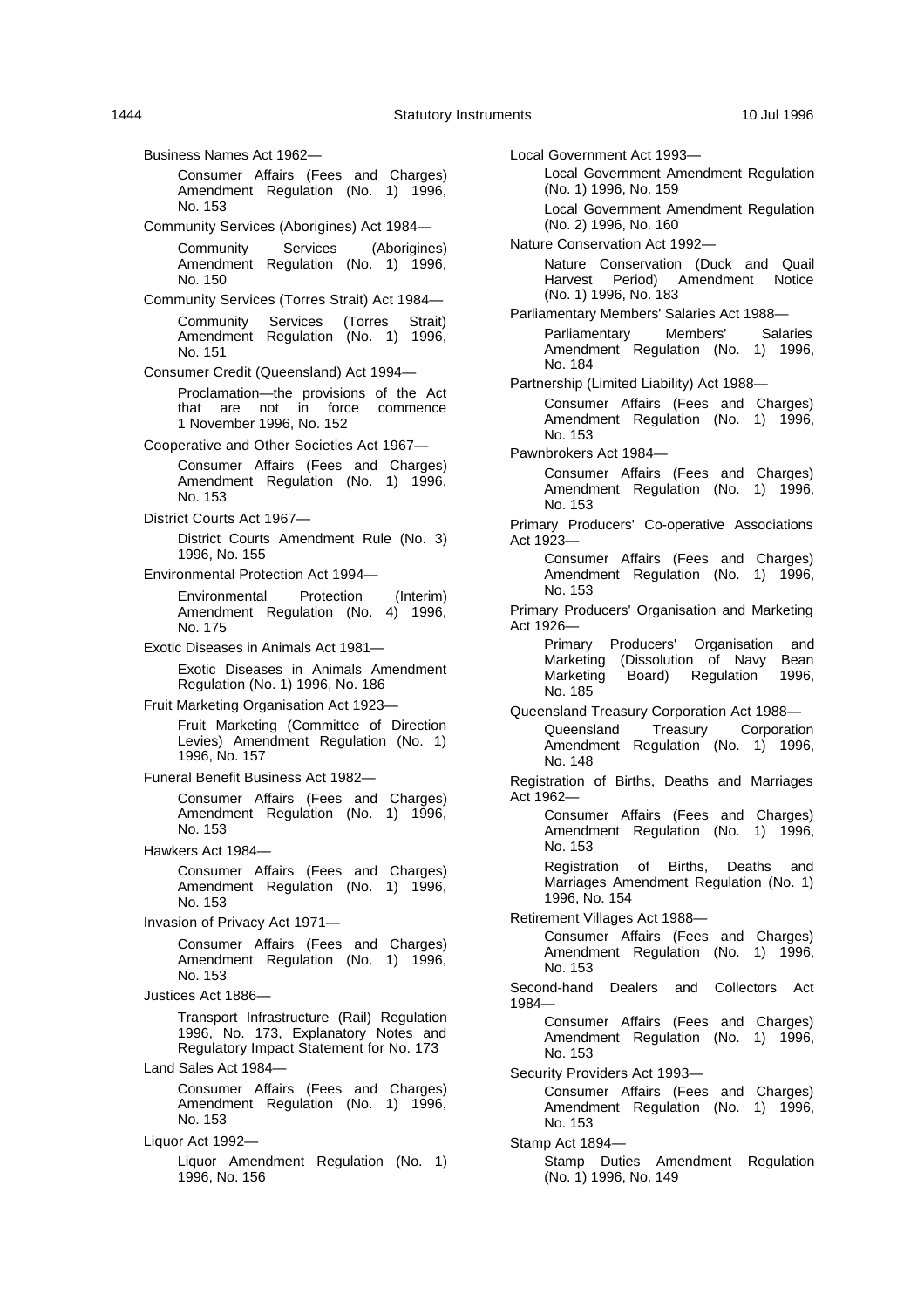Proclamation—sections 8 to 10 of the Act commence 1 July 1996, No. 174

Superannuation (Government and Other Employees) Act 1988—

> Superannuation (Government and Other Employees) Amendment Notice (No. 1) 1996, No. 182

Superannuation (State Public Sector) Act 1990—

Superannuation (State Public Sector) Amendment Notice (No. 3) 1996, No. 181

Trade Measurement Administration Act 1990—

Consumer Affairs (Fees and Charges) Amendment Regulation (No. 1) 1996, No. 153

Transport Infrastructure Act 1994—

Transport Infrastructure (Rail) Regulation 1996, No. 173, Explanatory Notes and Regulatory Impact Statement for No. 173

Transport Operations (Passenger Transport) Act 1994—

> Transport Infrastructure (Rail) Regulation 1996, No. 173, Explanatory Notes and Regulatory Impact Statement for No. 173

Transport Operations (Marine Safety) Act 1994—

> Transport Operations (Marine Safety—Commercial and Fishing Ships Miscellaneous Equipment) Interim Standard 1996, No. 170

> Transport Operations (Marine Safety—Crewing for Commercial and Fishing Ships) Interim Standard 1996, No. 172

> Transport Operations (Marine Safety—Designing and Building Commercial and Fishing Ships) Interim Standard 1996, No. 169

> Transport Operations (Marine Safety—Qualifications for Accreditation for Ship Designers, Ship Builders and Marine Surveyors) Interim Standard 1996, No. 168

> Transport Operations (Marine Safety—Recreational Ships Miscellaneous Equipment) Interim Standard 1996, No. 171

Travel Agents Act 1988—

Consumer Affairs (Fees and Charges) Amendment Regulation (No. 1) 1996, No. 153

Water Resources Act 1989—

Water Resources (Pioneer Valley Water Supply Area and Board) Regulation 1996, No. 166

Water Resources (Sugar Mill Assessments) Amendment Regulation (No. 1) 1996, No. 167

Workers' Compensation Act 1990—

Workers' Compensation Amendment Regulation (No. 1) 1996, No. 161

Workplace Health and Safety Act 1995—

Workplace Health and Safety (Advisory Standards) Amendment Notice (No. 4) 1996, No. 176

Workplace Health and Safety (Advisory Standards) Amendment Notice (No. 5) 1996, No. 177

Workplace Health and Safety (Advisory Standards) Amendment Notice (No. 6) 1996, No. 178

Workplace Health and Safety (Advisory Standards) Amendment Notice (No. 7) 1996, No. 179

Workplace Health and Safety (Advisory Standards) Amendment Notice (No. 8) 1996, No. 180

Workplace Health and Safety (Advisory Standards) Amendment Notice (No. 9) 1996, No. 187

Workplace Health and Safety Amendment Regulation (No. 2) 1996, No. 162, Explanatory Notes and Regulatory Impact Statement for No. 162

Workplace Health and Safety Amendment Regulation (No. 3) 1996, No. 165

Workplace Health and Safety (Asbestos Removal Work) Compliance Standard 1996, No. 163, Explanatory Notes and Regulatory Impact Statement for No. 163

Workplace Health and Safety (Underwater Diving Work) Compliance Standard 1996, No. 164, Explanatory Notes and Regulatory Impact Statement for No. 164.

# **PAPERS**

The following papers were laid on the table—

(a) Minister for Education (Mr Quinn)—

Response to recommendations of the<br>Parliamentary Travelsafe Committee Parliamentary Report No. 16 on Driver Training and Licensing

(b) Minister for Economic Development and Trade and Minister Assisting the Premier (Mr Slack)—

> Report on Trade Mission to Malaysia from 9 to 16 June 1996

(c) Minister for Tourism, Small Business and Industry (Mr Davidson)—

> Report on Trade Mission to Thailand and Singapore from 2 to 5 July 1996

(d) Minister for Transport and Main Roads (Mr Johnson)—

> Agreement, dated 7 August 1995, between Queensland Motorways Limited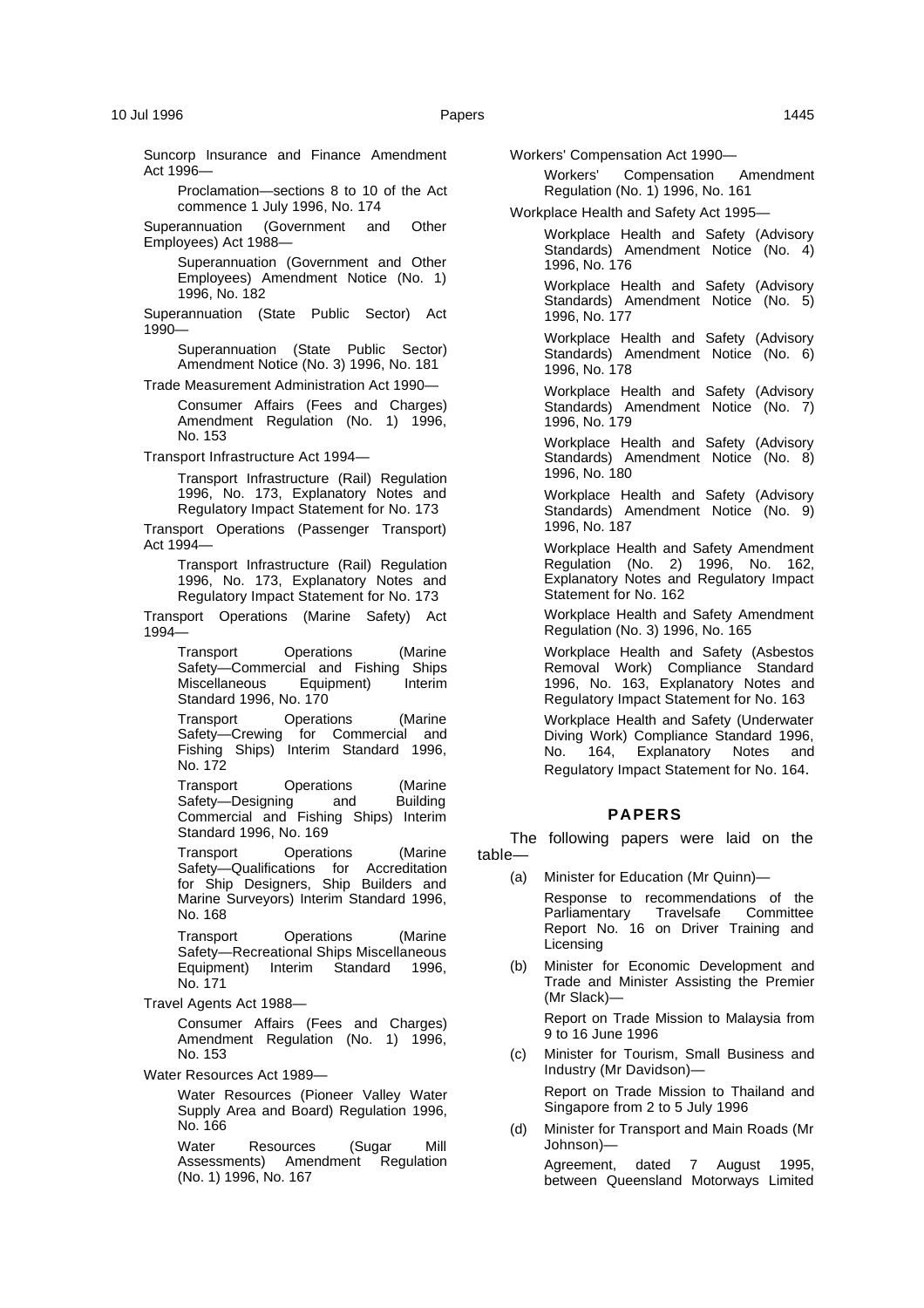and the Minister for Transport and Minister Assisting the Premier on Economic and Trade Development

(e) Minister for Public Works and Housing (Mr Connor)—

> Report on overseas trip to Singapore, Turkey, the United Kingdom and the United States from 28 May to 10 June 1996

**Hon. V. G. JOHNSON** (Gregory— Minister for Transport and Main Roads) (9.56 a.m.): I table an agreement between Queensland Motorways Limited and the honourable the Minister for Transport and Minister Assisting the Premier on Economic and Trade Development dated 7 August 1995. This agreement was entered into by the previous Government and, as the current Minister responsible for the relevant part of that Ministry, I now table the document.

# **MINISTERIAL STATEMENT Inquiry into Workers Compensation and Related Matters in Queensland**

**Hon. S. SANTORO** (Clayfield—Minister for Training and Industrial Relations) (9.58 a.m.), by leave**:** I wish to inform the House of the findings and recommendations of the Kennedy Inquiry into Workers Compensation and Related Matters in Queensland. As I previously stated in this place, this Government upon taking office immediately acted to address the ongoing and drastic financial problems of the Workers Compensation Fund which were inherited from the former Labor Government.

On Monday, 11 March 1996, the Government announced the establishment of the Inquiry into Workers Compensation and Related Matters in Queensland. The terms of reference provided for a wide-ranging review of workers' compensation funding in this State. The inquiry is the first of its type in Queensland and represents a concerted effort by the Government to address the legacy of Labor's neglect. It also shows the Government's commitment to reinstate a workers' compensation system which will meet Queensland's current and future needs.

The Government was fortunate in being able to secure the services of the highly respected businessman, Mr Jim Kennedy AO CBE, to conduct the inquiry. The process undertaken by Mr Kennedy has been extensive in terms of the groups and individuals who have been consulted. The inquiry received 229 written submissions as a result of open invitations, plus many other

views obtained through 13 public hearings held across the State.

I should like to take this opportunity on behalf of the Government to thank all those who have actively participated in the consultation process and who have contributed so valuably to its outcomes. Without this input and the assistance offered by the staff of my own department, I am sure Mr Kennedy would agree that his report would not have been able to reach the balanced conclusions that it has.

The Government is also very appreciative of the commendable efforts of Mr Kennedy and his inquiry staff, the exacting way in which this inquiry was undertaken, and the exhaustive consultation process which has occurred. I should also like to take this opportunity to thank Mr Kennedy and his team for undertaking this review so competently against the financial background which prevails and the widely differing views among stakeholders on how the problems should be addressed.

There is no doubt that this inquiry, and the package of reforms resulting from it, represent the most comprehensive evaluation ever undertaken into Queensland's workers' compensation system. It is my intention now to table before the Parliament the full report, findings and recommendations of the Kennedy inquiry. The report is in two volumes and is nearly 400 pages long. On top of that, the full actuarial costings and other relevant documents are also provided in eight volumes of appendices of some 1,700 pages. The full submissions made to the inquiry will also be tabled in the House, together with a copy of the information papers provided to stakeholders by the inquiry.

Unlike our predecessors, this Government is committed to ensuring that honourable members on both sides, together with the Queensland public, have access to all relevant<br>information regarding the problems information regarding the<br>surrounding workers' compe surrounding workers' compensation in Queensland and the measures required to resolve those problems. When the Labor Government undertook its review of workers' compensation last year, the Government side of the House was very disappointed by the Labor Party's unwillingness to provide the information needed by this Parliament in order to reach an informed view about the decisions which needed to be taken. This closed-shop approach to the supply of information is one which the coalition Government will not be following.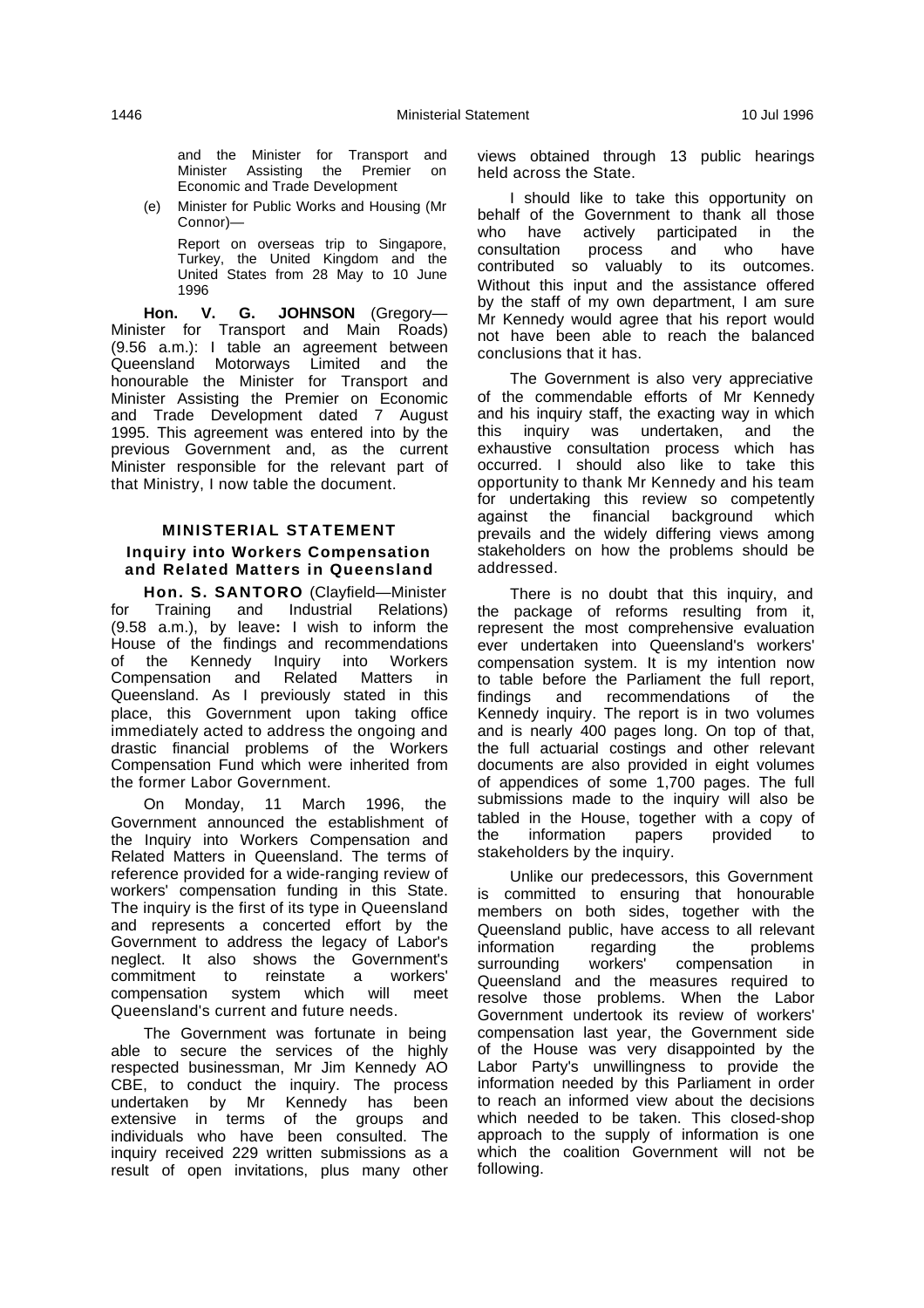On the question of the Workers Compensation Fund itself-the inquiry has established beyond all doubt that it is in serious financial trouble. In fact, one of Australia's best known actuaries told the inquiry that the fund is "out of control", mainly as a result of the deteriorating common law experience over quite a period. According to the inquiry's findings, the problems were "developing much earlier than has been acknowledged, were capable of recognition much earlier than has been publicly admitted and were capable of being resolved much sooner". It is a tragic shame that the Labor Party did not address the emerging issues earlier.

Mr Kennedy spent considerable time establishing the background to the financial position of the fund, because there are still groups which fancifully believe that the changes brought in by the former Labor Government in January this year will redress the serious underfunding. Mr Kennedy concludes that, clearly, this is not the case. The report indicates that changes made by the previous Government are "insufficient" and, under the heading "Political Influence", Mr Kennedy refers to evidence to the inquiry regarding "inappropriate decisions, made on at least three occasions in the early 1990s, with regard to premium levels and benefits setting", and finds that these decisions "account for much of today's current level of underfunding". He finds that political influence has had an impact "over many years", and says that if financial viability is to be restored, political considerations must take a "back seat".

As politically unpalatable as that may be, it is advice which the Government has accepted in the interests of Queensland's employees and employers. According to the Kennedy inquiry, Queensland now faces the prospect of an unfunded liability reaching potentially \$290m at 30 June 1996, up from the estimated unfunded liability at 30 June 1995 of \$114m. Mr Kennedy states that the legislative changes made by the Goss Government, which came into force on 1 January 1996, are "unlikely to make much difference to the critical financial situation" of the fund. The report indicates also that, if the unfunded liability is not resolved, it will be impossible—and I stress "impossible"—to resist pressures to end or drastically limit common law access, as has happened in virtually every other State in Australia. This is not a prospect that either the coalition Government or, I am sure, the people of Queensland would want to face in the future.

In order to return the fund to full funding, Mr Kennedy indicates that there will need to be "pain all round" and that there is no "quick fix". There must be compromise on behalf of all stakeholders. Mr Kennedy describes the recommended package as "politically and economically painful". The recommended package of reforms aims to return the fund to full funding by 30 June 1999, giving a general reserve of 15 per cent of outstanding claims liabilities, plus \$40m in specific reserves something which the previous Government usurped.

The workers' compensation scheme must find the appropriate balance between the level of benefits and the affordability of premiums. Currently, employers are carrying a significant part of the adjustment cost, given that there have been three successive years of premium rate rises with an average increase of 26 per cent from 1 January 1996. Employers are yet to feel the full impact of recent rises, since premium notices will not be received by most<br>Queensland employers until August or employers until August or September this year. This inquiry's recommendations are designed to correct the imbalance.

There are many recommendations proposed by Jim Kennedy—79 in all. The package offers a fair, humane and prudent approach to injured workers, who will have access to the most balanced and equitable system of statutory "no fault" benefits and common law rights in Australia. The benefit changes proposed will mean that injured and sick workers will obtain an enhanced range of statutory benefits. They will have the ability to remain on weekly benefits for up to five years after the date of their injury, without erosion of their statutory lump sum benefit. This will be a major benefit to more seriously injured workers. The statutory lump sum benefits across the range are recommended to rise by 30 per cent to a maximum of \$130,000. The extra \$100,000 maximum benefit available to seriously injured spinal cord and brain injured workers is recommended for extension to all seriously injured workers with a work-related impairment above 50 per cent. Further, there will be an additional statutory benefit of a maximum of \$150,000 for the attendant care of a worker in lieu of obtaining gratuitous care awards under common law.

The inquiry has identified some other aspects of the statutory scheme which warrant amendment on the basis that current provisions do not provide an adequate balance in the way the legislation is applied. Accordingly, changes are proposed in relation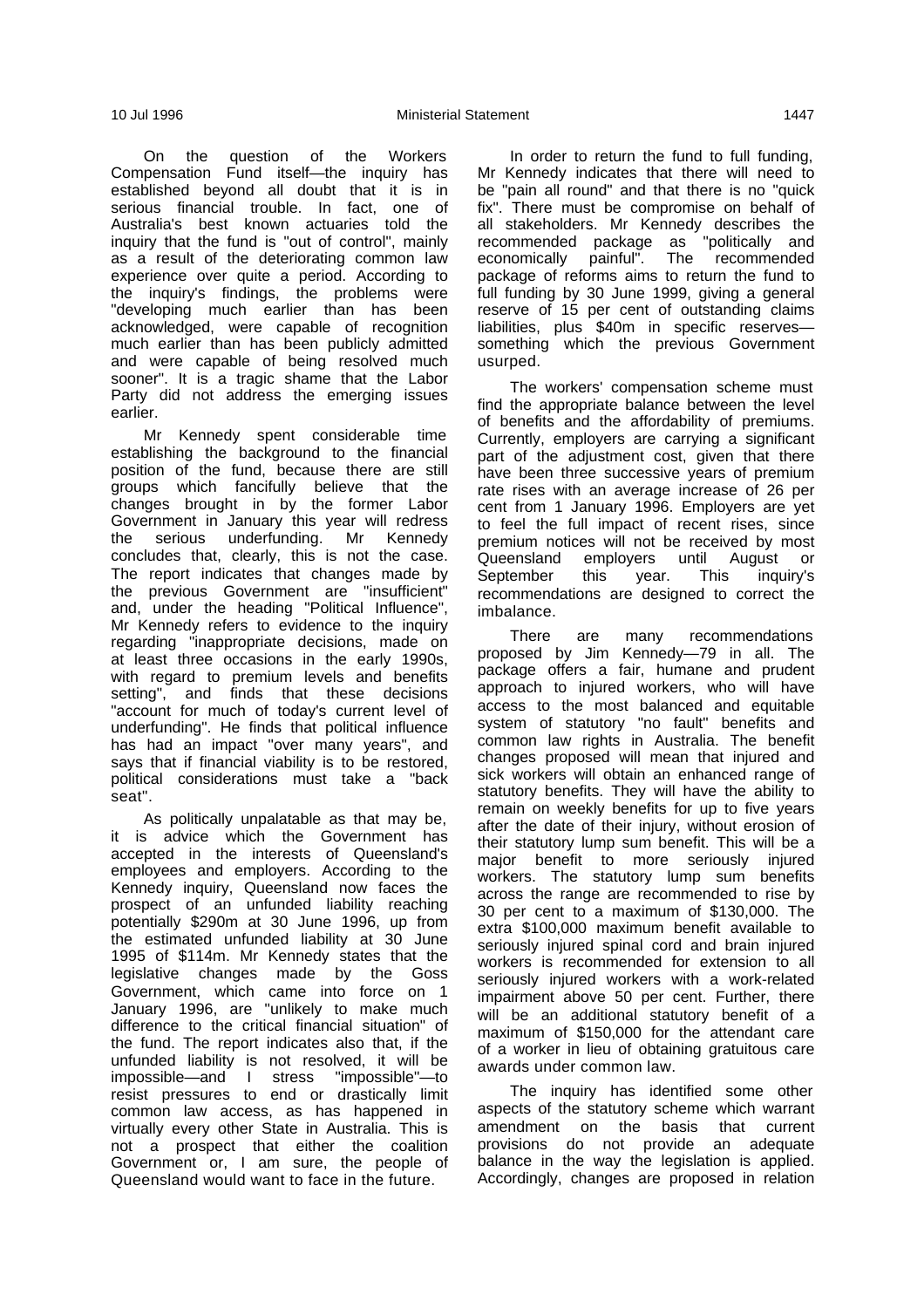to eligibility for stress claims, industrial deafness claims, journey claims when a worker is travelling from his or her place of residence to work, and claims during meal breaks away from the workplace where the employer has not agreed to the recess activity.

In order to address properly the significant operational difficulties presented through the workers' compensation system being required to operate as an agency of a department of Government, the inquiry has recommended a complete restructuring of the board and the structure underlying the delivery of workers' compensation insurance in Queensland. Mr Kennedy has identified this as another major issue impacting on efficient service delivery. The new organisation, to be established as a Government owned corporation, will be known as WorkCover Queensland, and will have a<br>nine-member. commercially experienced commercially board.

On the vexed issue of common law access, the inquiry's recommendation is that workers with moderate to serious injuries above 15 per cent work-related impairment maintain their right to sue their employer in cases where negligence is established. Mr Kennedy has recommended that this change be effective for injuries suffered after today. Further, it has been recommended that strengthened contributory negligence provisions be introduced to ensure that the common law system operates in the way that was always intended. Streamlined procedural measures have been proposed to assist in the efficient conduct of common law actions once they are initiated.

This Government is not lightly setting aside the rights of injured workers to access common law. This is not a course which the coalition Government would normally wish to pursue, but given the extremely pressing and immediate financial issues facing the scheme, the inquiry's closely considered review of all options and the need to ensure balance in all aspects of the scheme, the Government has decided to support the full package of measures proposed by Commissioner Kennedy. As Mr Kennedy has said—

"In my view, there is no option but to implement the recommendations of this Report in full. It would be unwise to 'pick and choose' amongst the<br>recommendations, which have been recommendations, which have developed as a balanced and coherent package."

An issue which has greatly worried employers has been the uncertainty surrounding

premiums, the increasing costs involved with the employment of people and the consequent difficulties which are being faced in competing both nationally and internationally.

**Mr Purcell:** If they stopped injuring workers, they wouldn't have a problem, would they?

**Mr SANTORO:** Under the proposals, employers obtain the certainty they have long sought with regard to premium setting and other issues. The recommendations being proposed also will ensure a reasonable and equitable basis upon which employers can be held to account for negligence in the workplace. I hope that point answers the honourable member's previous interjection.

A number of submissions have raised concerns about the weekly benefits excess which was introduced by the former Labor Government from 1 January 1996. There were some submissions in favour of the excess on the basis that it provided incentive for employer involvement in claims management issues. The inquiry recommends that a buy-out option be available to employers to cover their liability for this excess. Other issues raised by employers involving weekly benefit and excess anomalies have been addressed also within the report.

From an employer perspective, difficulties with the current premium rating system and the option for eligible employers to self-insure their workers' compensation liability have also been analysed during the inquiry. The inquiry has recommended that larger employers be able to self-insure within their own system or within their own pool on the central system, provided adequate eligibility criteria are met. The restructured arrangements will ensure a more accountable, responsible and efficient approach to design and delivery of rehabilitation services, medical assessment of injury, insurance, benefits and other services.

At this stage, I would also like to point to Mr Kennedy's observation in his report that "if not for the dedication and commitment of its management and staff operating in a confused and rapidly changing environment, the situation may well have been worse." This statement refers to the people working within the Workers Compensation Board and the division within my department. Mr Kennedy also has expressed to me his appreciation for the openness and cooperation of the board staff in assisting with the conduct of his inquiry. I fully concur with his comments, and I wish to express my thanks to the staff of the board and the division for the very positive attitude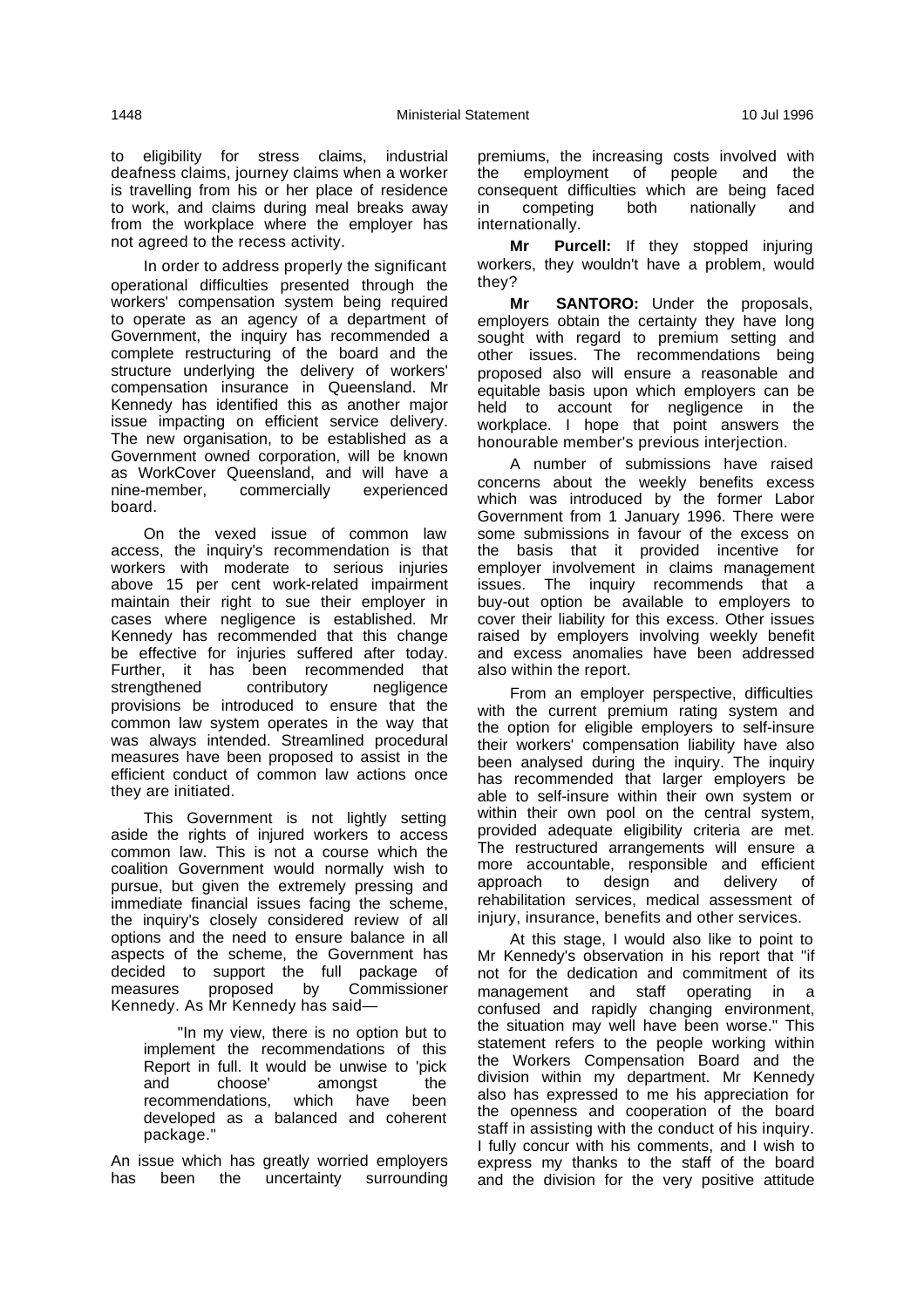that they have displayed when dealing with this very difficult issue.

The debate on the workers' compensation issue has been a wide-ranging and intense debate for nearly four years. As a result of the actions of this Government, the debate over the past four months has been well researched and well informed, with the Government ensuring that adequate resources have been made available to Mr Kennedy in undertaking this comprehensive review. All information considered by the inquiry has been made available through the tabling of the inquiry report and appendices. The process adopted by the Government has fulfilled its commitment to ensuring full and open debate on the issues facing the scheme and consideration of the most appropriate measures for developing an enduring solution.

The time has now arrived to make the decisions, given the findings of the Kennedy inquiry which recommends urgent and decisive action to correct a problem created by the Labor Party. The Government of Queensland places this report in the Parliament with a view to asking the Parliament as soon as possible to support the recommendations of Mr Kennedy, including the recommendations relating to common law access. Legislation will be urgently prepared for an early introduction into the Parliament when all honourable members will be able to have their say and make their decision in relation to this very important issue. That this Parliament needs to make the decision that it now must make is the responsibility—and, this side of the House claims, the total responsibility—of honourable members opposite, the members of the Labor Party, the members of the now disgraced Goss Labor Government.

The Government's decision to agree<br>Commissioner Kennedy's 79 with Commissioner Kennedy's 79 recommendations is not made lightly. It is a decision, however, that must be made if we are to fulfil our economic and social responsibilities to the people of Queensland. Those opposite may play politics about this issue, as they indeed did for the six years they were in Government, but it is time for that politicking to stop and for the responsibility for the woeful condition of the fund to be accepted by those opposite. It is time for everybody who has an interest in these matters to accept the principle that the pain must be shared by all stakeholders and by all those who in one way or another are dependent on the workers' compensation system of Queensland.

# **MINISTERIAL STATEMENT Tourism and Public Land**

**Hon. B. G. LITTLEPROUD** (Western Downs—Minister for Environment) (10.13 a.m.), by leave: State Cabinet in June endorsed a plan to prepare a proposal for development of nature-based tourism involving national parks and other public lands. When Cabinet endorsed this plan, I said that any proposed development and consequent increase in visitor use would need to be able to be managed consistently within the principles of management set out in the Nature Conservation Act. A small interdepartmental working group is making an assessment of issues involved in developing appropriate facilities in or near national parks and other reserved public lands.

Draft guidelines have been developed following limited consultation with stakeholder groups, but I have decided to make them public and invite constructive comment. Members opposite may care to take up the invitation, bearing in mind that the proposal is partly driven by their failure in Government to provide adequate infrastructure and ongoing upgrading in national parks. Of course, tourist facilities have been established in the past in or near national parks including Lamington, Undarra, Carnarvon, Bunya Mountains, Great Sandy, Eungella and several Great Barrier Reef islands. Before tabling the draft guidelines, I will summarise the main aspects of them for the benefit of members, bearing in mind that further consultation is planned before they are finalised and that when they are finalised they would need to be applied on a case-by-case basis.

Location—generally, we would seek to identify development sites for privately owned infrastructure near rather than inside national parks, but always would bear in mind the conservation priorities.

Operational services—private enterprise could be invited to provide park requirements such as waste collection and disposal, cleaning, camping ground and picnic area management and tour guiding services. These services could be offered as components of broader proposals.

Financial arrangements—clear agreements would be needed, but must recognise the public interest in obtaining a fair and equitable benefit from commercial arrangements on public land.

Effect on the park or other land commercial activities should be ecologically, culturally and economically sustainable.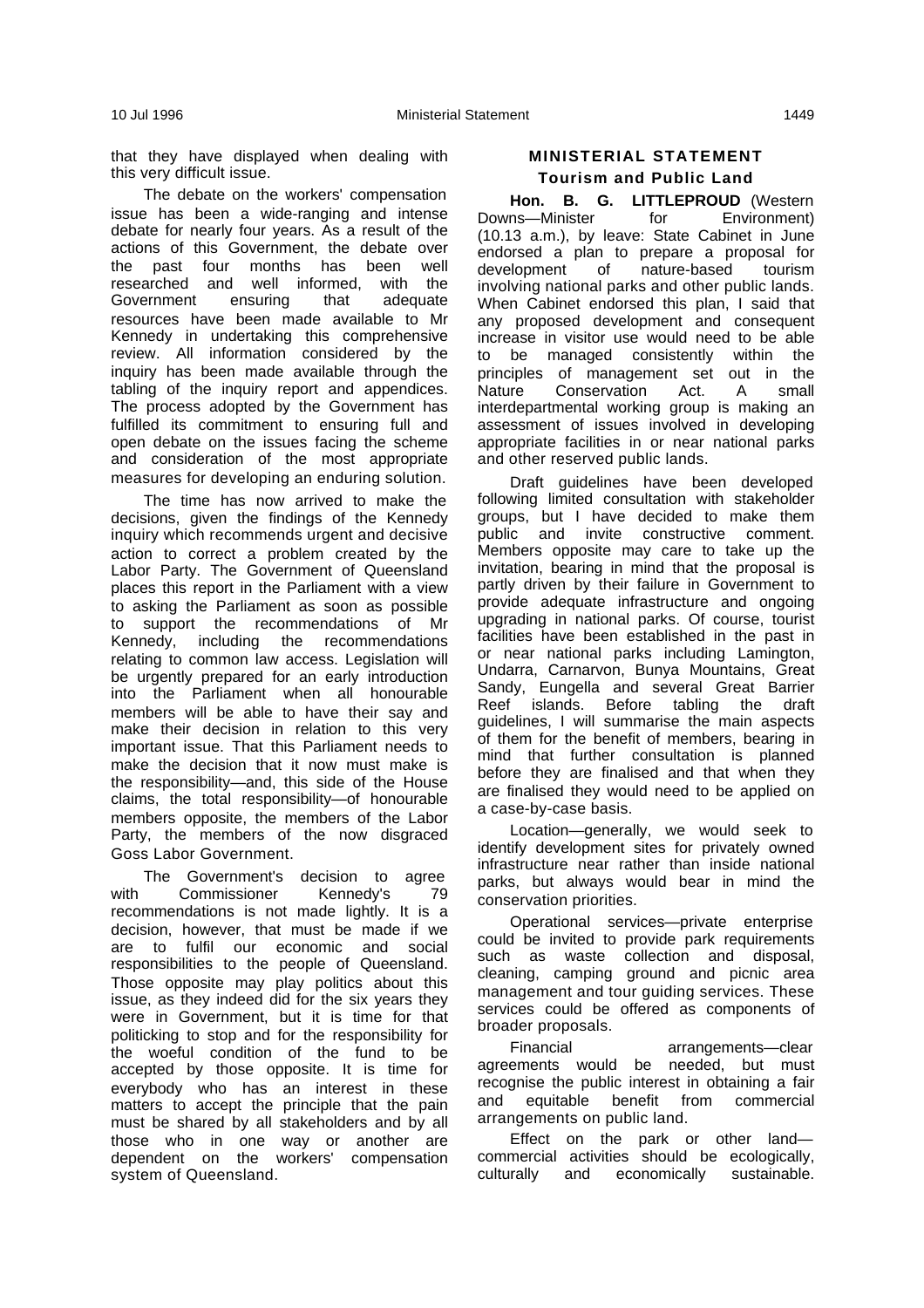So-called privatisation of national parks is certainly not on the agenda. Ownership and control of the national park estate will remain in the hands of the Government on behalf of the public.

Commercial exclusivity—offer of opportunities must be in line with National Competition Policy and generally within normal tender processes.

Transferability—Commercial arrangements on public land other than those involving privately owned fixed structures should not be transferable, that is, intangibles such as goodwill and anticipated future earnings should generally be seen as a public asset.

Extensions—generally proposed extensions to infrastructure should be seen as new proposals.

Wind-up, clean-up arrangements provision should be made to protect the public interest in the event that an operation is unable to continue.

Promotion—the status and purpose of the land must be emphasised in any advertising or promotion related to private facilities and<br>include environmental education if environmental appropriate.

Local communities—where possible commercial operations on public land should have benefits for local communities, especially rural, Aboriginal and Torres Strait Islander communities.

In closing, I emphasise two points—first, any growth in nature-based tourism on public land should be managed to contribute to the cost of park management and to increase the benefits flowing from national parks in particular to Queenslanders and to visitors;<br>and, second, unrestrained tourism and, second, unrestrained development may undermine the attractiveness of the protected area which created visitor appeal in the first place, so prudent management and high standards of performance are vital to meet public demand for access while protecting the conservation value of the land.

I seek leave of the House to table the draft guidelines.

Leave granted.

# **MINISTERIAL STATEMENT**

# **Police Numbers**

**Hon. T. R. COOPER** (Crows Nest— Minister for Police and Corrective Services and Minister for Racing) (10.16 a.m.), by leave:

The Leader of the Opposition, Mr Beattie, and his ALP colleagues have attempted recently to accuse the Government of failing to deliver on its promises to increase police numbers. Of course, in making these cynical, desperate and self-serving attacks, the Opposition fails to mention its own appalling record of neglect while in office.

It is important that some basic statistics on police numbers be presented to give context to the current situation. In December 1989 when the ALP came to office there were a total of 5,282 police, and by June 1993 that total had risen to 6,377—an increase of 1,095 or an average increase of just over 25 a month during those 43 months. That is not a bad start, but it is after that that the rot really set in.

By June 1995, the total had actually fallen by an astounding 79 officers to a total of 6,298. This decline, at a time of a soaring State population, obviously meant a serious blow-out in the police to population ratio and a resultant decline in the standard of service provided. That observation is no criticism of the Queensland Police Service itself or of the professionalism, dedication and integrity of individual officers but, rather, a simple, plain and obvious fact. That translated to an increase since December 1989 of only 1,016 or an average increase of about 15 officers a month over 67 months.

I have been advised by the Queensland Police Service that the total sworn officer strength of the service was 6,365 in February of this year when the former Government left office. This means that in its entire term covering 75 months, the Labor Party managed to add a total of 1,083 police or an average of just over 14 officers a month. By any interpretation and by any calculation, this was a disgraceful result and nothing short of a gross betrayal of all Queenslanders generally and the Queensland Police Service in particular.

Prior to the 1995 election the former Government released its policy which predicted that, over the decade to June 2005, the Police Service would increase to a total estimated strength of 7,740. By comparison, the coalition's released policy for the same period committed to a strength by June 2005 of 9,100—a massive 1,360 more than Labor's total. Over that decade, Labor was content with a total increase of some 1,400. The coalition recognised the real need for an increase of some 2,800 based on the real June 1995 total, or almost double Labor's pathetic target.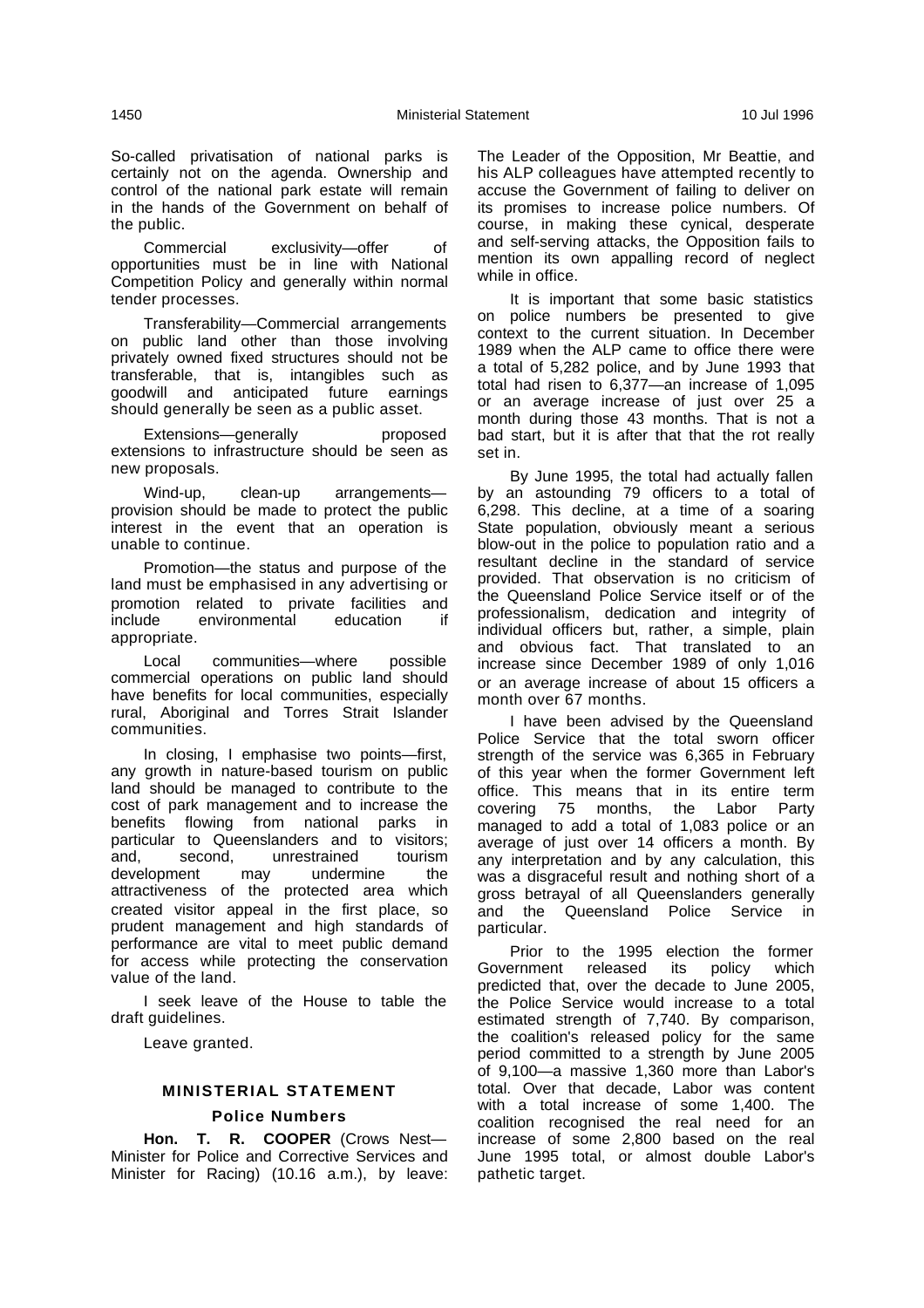Since coming to office, Cabinet has taken pro-active and effective action. The promised Townsville Police Academy is being prepared for its first intake of 40 recruits in October and, significantly, Cabinet has endorsed in principle our policy to achieve the June 2005 target. According to Queensland Police Service advice, the former Government, under its plan, proposed a total staged recruit intake in 1996- 97 of 420. After retirements and resignations, this would have meant a total increase of 115 over the year. The coalition plan which, as I mentioned, has been endorsed in principle by Cabinet, originally required a total staged recruit intake of 560 over this financial year, which would have allowed for a bottom-line increase of 150 extra police officers by June next year.

On coming to office, we have been confronted with a huge black hole in the overall State Budget and serious cutbacks in Commonwealth Government funding. These are harsh realities which have had to be faced. The Queensland Police Service, in its initial submission to Treasury, properly sought full funding for the total spelt out in the coalition's plan to have a bottom-line increase of 150 officers this financial year. Preliminary Treasury advice to the QPS was that this may not be possible. Acting responsibly on that early advice, the QPS revised its target slightly downwards and cancelled the proposed July intake of 40 former police officers who were to be retrained at the Oxley Academy. And here enters the Leader of the Opposition, Mr Beattie.

He told Anna Reynolds on ABC radio on 25 June that the July intake of what he incorrectly called "cadets" had been cancelled and also claimed—again incorrectly—that the Government was planning to cancel the October intake as well. He waxed lyrical about how Queensland needed more police while ignoring the fact that while he and his colleagues were in Government they were planning an increase in 1996-97 of only 115 officers. In fact, even on the basis of this preliminary Treasury advice, the total October intake will be 120—20 more than his Government planned.

I cannot stress enough that Labor planned 420 recruits in 1996-97 and that the absolute bottom line recruit intake on the basis of this early Treasury advice to QPS is 460, or 40 more. The Queensland Police Service has informed me that under Labor it would have had an estimated total strength of 6,517 by June next year, while under this Government the total will be no less than an estimated

6,541, or 24 more. The final allocation for the Police Service is still subject to the normal budgetary process and is yet to be set in concrete but, obviously, the Queensland Police Service at this stage must plan within the provisional and preliminary figures provided by Treasury. In fact, had Treasury allowed full funding for the QPS target in its preliminary advice it would have meant a total Police Service strength of about 6,552 by June next year—only 11 more than the current QPS prediction using this preliminary Treasury advice.

The Government is very mindful of its commitment to an expanded Police Service and it is to its credit that even under preliminary Treasury advice to the QPS we will provide more police than Labor had intended in 1996-97. In fact, the QPS advises me that the estimated 30 June 1996 total of sworn officers was 6,406. The Leader of the Opposition might care to reflect on the fact that this is an increase of only 29 police officers in three years from June 1993 after the total expenditure on the QPS in that time of some \$1.5 billion. That represents 10 police officers a year. Our minimum projected increase of 139 in 1995-96—one financial year—is five times the increase Labor managed in its Budgets covering three financial years. That is the bottom line. That is the reality, and the Leader of the Opposition and his colleagues are condemned by this reality.

We recognise that a lot of work remains to be done to boost police numbers, and I will be making further submissions to the Cabinet Budget Committee. The Government will deliver on its undertaking.

#### **MINISTERIAL STATEMENT**

#### **Review of Local Government Boundaries, Bowen and Burdekin Shires**

**Hon. D. E. McCAULEY** (Callide— Minister for Local Government and Planning) (10.23 a.m.), by leave: I lay upon the table of the House the report of the review of local government boundaries of the Bowen and Burdekin Shires prepared by the Local Government Commissioner in November 1995. I wish to inform the House that this report was received by the previous Minister on 7 December 1995.

As members would be aware, the Local Government Act 1993 requires the responsible Minister to table in the Legislative Assembly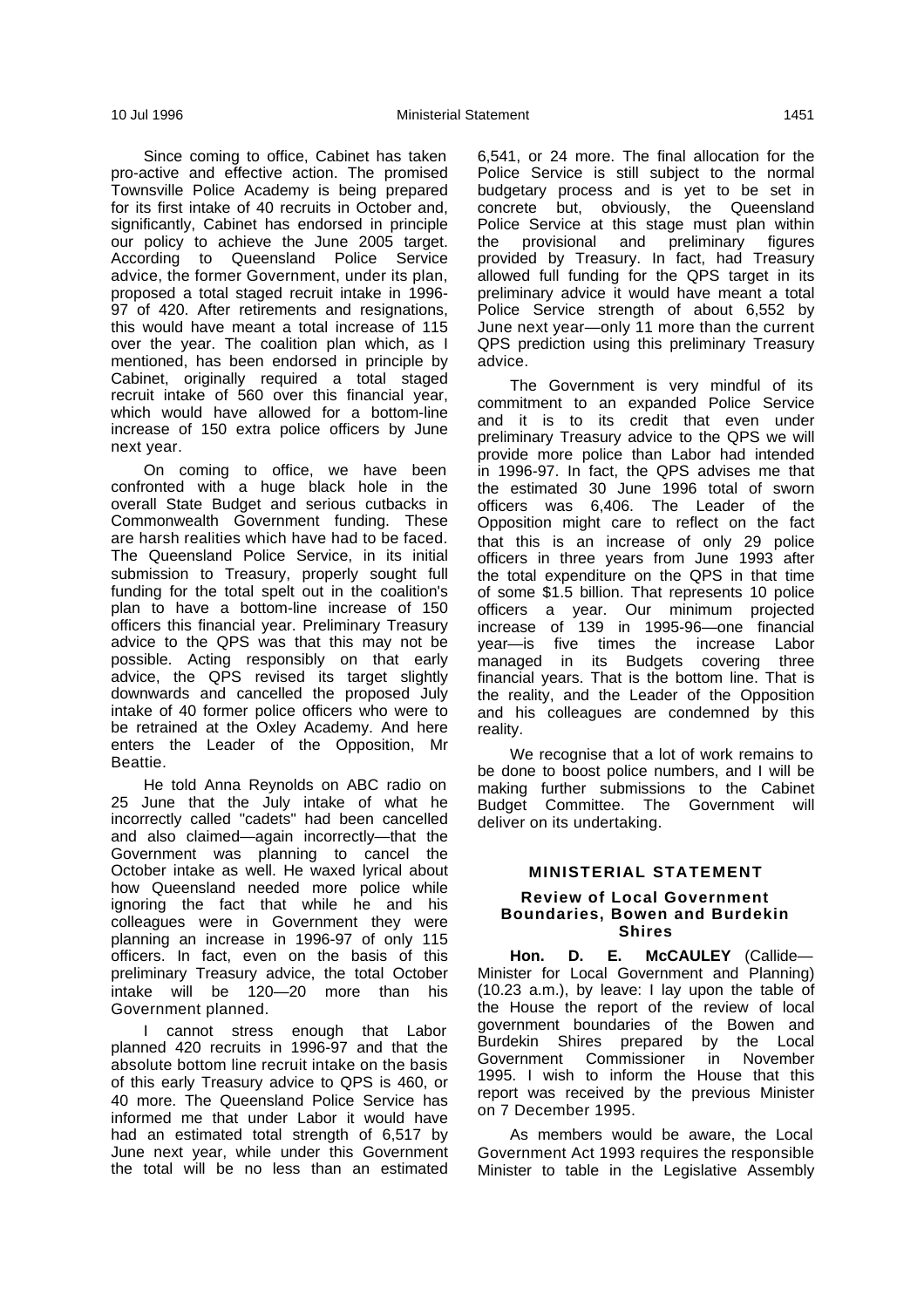within seven sitting days of their receipt a copy of all reports submitted by the Local Government Commissioner. The Bowen/Burdekin final report was not tabled in accordance with the Act's time frames due to an administrative oversight. However, I am now tabling the report to rectify this oversight and observe the spirit and intent of the Act. My department has been advised by the Crown Law division of the Department of Justice that this procedural oversight is not material to the standing of the report itself or to the subsequent consideration of its recommendations. For the information of Parliament, I point out that I recently recommended to Cabinet that the recommendations in this report not be accepted, and Cabinet has endorsed my recommendation in this regard.

# **PERSONAL EXPLANATION**

#### **Whites Hill/Pine Mountain Reserve**

**Mr RADKE** (Greenslopes) (10.25 a.m.), by leave: On 17 April 1996, I made a speech to Parliament describing Whites Hill/Pine Mountain Reserve which subsequently has been proved to contain incorrect data. I stated—

"Sadly, after Mr White's death, the family was unable to maintain the buildings or pay the rates on the land, and the Brisbane City Council acquired the property in lieu of those rates."

This information was sourced from a book edited by R. Fisher and B. Shaw titled Brisbane People, Places and Progress— Brisbane History Group Paper No. 14 1995. The White family contacted me and advised me that, from their oral family history, these facts were wrong and that Mr R. White never owed anything to anybody.

Historically, in order for the Brisbane City Council to acquire land in lieu of rates, a notice of intention to proceed with a warrant of execution needed to be inserted in the Queensland Government Gazette under the Local Authorities Act 1902. The Gazette of 7 October 1933 carried such a notice on page 804 in the family name of Sankey. The description of the land on the notice appears to match the land now called Sankeys Mountain within the Whites Hill/Pine Mountain Reserve. I therefore sincerely apologise to the descendants of Mr R. White for any adverse comments.

# **TRAVELSAFE COMMITTEE Corrigendum to Report**

**Mr J. N. GOSS** (Aspley) (10.26 a.m.): I seek leave to table a corrigendum to the Travelsafe report.

Leave granted.

**Mr J. N. GOSS:** I table a corrigendum to the report of the Travelsafe Committee on driver training and licensing tabled by the<br>previous chairman, the member for chairman, the member for Archerfield, on 3 April this year. The corrigendum corrects an inadvertent wording error in one of the report's recommendations.

#### **NOTICE OF MOTION**

# **State Budget**

**Mr BEATTIE** (Brisbane Central—Leader of the Opposition) (10.27 a.m.): I give notice that I shall move—

"That Parliament calls on the Treasurer to ensure that the promises the coalition made to the people of Queensland are fulfilled in the State Budget, and that the Treasurer ensures commitments the coalition gave to the people of Queensland—including 'no new or increased taxes'—are fulfilled in the State Budget."

# **PRIVATE MEMBER'S STATEMENT**

# **Workers' Compensation Inquiry Report**

**Hon. P. J. BRADDY** (Kedron) (10.27 a.m.): I rise in relation to the report relating to workers' compensation tabled today by the Minister. I note that the Minister stated that the Government intends to support the full package of measures recommended. This means that the Government is immediately reneging on serious solemn promises that it made immediately prior to being elected to Government and it has broken its contact with the Queensland people.

On 15 January 1996, the then Opposition Industrial Relations spokesperson, Santo Santoro, was reported in the Courier-Mail reaffirming the coalition's commitment not to change common law access to workers and vowed that the policy would stand if the Opposition formed the Government. On 16 January 1996, the Courier-Mail reported that the then Opposition Leader—

"Mr Borbidge last night maintained the coalition would stand by its policies promised in the lead up to the State election last year, which included a firm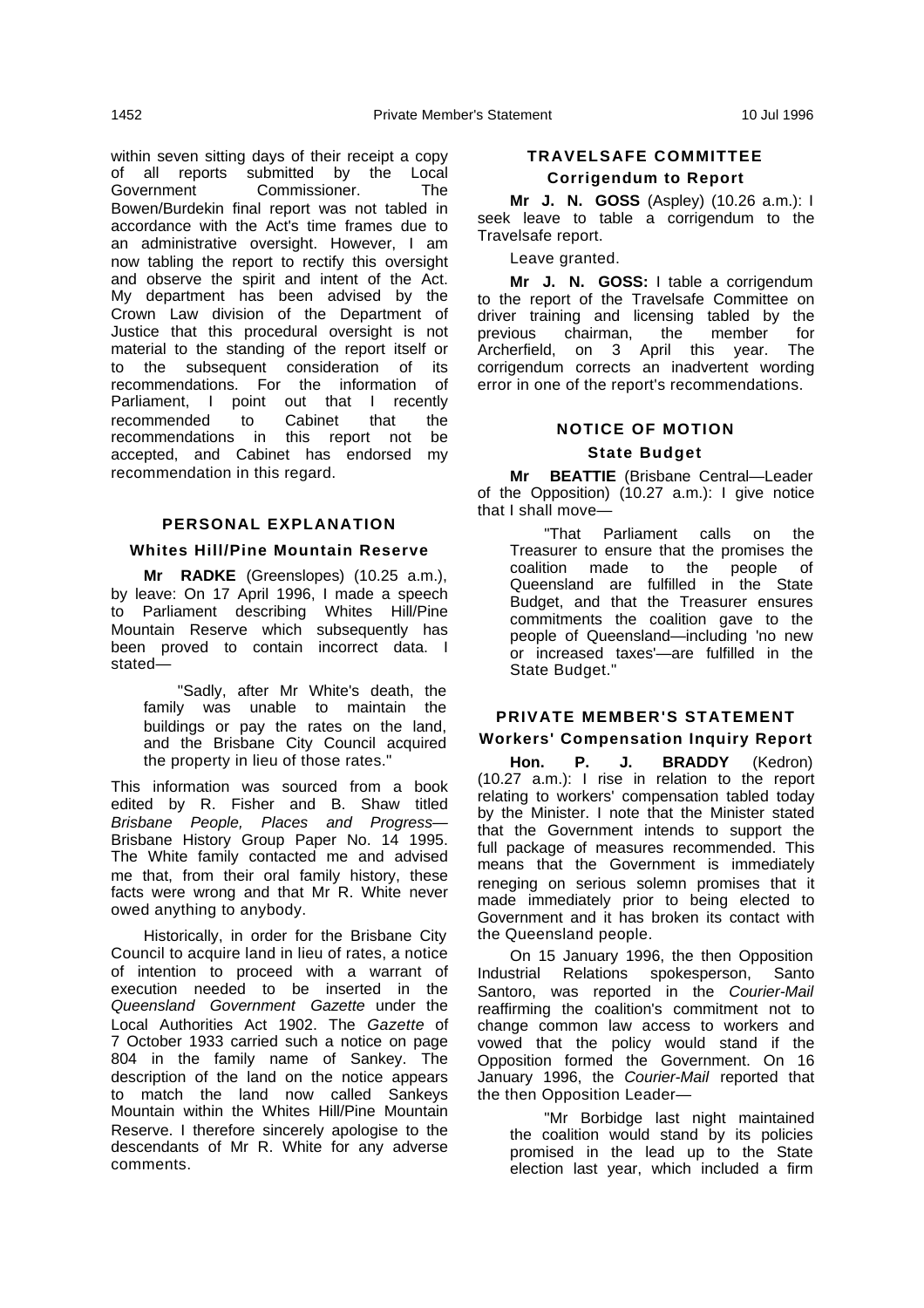commitment to retaining common law access for workers to sue employers for negligence."

Further commitments were made.

In the executive summary of the report just tabled, I refer honourable members to page XXV, recommendations 29 and 30. There is a very significant recommendation there in addition to the one to which the Minister referred. He has already admitted——

**Mr SPEAKER:** Order! The time allotted for private members' statements has expired.

# **QUESTIONS WITHOUT NOTICE Commission of Audit**

**Mr ELDER** (10.29 a.m.): I refer the Treasurer to the table on page 105 of Volume 1 of the report of the FitzGerald Commission of Audit showing the consolidated operating statement for the entire Queensland public sector, which indicates that the net operating income of business enterprises was not available to the commission in 1994-95. I ask: why did she withhold the figure for the 1994- 95 result from her Commission of Audit.

**Mrs SHELDON:** I thank the honourable<br>member for his question. No figures for his question. whatsoever were withheld from the commission. Any information it wished was provided to it.

#### **Workers' Compensation**

**Mr SPRINGBORG:** I refer the Premier to the findings of an inquiry into workers' compensation tabled by the Minister for Training and Industrial Relations. I ask: could he outline to the House what the independent commissioner, Mr Kennedy, had to say about the way the Labor Party managed the Workers Compensation Fund when it was in Government?

**Mr BORBIDGE:** Yesterday, in this House, in respect of the Commission of Audit, we saw how, in the final stages—the last two years—of the Labor Government, we had a turnaround in the financial situation of this State of some \$662m.

**Mr Fouras:** That's a fraud.

**Mr BORBIDGE:** That is not a fraud, as claimed by the member for Ashgrove; it is the result of an independent audit carried out by some of the most respected individuals in this State and country. If the honourable member wants to call that document a fraud, the honourable member is doing himself a grave disservice.

Unlike the previous Labor Government, we were prepared to open up the books of this State to an independent Commission of Audit. Similarly we were prepared to have an independent review of the state of workers' compensation in Queensland. Yesterday-

# **Mrs Edmond** interjected.

**Mr BORBIDGE:** The guilty party interjects. If I were the member for Mount Coot-tha, I would go bushwalking. She should be hanging her head in shame, alongside the member for Yeronga, the person beside her, both of whom presided over the massive financial scandal that is the current state of the Workers Compensation Fund in Queensland.

Yesterday, the Parliament heard about the crisis in terms of the Commission of Audit and what needs to be done. Today, we have the crisis in respect of the Workers Compensation Fund. Let us see what the independent commissioner had to say about the performance of the Labor Party when it graced these Treasury benches. Under the heading in his report "Political Interference", Mr Kennedy observes that evidence<br>presented to the inguiry indicates that the inquiry indicates that inappropriate decisions made on at least three occasions in the early 1990s with regard to premium levels and benefit setting in themselves account for much of today's current level of underfunding. But that is not all. On the same page, Mr Kennedy observed that the Queensland Government—the then Labor Government, the people who now sit opposite—must bear some of the responsibility for not responding early enough to increasing claims and for increasing benefits and decreasing premiums in recent years when clearly it should have been at the very least increasing premiums, holding benefits and closely examining the claim trends.

Mr Kennedy also found that problems with the Workers Compensation Fund were developing much earlier than has been acknowledged. We know what the member for Yeronga told the Estimates committees. We know how he misled the Estimates committees last year.

**Mr FOLEY:** I rise to a point of order. That is untrue and offensive and I ask that the Premier withdraw it.

**Mr SPEAKER:** Order! The honourable member has asked for a withdrawal.

**Mr BORBIDGE:** I withdraw. When Minister, the honourable member denied the truth to the Estimates committees. Mr Kennedy found that problems with workers' compensation-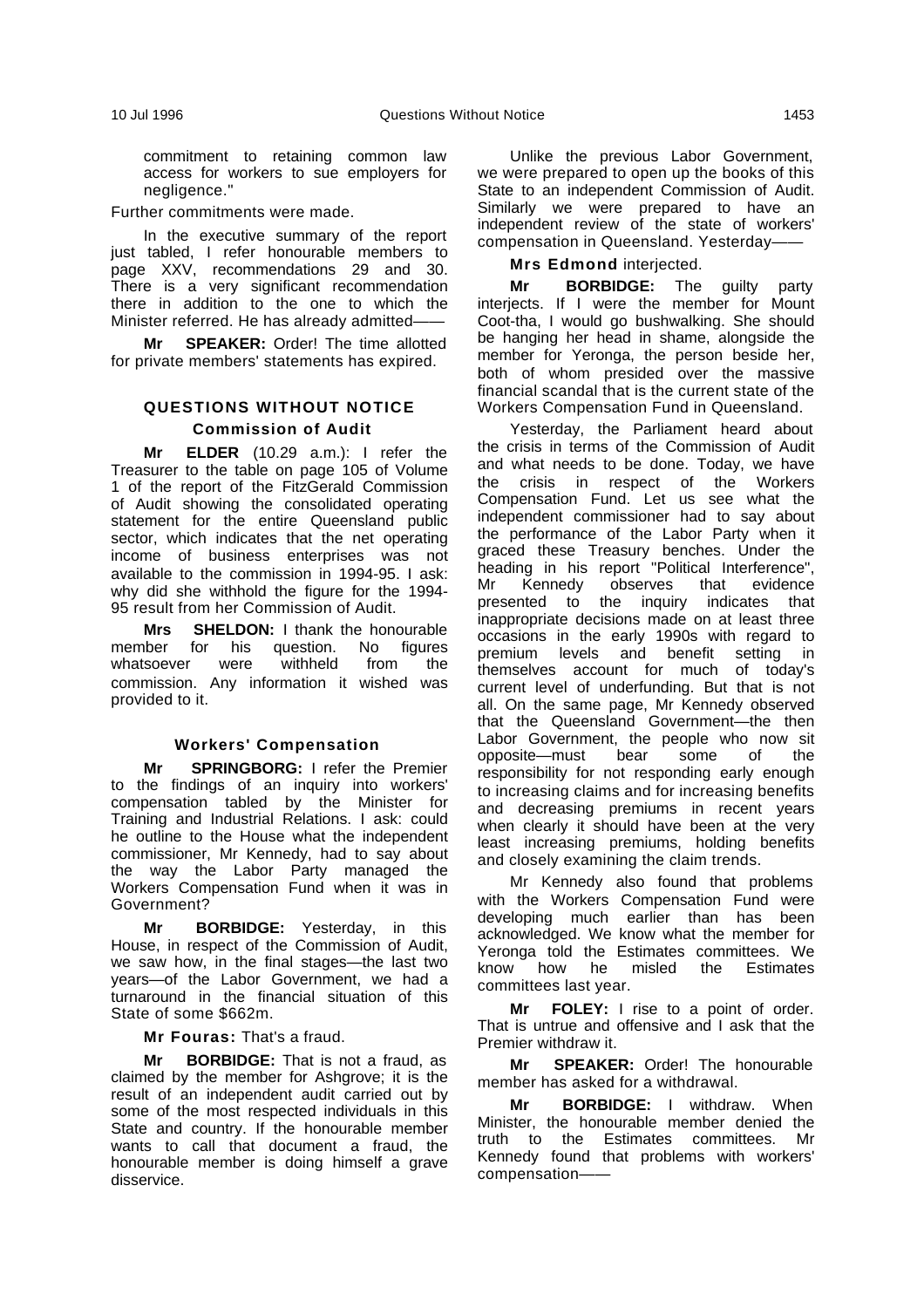**Mr FOLEY:** I rise to a point of order. That is untrue and offensive and I ask the Premier to withdraw it.

**Mr BORBIDGE:** Touchy aren't they, Mr Speaker! I withdraw.

Mr Kennedy also found that problems with the Workers Compensation Fund were developing much earlier than has been acknowledged. Does the honourable member want me to withdraw that, too? Mr Kennedy found the problems were capable of recognition much earlier than has been admitted publicly. Does the member for Yeronga want me to withdraw that, too? Mr Kennedy found they were capable of being resolved much sooner. Does the honourable member for Yeronga want me to withdraw that, too? In terms of the unfunded liability, Mr Kennedy found that the situation now is probably much more serious than has been acknowledged and reported previously. Do honourable members opposite take exception to that? They are the words of Mr Kennedy in his report.

Mr Kennedy has also made some observations about the number of reviews<br>undertaken by the previous Labor undertaken Government into the workers' compensation scheme. Those reviews include 1989, Future Rehabilitation Services Throughout Queensland; 1991, PSMC Review of the Department of Employment, Vocational<br>Education and Training and Industrial Education and Training and Industrial Relations; 1991, Review of Workers' Compensation Act 1990; 1991, Operational Audit of the Common Law Claims Unit, Workers Compensation Board; 1992, Review of Common Law Working Committee; 1992, Workers' Compensation Regulation 1992; 1994, Workers' Compensation Amendment Act 1994: 1994. Review of the Merit Bonus Scheme Discussion Paper; 1994, Industry<br>Commission Inquiry Into Workers' Commission Compensation Arrangements in Australia; Industry Commission Inquiry Into Occupational Health and Safety; 1995, Workplace Health and Safety Act; 1995, Mr Brian Tregillis engaged to undertake an<br>organisational review of the Workers organisational review of the Compensation Board and workplace health and safety; and 1995, the Minister for Employment, Vocational Training accepted submissions in a review of the scheme that led to the Workers Compensation Amendment Act 1995.

So they were into reviews. They could not make decisions. They knew what was going on. They hid the truth. They were presiding over a financial scandal in the worst traditions of workers' compensation schemes in other States where there have been Labor Governments. In regard to those reviews, that incisive decision making that we saw by the previous Labor Government, Mr Kennedy said that the history of review after review may have led to the ad hoc nature of many aspects of the present scheme. He said—

". . . if anything, things have got worse. This is a common and much loved 'Yes<br>Minister' approach by some approach Governments. When a problem emerges, swing into action with a review, then do nothing or very little."

Those are the words of Mr Kennedy in his report. When taken in conjunction with the tabling yesterday of the Commission of Audit, this report provides a damning indictment of the former Government and its management of the State economy. But do we see any remorse?

**Mr SPEAKER:** Order! There is too much noise in the Chamber.

**Mr BORBIDGE:** Do we see any remorse from honourable members opposite? What is the contribution of the people who lit the bushfire to putting it out? When we have independent advice of a blow-out of \$290m, when we have in this report the words of one of Australia's most experienced workers' compensation accrual accountants that Queensland's Workers Compensation Fund is "out of control", what is the response of the Opposition spokesman, the member for Kedron? This morning, on ABC radio he said—

"It's not a blow-out at all."

If it is not a blow-out, I would hate to see the previous Labor Government on a bad day. If this is a testimony to their economic management, heaven help us when we find what is left to uncover.

I make the point, and I make it very simply, that Cabinet has agreed to endorse the recommendations of Mr Kennedy. If it does not, the fund is not able to be salvaged; it cannot be rescued; it cannot be turned around. If the Government does not adopt and implement the recommendations—and if this Parliament does not endorse the Government's actions—we will have a Workers Compensation Fund, courtesy of Labor, to quote one of Australia's leading actuarial experts, that is "out of control". If the fund is out of control, at the end of the day who will be the big losers—the workers of Queensland, the people whom the fund is supposed to look after.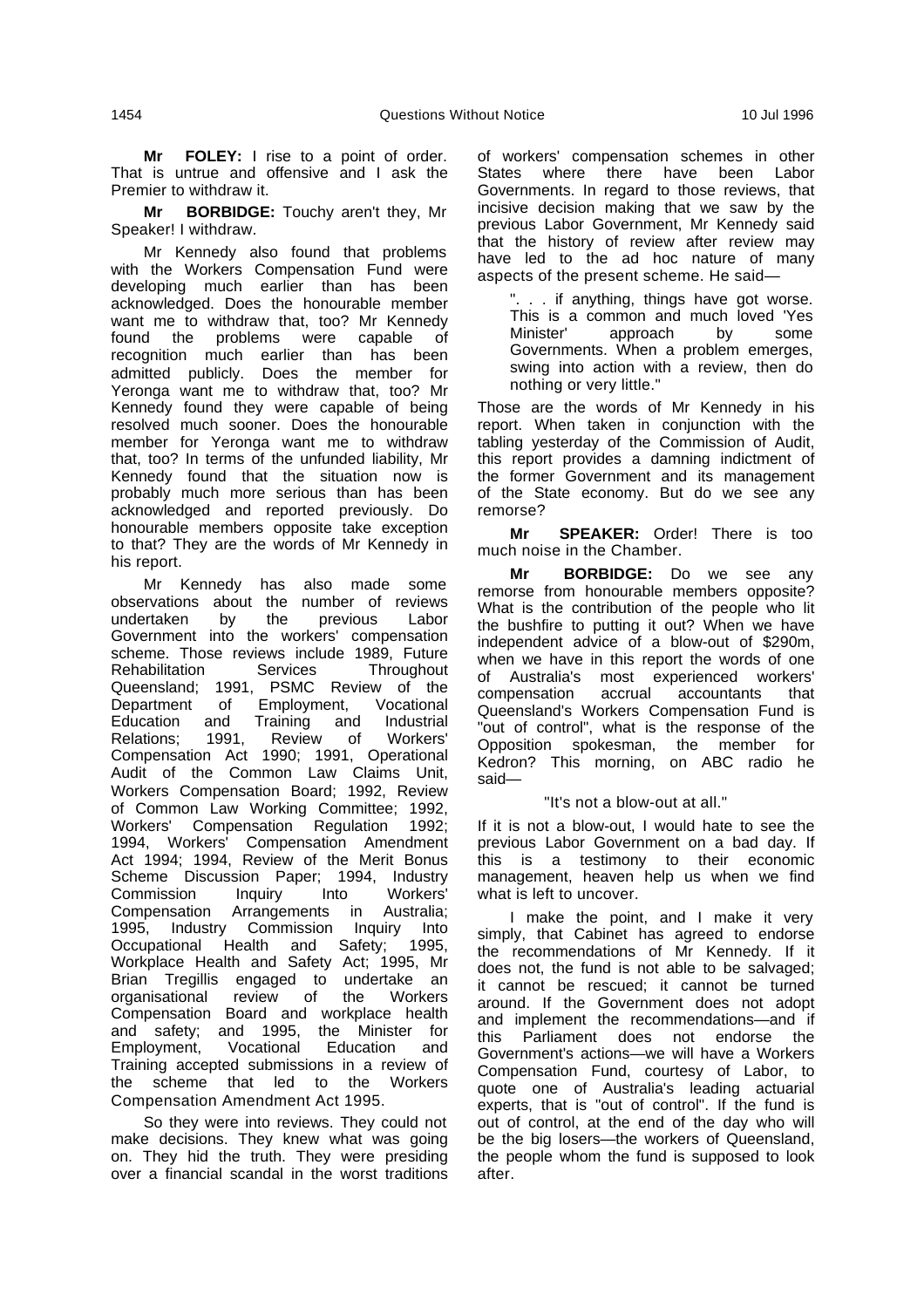This document tabled by Mr Kennedy sheets home the blame to where it belongs. When Labor came to power in 1989, we had a workers' compensation scheme that was in credit; it was in surplus. Over six disgraceful years of mismanagement of this fund, Labor has taken it to the stage at which, according to one of the leading actuaries in Australia, the fund is now out of control.

Unlike the Labor Party, this Government is not afraid to make the tough decisions. Labor members have created the mess; they should be apologising to the people of Queensland. This Government will be bringing legislation to the Parliament as soon as possible to implement the recommendations of Mr Kennedy.

#### **Commission of Audit**

**Mr HAMILL:** I direct a question to the Treasurer. I table the figures which the Treasurer has claimed were not withheld from her Commission of Audit but mysteriously were not available to the Commission of Audit. These figures show that in 1994-95 net retained earnings in Queensland public enterprises totalled \$350m. These figures were obtained from the relevant annual reports of enterprises—reports that have been available to this Parliament for more than six months. I ask the Treasurer: why did she not have Treasury supply information to allow her Commission of Audit to estimate retained earnings in 1995-96 in the same way that she has assisted the commission to make estimates of other income and expenditure for other parts of the public sector?

**Mrs SHELDON:** I thank the honourable member for his question. He supplied statistics and asked why they were not supplied to the Audit Commission. The answer is as follows: the statistics are not collected because no-one requires them.

**Mr Elder:** The annual report.

**Mrs SHELDON:** Members opposite should listen to the answer. It is a fact. They are the Opposition's rules. The statistics are not included in GFS—financial statistics published by the ABS. So Treasury does not collect them.

Under accrual accounting, which this Government is bringing in and which the Labor Government played with but would not bring in, we will be collecting them. I refer both the Leader of the Opposition and the failed Minister for Transport to pages 105 to 117 of the report of the Commission of Audit.

#### **Mr Beattie** interjected.

**Mrs SHELDON:** I am sure that the honourable Leader of the Opposition has them, and one day he might get around to reading them. Those pages detail the profits of public finance enterprises.

#### **Workers' Compensation**

**Mr CARROLL:** I direct a question to the Honourable Deputy Premier and Treasurer. The former Government introduced changes to workers' compensation from 1 January 1996, which included the imposition of a 10 per cent net premium surcharge, and said that those charges would fix the problem for five years. I ask the Treasurer: what has Jim Kennedy had to say about this quick-fix remedy?

**Mrs SHELDON:** I thank the honourable member for his question.

**Mr Livingstone:** You have a written answer.

**Mrs SHELDON:** I will quote some passages from Mr Kennedy's report. I am sure that members opposite are interested in hearing them.

**Mr LIvingstone:** Somebody had to write it for you.

**Mrs SHELDON:** Not at all. I will refer to Mr Kennedy's own words contained in his report, which I guess the member will finally get around to reading himself. Indeed, that report is a blueprint of the disgusting behaviour of the Labor Party under its previous Ministers in its handling of workers' compensation. If that is ever an indictment, there it is. Chapter 1, page 1,of the report states—

"Legislative changes which increased employer's premiums and imposed a 10% levy or surcharge from 1 January, 1996 were hopefully designed to bring the Fund into balance by the year 2000; whilst at the same time, despite the fact that the Fund was in deficit and sinking fast, the government increased benefits, and put in place a threshold of 20% requiring claimants to choose between statutory benefits and common law."

Also, on page 2 of his executive summary, Mr Kennedy states—

"It is my clear view that changes to the Workers' Compensation Act made by the previous government, and which came into effect on 1 January, 1996, will have insufficient impact on the serious under funding situation."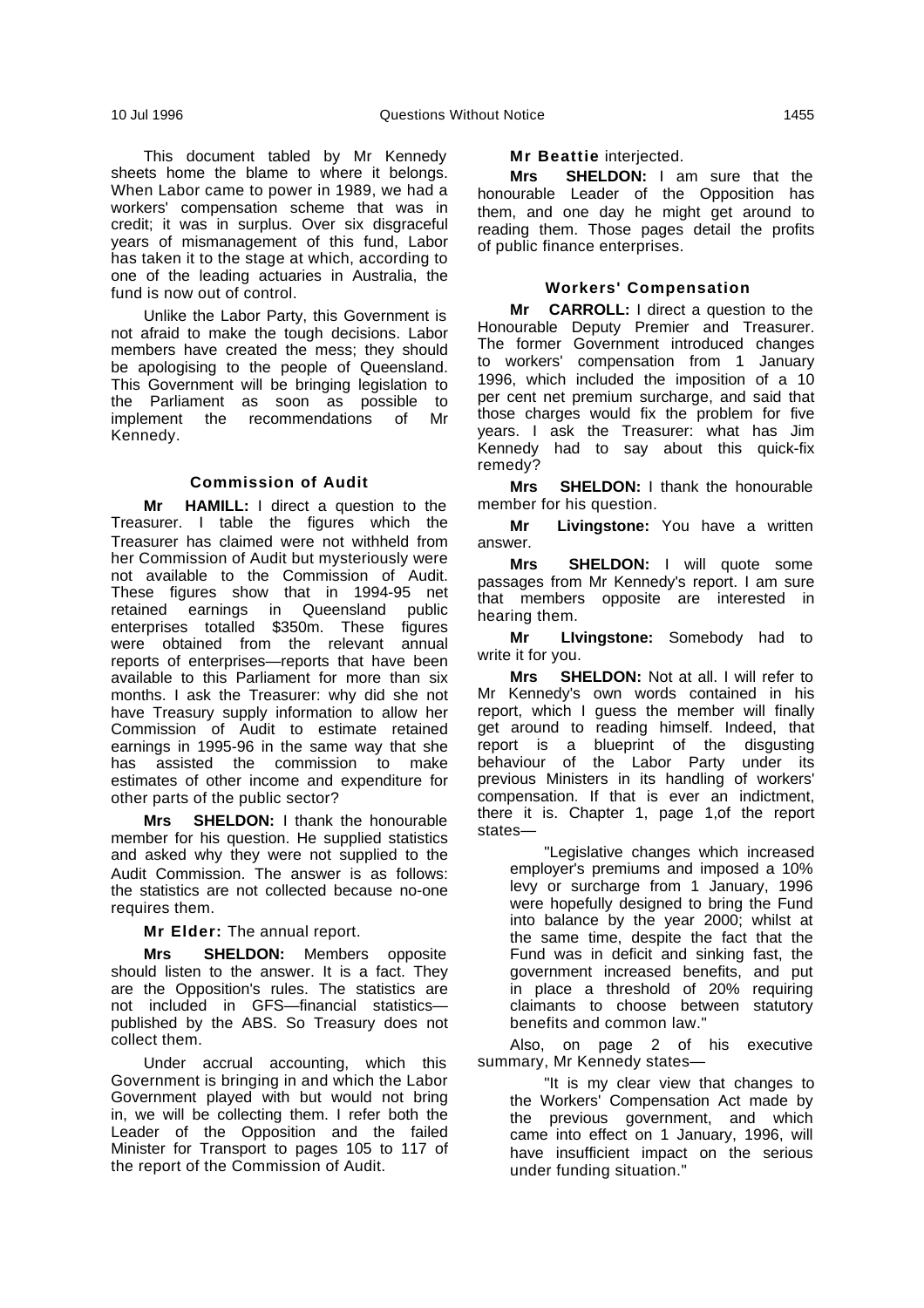Members should note that this conclusion is based on actuarial advice obtained by the independent inquiry. But that is not all. I would also like to inform the House that the actuaries used by the previous Government when it tried to fix the consequences of its mismanagement of the fund have advised that, if the 1 January 1996 changes are left as they are, there could still be a \$250m deficit by 30 June 1999. Of course, that is the "do nothing" option, which the Labor Government and the failed Minister opposite favoured as their preferred response to the problems. Labor's own actuaries went on to say that, even if the levy was not removed after five years as promised by Labor, there would still be a deficit of \$78m as at 30 June 1999.

In order for Labor's bag of tricks to have worked to achieve full funding by 30 June 1999, the Opposition's own actuaries have advised Mr Kennedy that the levy would need to be increased to as high as 32 per cent. Of course, that was a levy on employers who create the jobs. That is chapter 4, page 74.

The facts are that, because of Labor's mismanagement, by 30 June 1995 the estimated unfunded liability of the Workers<br>Compensation Fund reached \$114m. Compensation Because Labor's subsequent efforts to address the problems of the fund were so ill advised, incompetent and half-hearted, the estimated underfunded liability has, of course, continued to blow out. Certainly, Labor's bandaid repair was so bad that a year later, as at 30 June 1996, the estimated unfunded liability of the Queensland Workers Compensation Fund had risen to \$290m. No wonder the former Minister has her eyes downcast.

This morning, the Minister for Training and Industrial Relations, Mr Santoro, outlined a comprehensive package that will finally do the job that Labor neglected for so long. I certainly compliment the Minister on the determined way in which he has addressed the problems of the fund. As a result, the workers' compensation scheme will be restored to being the best in Australia, which is what it was under the previous handling of conservative Governments.

Once again, this Government has made the important decisions that were too tough for Labor to make. This Government has made those decisions. Queenslanders will be well served by this scheme for many years to come. Labor certainly missed its chance. It could have bitten the bullet and put into place the options that were needed. It did not; this Government will.

#### **Commission of Audit**

**Mr BEATTIE:** I direct a question to the Treasurer. I note her continued efforts to Queensland's overall position, and I refer to the operating statements presented in Volume 1 of the Commission of Audit report. I further note the absence of estimates for public enterprise retained earnings, the Treasurer's inability this morning to explain this absence and that Dr FitzGerald has this morning confirmed to my office that these figures are necessary to make a final estimate on the change in public sector net worth. I ask the Treasurer: is it not true that the retained earnings for 1994-95 of \$350m, which she has hidden, would have wiped out her phoney deficit and shown a surplus of \$13m for 1995-96? Will she now admit that she has wasted \$1m of taxpayers' money in a political campaign to justify savage cuts and a fire sale of assets to pay for her unfunded election promises?

**Mrs SHELDON:** I thank the honourable member for his question. Indeed, I would very much like to have heard the conversation, because the honourable member told a major<br>untruth when be said that the untruth commissioner——

**An Opposition member** interjected.

**Mrs SHELDON:** Would the honourable member like me to answer his leader or not? The Leader of the Opposition said that he had spoken to Dr FitzGerald, who had confirmed with him the debt situation on the tollway. The honourable member's words were printed in one of the newspapers. I contacted and discussed that with Dr FitzGerald. The member lied.

**Mr BEATTIE:** I rise to a point of order. In the interests of preserving the dignity of the House, I ask for that offensive and untrue remark to be withdrawn.

**Mrs SHELDON:** I withdraw. He told untruths. Indeed, we have heard more untruths in the member's question this morning.

**Mr BEATTIE:** I rise to a point of order. The Treasurer may wish to denigrate Parliament; I do not. That is untrue and I seek that it be withdrawn.

**Mr SPEAKER:** She withdrew the previous remark.

**Mr BEATTIE:** She repeated it in a different form. It is untrue and I seek that it be withdrawn. I find it offensive under the Standing Orders.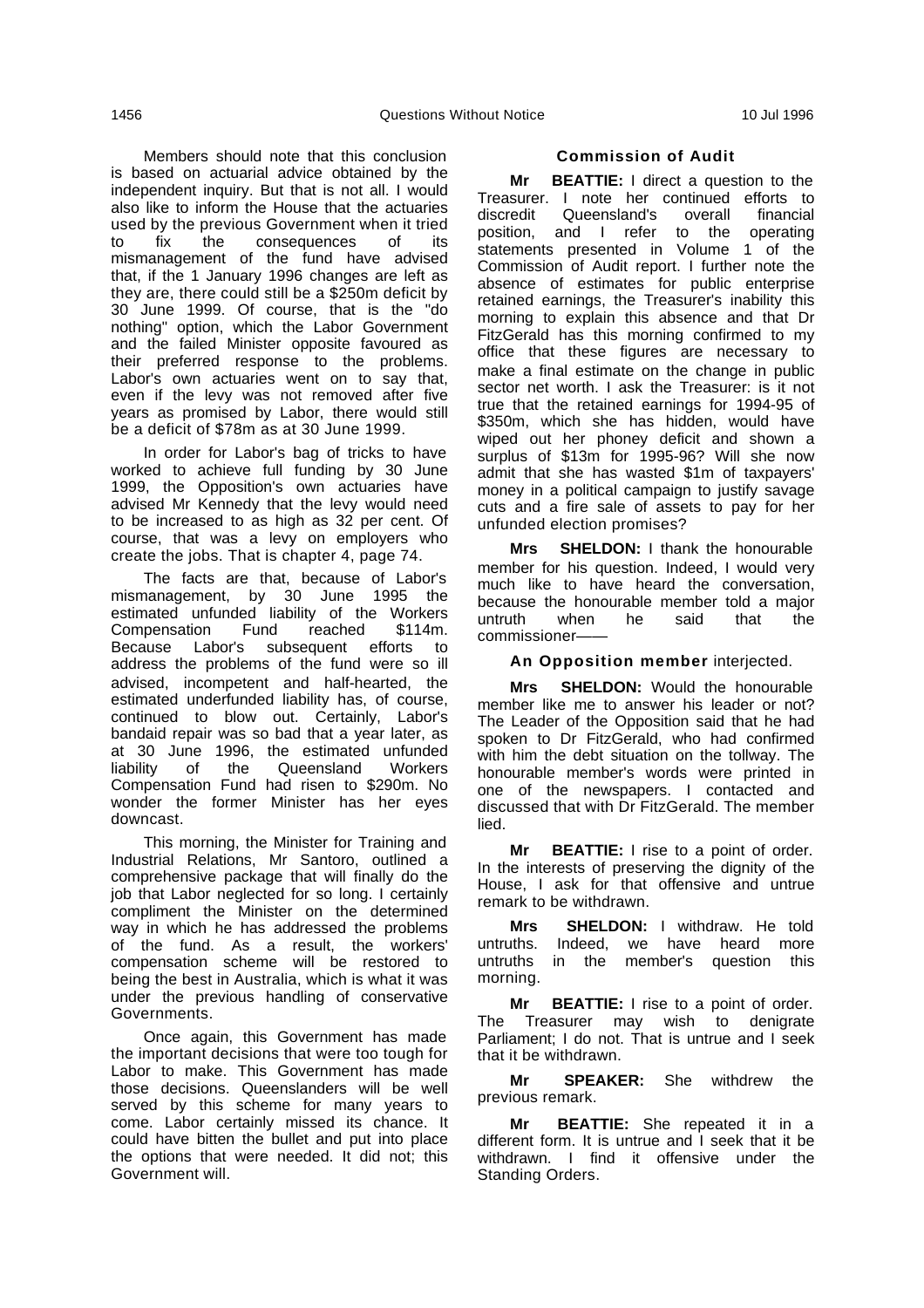**Mr SPEAKER:** The member finds it offensive and asks for it to be withdrawn.

**Mrs SHELDON:** Mr Speaker, if you request it to be withdrawn, of course I will do so. All figures were available to the Commission of Audit. Indeed, the credibility of that Audit Commission cannot be contested. The commission has comprehensively gone through the State's figures; everything was available to it. One thing it showed, and which the honourable Leader of the Opposition cannot deny, is that under his tutelage-

**Mr Borbidge:** Are these the people who looked after workers' compensation telling us what's wrong with the Commission of Audit?

**Mrs SHELDON:** That of course, as Mr Borbidge rightly said, is another \$300m that this State has to find after the Opposition's incomparable mismanagement. The audit put out by Dr FitzGerald speaks for itself. However, let me clearly say that the indictment is on the people opposite in no uncertain form. We have found that the underlying deficit, which Treasury officials told me about on the day I became Treasurer, is in fact true. In 12 months, through the Labor Party's profligate spending and its lack of applying revenue adequately to that spending, the State has gone from the position of having a balance sheet of \$330m-plus to being \$660m in deficit. That is the Labor Party's legacy to the State.

# **Commission of Audit**

**Mr BEATTIE:** I refer the Treasurer to the recommendations of the now discredited FitzGerald Commission of Audit which, at the weekend, the Premier and Treasurer said were all still on the table for consideration by the Government and to the statement made on Monday by the Tourism Minister officially ruling out one of Dr FitzGerald's recommendations, namely that Sunlover Holidays should be privatised. Is this correct? Is she now in a position to rule out a fuel levy for south-east Queensland; privatisation of the electricity industry; the sale of the Golden Casket and the TAB; the amalgamation of local authorities; the privatisation of Queensland ports, including Gladstone, Townsville and Mackay; and the sale of Cairns and Mackay airports?

**Mrs SHELDON:** I thank the honourable member for his question. I will endeavour to answer the question from the now discredited Leader of the Opposition. The fact of the matter is that the situation is as stated by the Premier. The Government, with the concurrence of Cabinet, will decide which of

those recommendations will or will not be accepted. Our decisions will be revealed in the Budget.

#### **Workers' Compensation**

**Mr HEALY:** I ask the Minister for Training and Industrial Relations to compare the attitude of this Government to that of the previous State Government in terms of the information it is willing to provide to the Parliament on the workers' compensation issue?

**Mr SANTORO:** I thank the honourable member for Toowoomba North for his very insightful question. In doing so, I wish to compare very deliberately the record of this Government in terms of the information that it is prepared to provide not only to the Parliament but also to the people of Queensland to what those opposite did when they were on this side of the political fence.

First of all, what we have done in this Parliament, and what we as a Government have encouraged the Kennedy inquiry to do during the course of its inquiry, is to fulfil our commitment to total accountability and openness, a commitment which the previous Government was not prepared to fulfil. What happened in this Parliament makes very sad reading. Over the next few days honourable members will quote what I have said during this debate, and I will answer their queries, perhaps even during this question time, in a very straightforward and sincere manner.

I remember the night when we were debating the Labor Party's bogus amendments to the Workers' Compensation Act that were meant to get the fund out of trouble. In one of her rare moments of candour, the honourable member for Mount Coot-tha, then the Minister, in response to constant interjection from the Premier and myself, said, "I will give to this Parliament all of the actuarial information that underpins the validity of the reforms that we are putting into this Parliament." I remember that. What then happened was, in my view and in the view of other members on that side at that time, one of the most disgraceful episodes to occur within this Parliament, and it is recorded. The then Treasurer came in and said to the then Minister, "You cannot give it to them." It was absolutely clear: "You cannot give it to them." As soon as the then Treasurer came in and told her to sit down, the following statement<br>was made in response to persistent  $was$  made in response to interjections from our side of the Chamber. She said, "I have never said that I would table it, and I ask the member"——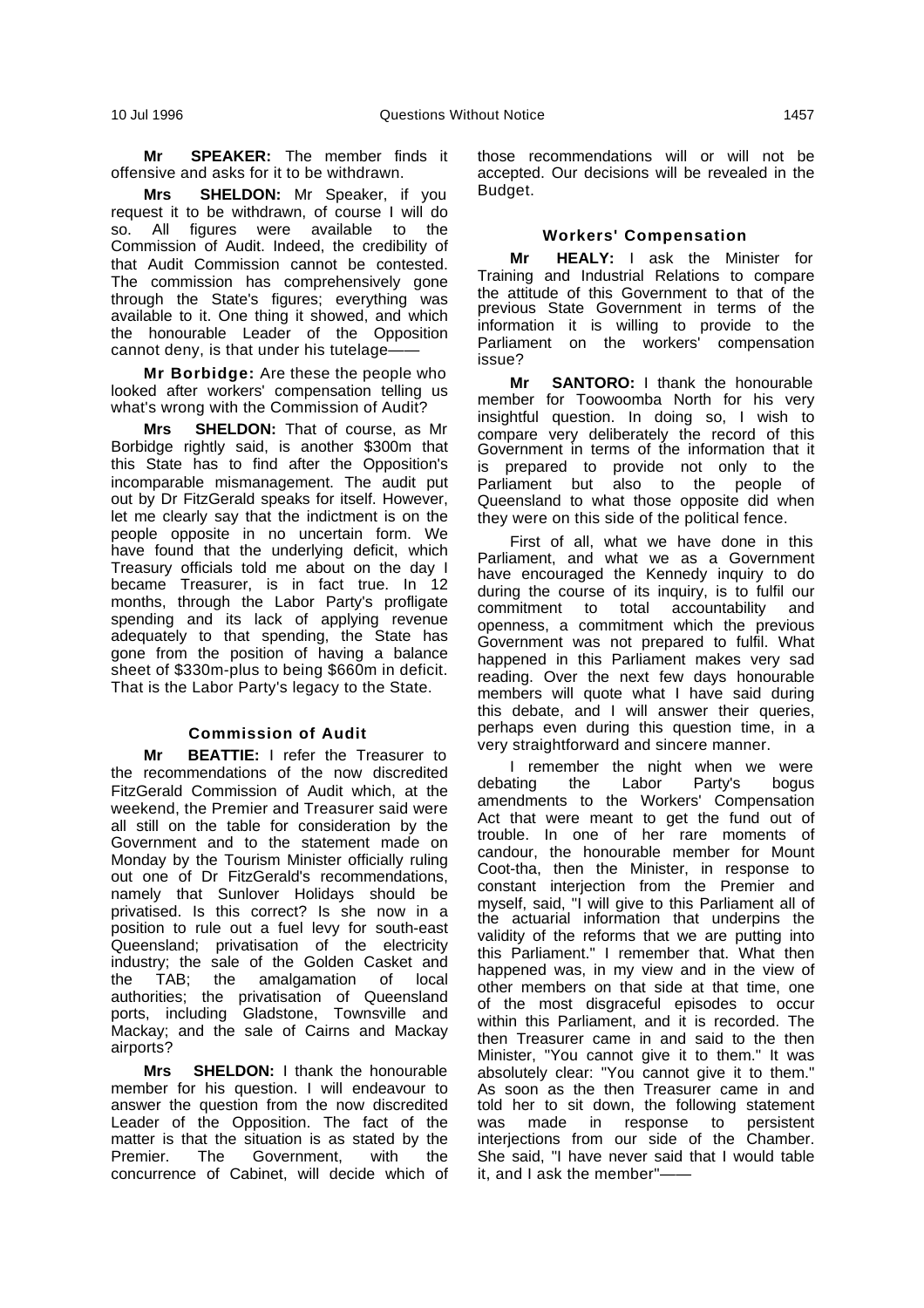**Mrs EDMOND:** I rise to a point of order. The Minister is misleading the House again. That is totally untrue and I ask him to withdraw it.

**Mr SPEAKER:** The honourable member claims it is totally untrue and asks that it be withdrawn.

**Mr SANTORO:** Whatever the honourable member finds offensive, of course I will withdraw according to the rules of this Parliament. However, I refer honourable members to the Hansard of last year and simply ask them to read the words of the honourable member.

Last year when the coalition opposed what the then Minister was doing, one of the major tenets of our argument was that there was no way that this Parliament and the people of Queensland could judge the validity or otherwise of what members opposite were doing as a Government in relation to workers' compensation because they withheld<br>information, despite the fact that we despite the fact that we<br>led—with them for that asked—pleaded—with information, because we wanted to be an informed Opposition. The parliamentary record stands as a disgraceful, shameful record of what the former Government was all about.

I did not issue many instructions to the Kennedy inquiry, but those instructions which I issued were good ones. I told the inquiry and the Workers Compensation Division within my department that whatever information any stakeholder, including the union movement, wanted, take it off the computers, take it out of documents and give it to them; give it to the unions, give it to the employers, give it to the lawyers, give it to the medicos, give it to everyone. We opened up the books totally.

**Mr Davidson:** And the Opposition?

**Mr SANTORO:** My officers came to me and said, "What do we do if the relevant shadow Minister, the Leader of the Opposition or anybody else wants it?" I said, "Give it to them all." That is something that those opposite were not prepared to do.

In fact, if honourable members opposite care to open those boxes—and they are not just members' packing cases, as the Honourable the Speaker suggested before—they will see that those documents are a testimony to the accountability and sense of openness that this Government wants to demonstrate firstly to the Parliament and secondly to the Opposition, a courtesy that members opposite never afforded to us.

Briefly, let me go through the process of the inquiry. Advertisements were placed in the regional and metropolitan press in the week ending 22 March 1996 calling for submissions before 30 April. For almost a month and a half all of the people who wanted to make submissions had an opportunity to consider all of the information available through my division before making their submissions. Public meetings were held—two in Brisbane and 11 in regional Queensland. We did not seek to disenfranchise anybody in the way that the former Government did. Initially, members opposite got together with the employers and the unions; however, as the problem became politically harder because the unions put the screws on members opposite, they decided to shut out the employers. Over one weekend, they decided to consummate a little deal. We excluded nobody. Employers, unions, regional Queensland, country Queensland, rural Queensland—everybody was able to have a go.

Some 229 submissions were received, all of which are contained in those boxes. Not only have we tabled the submissions, we have tabled the authoritative accounting, legal and medical advice which underpins the validity of Jim Kennedy. We have tabled absolutely everything. We have made everybody aware of why Kennedy has come up with his recommendations, and we have treated this Parliament with the respect it deserves.

I have had to rely on one of my honourable colleagues on this side of the House to ask me a question. He obviously has not had any trouble understanding the report. Members opposite have just sat there like stunned mullets. All we heard from a member opposite was a little piffling statement, "You reneged on common law." Let me talk a little about common law. Members opposite said they championed the principle of common law. Let me tell the House what they did to common law last year. All of the information I have is that the recommendation that went to the previous Ministers sought a 25 per cent cut in entitlements at common law. At that stage, the Honourable Minister who preceded me in this portfolio actually canvassed common law in the public arena, something which a Labor member just does not do.

I am prepared to accept that, just like members on this side of House, honourable members opposite, particularly as they are Labor members, held that the principle of maintaining access to common law was a principle which, as I said in the Parliament last year, could not lightly be set aside. In the context of the political debate last year and in spite of the total lack of any information being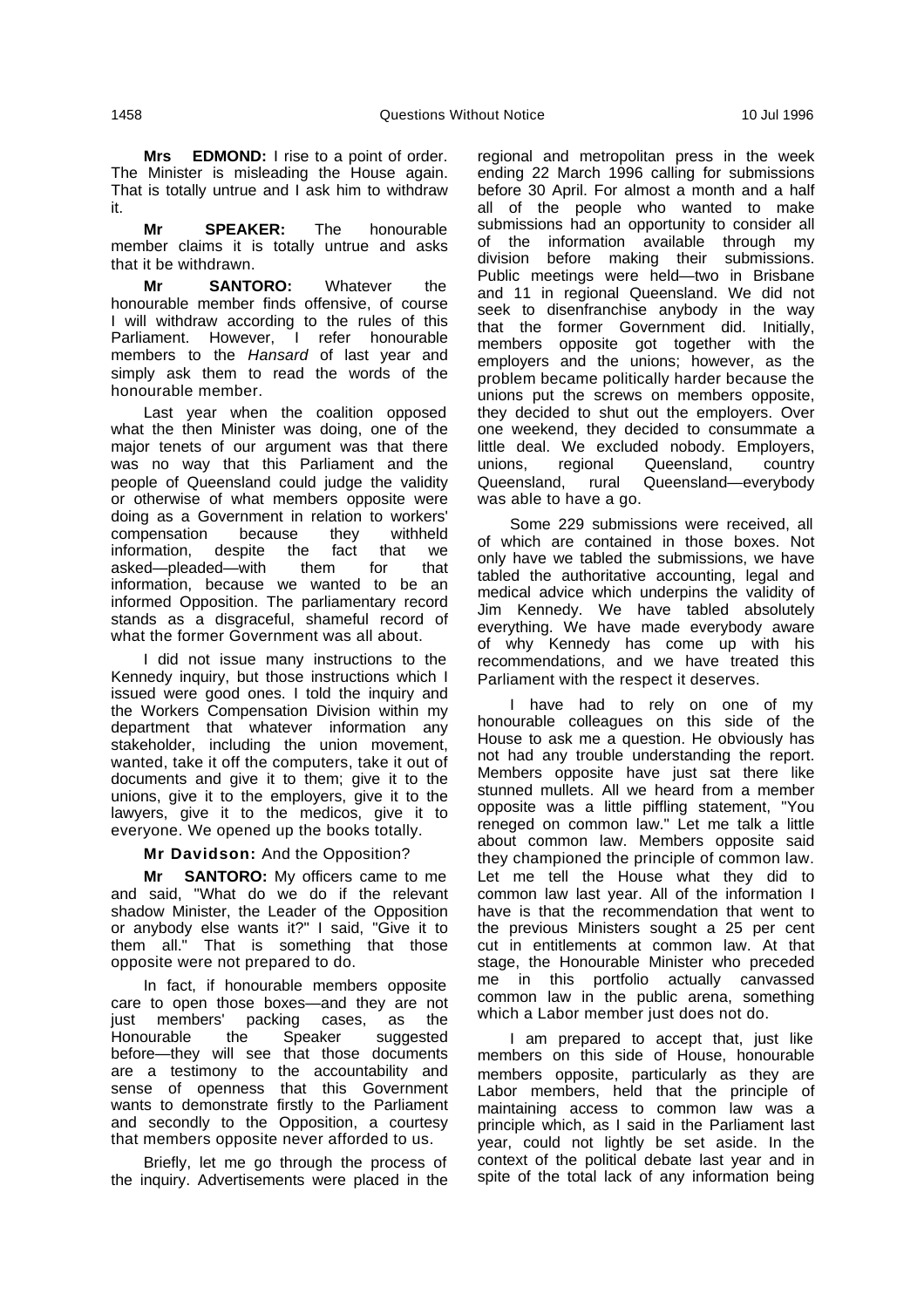made available to the Parliament and the people of Queensland, I made a statement in the Parliament that—and members opposite can be selective and quote what appears in the Courier-Mail or elsewhere; they should quote what I said in this place—access to common law could not lightly be set aside. That is what I said. I do not even have to refer to Hansard, because I remember very clearly what I said.

What did members opposite do after the lawyers in Cabinet and elsewhere said, "No, you can't touch common law", and it came down from 25 per cent? After the unions got onto them, what did they do? They tampered with common law. For the honourable members in this place who do not quite understand what the law is, let me tell them what honourable members opposite did when<br>in Government Prior to the former in Government. Prior to Government's amendment last year, common law in this State in respect of workers' compensation was unfettered. Members opposite accuse this Government of being hypocritical for looking at common law and putting it before this Parliament for consideration in relation to the Kennedy recommendations, but what did they do? They tampered with common law. It was the Government of members opposite, who claimed to have the interests of the employees of this State at heart, that first and foremost tampered with their common law access.

The existing provisions within the former Government's legislation state that a worker who sustains a permanent impairment of less than 20 per cent, the maximum statutory compensation being \$100,000, must make a choice between accepting the lump sum offered or seeking common law damages and must meet his or her own costs. No longer was there unfettered access to common law. Members opposite are the disgraceful ones.

**Mr SPEAKER:** Order! The Honourable Minister will complete his answer.

**Mr SANTORO:** Mr Speaker, I am winding up. I could go on for hours about the hypocrisy of members opposite. I could go on about that forever. It was members opposite who tampered with common law, and they bear the shame for that.

# **Government Policies; Member for Gladstone**

**Mrs BIRD:** In directing a question to the Treasurer, I refer to the article in today's

Australian headed "Independent puts Borbidge budget in doubt", and I ask: does she accept that the majority of this House now has major objections to vast tracts of the<br>Borbidge/Sheldon minority Government's Borbidge/Sheldon minority Government's policies, including the privatisation recommendations of the FitzGerald audit, the proposed increases in sin taxes and the impost of a fuel levy? Given the instability that the member for Gladstone's position now creates, how can the Treasurer guarantee supply without abandoning her privatisation agenda, tax increases and unfunded election promises?

**Mrs SHELDON:** As stated previously, the Government will go through the entire<br>recommendations as presented by Dr recommendations as presented by Dr FitzGerald and we will decide what is the best formula for our State. We would not have to be considering any of these difficult options if members opposite had not raided the cookie tin and used people's money ill-advisedly.

This morning we are debating in this House the fact that under the Labor Party the Workers Compensation Fund blew out to a \$300m deficit. That is why members opposite are trying to put up smokescreens. If members opposite had not put this State and the people in it into penury, none of these difficult decisions would have to be taken. I draw the attention of members opposite, who have not bothered to read these documents, to the graph on the front cover of the report. It shows where Queensland was and where it is going: on a continual path down, with a growing deficit. If we wanted to follow, as it would seem the Labor Opposition wants us to, the blueprint put in place by the Opposition's eminent successors—Cain, Bannon and Burke—and allow our State to go broke, we would not make the tough decisions. Members opposite had six years to do something, and they did not do anything. Because members opposite knew they were going to be thrown out of Government they decided to try to buy the votes of the people to stay in power. The people saw through members opposite and threw them out. That is exactly why we are sitting on this side of the House at the moment.

This Government will make responsible decisions to make sure that Queensland stays a strong economic State. We will reverse the downward trend as shown on the front cover of the report of the Commission of Audit. All decisions will be based on fairness and equity and on what is very much in the best interests of the people of Queensland.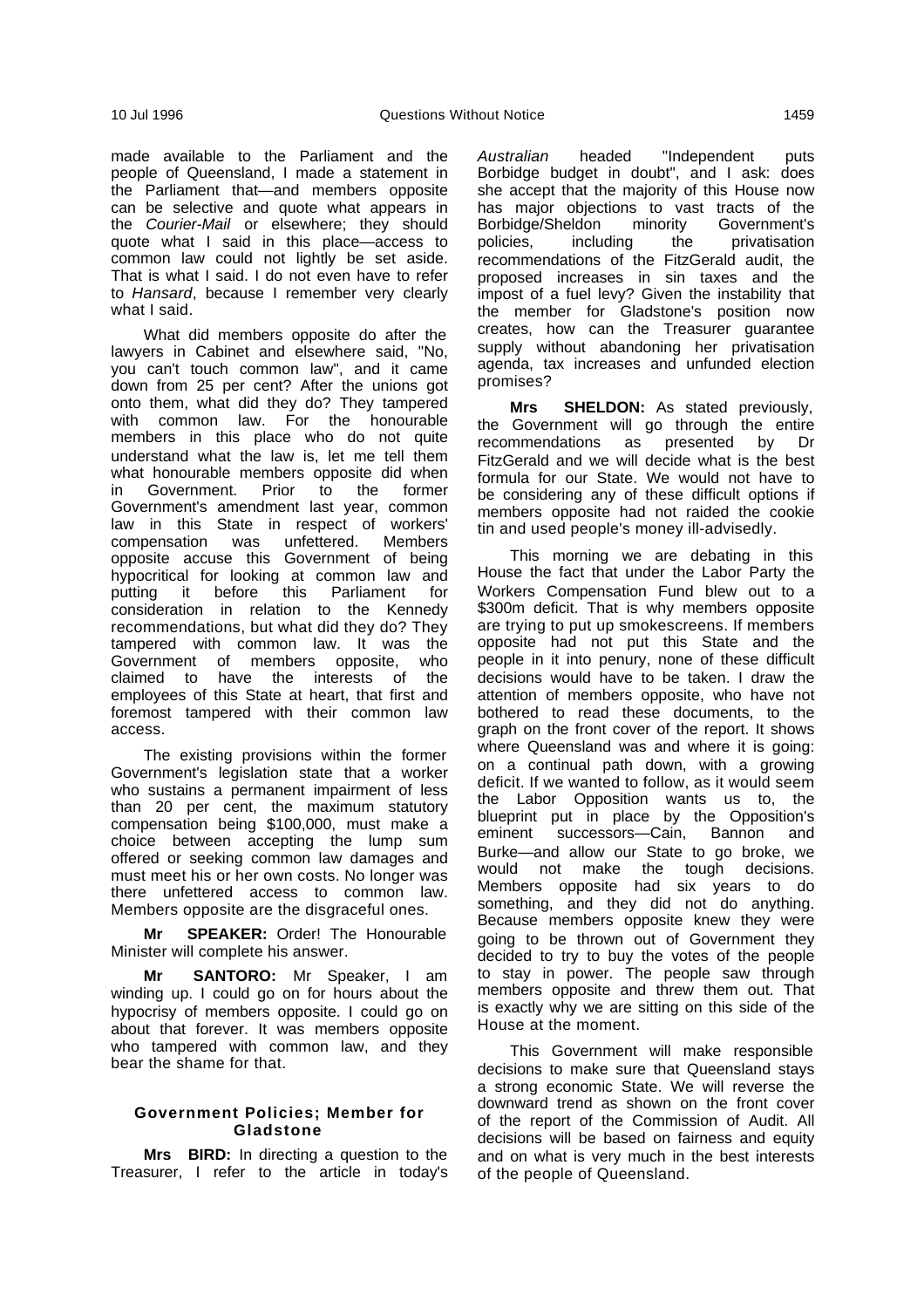#### **Workers' Compensation**

**Mr BAUMANN:** I ask the Minister for Training and Industrial Relations: at the risk of information overload to our friends opposite, could he please tell the Parliament why Mr Kennedy has recommended exactly as he has in terms of common law access?

**Mr SANTORO:** As is clear, members on this side of the House are not afraid of talking about the issue of common law access. It seems that members opposite are, but we are not, and we will tackle the issue of common law. To answer the honourable member's question very simply—Mr Kennedy has recommended as he has in terms of access to common law because the fund is out of control. It is interesting to consider what members opposite said about how they proposed to get the fund under control when the former Government's amendments were debated last year. The honourable member for Mount Coot-tha, the then Minister, stated—

have produced a clear plan outlining how we will return this fund to its fully funded position within five years."

The honourable member for Fitzroy, who had been interjecting quite vociferously, said during the debate—

"The purpose of the Workers' Compensation Amendment Bill . . . is to address the unfunded liability of the Workers Compensation Fund."

He went on to say—

"Reforms have been made with the intention of eliminating the current unfunded liability over the next four to five years."

He also went on to say—

"Despite the reforms, premiums including the 10 per cent surcharge— will be the second lowest of any State in Australia."

The honourable member for South Brisbane, Ms Bligh, stated—

"It proposes changes which have the capacity to deliver the financial resources necessary to fund the current unfunded liability."

I could go on quoting ad nauseam from Hansard. However, because I have respect for this place and because I wish to give members opposite as much time as possible today to ask me questions about my attitude to common law access and workers' compensation issues generally, I will not take up much of the time of the House. My point is that members opposite said during that debate that the fund would be brought under control by those amendments.

In terms of common law, it is worth reiterating why Mr Kennedy recommended as he did. He said—

"The fund is out of control. If urgent action is not taken now, the fund will<br>quickly reach a situation where quickly reach a situation where Queensland will lose its ability to provide a low cost workers' compensation scheme. The unfunded liability is now worse than previously advised by the Workers Compensation Board to the Government and may be higher than \$290 million as at the end of the financial year. The Government needs to plan on an unfunded liability reaching \$290 million by the end of the financial year."

Basically, Mr Kennedy said that the fund is out of control. In terms of access to common law, it is relevant that members opposite listen once more to Mr Kennedy's most damning finding. It was this—

"If the unfunded liability is not resolved it will be impossible to resist pressures to end"—

and I stress to honourable members opposite "to end"—

"or drastically limit common law access, as has happened in virtually every other State."

When a report like this is brought down, the Government of the day must examine all of its recommendations. We expect somebody of Mr Kennedy's stature, capabilities and sensitivities to come up with something that looks after the employees of this State far better than members opposite did with their so-called-

**An Opposition member** interjected.

**Mr SANTORO:** I said "employees".

**An Opposition member:** What did the employees have to say?

**Mr SANTORO:** I am sure that I know what employees will say about it, but let me say this to the honourable member-

**Mr Purcell:** I know what they say about you, Sunshine.

**Mr SANTORO:** I will cop it. Let me give the House a bit of an idea about what employees will say. I refer to some comments about a week ago by Mr John Thompson, the secretary of the ACTU, when there was speculation about the potential for common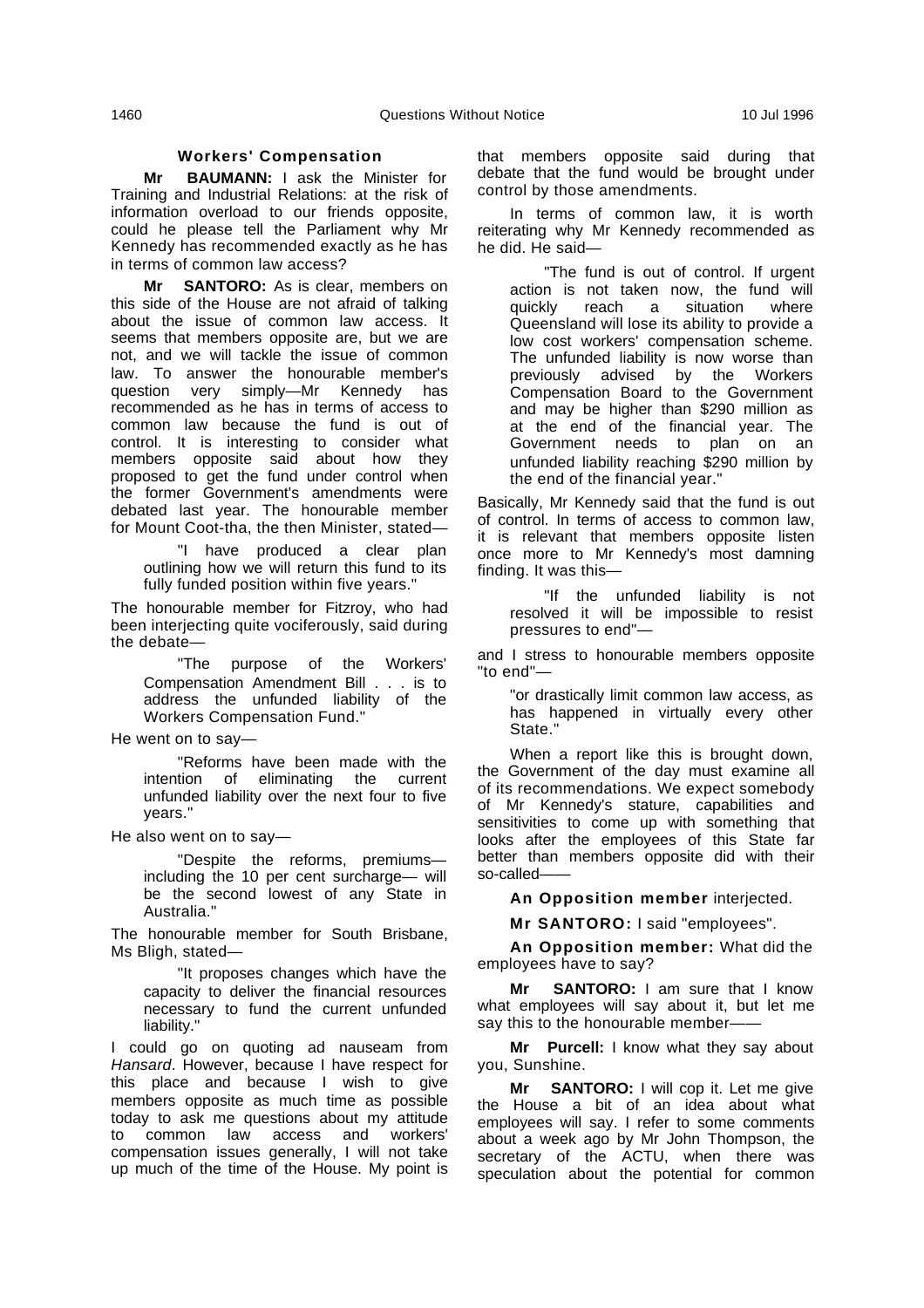law access to be restricted under the Kennedy package of reforms. Mr Thompson was practically conceding that something like that was happening. He said this—

"However, it is my understanding that the Government will also have a report that will look at increasing benefits and a good deal for workers also."

These are the sorts of things that are happening: in relation to lump sums, the statutory lump sum benefits for work-related impairment will be increased by 30 per cent to a maximum of \$130,000. I am sure that all honourable members would agree that that is a significant advancement in terms of lump sums. The additional lump sum payment of up to \$100,000, which currently is available only for serious spinal cord and brain-damage injuries, will be extended to all those workers with serious injuries of 50 per cent work-related injury or above. A new statutory benefit—and I stress "a new statutory benefit"—of up to \$150,000 will be introduced for ongoing special assistance and care to replace common law carer awards. Those are the sorts of things, amongst many other advancements<br>for employees, that Mr Kennedy is for employees, that Mr Kennedy is recommending.

If honourable members take the time and the care to read the report, they will realise that the threshold that Mr Kennedy is advising in terms of the 15 per cent is lower than in any other State in Australia, with the exception of the ACT and Tasmania. If one considers the position of those funds, one finds that it is not a pretty picture in terms of the balance sheets, premiums and benefits. I ask all honourable members to make a fair appraisal of the report, particularly of the recommendation by Mr Kennedy that the pain needs to be shared. When in Government, honourable members opposite brought into this place a report that just did not share the pain. We need to come up with a system which secures the future of the Workers Compensation Fund in terms of its unfunded liability, which ensures that the continuing rights of injured employees to adequate statutory benefits on a no-fault basis and access to common law for moderately or seriously injured workers are maintained, which returns the fund to full funding and which protects the continuing rights of employers under a fair, equitable and affordable insurance scheme.

**Mr Mackenroth:** We've all got a copy.

**Mr SANTORO:** The honourable member does not have a copy of what I am saying. What I am trying to say——

**Mr SPEAKER:** Order! The Minister will conclude his answer.

**Mr FOURAS:** I rise to a point of order. Mr Speaker, I refer you to the Standing Orders relating to question time. The Minister promised that he would respect the House and give us a short answer. I would love to know what a long answer is!

**Mr SPEAKER:** Order! There is no point of order.

**Mr FOURAS:** There is a point of order. Mr Speaker, I ask you to rule on whether the Minister is debating the issue or not.

**Mr SPEAKER:** Order! I am ruling. The member will be seated.

**Mr FOURAS:** Is the Minister debating the issue or not?

**Mr SPEAKER:** Order! I have asked the Minister to complete his answer.

**Mr SANTORO:** I take the point that honourable members opposite are making. However, I find it very sad that they are not interested in listening to an explanation from the Government of the day about an issue which so fundamentally affects employees. If the honourable member considers an answer of seven minutes to be too long, he has something coming!

# **Sunshine Motorway**

**Mr BREDHAUER:** I refer the Treasurer to her answer in the House yesterday that her abolition of the Sunshine Motorway toll added only \$4m to the Budget deficit and that the remaining debt is \$198.5m. As the Treasurer has consistently refused to advise where the money came from to pay for the toll removal, I ask: will she now inform the House on which Government account the debt has been placed?

**Mrs SHELDON:** I thank the honourable member for his question. Members may recall that the honourable Leader of the Opposition deliberately endeavoured to fudge the figures. He said that the Labor debt owing on the motorway was on budget and that the commissioner had said that this was a fact. In fact, what the commissioner said was that the effect on the Budget was \$4m, and that is exactly right. Let me reiterate once and for all that the nearly \$200m debt on the motorway belongs to members opposite. It was left by Labor. Indeed, as the figures show, the toll collection in no way was paying off that debt. Even the interest payments of \$12.5m every year were coming out of Transport to bolster up that debt. It would be nice if, just for once,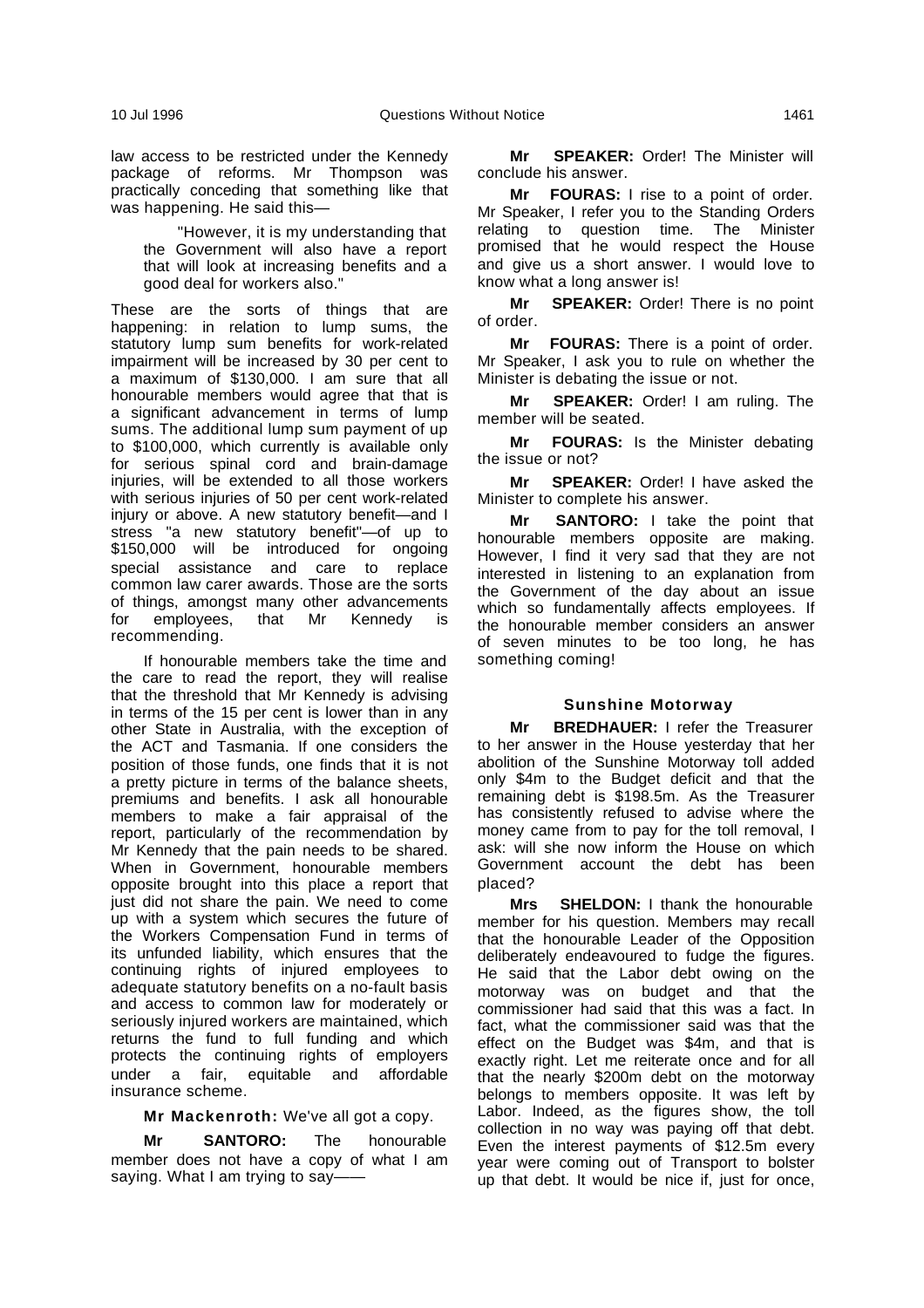the Labor Party admitted its fault, admitted that it was running this State very deeply into the red and quoted the facts as they really are.

# **Retained Earnings of Public Enterprises**

**Mr WOOLMER:** I refer the Deputy Premier and Treasurer to the Opposition's claims that the retained earnings of public enterprises are available to cancel out the Budget deficit. Could the Treasurer inform the House of the true position?

**Mrs SHELDON:** I thank the member for his answer.

**Opposition members:** Question!

**Mrs SHELDON:** I thank the member for his question. I will give the answer. Opposition members were quoting Dr FitzGerald, so I will give them his answer. Opposition members have misquoted Dr FitzGerald in the House this morning. They have endeavoured to discredit him and his excellent audit report. They are really beneath contempt. The whole State knows their economic record.

**Mr Elder** interjected.

**Mr SPEAKER:** Order! The member for Capalaba!

**Mrs SHELDON:** If Opposition members really want the answer I will give it to them. As usual, the Opposition is wrong, and deliberately so. It is deliberately trying to mislead the House.

As members would be aware, the retained earnings of public financial enterprises are for capital expansion purposes of those enterprises. The enterprises are separate businesses. They are off budget. Therefore, the only impact that they have on the State Budget—general Government—is through dividends, tax equivalents and capital contributions. I refer Opposition members to the page that they should have been looking at if they were not trying to mislead the House. I refer to page 103 of Volume 1 of the report. These retained earnings are thus not available to the general-

#### **Opposition members:** Oh!

**Mrs SHELDON:** They are not, and they were not under the Labor Party's Budgets.

**Mr HAMILL:** I rise to a point of order. The Deputy Premier and Treasurer is misleading the House. I tabled the figures which were available together with profit and loss accounts of public sector enterprises, which should have been available to the Commission of Audit.

**Mrs SHELDON:** Those figures were available to the Commission of Audit through the annual reports. That is why I referred members opposite to the page in the book from which they should have been quoting.

**Mr Elder:** You deliberately left them out.

**Mrs SHELDON:** No, indeed not.

**Mr SPEAKER:** Order! I warn the member for Capalaba under Standing Order 123A for persistent interjections.

**Mrs SHELDON:** These retained earnings are thus not available to the general Government to cancel out the Budget deficit. As members opposite would be aware, should the Government take them into the Budget it would simply have to make larger capital contributions in the future to allow the enterprises to expand. The figures were available to the commission. It had the annual reports. It used the annual reports.

**Mr Hamill** interjected.

**Mrs SHELDON:** In fact, as the honourable member has obviously not read the relevant page, I will table the document for him.

**Mr Hamill** interjected.

**Mr SPEAKER:** Order! The member for Ipswich!

**Mrs SHELDON:** We delivered a copy of all of this to Opposition members. They have deliberately tried to mislead this House and to misquote Dr FitzGerald. This is yet another exercise in deceit by the shadow Treasurer, the Leader of the Opposition and the Deputy Leader of the Opposition.

**Mr BEATTIE:** I rise to a point of order. I find those remarks offensive and untrue. The Treasurer has clearly sought to hide these figures to deceive the people of Queensland. I refer her to page 117. I seek for that dishonest remark to be withdrawn.

**Mr SPEAKER:** Order! The honourable member finds some remarks offensive. The Treasurer will withdraw them.

**Mrs SHELDON:** Mr Speaker, at your direction I withdraw.

#### **Police Service Recruits**

**Mr BARTON:** I refer the Premier to the revelation that the July intake of police recruits is to be cut and the October intake reduced. Recently in the Gold Coast Bulletin the Premier laid blame for this decision on Police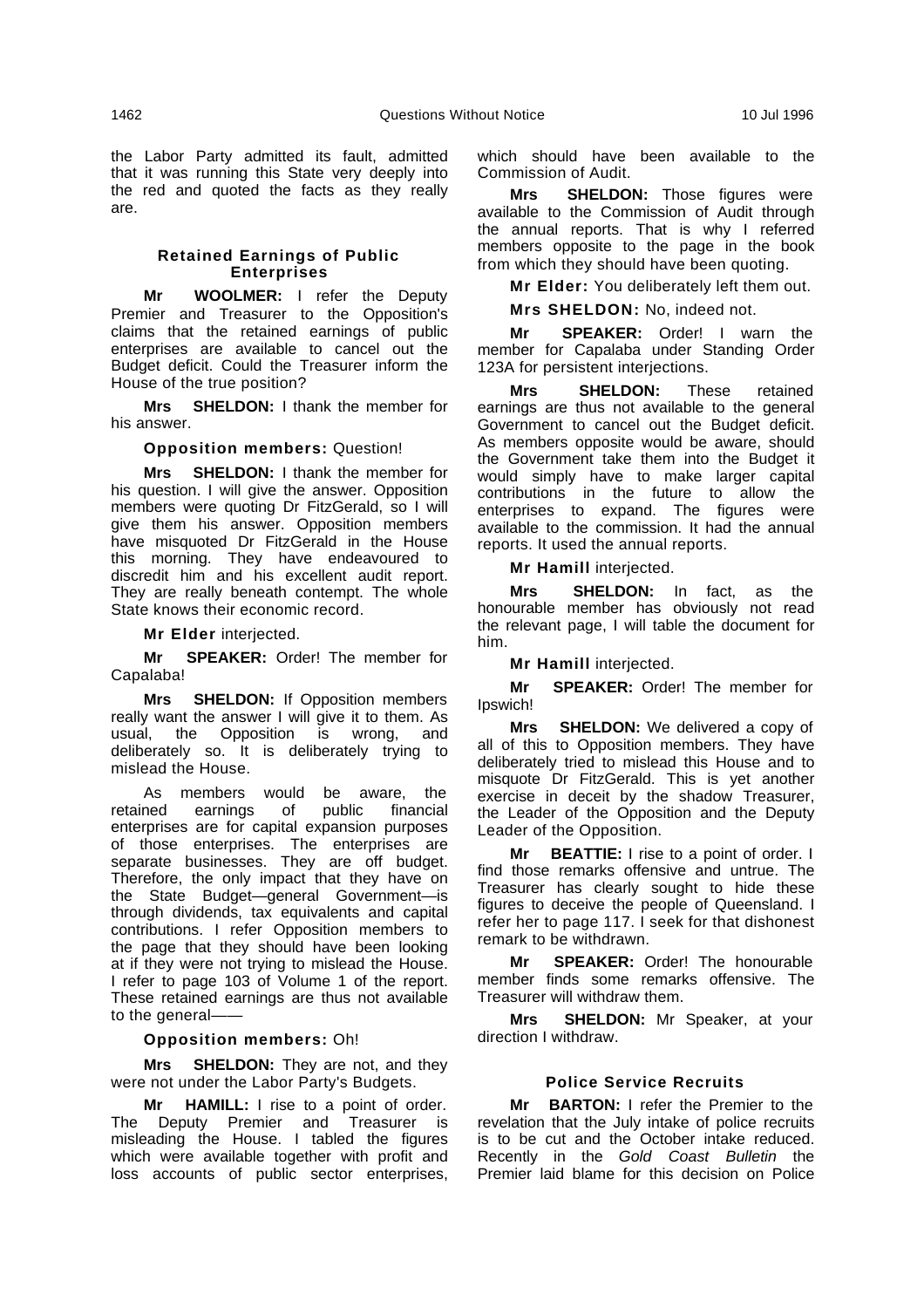Minister Russell Cooper. In turn, the Police Minister has, in the Gladstone Observer, laid the blame on the Police Commissioner, Mr O'Sullivan. However, the Police Minister also points out that, because of funding cuts imposed by the Treasurer, the commissioner had little choice. As Premier, does he accept responsibility for the decision to cut police recruitment? If not, just who in his Government is responsible for this decision?

**Mr BORBIDGE:** I draw the honourable member's attention to the ministerial statement made this morning by the Minister for Police. If he had been listening he would know that his questions were answered in that ministerial statement.

# **Commission of Audit**

**Mr J. N. GOSS:** I ask the Premier: can he advise the House of the economic credentials of the Opposition and their credibility in relation to their criticism of the FitzGerald Commission of Audit?

**Mr BREDHAUER:** I rise to a point of order. I believe that the member's question seeks an opinion. That is out of order. Mr Speaker, I ask you to rule on the Standing Orders because the question seeks an opinion. It is out of order.

**Mr SPEAKER:** Order! I call on the Premier to answer the question.

**Mr BORBIDGE:** Touchy, aren't they? This morning members are witnessing an overdose of the shoot-the-messenger syndrome amongst the guilty party opposite. They did not like the Commission of Audit so they are denigrating it. They are criticising people such as Vince FitzGerald, Barry Thornton and all those other commissioners who have done this State a great service. No doubt tomorrow they will be criticising Mr Kennedy because they cannot cop the truth.

Let us have a look at the economic credentials of the vandals opposite. I refer to the \$662m turnaround in two years which was identified in the Commission of Audit. The Leader of the Opposition does not know the difference between \$200m and \$400m on this year's impact in terms of the Budget deficit on the Sunshine Motorway toll removal. Between them, the Leader of the Opposition and the Deputy Leader of the Opposition presided over overruns in the Health Department of \$70m.

**Mr BEATTIE:** I rise to a point of order. I am quite happy to accept the Premier's assurance that the abolition of the toll involved in fact \$400m.

**Mr BORBIDGE:** I correct myself—\$4m. As to the economic credentials of this man—when he was the Minister for Health, and when the Deputy Leader of the Opposition was the Minister for Health, they ran up \$70m over budget in recurrent expenditure in the Department of Health. In terms of the Capital Works Program—when this Leader of the Opposition was the Minister for Health he promised \$1.2 billion in Capital Works Programs which simply did not exist. It was not budgeted for. This is the political party—the guilty party—which, according to Jim Kennedy, left the finest workers' compensation scheme in this country \$290m in the red. So what have we got? We have an alternative Government that does not know the difference between \$200m and \$4m. We have an economic track record whereby the leader and the deputy leader of the alternative Government racked up \$70m in overruns in the Health Department. The leader of the alternative Government promised \$1.2 billion in capital works for which there was no money. We have an alternative Government which, when in office on a previous occasion in Queensland, all but destroyed the viability of the workers' compensation scheme in this State. Yet members opposite claim that they have found a black hole in the Commission of Audit. Who would believe them?

This political party opposite is guilty of rampant economic vandalism, none more so in recent public administration than the Leader of the Opposition and the Deputy Leader of the Opposition in regard to their disgraceful overruns in the Health budget. The current Minister for Health is trying to pick up the pieces. Two days before he left office, the Leader of the Opposition went to Ipswich and promised an extra \$60m that was unbudgeted——

**Mr SPEAKER:** Order! The time allotted for questions has now expired.

# **MOTOR ACCIDENT INSURANCE LEGISLATION AMENDMENT BILL**

**Hon. J. M. SHELDON** (Caloundra— Deputy Premier, Treasurer and Minister for The Arts) (11.29 a.m.), by leave, without notice: I move—

"That leave be granted to bring in a Bill for an Act to amend the Motor Accident Insurance Act 1994 and the Transport Operations (Road Use Management) Act 1995."

Motion agreed to.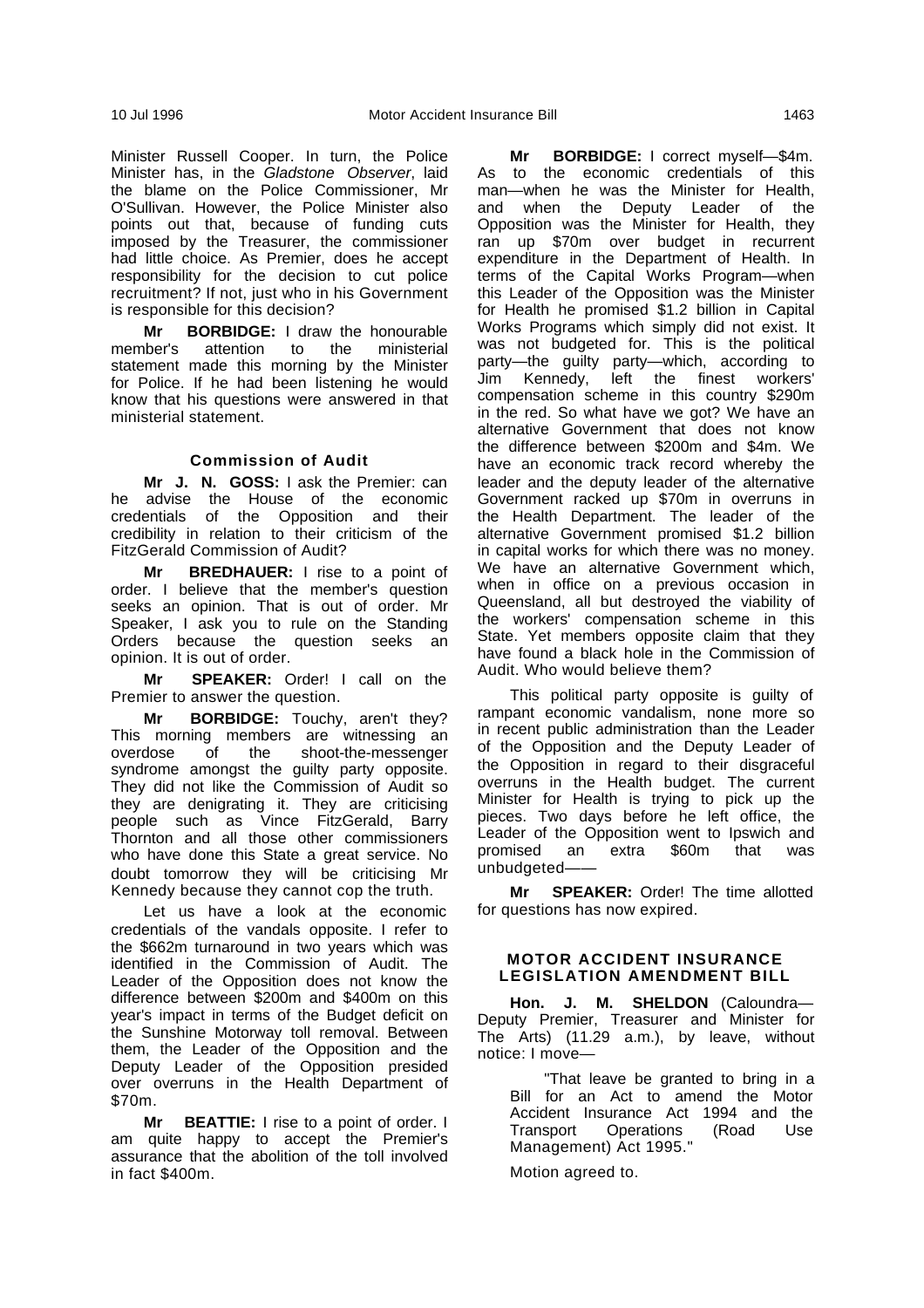Mr SPEAKER read a message from Her Excellency the Governor recommending the necessary appropriation.

# **First Reading**

Bill and Explanatory Notes presented and Bill, on motion of Mrs Sheldon, read a first time.

#### **Second Reading**

**Hon. J. M. SHELDON** (Caloundra— Deputy Premier, Treasurer and Minister for The Arts) (11.30 a.m.): I move—

"That the Bill be now read a second time."

In 1994 the compulsory third-party (CTP) scheme underwent significant reform with the introduction of the Motor Accident Insurance Act. This legislation introduced a fairer system for the delivery of benefits to those persons injured in motor vehicle accidents as a result of negligence. Lengthy delays in the settlement of claims highlighted the need for reform in the scheme. Another identified concern with the former scheme was the lack of rehabilitation assistance. Under the new Act, the provision of necessary rehabilitation services has<br>become the focus for personal injury become the focus for management. This focus is of particular benefit to those severely injured and, in addition, successful rehabilitation has a positive effect on the economic and social cost to the community.

As the second anniversary of the new scheme approaches, it is apparent that many injured persons have benefited by the new scheme's operation, particularly with the opportunity for the provision of rehabilitation. Comments I receive are generally very favourable and that comment spans all stakeholder groups. Having mentioned in such positive terms the benefits that have flowed from the new scheme, nevertheless there are areas where amendment to the legislation is considered appropriate.

This Government is committed to ensuring this scheme remains viable and that the balance between benefits and community cost is fair. In this regard, the Motor Accident Insurance Legislation Amendment Bill 1996 has been framed. The primary aim of the Bill is to ensure appropriate coverage by the Nominal Defendant and, also, to introduce amendments that will address any ambiguity or omissions in the original legislation.

Firstly, the Nominal Defendant is a fund that operates to provide access to compensation where the negligent driver's vehicle is uninsured or cannot be identified. Under the current legislation, the Nominal Defendant provides an avenue of funds in respect of uninsured vehicles where the accident occurs on a road. By definition the term "road" is given broader application but there is some conjecture that the definition may exclude from the cover afforded by the Nominal Defendant places such as beaches, where motor vehicle use is common.

The Motor Accident Insurance Legislation Amendment Bill 1996 addresses this issue by including a "public place" in the scope of cover. This amendment will ensure much wider protection for those injured in such circumstances. It certainly extends the cover to our beaches. The definition of a "public place" is aligned to the Motor Vehicles Control Act 1975. Adopting this definition means that, if an uninsured motor vehicle is involved in an accident at a place where the vehicle, at the material time, would have required registration and therefore compulsory third-party insurance, the Nominal Defendant will be there to provide the avenue for compensation and, if needed, rehabilitation assistance.

However, despite the widening of cover, it is not intended that a person injured on private property as a result of the negligence of the driver of an uninsured motor vehicle can come within the scope of the Nominal Defendant scheme. There is another amendment to section 5 of the Act which is considered very important. The proposal is to amend subsection (1)(b) to accommodate the words "in respect of the motor vehicle". The purpose of this amendment is not to alter the application of the Act, but rather to make the intent clearer, and this action is further reinforced by amendment of the "policy of insurance wording", which specifies that cover is limited to the insured motor vehicle. Both amendments will have retrospective application concurrent with the commencement of the Act on 1 September 1994.

The need for these amendments stemmed from some views within the legal profession that a very wide interpretation could be applied to the scope of indemnity under the policy of insurance. Such interpretation could see tortfeasors with no real association to the motor vehicle being able to obtain indemnity. For example, if a tree was cut down by a tree lopping contractor resulting in injury to the occupants of a passing motor vehicle, the contractor could seek indemnity under the CTP policy of the motor vehicle. Such an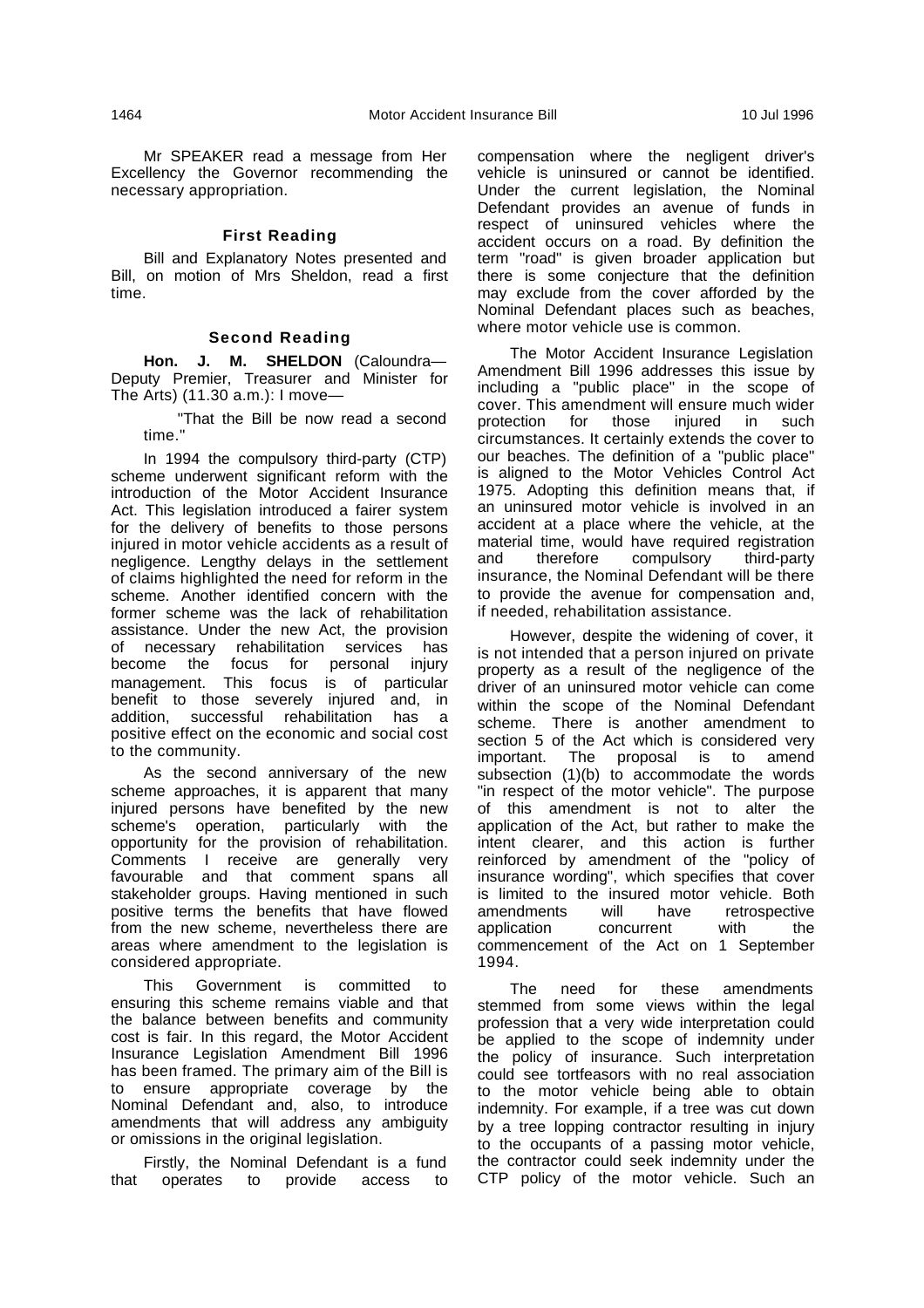interpretation is far beyond the legislators' intent and beyond a level of reasonableness. However, to keep this issue in perspective, there are equally contra legal opinions which suggest such an interpretation is unfounded. Nonetheless, it would be remiss of this Parliament not to clarify the intent of the legislation.

I would now like to refer to the various amendments relevant to the change in name of the hospital and ambulance levy to the hospital and emergency services levy. The proposed amendment, by broadly referring to emergency services rather than specifying the Ambulance Service, allows greater flexibility in the allocation of the levy funds to the various public emergency services reflecting their involvement in the provision of assistance to motor vehicle accident victims.

A further amendment proposed in this Bill centres on the offence of driving an uninsured motor vehicle on a road but now includes the public place as defined in the Motor Vehicles Control Act 1975. In addition, the offence is expanded to encompass permitting the driving of an uninsured motor vehicle. This seeks to<br>cover circumstances where an owner cover circumstances where an owner knowingly allows a vehicle to be driven by another person on a road or in a public place. Personal injury damage claims arising from the driving of uninsured motor vehicles represent about 50 per cent of the annual liabilities incurred against the Nominal Defendant Fund. This figure is now in the order of \$7.5m per annum. Therefore, with that level of funds expended on injuries caused by negligent drivers of uninsured motor vehicles, it is essential we have appropriate penalties and mechanisms for detection of breaches.

This leads me to the final aspect of the amendment Bill, which is the proposed amendment to the Transport Operations (Road Use Management) Act 1995. The increasing presence of Department of Transport detection activities should be heeded by the owners and drivers of unregistered/uninsured motor vehicles. As well as requirements in respect of registration, there is a very clear separate obligation for motor vehicles to have compulsory third-party insurance. Officers of the Department of Transport are entitled to carry out necessary inquiries and to bring prosecutions in respect of compulsory third-party insurance, but again, by the adoption of the proposed amendment, it makes the intent and authority quite explicit.

O w ne rs and drivers of unregistered/uninsured motor vehicles need to realise that they face financial penalties when caught by the department's activities, but more importantly these people may be exposed to severe financial impost if a person is injured and a claim is paid by the Nominal Defendant. The negligent driver and/or owner will be required to repay any damages and costs incurred by the Nominal Defendant. Many of these claims amount to several hundred thousand dollars.

In conclusion, this Bill continues the improvement of the compulsory third-party<br>motor vehicle insurance scheme in insurance scheme in Queensland and ensures that we are able to deliver a product at a reasonable price to the community. There was extensive consultation prior to the introduction of the Motor Accident Insurance Act and there has been ongoing dialogue with the various stakeholders subsequent to the commencement of the scheme. The system continues to provide unlimited common law opportunity and this is achieved through the goodwill of all parties associated with the scheme. I thank those parties for all their assistance. I commend the Bill to the House.

Debate, on motion of Mr Hamill, adjourned.

# **FINANCIAL INTERMEDIARIES BILL**

**Hon. J. M. SHELDON** (Caloundra— Deputy Premier, Treasurer and Minister for The Arts) (11:41 a.m.), by leave, without notice: I move—

"That leave be granted to bring in a Bill for an Act to provide for the regulation of cooperative housing societies, terminating building societies and The Cairns Cooperative Weekly Penny Savings Bank Limited, and for other purposes."

Motion agreed to.

#### **First Reading**

Bill and Explanatory Notes presented and Bill, on motion of Mrs Sheldon, read a first time.

#### **Second Reading**

**Hon. J. M. SHELDON** (Caloundra— Deputy Premier, Treasurer and Minister for The Arts) (11:42 a.m.): I move—

"That the Bill be now read a second time."

Existing legislation affecting cooperative housing societies and terminating building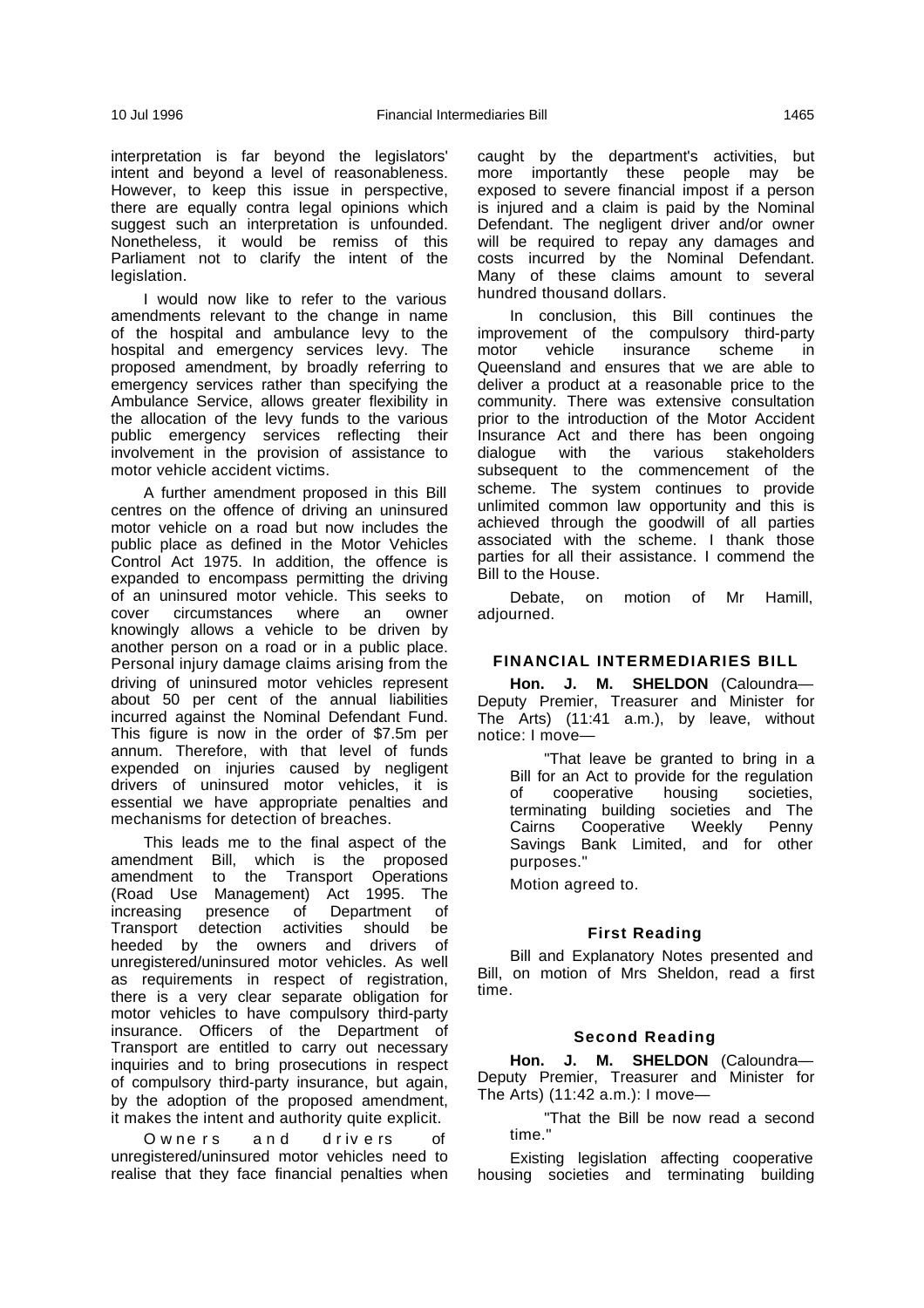societies was transferred to the Queensland Office of Financial Supervision—QOFS—with effect from 1 July 1995, in advance of, and in preparation for, new legislation being developed to regulate cooperative housing societies in particular.

This Bill introduces that modern system of regulation and prudential supervision of cooperative housing societies in particular and certain other societies, including terminating building societies and a general cooperative society, The Cairns Cooperative Weekly Penny Savings Bank Limited, which operates as a financial intermediary. The Bill was originally introduced into Parliament on 20 October 1995 but lapsed with the change of Government.

Presently, cooperative housing societies are regulated by very prescriptive legislation which was enacted in 1958. That legislation is outdated and no longer relevant to the dynamic financial environment of the 1990s. Accordingly, the Co-operative Housing Societies Act 1958 will be repealed by this new legislation. Industry supports the shift away from prescriptive regulations in favour of a prudentially based form of supervision. Industry has sought more and broader powers in the proposed legislation than it presently enjoys and some new powers have been extended to industry as part of this proposed legislation. These powers broaden the scope of societies' operations by allowing voluntary<br>amalgamations which in turn permits amalgamations which in turn permits rationalisation of the industry. The amalgamation powers and process will reduce costs and benefit industry. Similarly, the simplification of the lending operations of societies, together with a limited extension of their lending powers, will combine to make cooperative housing societies both easier for consumers to understand and more relevant to their home purchase funding requirements.

Although these new powers do not encompass the wide spectrum of increased powers sought by industry, scope is provided in the legislation for industry to adopt new products through the promulgation of appropriate prudential and other standards so that over a period of time societies may be able to broaden their product range and better service their clients. In this regard, the board of QOFS is empowered under the provisions of the Bill to become the standard-setting body for all societies caught by the requirements of the Bill. Consultations have already been held with industry representatives in relation to the content of the prudential and other standards which will be implemented in the supervision of

societies by QOFS on and from the commencement of this legislation.

Following passage of the Bill by the House, industry and other interested parties will continue to contribute to the development of the prudential and other standards which will shape the future of the cooperative housing society industry. I commend the Bill to the House.

Debate, on motion of Mr Hamill, adjourned.

#### **FINANCIAL ADMINISTRATION AND AUDIT AMENDMENT BILL**

**Hon. J. M. SHELDON** (Caloundra— Deputy Premier, Treasurer and Minister for The Arts) (11:46 a.m.), by leave, without notice: I move—

"That leave be granted to bring in a Bill for an Act to amend the Financial Administration and Audit Act 1977, and for other purposes."

Motion agreed to.

#### **First Reading**

Bill and Explanatory Notes presented and Bill, on motion of Mrs Sheldon, read a first time.

#### **Second Reading**

**Hon. J. M. SHELDON** (Caloundra— Deputy Premier, Treasurer and Minister for The Arts) (11:47 a.m.): I move—

"That the Bill be now read a second time."

The major purpose of this Bill is to update the legislative framework for a number of recent financial management reforms. It is fundamental to a parliamentary democracy that Executive Government is accountable to Parliament. The adoption of accrual reporting by Government departments, in accordance with the Australian Accounting Standard Financial Reporting by Governments, will provide greater transparency of operations and better identification of the cost of services provided. In particular, departments will now be required to show the costs of depreciation and employee entitlements. They will also for the first time report all of their assets and liabilities. Until recently, many of these assets had neither been independently valued nor even recognised for departmental financial reporting purposes.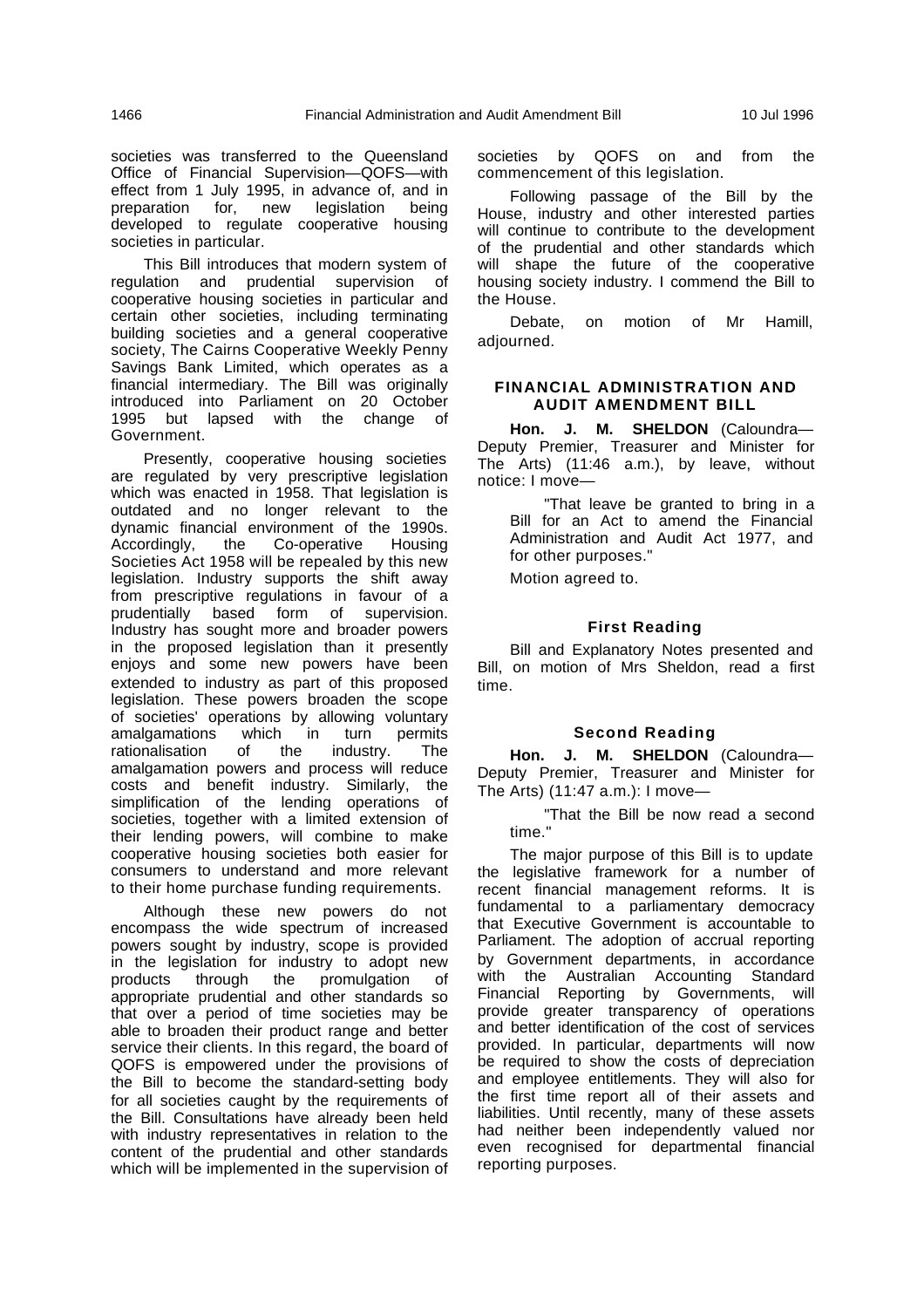The proposed amendments also update the requirements relating to the Treasurer's annual statement to allow for the proposed move to comprehensive whole-of-Government financial reporting. An accounting standard on this matter is currently under development by the Australian accounting profession. The Treasurer's annual statement will continue in its present form until this standard is completed and adopted.

The Act currently provides for management certification of agency financial statements prior to audit and within two months of the end of the financial year. With<br>the increasing complexity of agency the increasing complexity of agency accounting, particularly with large regional structures and higher standards of financial reporting, it is often impractical for many agencies to comply with this arrangement. The proposed amendments remove this requirement. Agencies will need to discuss with the Auditor-General and agree on a time frame in which the statements will be provided for audit. The financial statements still need to be certified by management and by the Auditor-General for inclusion in agency annual reports due to be provided to the Minister within four months of the end of the financial year. Thus there is no change to the overall requirement to report within four months.

Following a recommendation by the Public Accounts Committee, an amendment to the Act is proposed to require the responsible Minister to provide Parliament with an explanation for any late tabling of an agency's annual report. This will strengthen present reporting and accountability arrangements.

The Public Finance Standards, which are subordinate legislation to the Financial Administration and Audit Act, have recently been extensively reviewed to ensure they represent current best practice. The drafting of these new standards should be completed in late 1996. To more properly reflect their broader financial management perspective, the standards are being renamed as Financial Management Standards.

Several other aspects of arrangements for issuing the Financial Management Standards are to be amended. The new standards will be able to include commentary about their proper application, which will assist agencies in complying with the standards. In rare circumstances where a standard or part of a standard is not appropriate for a particular agency, the Treasurer may, after consultation with the Auditor-General, waive the standard. Where this occurs, the details and implications of the exemption must be disclosed in the notes to the agency's financial statements.

To keep the Financial Management Standards within manageable proportions, an amendment is proposed to allow the standards to adopt the provisions of subsidiary documents made by the Treasurer or published by the Treasury Department. Examples of such documents are reporting requirements for departmental financial statements, asset valuation policies, risk management quidelines and commercialisation policies. Although these documents will not be subordinate legislation in their own right, they will be tabled in Parliament. Furthermore, each time a new or updated subsidiary document is to be issued, the Financial Management Standards that adopt them will be remade as subordinate legislation, and thus subject to disallowance. This process will provide Parliament with exactly the same opportunity for scrutiny of the documents as would be available if each of them were subordinate legislation.

Several amendments are made to provide agencies with greater operational flexibility without a reduction in accountability. These are rationalisation of the reporting of losses, increased flexibility in banking arrangements and an extension of existing revenue retention arrangements. I commend the Bill to the House.

Debate, on motion of Mr Hamill, adjourned.

#### **EDUCATION (TEACHER REGISTRATION) AMENDMENT BILL**

**Hon. R. J. QUINN** (Merrimac—Minister for Education) (11.51 a.m.), by leave, without notice: I move—

"That leave be granted to bring in a Bill for an Act to amend the Education (Teacher Registration) Act 1988."

Motion agreed to.

# **First Reading**

Bill and Explanatory Notes presented and Bill, on motion of Mr Quinn, read a first time.

#### **Second Reading**

**Hon. R. J. QUINN** (Merrimac—Minister for Education) (11.51 a.m.): I move—

"That the Bill be now read a second time."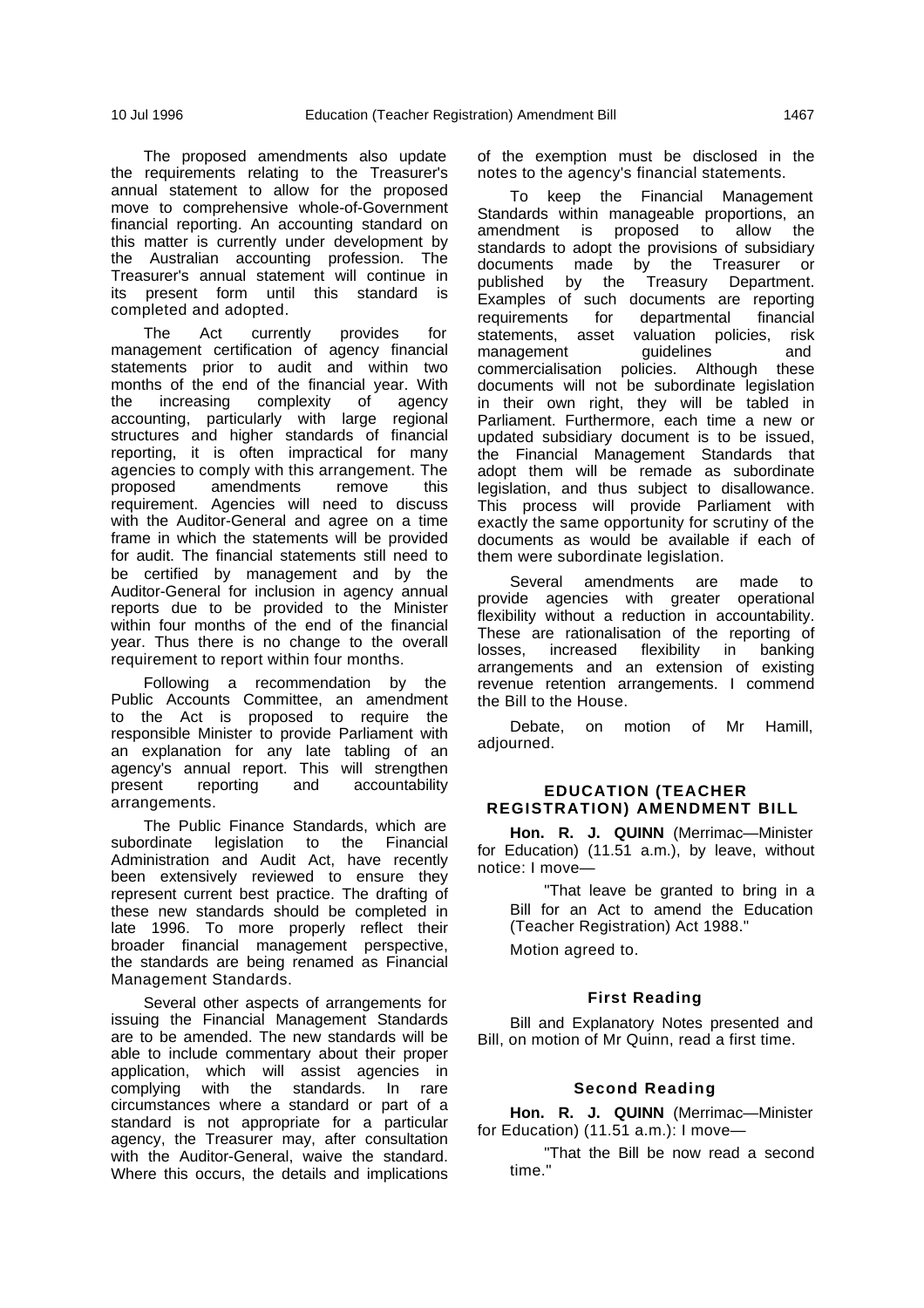The purpose of this Bill is to introduce amendments to the legislation governing the registration of teachers in Queensland. Under the Education (Teacher Registration) Act 1988, the Board of Teacher Registration is responsible to the Minister for setting standards for the teaching profession in this State. Under the Act, only a registered teacher may be employed to perform the duties of a teacher in any State or non-State school.

To be granted registration, an applicant must first satisfy the board that he or she possesses acceptable qualifications and is of good character. Where a registered teacher has been convicted of an indictable offence, or where, after inquiry, the board is satisfied that a registered teacher has been guilty of misconduct, the board has the power to remove the teacher's name from the register, suspend registration, or caution the teacher.

The board has encountered a number of problems which will be addressed by the following amendments to the Education (Teacher Registration) Act 1988. Two provisions are of a minor and non-controversial nature. The first involves replacing an obsolete term with its current equivalent. The Act provides for one nominee of the Professional Officers Association to be a member of the board; this association is now known as the State Public Services Federation, Queensland. The second allows the board to accept paid advertisements in publications such as its newsletter, The Registered Teacher, copies of which are distributed to all registered teachers or to all schools in Queensland. Paid advertising is accepted in such publications as the Queensland Government Gazette and the<br>Department of Education's newspaper, Department of Education's newspaper, Education Views. With the board now fully self-funding, it is appropriate that it be able to offset the cost of producing and distributing its professional publications in this way. The remaining three amendments will significantly enhance the effectiveness of the Act.

The Bill provides for the board to conduct an inquiry into the fitness of an applicant to be granted registration. From time to time, the board receives applications from persons who have previously been convicted of a criminal offence, who have been dismissed from employment, or who are the subject of allegations of misconduct which have not yet come before any judicial or professional tribunal. The present Act does not authorise the board to conduct a formal inquiry in order to satisfy itself that the applicant is of good character, yet any refusal by the board to grant registration is subject to appeal to a

District Court. The inquiry process will protect the rights of the board and the applicant by allowing the board to receive legal assistance in the conduct of the inquiry, and the applicant to appear with legal representation to make submissions. As a further safeguard of the applicant's rights, the Bill ensures that such an inquiry will be held only if requested by the applicant.

The Bill also provides the board with the authority to inquire into alleged misconduct by a person who was registered as a teacher but is no longer registered at the time of inquiry. The concept of this provision has been drawn from other items of legislation; namely, the Nursing Act 1992 and the Medical Act 1937. Under the existing Act, the board may inquire into an allegation of misconduct only if the teacher concerned is currently registered at the time of the inquiry. If the teacher has allowed his or her registration to lapse, or has requested the board in writing to remove his or her name from the register, the board is unable to proceed with an inquiry. The matter remains unresolved and the board's position in responding to inquiries from prospective employers or registration authorities in other jurisdictions is problematic.

In the public interest, and in the interests of natural justice, it is appropriate that the board be authorised to proceed to conduct a formal inquiry to resolve such cases. The teacher concerned would have the opportunity to respond to the matter and be legally represented. If the inquiry resulted in disciplinary action, the information would be formally recorded in the register and available for prospective employers in Queensland or interstate. The amendment limits such inquiries by providing that the event must have happened while the person was registered, and the inquiry must be conducted no more than one year after the person's registration ended.

Finally, the Bill provides that it is an offence against the Act for a person to give the board information or a document that is false or misleading. Cases have arisen where applicants have presented forged documents or have made false statements in their applications; however, the board has not had the authority under the Act to initiate proceedings against them. Although the board has referred a number of such cases to the police for investigation, no applicant has been charged with offences under the Criminal Code.

There has been extensive consultation on the amendments. This has involved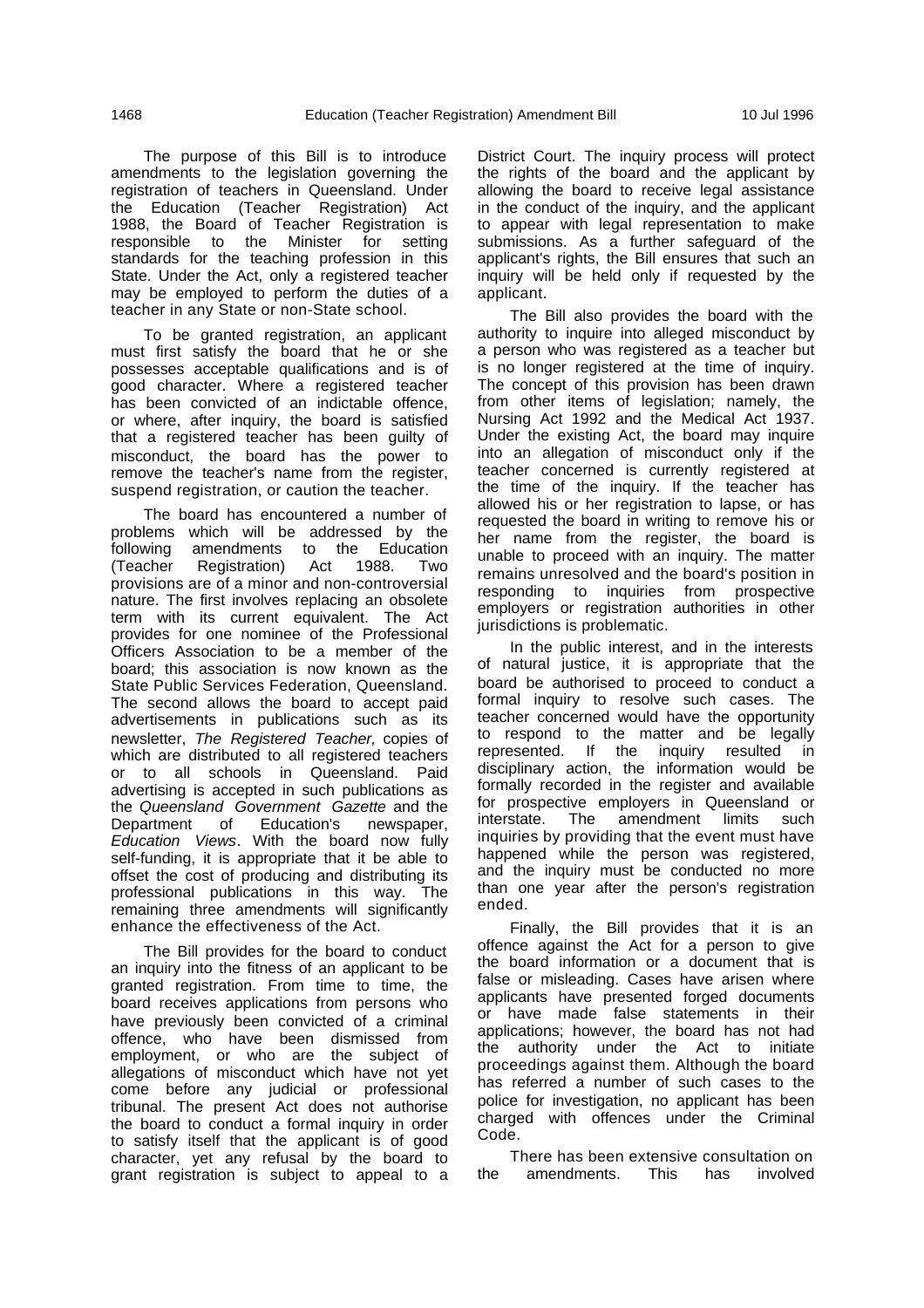interdepartmental consultation, as well as consultation with members of the education community, including teacher employing authorities, teacher unions, higher education institutions and parent groups. I commend the Bill to the House.

Debate, on motion of Mr Bredhauer, adjourned.

#### **TOBACCO INDUSTRY (RESTRUCTURING) BILL**

**Hon. T. J. PERRETT** (Barambah— Minister for Primary Industries, Fisheries and Forestry) (11.56 a.m.), by leave, without notice: I move—

"That leave be granted to bring in a Bill for an Act about the Queensland tobacco industry, and for other purposes." Motion agreed to.

#### **First Reading**

Bill and Explanatory Notes presented and Bill, on motion of Mr Perrett, read a first time.

#### **Second Reading**

**Hon. T. J. PERRETT** (Barambah— Minister for Primary Industries, Fisheries and Forestry) (11.57 a.m.): I move—

"That the Bill be now read a second time."

The tobacco industry in Queensland is at its crossroads. Recent deregulation of the industry at the national level, through the removal of barriers to imported tobacco leaf and the dismantling of the minimum Australian leaf content in cigarettes manufactured in Australia, have impacted on all States' regulations. New South Wales and Victoria have deregulated their industries.

Over the last few years, tobacco growers in Queensland have faced a very difficult period. My department advises me that tobacco growers' terms of trade have declined significantly in real terms since 1990. At the same time they are facing a diminishing market for their product. According to industry estimates, consumption of tobacco products in Australia has declined by about 4.5 per cent per annum for the last five or six years. Manufacturers, naturally, are buying less domestic product.

This year alone, the Mareeba/Dimbulah tobacco growing area will suffer a 10 per cent cut in demand for its leaf. Over the last five years, demand for Queensland tobacco leaf

has declined by a staggering 37.5 per cent from about 8 million kilograms in 1991 to about 5 million kilograms last year. These factors combined to threaten the long-term viability of tobacco growers whose production levels had been slashed way below their break-even point on farm. The restructuring scheme implemented in 1995, which saw as many as 126 quotas totalling 2.91 million kilograms surrendered at \$4 per kilogram, released about 110 growers from the industry. The 240 or so who remain in the industry face an uphill battle.

In such circumstances, it is imperative that the industry infrastructure be as competitive as possible, that is, it should not add to the cost of running the industry. This legislation will not only bring Queensland's industry into line with its interstate competitors but also enable the industry to enhance its competitiveness. The legislation will restructure the Tobacco Leaf Marketing Board, constituted under the<br>Primary Producers' Organisation and Primary Producers' Organisation and Marketing Act 1926 into a grower-owned<br>cooperative. the Queensland Tobacco cooperative, the Queensland Tobacco Marketing Cooperative Association Ltd, QTM. At the same time it will deregulate the industry by repealing the now defunct Tobacco Industry Stabilisation Act 1965.

On 1 September 1996, the legislation will transfer all of the tobacco board's assets, liabilities and obligations to QTM in return for shares in the association. Tobacco growers will receive those shares in QTM based on their quota immediately prior to that date. The shares will entitle those growers to sell their tobacco through QTM. Whilst, there is no compulsion on growers to take up the shares, if they do take them up they will do so at no cost to themselves. The shares will be gifted to the growers by the board.

The restructuring scheme proposed is based on the schemes used to restructure the egg and grain industries over recent years. The legislation also contains some consequential and other minor amendments to various Acts. This legislation will assist the industry to rationalise its operations and focus on being truly commercial in a deregulated marketplace. I commend the Bill to the House.

Debate, on motion of Mr Gibbs, adjourned.

#### **EGG INDUSTRY (RESTRUCTURING) AMENDMENT BILL**

**Hon. T. J. PERRETT** (Barambah— Minister for Primary Industries, Fisheries and Forestry) (12.01 p.m.), by leave, without notice: I move—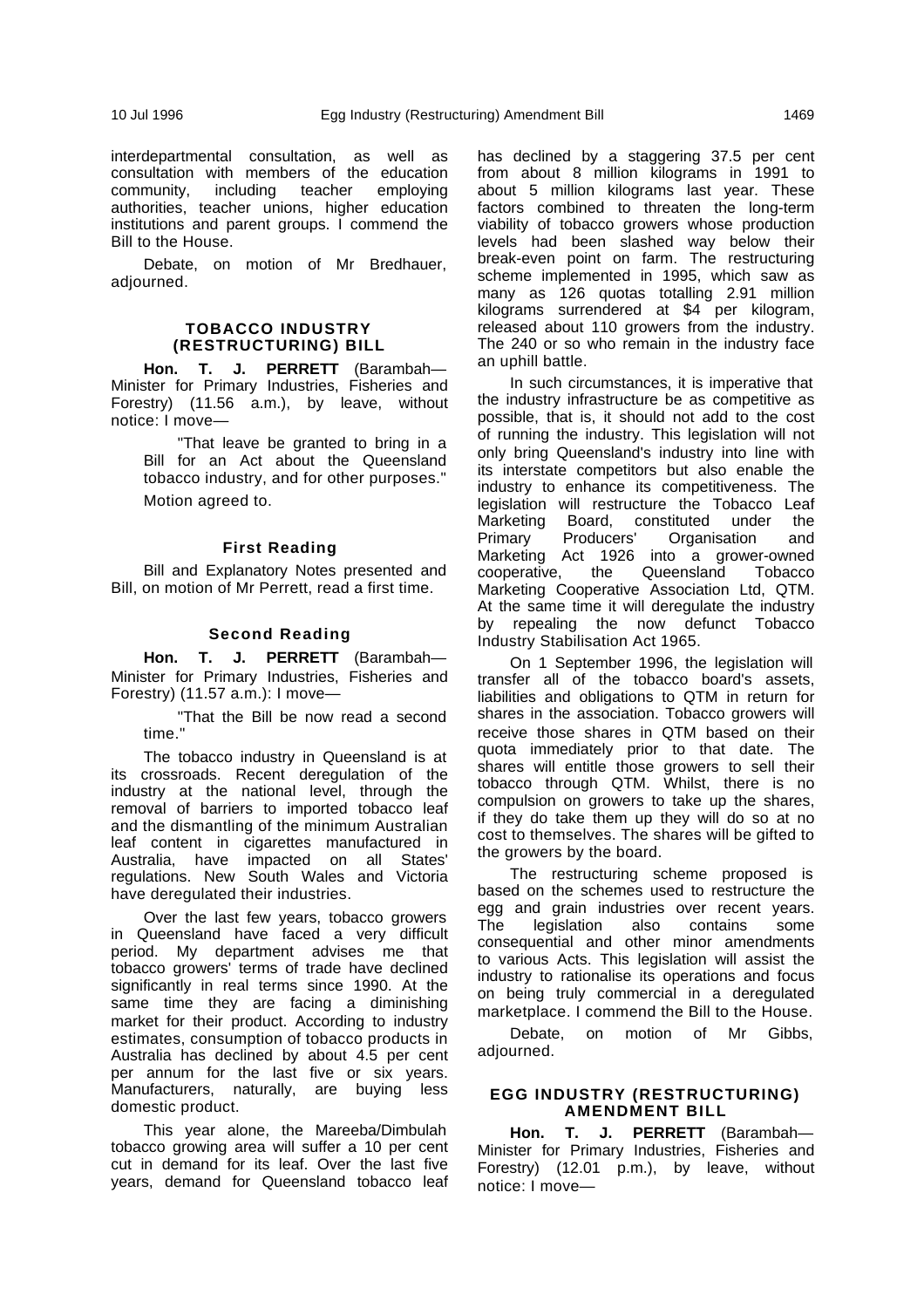"That leave be granted to bring in a Bill for an Act to amend the Egg Industry (Restructuring) Act 1993, and for other purposes."

Motion agreed to.

#### **First Reading**

Bill and Explanatory Notes presented and Bill, on motion of Mr Perrett, read a first time.

#### **Second Reading**

**Hon. T. J. PERRETT** (Barambah— Minister for Primary Industries, Fisheries and Forestry) (12.02 p.m.): I move—

"That the Bill be now read a second time."

This Bill is yet another example of this Government's responsive cooperation with primary industries in Queensland. In five short months since coming to Government, we have before this House proposed legislation to remove the statutory marketing scheme for eggs produced in Queensland. The egg industry has complained to me that they have been constantly pursuing these changes since February 1995, but to no avail until now.

This Bill amends the Egg Industry (Restructuring) Act 1993 by repealing those parts of the Act which refer to the marketing scheme. However, it does not affect the hen quota scheme which is also covered by that Act. The quota scheme will be retained until at least 1 July 1998 or, depending on National Competition Policy imperatives at the time, possibly as late as 31 December 1998 (which is the date it is due to expire under the Act).

The outcome of this legislation, as I alluded to earlier, will be to make Australian Quality Egg Farms Ltd (AQEF) (the company which is responsible under the Act to administer the statutory marketing scheme) more competitive in what is now effectively a deregulated domestic market throughout Australia.

AQEF was formed in 1992 from the amalgamation of the two former egg marketing boards in this State. It should be noted that AQEF shareholders voluntarily voted in February 1995 to legally suspend the scheme under the Act. However, despite that suspension, AQEF remains subject to the public accountability provisions of the Act. For instance, AQEF—

must be audited by the Auditor-General;

is subject to ministerial direction;

has two directors appointed to the board by the Government, including the chairperson; and

is subject to freedom of information legislation, the Public Finance Standards, judicial review of administrative decisions, and the list goes on.

AQEF estimates that such compliance costs it about \$250,000 per annum, even though the scheme has not operated since February 1995! It also considers that it is somewhat restricted in the pursuit of otherwise legitimate commercial strategies due to its legal reporting requirements to and monitoring by Government. I commend the Bill to the House.

Debate, on motion of Mr Gibbs, adjourned.

# **COMPETITION POLICY REFORM (QUEENSLAND) BILL**

#### **Second Reading**

Debate resumed from 1 May 1996 (see p. 800).

**Hon. D. J. HAMILL** (Ipswich) (12.05 p.m.): As indicated by the Treasurer in her second-reading speech, the Bill before the House mirrors the Bill introduced in this place last year by the then Treasurer, Mr Keith De Lacy. It is the embodiment of a set of agreements reached between States, agreements reached between Territories and the Commonwealth in April 1995 under which the Queensland Government, along with all of the other States and Territories, endorsed the Competition Code Agreement. In return for becoming a fully participating jurisdiction under National Competition Policy, the Commonwealth Government promised approximately \$2.3 billion to Queensland over the next 10 years through increased financial assistance grants totalling some \$1.5 billion and \$756m as special competition payments that are payable on a three-year tranche basis.

Honourable members would be aware that National Competition Policy is based on the report of the Hilmer committee on competition policy brought down in 1994. However, it does depart from a number of Hilmer's recommendations and, as an intergovernmental agreement, it permits the States to exercise considerable flexibility in its implementation. I think it is important to understand the purpose of National Competition Policy, which was to produce a more efficient and competitive Australian economy that is better able to participate competitively in global trade.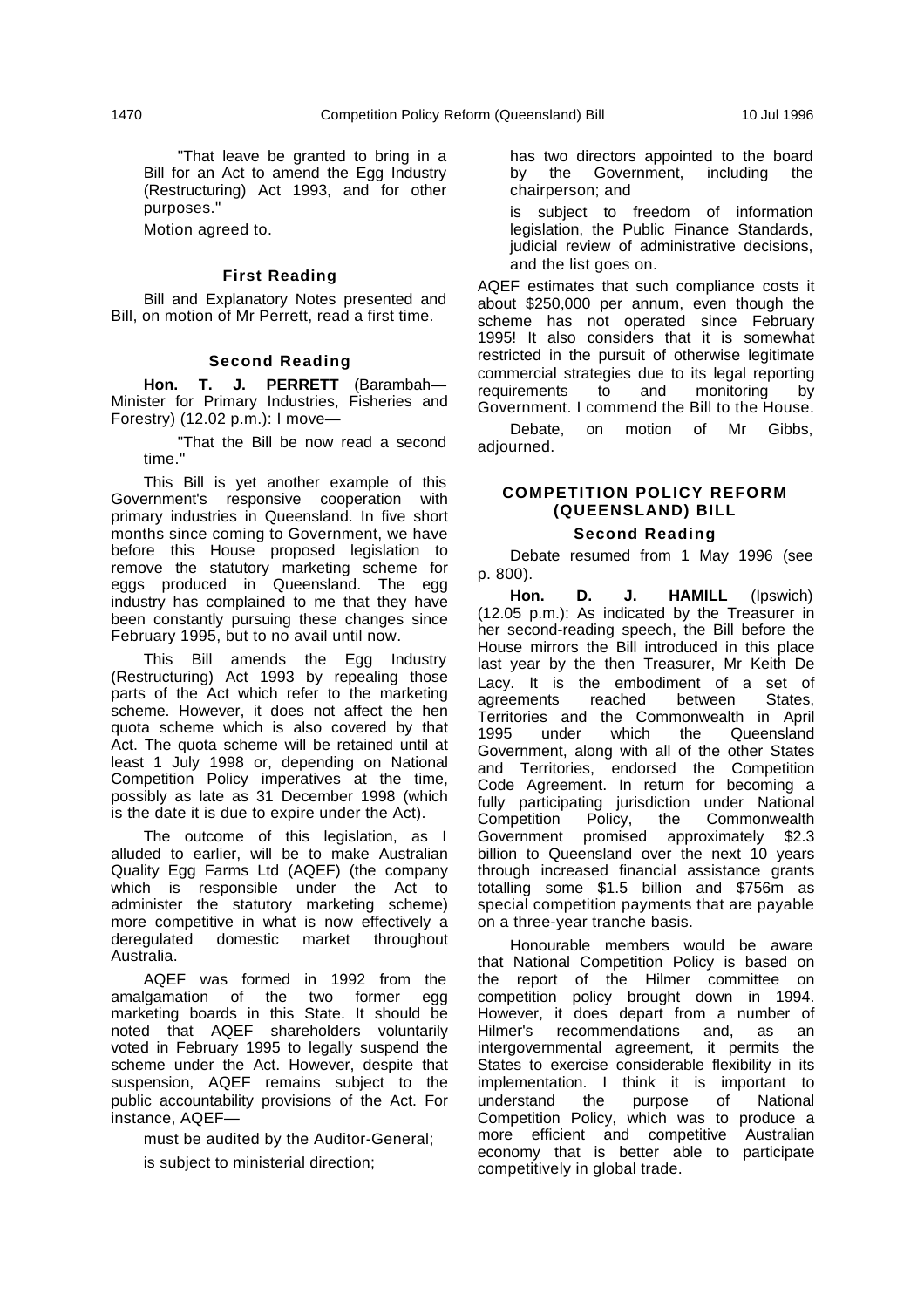The Commonwealth, States and Territories agreed that competition reforms would have been pursued on a national basis in accordance with agreed principles to break down barriers to competition across State boundaries and to ensure that the same competitive rules apply to all sectors of the economy regardless of ownership. As a result, National Competition Policy focuses on both the private and public sectors, in particular Government business enterprises and unincorporated businesses, such as partnerships, the professions and so on, which traditionally have been protected against competition.

The Competition Code Agreement has seen the Trade Practices Commission reconstituted as the Australian Competition and Consumer Commission, with responsibility for: enforcing the anti-competitive provisions of the Trade Practices Act, which will now extend to all sectors of the economy, including State business activities and unincorporated entities; enforcing the access provisions of the new Part IIIA of the Trade Practices Act; and overseeing prices charged by both private and public sector businesses.

As I said before, the States and Territories will receive from the Commonwealth increased<br>financial assistance grants and also financial assistance grants and also competition payments, if they adhere to the agreements which were set down back in April last year. In this context, there are some interesting provisions that must be met by the Queensland Government if we are to get our first \$36m in financial assistance grants under the National Competition Policy in 1997-98<br>and the further \$36m in competition and the further \$36m in competition payments—a total of \$72m in that year. To be eligible for those payments, the State must have signed the Competition Principles Agreement and Conduct Code at the COAG meeting in April 1995, which it has done. It must enact the requiring legislation within 12 months of the Commonwealth's Competition Policy Reform Bill receiving royal assent.

At this rather late stage, the Parliament of Queensland is getting around to addressing this issue. The Bill would need to be passed through the Parliament prior to 21 July. That does not leave a lot of time in relation to this very important part of the agreement. If those things are done, the State becomes a fully participating jurisdiction under the legislation and a party to the agreement. However, in order to be still eligible for the competition payments and the additional financial assistance grants, the State must also meet its obligations. It is not good enough simply to

enact legislation and to mouth competition principles. The State must also demonstrate by its actions and deeds that it is adhering to the code and framework of National Competition Policy.

Principally, in corporatising its major Government business enterprises, the State must ensure that those enterprises pay the full equivalents in terms of taxes and the existence of debt guarantees directed towards offsetting the competitive advantage provided<br>by Government quarantees and those by Government guarantees regulations to which the private sector businesses are normally subject on an equivalent basis to the enterprises' private sector competitors. That reflects the notion of competitive neutrality.

In order to have done that, the State was supposed to have published a policy statement on competitive neutrality by the end of last month and published the required annual reports on the implementation of competitive neutrality principles. It was also to have developed a timetable by the end of last month for the review and, where appropriate, the reform of all existing legislation which of its nature restricts competition by the year 2000, and to have published by June 1996 a statement specifying the application of the principles in the Competition Principles Agreement to local government activities and functions. Of course, that statement was to be prepared in consultation with local prepared in consultation with local government.

Whilst I am very much aware that local government has been cooperating with the State Government department in endeavouring to tease out the application of those principles of the National Competition Policy to local government, we are yet to see published in this State the details of the local government involvement with National Competition Policy; we are yet to see the details of the State's timetable for the review of legislation; and we have yet to see the policy statement on competitive neutrality. I would hope that the Treasurer would be in a position in the context of this debate to table those documents. I think it is important, in order to be giving not only lip-service to the agreement but also to be signalling by act the Queensland Government's clear involvement in National Competition Policy, that we have all of that documentation before us.

Already the coalition Government has received some adverse comments under the National Competition Policy for its position in relation to the electricity industry and the way in which it has torn up the moves to establish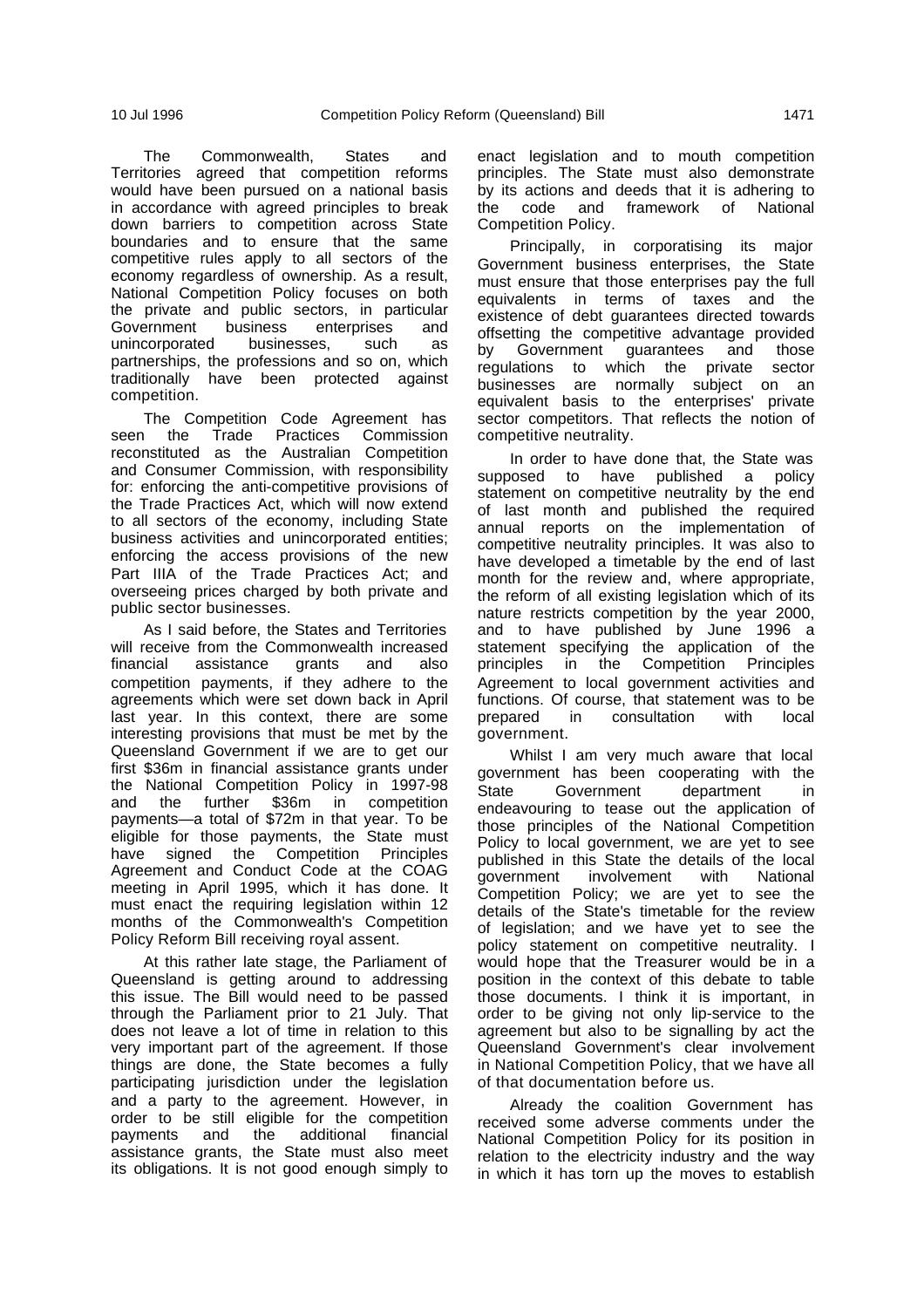Indeed, the decision that was taken to scrap the Eastlink project brought considerable criticism against the Queensland Government, both in terms of the financial basis for that decision and in terms of the Queensland Government's commitment to competition policy. I was interested to see that in the Australian Financial Review in March this year it was stated—

"If Queensland can burn \$200m a year in the name of pumpkin-scone economics, every other State will argue it should be allowed to do the same."

That was a comment in the context of the Queensland Government's fairly dismissive position as put at that time to the National Competition Policy and, in particular, the electricity reforms.

The Queensland Government does have very clear obligations in relation to the National Competition Policy, and unless it can do better than it has done thus far, then it places in jeopardy the \$72m under the National Competition Policy which should be made payable to the State in 1997-98. We will be watching very closely the Government's overall performance here and whether it is living up to the pledges to which it claims it will adhere.

As to looking in a little more detail at the actual elements of the National Competition Policy—we can look at them in the context of the Trade Practices Act, the role of legislative review, the competitive neutrality issue and the issue of prices oversight and the question of third-party access. While business activities which have been undertaken by State Governments and unincorporated entities have not been subject to the competition conduct provisions in Part 4 of the Trade Practices Act—which has applied to private sector enterprises and corporations and also to Commonwealth businesses since 1974—it has been the view of all States and Territories that all of those activities, whether private or public, should indeed be subject to the same anti-competitive rules.

Certainly, those amendments which the Commonwealth put to the Trade Practices Act last year and which come into force on 21 July this year extend the Trade Practices Act accordingly. If we chose not to be a participating jurisdiction and if this legislation was not passed by the Queensland Government, not only would we forfeit the competition payments which I have already mentioned but we also probably would not have a great impact in terms of the

consequences of the Commonwealth's amendments to the Trade Practices Act because the only area which would be outside the purview of the Commonwealth's Trade Practices Act amendments would be in relation to unincorporated entities in Queensland, and only so far as they do not trade or have any sort of commercial intercourse with other entities that have some sort of interstate trade involvement. So it would be a very, very tiny part of the economy which would be outside the purview of the Commonwealth's amended Trade Practices Act.

As I said, this is an important part of the National Competition Policy. The obligations of the State relate to the question of legislative review. It is a fact that there are many pieces of legislation that have been enacted by this Parliament and by other Parliaments which have within them anti-competitive provisions. They may be there for very good public and social purposes. It is certainly the contention of the Opposition that, where there are provisions which are anti-competitive and which are in the public interest, they should remain there. I said earlier that the State Government has an obligation to publish its list of legislation for review in relation to this element of the National Competition Policy by the end of June. But until the State actually fulfils that obligation there will remain considerable concern in the wider community as to just how far the National Competition Policy will go in changing what, in many cases, have been long-established practices, particularly in relation to a number of industries. I refer to the health professions, notably pharmacy and optometry. Certainly in the primary-producer sector the sugar industry springs to mind as one of those areas in which there has been considerable debate as to the extension of national competition principles.

As I said, the National Competition Policy does not require the repeal of all anticompetitive arrangements, but if they are going to be allowed to continue, then it requires that those arrangements are subjected to a public benefit test. I suggest very strongly—and I wish that the Treasurer were present to hear my suggestion—that that public benefit test is writ wide; that we look at the whole of not only the economic but also the social consequences of the application of the National Competition Policy in a range of those areas.

One matter that certainly concerns the Opposition is the issue of community service obligations and whether the Government will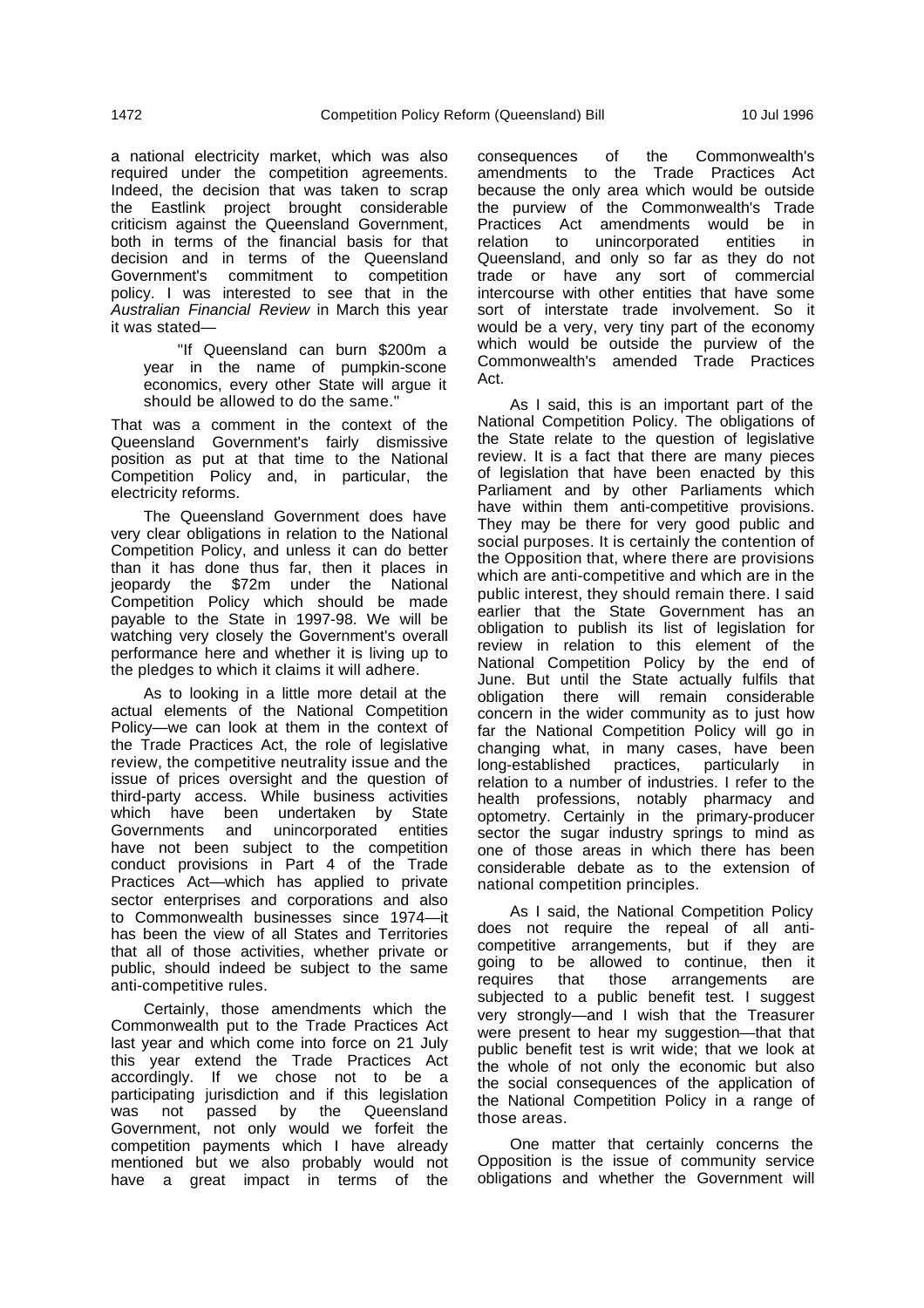be prepared to recognise that there are important community service obligations to be met and that it will provide the adequate funding to maintain them. The Opposition will be watching very closely this Government's performance in relation to those community service obligations.

I have mentioned the issue of competitive neutrality. Again, the Opposition would like to know for certain which significant business activities are earmarked for the extension of National Competition Policy. A number of sectors have been canvassed: schools and universities in the education sector, workers' compensation provisions, the health system, and so on. But until the State actually provides the Opposition with that documentation, which should have been made available by now, then the uncertainty in the wider community will not abate.

The other important issues that need to be mentioned in relation to National Competition Policy are prices oversight and access. In relation to prices oversight—the amendments by the Commonwealth to the<br>Trade Practices Act gave the newly Trade Practices Act gave the newly established Australian Competition and Consumer Commission the jurisdiction which had previously been exercised by the former Prices Surveillance Authority. That power has been extended to State monopoly business activities. That is certainly the position which prevails in Queensland. Of course, if it chooses, Queensland may also exercise the option to establish its own independent price monitoring agency. The Goss Government was committed to the establishment of a Queensland competition authority to undertake this prices oversight role and was intending to introduce appropriate legislation to fulfil that. I will be interested to see whether this Government similarly sees a role for a State-based entity.

I am particularly curious to know whether the Government wishes to pursue an independent State entity in the context of the Commission of Audit report, about which there has been a great deal of discussion in the House this morning. A number of sections within the Commission of Audit report refer to contracting out of Government services and so on. In particular, recommendation 3.13 of the report makes the point that, in the view of the Government's own Commission of Audit—

"Competition regulation in Queensland should fall within the purview of the Australian Competition and Consumer Commission."

It goes on to state—

"If the Australian Competition and Consumer Commission is inadequately resourced to meet the requirements of the reform phase of implementation of the National Competition Policy in Queensland, then there may be a transitional role for a Queensland Competition Authority, whose role is firmly sunsetted at the end of the reform phase (2001)."

That direct quote from the FitzGerald Commission of Audit leads me to conclude that, certainly in the view of the Queensland Government's own hired guns who produced the report, they did not see a role for a Queensland competition authority but were more than prepared to allow Queensland competition policy to be handled by default by the Australian Competition and Consumer Commission. The Opposition begs to differ. We believe that there is an important role to be played by a Queensland competition authority. We would certainly urge the Government to reject this among a number of other elements of the FitzGerald audit report. The Opposition certainly sees the role of a Queensland competition authority as being an ongoing one, not one that is simply there in default of the concern that the ACCC may not have adequate resources to undertake the task.

The Commission of Audit report highlights a number of issues which go to the very kernel of National Competition Policy. For example, the Commission of Audit report contains a call for the full privatisation of road construction and maintenance activity. The belief is that by fully privatising it and throwing it out to the private sector we would end up in a more<br>competitive environment and therefore environment and therefore maximise our efficiency. As I said yesterday, I will be waiting with bated breath to see whether the Government is going to embrace the clear recommendation of its report in relation to that important element.

can certainly say now that the Opposition does not embrace that principle. In fact, I hearken back to my time as Transport Minister, undertaking a very important reform of the road construction and maintenance function in this State. My officers and I recognised that many local authorities in the State relied very heavily indeed on the continued delivery of road construction and maintenance and that, in those local authority areas, there was no competitive market available in relation to the delivery of those services. Sure, one might find that some of the major private road contractors might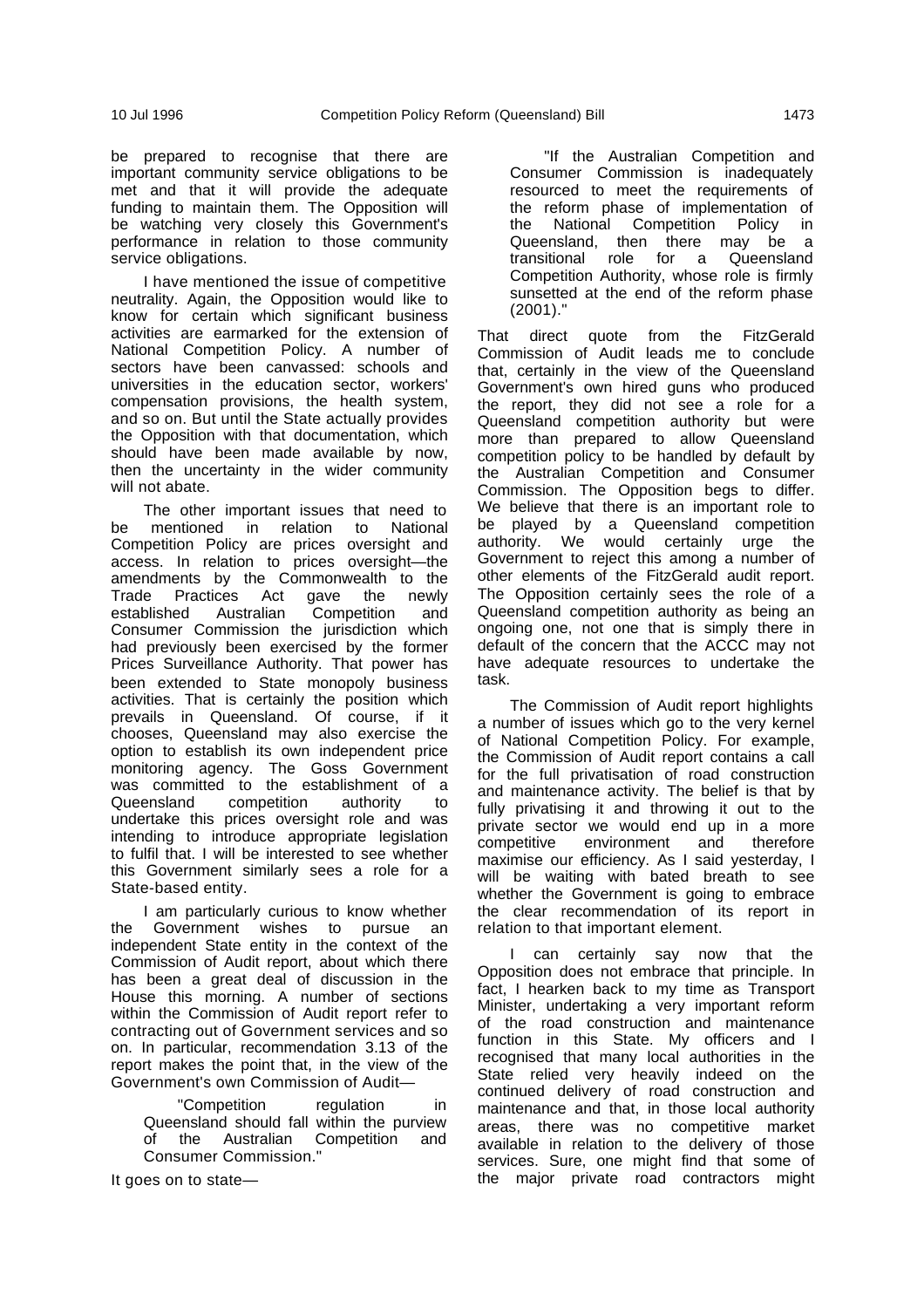express some interest from time to time if there was no other work elsewhere in the State, but to subject those activities in a large number of local authorities to open competition would undermine the economic viability of those local authorities. This Opposition certainly has particular objections to that recommendation of the FitzGerald audit report.

The audit report also takes the notion of competitive neutrality to what I consider to be an illogical conclusion, going so far as to claim that the public sector has no role to play in the actual delivery of services but rather should simply pay for the provision of services to the community. Again, I will be very interested to see whether this coalition Government is prepared to embrace the recommendations for which it has paid so handsomely—some \$1m—to have a recipe drawn up for the privatisation of a substantial part of public sector activity in this State, whether it be our ports, our electricity industry, our market trust, Sunlover Holidays—the list goes on. A full list is available in the Commission of Audit report.

In relation to third-party access—I have other concerns based on the clear recommendations of Commissioner FitzGerald and his audit team. I refer particularly to the issue of rail. In the State Government's milliondollar Commission of Audit report it is stated quite clearly at recommendation 11.9 that—

"In order to drive efficiency through competition, Queensland Rail's track operations should be separated from rail service operations, which would then be provided by separate commercial providers. Consideration of the appropriate means of promoting competition in service delivery, whether by the private sector or incorporated entities<br>
(under the Government Owned the Government Owned Corporations Act) is also necessary. Private sector involvement in the industry would be enhanced through third party access across the entire network on a non-discriminatory basis, franchising (eg some rural and urban services), direct competition (eg in workshops), complementary investment, or the sale of assets."

I regard that sort of recommendation with alarm.

One of the things that our former Government insisted upon when we were involved in the negotiation of the National Competition Policy was that we would maintain Queensland Rail's position in the haulage of coal at least until the turn of the century. There is a very good reason why we did that. We had negotiated agreements with the mining industry to unravel the policy, which had been applied by the coalition when it was previously in Government, to levy as a part of coal rail freights a hidden royalty on coal. The hidden royalty on coal ensured that coal rail freights were able to support the rest of Queensland Rail's operations. I remember being criticised by the then Opposition for seeking to try to put Queensland Rail's financial position into a secure context for the future. It was my view, and it still is my view, that Queensland Rail would not be able to survive under National Competition Policy if the problem that it had with its general freight and passenger services was not rectified by making those services commercial. In doing that, it was necessary to break the nexus that existed in its financing whereby it needed the hidden taxes in coal rail freights to prop up the rest of the system.

In jobs terms it was even more critical because a third of the jobs in Queensland Rail were associated with two-thirds of the income; that is, a third of the jobs were involved with the generation of the massive revenues coming out of the coal business, but two-thirds of the jobs—and indeed most of the jobs across country Queensland—were associated with those elements of Queensland Rail's business which were non-competitive, which were inefficient and which had suffered severe neglect and chronic underinvestment under a succession of coalition Governments. If this coalition Government embraces the recommendations contained in its Commission of Audit report, not only will it throw away the goose that laid the golden egg for Queensland Rail—that is, the coal business before the coal business has the opportunity to achieve world best practice, which was our policy prescription for the health of Queensland Rail, but, as it throws away that goose that laid the golden egg, so too will it throw away the rest of the rail network in the State, because the rest of the network will not survive under the prescriptions set down in Commissioner FitzGerald's Commission of Audit. Certainly, Queensland Rail will not survive if the Government accepted its commission's recommendations. It is my contention that it is absolutely vital that the agreements that were entered into by the former Labor Government to provide a sensible transition—in this case for Queensland Rail by denying third-party access to the coal haulage business—are critical to ensuring the long-term future of that very vital public enterprise.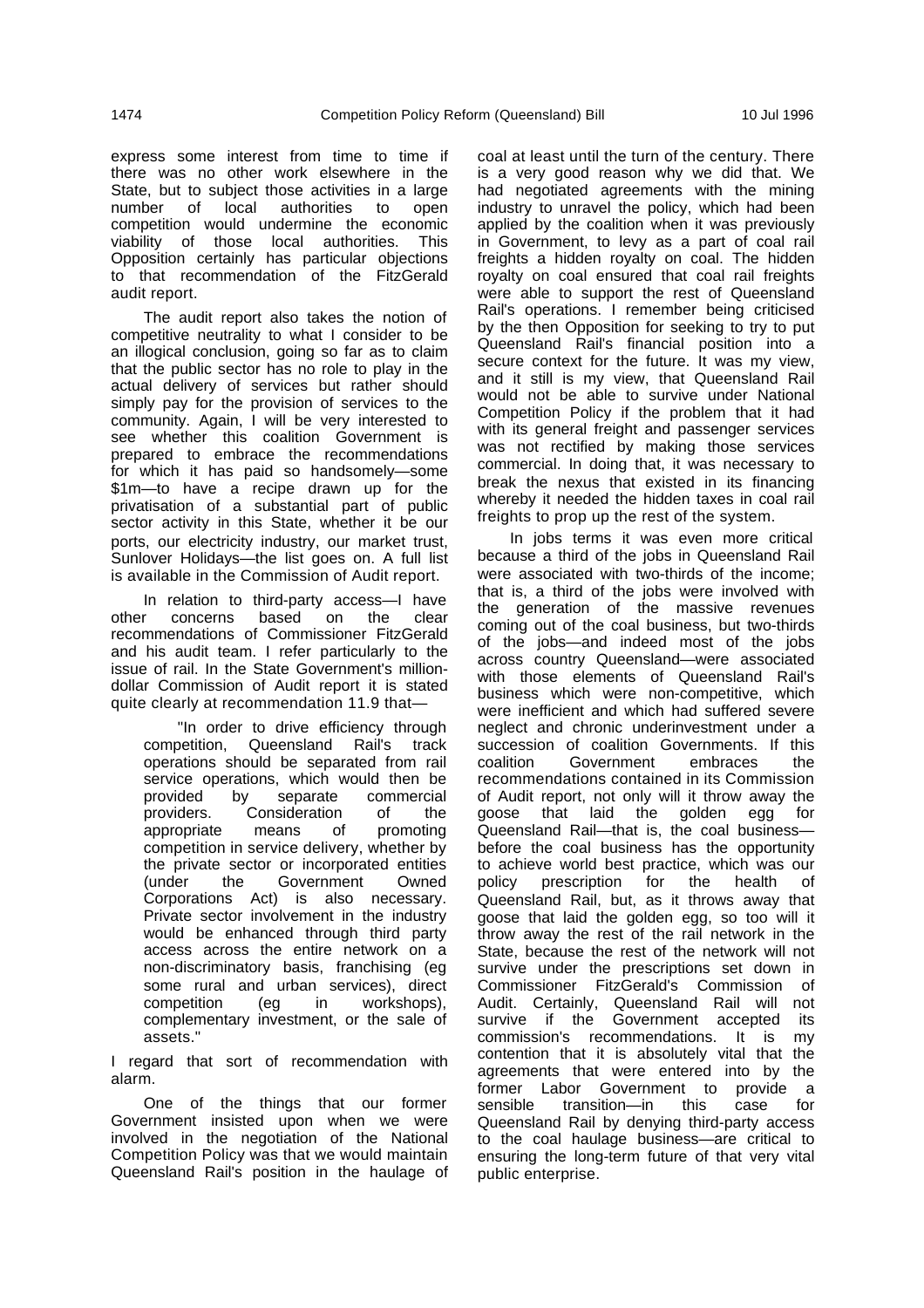However, where there are issues in relation to third-party access, National Competition Policy will provide a legislative basis for resolving such disputes. Taking away that example of the coal freight rates, if the Government determines to go the way of the FitzGerald audit and allows the whole of the rail network to be opened to third-party access and if we have a disagreement between prospective suppliers of services, Part 3A of the Commonwealth's Trade Practices Act, which was enacted last year, gives the ACCC the power to authorise the access arrangements for facilities of national significance and to resolve disputes. Again, however, that raises the question of whether the Queensland Government considers it prudent or not to establish a State-based authority to adjudicate in relation to important third-party access provisions.

As I said before, an important element of National Competition Policy and its application rests on the State Government itself, because it is the State Government that has to perform in relation to its own business activities. Certainly, it has to provide for transparency in the operation of its commercial activities. That transparency is particularly important in respect of the recognition of and, I suggest even more strongly, the adequate funding of community service obligations. At the end of day, it is up to the State whether competition will be introduced into a sector which is a matter for State Government discretion.

The National Competition Policy also embodies a number of important agreements and industry reforms that were endorsed by the Council of Australian Governments. Those areas of significant national reform include water, gas, electricity and road transport. Certainly, under the National Competition Policy each State is to advise the National Competition Council annually of its progress in implementing the reforms. As I have already mentioned, that is a process that is critical to the States and Territories and, given the track record of this Queensland Government to date, very critical to whether Queensland will receive its competition payments.

Competition policy overall has been endorsed by major business groups and the<br>Commonwealth. State and Territory Commonwealth, State and Territory Governments. However, there remain very considerable concerns among trade unions, primary producer groups and local government regarding the impact of competition reforms on existing services. The very real fear exists, which is only exacerbated by the suggestions that have come out of this Commission of

Audit report, that Governments will retreat from the area of service provision and certainly not adequately provide for community service obligations.

As an Opposition, we will not be voting against the legislation. I made that point clear already. This legislation, with a couple of very minor exceptions, is chapter and verse of the Bill introduced into this Parliament last year by the then Treasurer, Mr De Lacy. However, what we are asking is that the Queensland Government delivers us the information as it was supposed to do by the end of last month on applications in relation to local government, the details in relation to the legislative review process and the details as to which of the State's significant business enterprises may be subjected to the National Competition Policy. The sectors that we know are on the agenda are the Workers Compensation Fund, the areas that were previously the business units of the former Department of Administrative Services, those areas in relation to Government property management and property services. We know about the water boards, the TAB and the Golden Casket. There is Q-Build and Q-Fleet. There is the health system, corrective services, large parts of the Department of Main Roads and the Government Superannuation Office to name but a few.

When honourable members consider that list, they will see that a very significant part of the employment within the State Government sector is potentially threatened by the application of national competition principles, particularly if their introduction is not handled in a sensitive and sensible manner. It is little wonder that so much concern exists in the community when this Government has failed to provide the information that we have been seeking thus far. I hope that, when the Treasurer replies to the second-reading debate, those areas of information that to date have not been provided to us will be provided.

It runs parallel to the issue that I was trying to raise this morning in relation to the Commission of Audit report. In relation to those matters, the information ought to be provided in the same way as the information that the Opposition was seeking in respect of retained profits of public sector enterprises ought to have been provided to Commissioner FitzGerald and his audit team. In the absence of that information, we do not have the full picture of the state of public finances kept on an accrual basis. In the absence of those important figures in relation to retained profits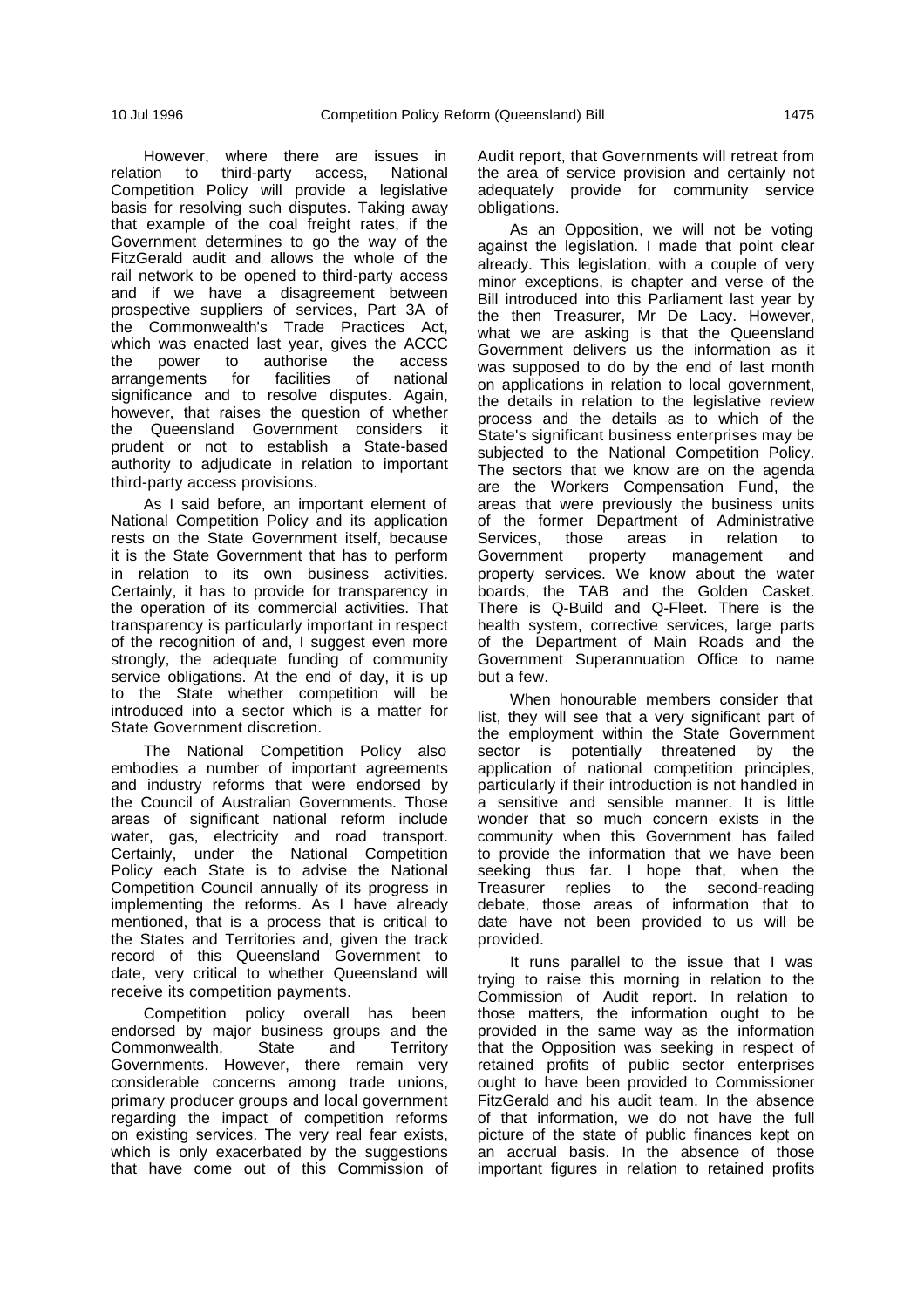of public enterprises in the tables that appear on page 117 of the Commission of Audit report in terms of the State Government, local government and legislative review, we do not have the full picture of the National Competition Policy and its application in Queensland. That needs to be rectified and rectified urgently.

In conclusion, I urge the Queensland Government to put its house in order with respect to the electricity industry. This year, we have seen the farce of the scrapping of the Eastlink project. Eastlink was to provide the embodiment of the agreements reached in the electricity industry. It would have provided Queensland with the ability to interconnect its power industry with the other States. For a variety of reasons—and I think ill-founded reasons—the coalition Government claimed that somehow Queensland needed to be provincial in relation to power; in other words, Queensland should not buy power from any other State and be involved in interconnection only when Queensland had a power surplus that it could sell somewhere else. That is a nonsense of an argument. It flies in the face of national competition principles. It flies in the face of the fact that Queensland could be buying surplus power from New South Wales at a fraction of the cost of what it will cost Queensland taxpayers to embark upon a new thermal power station in Queensland. It makes a mockery of this Government's alleged commitment to National Competition Policy.

Subsequently, after the Government members had been prodded and probably beaten around the head somewhat by their Federal colleagues and members of other State Governments, they are now again talking about interconnections. However, is that interconnection not another Eastlink by a different name and possibly by a different route? I suggest that there is no other alternative for this Government than to adhere and implement the commitments that it claims to espouse under National Competition Policy. We should put aside some of the nonsense and posturing that has gone on in relation to this very important element.

**Mr Elliott:** If that is true, then why along the border are our people who are using North West County Council electricity paying a higher rate than those people who are using Queensland electricity?

**Mr HAMILL:** The point that the honourable member misses by way of his interjection is that if our electricity industry can purchase bulk power, then transmit that power across the State and buy that bulk power at a price that is less than the cost of additional generating capacity being provided in Queensland, then that is a good outcome for Queensland. It is a good outcome for Queensland in terms of the cost of power to industry, it is a good outcome for Queensland in terms of the cost of power to consumers and it is a good outcome for Queensland in terms of the environment. We hear so much about the greenhouse effect and the impact of burning fossil fuels. If it means that we do not need to make the public funds available for a longer period and we in Queensland do not need to burn more of our fossil fuels because we can obtain cheaper power than what we could otherwise produce in this State by taking the surplus that is available interstate, then I suggest that on all of those grounds—environmental, social and economic—it is a good outcome.

**Mr FitzGerald:** You've got to generate it.

**Mr HAMILL:** The honourable member for Lockyer says, "You've got to generate it." I would have thought that he would have understood the point that if there is excess capacity available interstate, then it makes good economic sense for Queensland to take advantage of that excess capacity if it can provide power more cheaply than we otherwise could. I am talking about 300 megawatts of power that, under the principles expounded under the National Competition Policy, can be purchased from New South Wales for around \$60m a year; in other words, about 2 cents per kilowatt hour. How does that compare with the prospect of a new generating capacity being built in Queensland and then having to draw upon it? We would be flat out getting a better deal than that which was available to Queensland under the Eastlink policy, which was an embodiment of national competition principles. The facts<br>speak for themselves. As I sav. the speak for themselves. As I say, Queensland Government needs to do better than give lip-service to National Competition Policy. In that regard, it should make sure that its deeds reflect its words.

**Dr WATSON** (Moggill) (12.46 p.m.): I rise to support the Bill, which was introduced by the Deputy Premier and Treasurer with respect to the competition policy reform of Queensland. In this speech I intend to do four things: firstly, to address the Bill in the context of the broader competition reform agenda under the National Competition Policy; secondly, to outline the objectives of the Bill: thirdly, to consider the short-term obligations of the State under the National Competition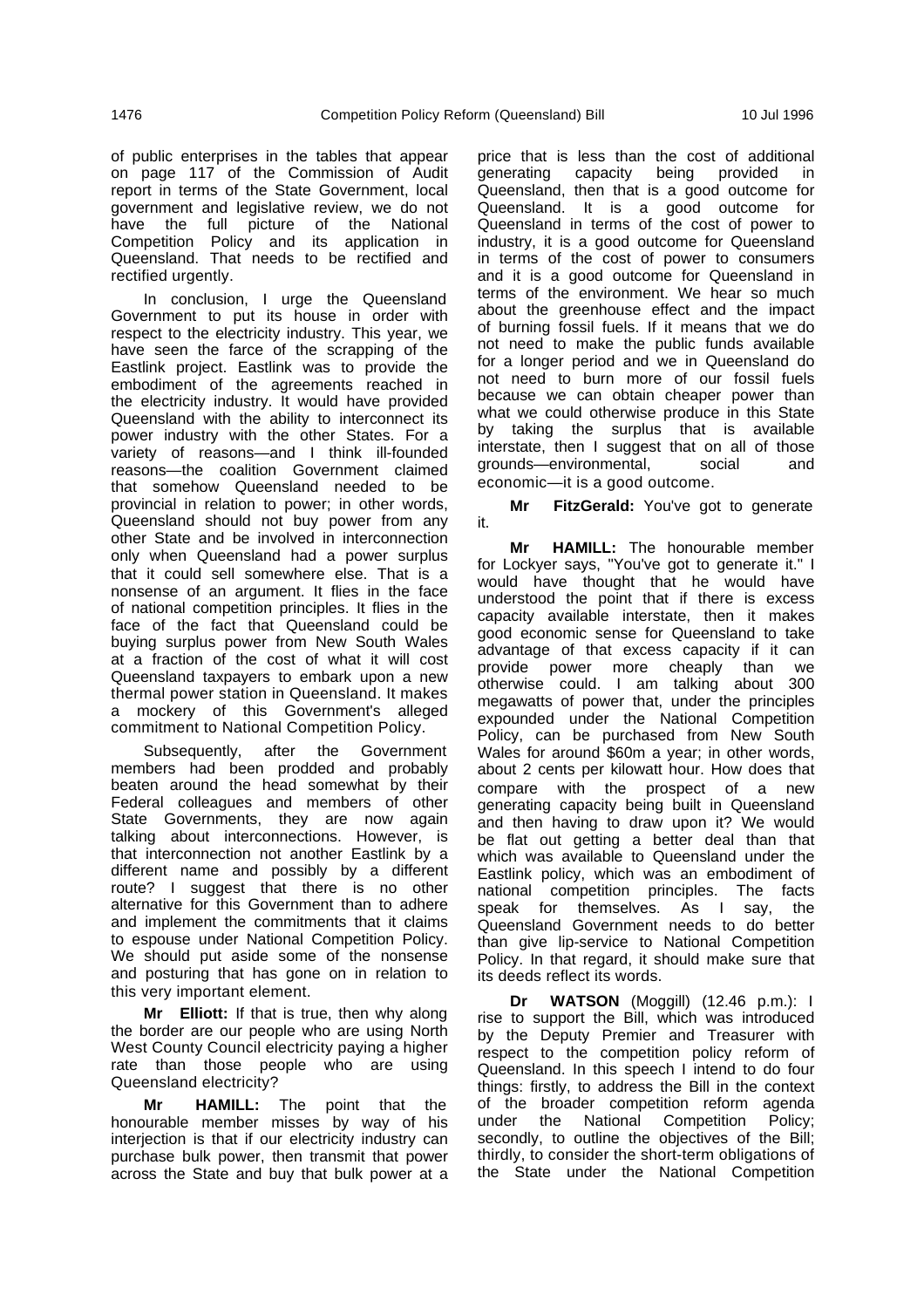Policy; and, fourthly, to consider the financial benefits that can flow to Queensland.

In April 1995, the Commonwealth and all State and Territory Governments signed a series of agreements to give effect to the implementation of a National Competition Policy. These agreements embodied the joint Government response to the recommendations in the report by the Independent Committee of Inquiry into a National Competition Policy—better known as the Hilmer report. As the Treasurer has noted in her second-reading speech to this Bill, the Queensland coalition Government has endorsed Queensland remaining as a fully participating jurisdiction in the National Competition Policy. The Government supports competition reform on the basis that a competitive economy is a prerequisite for sustainable economic growth, employment and higher living standards for Queenslanders. Increased competitive pressure within the Queensland economy, and particularly for those sectors previously protected from competition, will facilitate higher levels of productivity and a narrowing of the<br>performance gap between Queensland performance gap between industry and world best practice. Those gains will be reflected in lower prices and better service delivery for both consumers and industry.

Queensland needs to embrace<br>usiastically this competition reform enthusiastically this competition reform agenda. That has been recognised by the recent Queensland Commission of Audit, which has recommended that service provision within the State must be exposed to the constant stimulus of competition. In particular, with regard to the Government's own involvement in the provision of these services, the commission has recommended more exposure to competition as a means of continually improving productivity and overall performance. However, it is evident that competition reform in Queensland is regarded with varying degrees of scepticism. Apart from those who have a vested interest in maintaining the status quo because they derive—and some would argue unfairly derive—a competitive advantage from current arrangements, the major concern with competition reform is that it would compromise the ability of the State to deliver its social objectives.

In this respect, whilst I understand the concerns, I wish to make the point that there is no inconsistency between competition reform and efficient delivery of social obligations by the Government. Indeed, the Government's

commitment to competition reforms through the National Competition Policy is based on the recognition that the policy is all about promoting efficient delivery of services within a broader social policy framework. In implementing the policy, therefore, the Government will be cautious to ensure that reform will not compromise, but rather enhance, both State and local government social and essential service obligations.

It is a proven fact that markets do fail and that where the operation of markets must be fashioned in some way to ensure a certain social delivery outcome, it is a legitimate role<br>for Government to limit competition for Government to accordingly. Indeed, the National Competition Policy provides for consideration of broader social issues as part of the implementation process by the undertaking of public benefit tests prior to competition reform being implemented. The Government is particularly keen to ensure that there is no negative impact on smaller regional economies throughout the State where the distinction between commercial activity—which is the focus of competition reform—and social activities is often blurred.

Ultimately, however, it is the responsibility of Government to ensure that, regardless of whether it is itself providing a service or purchasing the provision of that service from another provider, the service will be delivered as efficiently as possible. Competition is fundamentally the best way of ensuring this result. It is competition which provides the best incentive for managers to improve productivity and to obtain best practice levels of efficiency. The latter is particularly important if we are to have a vibrant Queensland economy and industry which is able to compete on world markets.

The Hilmer committee recommended a series of reforms which are collectively aimed at breaking down barriers to competition across all sectors of national and State economies. Under the National Competition Policy, some of these reforms are legislatively based—as is the case in respect of this Bill—whereas others are policy initiatives to be implemented by each jurisdiction pursuant to a common set of principles but according to its own agenda. These various elements of the National Competition Policy are in themselves important reform initiatives. They are: the application of the same anti-competitive rules regardless of the form of ownership; review and abolition of legislative restrictions to competition where these are not in the public interest; to encourage the structural reform of public monopolies, certainly in cases where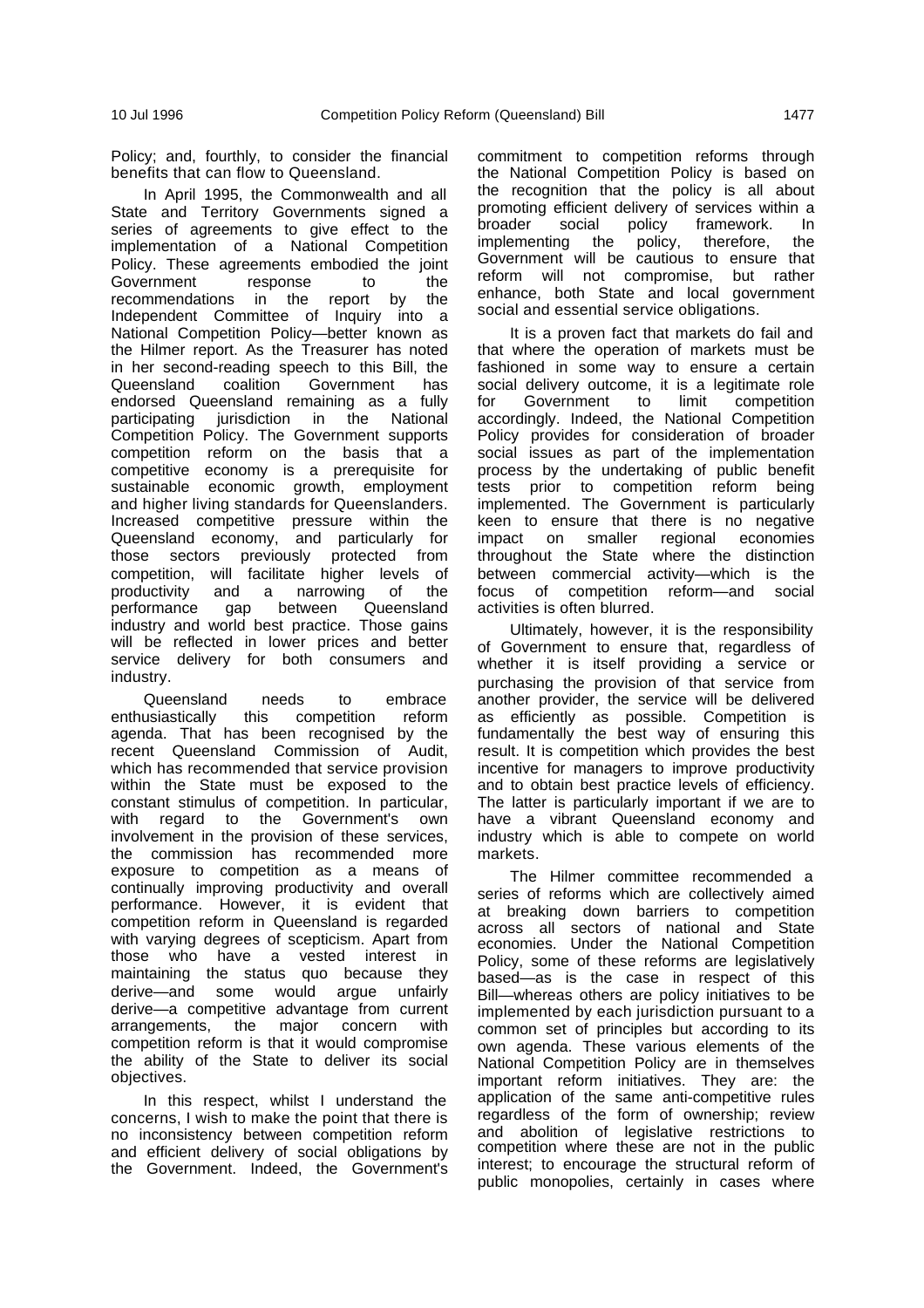Governments elect to open these markets to competition; to ensure that Government business activities operate on a level playing field with the private sector by removal of all advantages emanating from Government ownership; to facilitate access to essential infrastructure as a means of promoting competition in upstream or downstream markets—for example, to provide access, on reasonable commercial terms, to a new electricity generator to the electricity grid; and, finally, to oversight prices charged by public sector businesses which have monopoly or near monopoly power. The National Competition Policy establishes principles which must be followed by jurisdictions in implementing these various reforms. The purpose of this is to create a level of consistency across all States in the way in which competition reform is implemented.

The passage of this Bill is one of the requirements of the State pursuant to the Competition Principles Agreement, being one of the agreements of the National Competition Policy. In introducing the Bill the Deputy Premier and Treasurer outlined the overall objectives of the legislation. I wish to make only a few salient points.

Firstly, the purpose of this Bill is to apply the Part 4 anti-competitive conduct rules of the Trade Practices Act to all businesses regardless of their form of ownership. Competitive conduct rules are designed to ensure that the competitive market process is not undermined by anti-competitive behaviour. Typically, such rules prohibit agreements or arrangements that increase a firm's market power and prohibit firms that possess a substantial degree of market power from using it in an anti-competitive way. In Australia these rules are contained in Part 4 of the Trade Practices Act 1974.

Since its introduction in 1974, there have been two important exemptions from the Part 4 provisions: State business activities and activities undertaken by unincorporated entities. State business activities have been exempt by nature of their ownership by the Crown, whereas unincorporated entities have been exempt because they have been outside the constitutional competence of the Commonwealth. As Hilmer has argued, and as the National Competition Policy endorses, there is no reason why activities undertaken in either of these two forms should be exempted from the Trade Practices Act. The same market conduct rules should apply consistently across the economy and there should be no unfair competitive advantage gained by certain forms of business activity ownership.

The purpose of this Bill, as the Treasurer has indicated, is to apply Part 4 of the Trade Practices Act to all business activities within the State in the form of a competition code. Essentially, the code is Part 4 of the Trade Practices Act written so as to apply to persons rather than to corporations. This code is to be adopted by all jurisdictions so that there will be a seamless or consistent coverage of the Trade Practices Act on a national basis. Most, if not all, jurisdictions have already passed this legislation and it is a requirement under the National Competition Policy for Queensland to do likewise by 21 July 1996.

It is relevant for the House to recognise that this Bill is, however, really only a marginal extension of the status quo. Amendments to the Trade Practices Act last year by the Commonwealth have meant that all State business activities will already be caught by Part 4 of the Trade Practices Act from 21 July<br>1996. Moreover, whilst unincorporated whilst unincorporated activities have traditionally not been caught by the Trade Practices Act, the expansive interpretation of the Trade Practices Act by the High Court would, in the event that Queensland does not pass this legislation, result in only a small category of businesses not being caught.

Those businesses which might otherwise escape the application of the Trade Practices Act would be very small businesses which were not set up as corporations—such as suburban solicitors, hairdressers, GPs and so on—and only in so far as those businesses do not conduct business with corporations or get involved with interstate trade. This legislation will therefore capture this small subset of business activities not yet caught on the basis that it is equitable and logical for all competing in business to be subject to the same rules.

As I have said, this Bill is only one element of the overall National Competition Policy reform agenda. I note that in response to the State being caught by 21 July 1996, a major audit has been undertaken of all business activities within departments as a first step in the development of a Trade Practices Act compliance program across the whole of Government. The Government will shortly consider the results of this audit which will prepare all departments for exposure to the Trade Practices Act.

An important aspect of this Bill is that it retains for the State the ability to pass legislative authorisations for anti-competitive conduct under section 51 of the Trade Practices Act. As I have said before, it is a fact that markets do fail and do not always deliver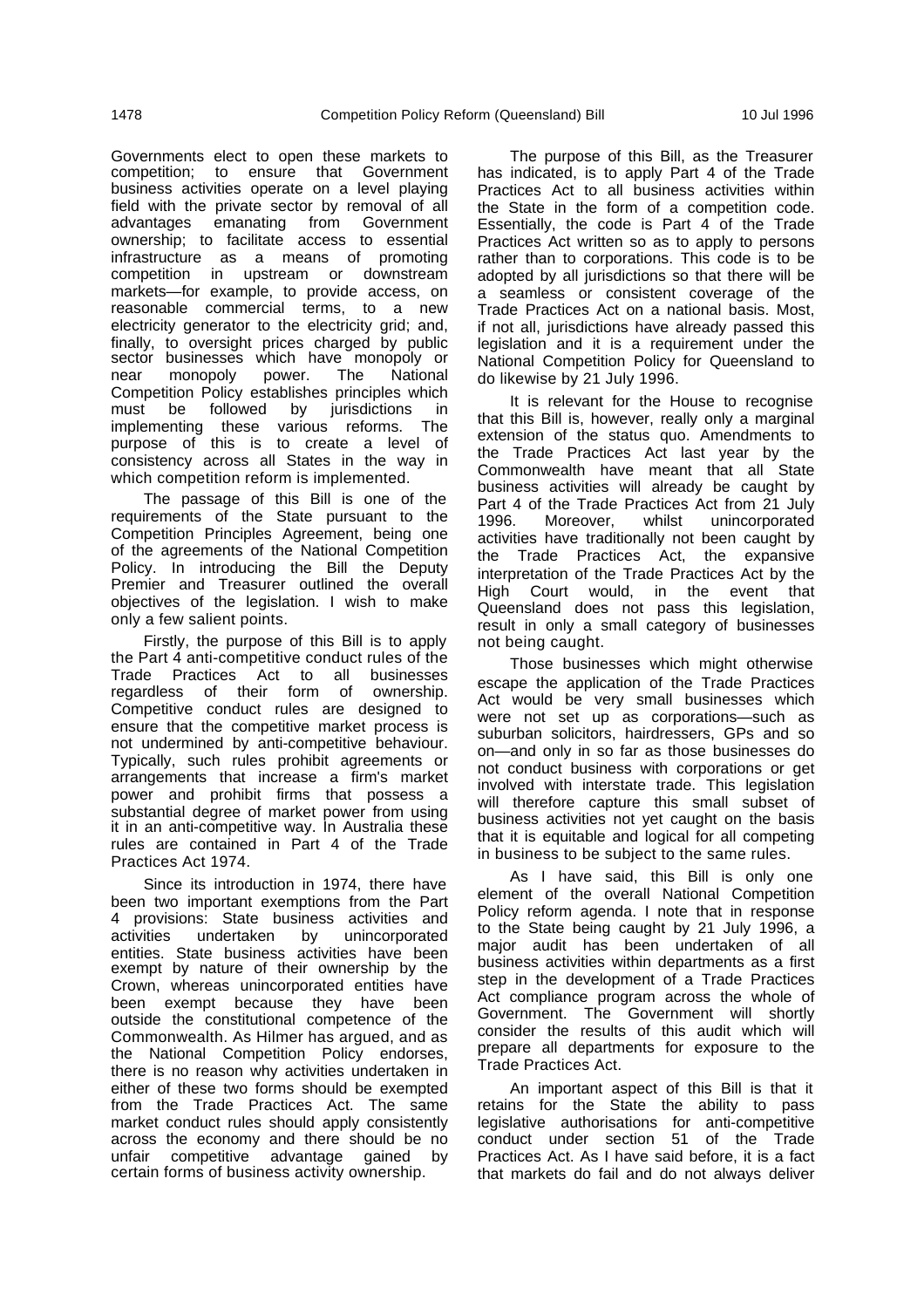the social outcomes required by Government. In such cases, this legislation will enable the State to legislatively condone anti-competitive conduct where such conduct is demonstrably in the public interest. Whilst the spirit of competition reform requires that this power be used cautiously and selectively, this is an important power for the State to retain.

In the event that this legislation is not passed, any authorisations for anti-competitive conduct which would be in breach of Part 4 would be at the behest of the Australian Competition and Consumer Commission. I suggest to this House that the Queensland Parliament is a far more appropriate body to decide what is in the public interest for Queenslanders than the ACCC.

Sitting suspended from 1 to 2.30 p.m.

**Dr WATSON:** I wish to turn now to the short-term requirements of the State under the National Competition Policy. Apart from the passage of this Bill, the State has to fulfil three other short-term requirements under National Competition Policy. As a means of putting the overall competition reform agenda into perspective, I wish briefly to make some comment on these initiatives.

The Hilmer report has recognised that the mere extension of the Trade Practices Act to all business activities would not of itself be sufficient to facilitate genuine competition; rather, competition is inhibited through a range of other measures which will not fall within the prerogative of Part 4 of the Trade Practices Act. Competition has been inhibited in a very major way through legislation. History is evidence of the fact that markets do not simply evolve; rather, they have been fashioned over time by way of Government intervention.

Accordingly, there is a preponderance of legislation within all States and the Commonwealth which, although considered to be in the public interest at the time in which it was enacted, nevertheless acts today to restrict competition across a whole series of<br>markets. Examples include legislative markets. Examples monopolies for public utilities, barriers to entry to certain markets, restrictions on market conduct, such as price control, hours of operation, hours and locations of operation, quantitative entitlements and so on, and the conferring of benefits to certain particular persons or bodies. The National Competition Policy simply requires that all of these measures be audited pursuant to a competitive test to assess whether they are still in the public interest. If this is not the case, then these various legislative provisions should be repealed to facilitate competition in those markets concerned.

In response to this requirement, the Queensland Government has undertaken a major review of all State-based legislation and has identified some 170 Acts which are potentially anti-competitive in nature. A timetable listing these Acts, the nature of anticompetitive restrictions which they contain and a timetable for the review of the legislation over the period to end 1999 will shortly be released by the Government. This will fulfil the second requirement of the State under the policy and will be a major initiative in fostering a more competitive Queensland economy over the next four years. I make the point that the review process will provide for consultation with all affected stakeholders. Details of this process will be released by the Treasurer in the near future.

The third aspect of the National Competition Policy and requirement of the State which I wish to mention is the need to place significant business activities conducted by the State in the same competitive environment as their private sector counterparts. The way in which Government businesses produce and price their products has a major impact on resource allocation decisions. Government business activities have traditionally competed with the private sector on an unfair basis. Government businesses have traditionally been seen as enjoying a unique set of competitive advantages by virtue of Government ownership. They have had exemption from taxes and charges, they have been able to borrow funds on the back of the Government's credit rating, or guarantee, and they are sometimes not required to comply with certain<br>regulations applying to private sector regulations applying to private sector businesses. It is important that these advantages held by Government businesses be removed as much as possible.

In particular, it is of vital importance to the Queensland economy that State business activities, which provide major services and inputs to household and other sectors of the economy operate as efficiently as possible. There is a lower incentive for this to occur if these businesses have an unfair competitive advantage. Therefore, efficient resource allocation requires that these distortions be removed. On that basis, the Government has conducted a review of all of its significant business activities and will also shortly be releasing a statement outlining how these advantages are going to be removed by what is called competitive neutrality. The statement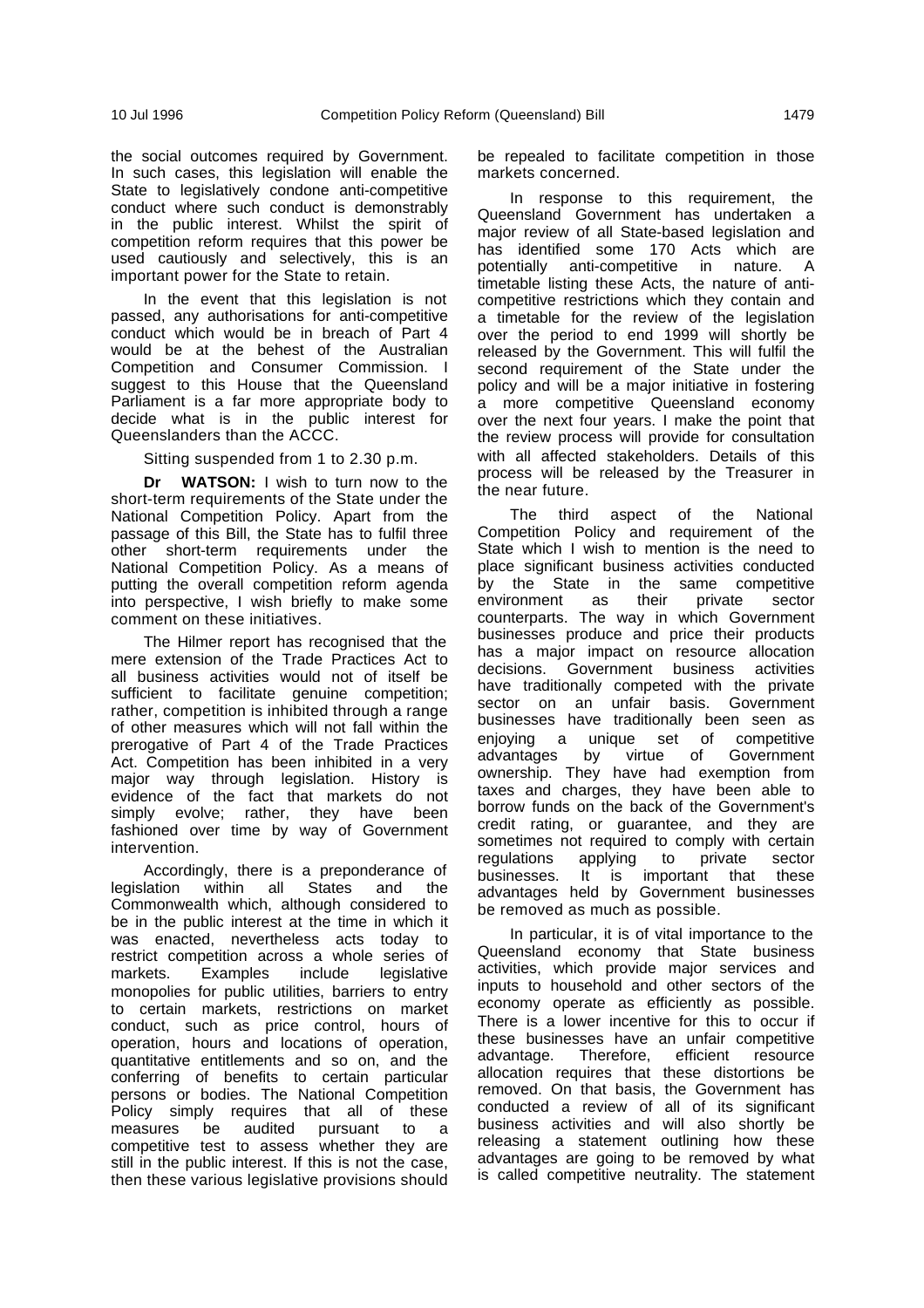will outline clearly those businesses to which competitive neutrality reforms are proposed to apply. Before applying these reforms there will first be a benefit cost test aimed at identifying the benefits and costs of the proposed reforms, which will only proceed where a net benefit is envisaged. Again, the Treasurer will be making an announcement on this important reform initiative in the near future.

The final competition policy reform element to which I wish to refer is the requirement for the reforms to apply to local government business activities. In this respect, the Competition Principles Agreement requires that the State release a statement outlining how the policy will apply at the local government level. A State Government/local government working group has been addressing this issue for some time and has released a draft statement for consultation with all key stakeholders, including local councils. The Government will shortly be considering a final version of the statement following feedback as a result of this process. This statement will be a major micro-economic reform initiative at the local government level and will map out a reform agenda for significant local government businesses over the next three years.

Essentially, National Competition Policy is a continuation of the commercialisation and<br>corporatisation reforms implemented in corporatisation reforms implemented in Queensland over the past three years. However, the policy will go much further in promoting competition across the Queensland economy as a whole and will lead to higher levels of efficiency, lower prices and significant consumer benefits, including a greater choice for consumers and better levels of service. This will lead, in turn, to higher economic growth and improved living standards. For example, the Industry Commission has estimated that the National Competition Policy reforms will increase the efficiency of Australia's production of goods and services by \$23 billion each year. The Business Council of Australia has estimated similar results.

I think the Industry Commission itself would recognise that the following estimate is only a broad-brush one; however, even if the estimate is only half right, the gains to Australia and Queensland will be significant indeed. Apart from improvements to efficiency generally, Queensland stands to gain \$2.33 billion by financial assistance payments from the Commonwealth over the period from 1997-98 to 2005-06, provided that the Commonwealth—based on advice from the National Competition Council—considers that

the State has implemented National Competition Policy in accordance with the agreements. In order to qualify for those payments the State has to implement the reforms outlined above as required by the policy. Additionally, the State has to report on an annual basis on the progress of implementation pursuant to the agreed timetable for reform. Additionally, the State is obliged to implement effectively the nationally agreed electricity, water and gas industries and to observe road transport reforms—all over a longer-term duration.

The significance of this Bill is that it is the first tangible output of this Government's response under the National Competition Policy Agreement. As I have indicated above, a number of other initiatives in the form of reform policy statements and timetables for the review of anti-competitive legislation will be forthcoming in the near future. I support the Bill.

**Mr ROBERTS** (Nudgee) (2.37 p.m.): I believe that Governments have a legitimate role to play in the economy. I believe that in the public interest Governments should regulate, own and control selected areas of economic activity. My definition of the "public interest" includes matters such as the fair and equitable distribution of the nation's wealth, ensuring access to and the provision of basic systems and services such as health, education, training, industrial relations, public transport and energy supplies and mechanisms to ensure public safety. I believe that Governments have a legitimate role in these areas, because of the historical failures of the market to ensure that the collective interests of communities are catered for. I note also the failure of totally regulated economies to deliver the outcomes I have referred to.

The Labor Party has long recognised the benefits of mixed economies. The basic platform of the party is based upon a recognition of the legitimate roles of both the private and public sectors. Therefore, there is no question that both sectors have an important role in delivering beneficial economic outcomes. The real debate arising from the National Competition Policy is the extent to which a Government should intervene in the economy in order to achieve its economic and social objectives. The philosophical divide between Labor and the coalition Government is highlighted in a recent speech that the Premier made to the Business Council of Australia, in which he said—

"Competition Policy is sound in so far as it seeks to impose private sector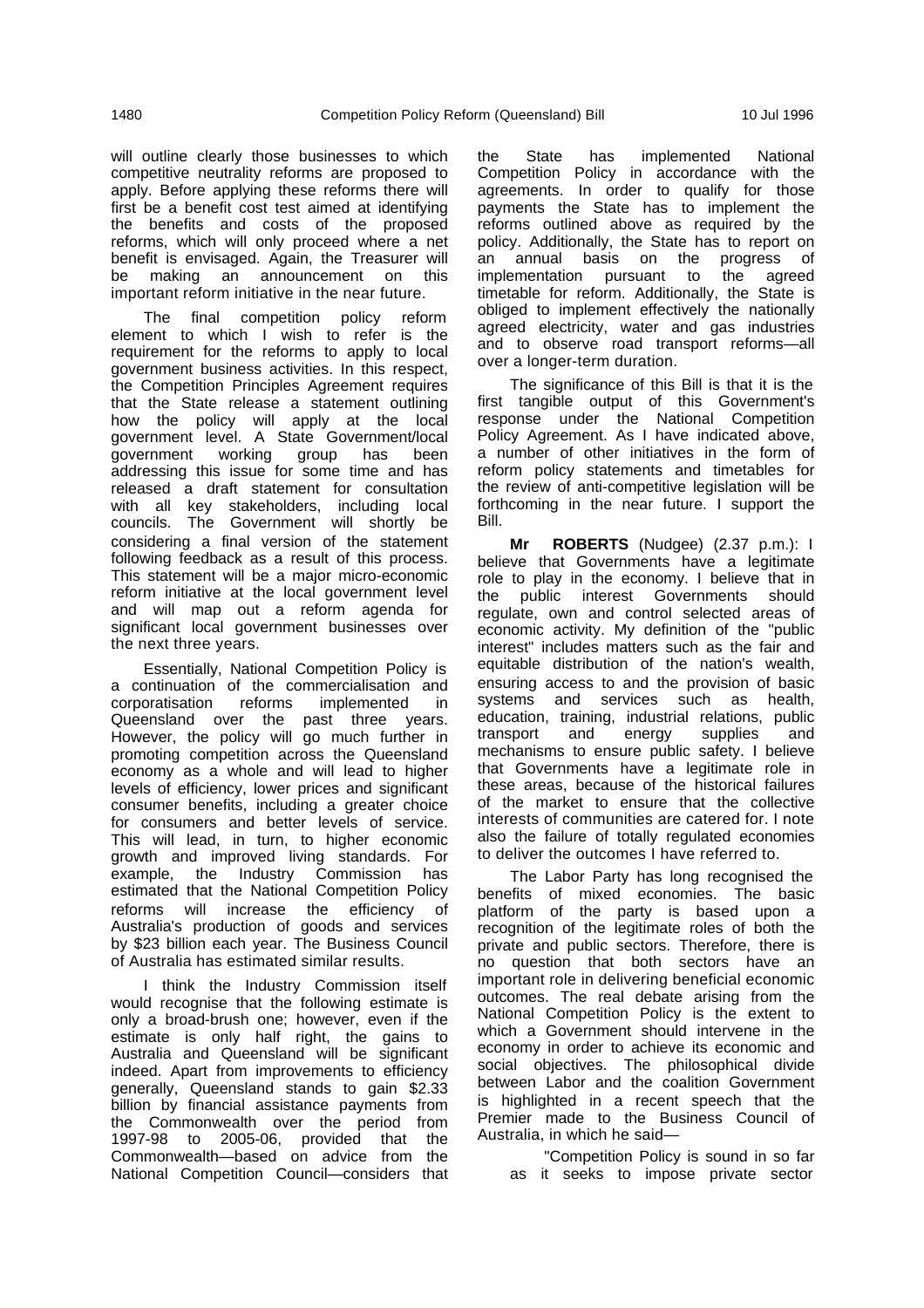disciplines on public sector entities, because again, what we are going to see, particularly over the medium to long term, is another reduction in public sector control of the economy in favour of the private sector."

To many, the Hilmer report represents a ringing endorsement of free market economics. Indeed, a key theme in the report appears to require Governments to justify their existence and role in the economy, whereas the benefits of private enterprise operating in a free market are taken as a given. However, whereas the report would sit comfortably as an appendix to the published works of Adam Smith or the more contemporary free market guru Milton Friedman much of its focus is on the need to ensure economic efficiency in all relevant sectors of the economy.

The Hilmer report suggests that there are three components of economic efficiency: technical or productive efficiency, which is achieved where goods and services are produced at least cost; allocative efficiency, which is achieved where resources used to produce goods and services are allocated to their highest valued uses; and dynamic efficiency, which is achieved when timely changes are made to technology and products in response to consumer tastes and needs. It proposes that competition policy is the most effective way of achieving these efficiencies. The rationale appears to be based on the premise that competition will enhance community welfare because—and I quote from the report—

". . . it increases the productive base of the economy, providing higher returns to producers in aggregate, and higher real wages. Economic efficiency also helps ensure that consumers are offered, over time, new and better products and existing products at lower cost. Because it spurs innovation and invention. competition helps create new jobs and new industries."

Few would argue against the need for a continuous effort on the part of Governments and the private sector towards achieving economic efficiency. Maximising the benefits from our finite resources and minimising the cost of essential services should be the goal of any Government or organisation worth its salt. The crucial questions are: what is the best means of achieving this goal, and to what extent should this goal prevail over the need to satisfy the social goals of Governments?

The goal of economic efficiency cannot be considered in isolation from social goals. Governments need to make decisions on the best means of achieving their objectives, and they will do so in the context of their political beliefs and aspirations. The debate about the application or, more importantly, the extent of the application of National Competition Policy is very much a political debate. It is a test of ideas about the role of Government and the extent of Government intervention in the economy. It is a debate which fits comfortably within the role of this and other Parliaments across our nation. It is a pity that the debate was not had prior to the signing of the competition policy agreements in April 1995.

Despite my reservations about certain aspects of the National Competition Policy reforms, I do draw minimal levels of comfort from the Hilmer report. The report clearly states that—

"Competition policy is not about the pursuit of competition per se. Rather it seeks to facilitate effective competition to promote efficiency and economic growth while accommodating situations where competition does not achieve efficiency or conflicts with other social objectives."

Further comfort is derived from the fact that although there is a decidedly anti-public sector slant in the report, there is no clear position which says that public ownership is necessarily contrary to the achievement of economic efficiencies. The real impact of Hilmer will depend upon the philosophical beliefs and policies of the Government of the day.

With respect to the anti-public sector component of the report, I quote the following passage—

The greatest impediment to<br>enhanced competition in many key competition in many sectors of the economy are restrictions imposed by government regulation or through government ownership."

Despite this, the report envisages that Governments would make their own decisions about where competition policy should apply and where it should not. Additionally, the Competition Principles Agreement reached between all Australian Governments promotes a neutral position with respect to the question of public versus private ownership of business enterprises. The comfort I derive from these provisions is lessened somewhat by the stringent requirements for implementation as outlined in the competition principles and the Conduct Code Agreements. States face severe penalties such as loss of competition payments from the Commonwealth and participation in future developments to competition policy.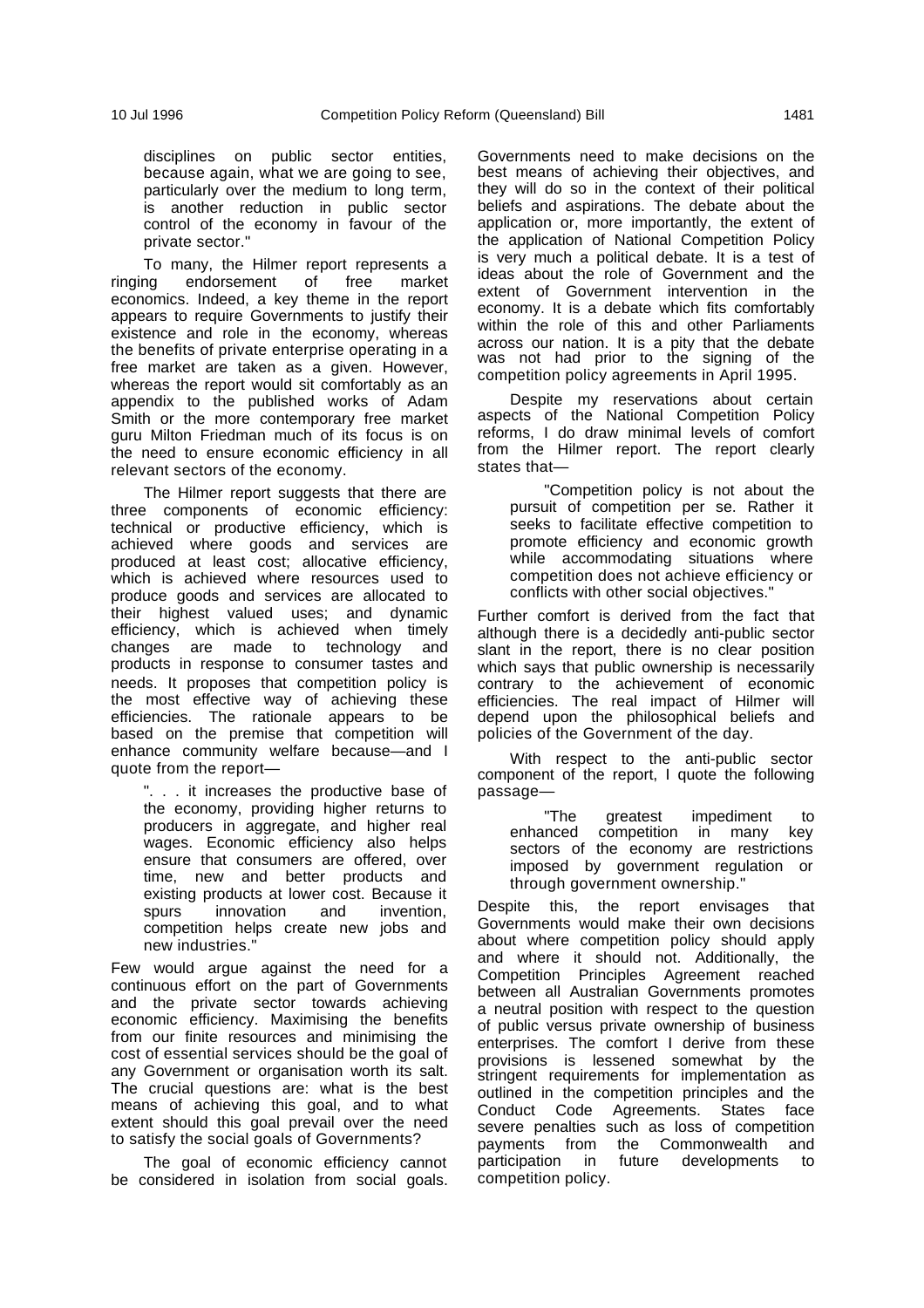The Industry Commission has projected the benefits of competition reforms to be a gain in gross domestic product of 5.5 per cent, or \$23 billion per year. Other respected commentators have questioned the accuracy of these predictions. Dr John Quiggin of James Cook University has estimated that the gain in gross domestic product will be only 0.5 per cent and not 5.5 per cent. He claims that the difference is due to the failure of the Industry Commission to adequately account for the loss of employment associated with the Hilmer reforms and to exaggerated claims in other areas.

Despite this significant challenge to the validity of the claimed benefits, the Industry Commission figures are trumpeted as a sound reason for the implementation of the reforms. In Queensland, the issue of the projected benefits also needs more public disclosure. A study by Dr James Madden of the Centre for Regional Economic Analysis at the University of Tasmania predicted a 3.4 per cent increase in gross domestic product as opposed to the Industry Commission's 5.5 per cent. With respect to Queensland, he estimated that gross State product would increase by 2.73 per cent as opposed to 4.82 per cent for Victoria, 4.27 per cent for Western Australia and 6.79 per cent for the Northern Territory. The discrepancies in these figures raise significant questions about the actual benefits that will flow from the implementation of competition reforms. This issue deserves far greater attention than has been given to it so far. It is incumbent on the Government to release all estimates and analysis it has about the projected returns from the implementation of this policy.

One of the other criticisms I have of the Hilmer report is that it is presented as a given that competition will deliver the stated benefits. I cite one example in the report which highlights the paucity of evidence to support many of the contentions made. The report claims that the telecommunications market is a good illustration of the beneficial effects of competition. However, recent disclosures by industry representatives suggest that despite it being significantly cheaper to provide mobile phone services as opposed to the existing telecommunications network, all phone companies are making significant profits from excessive charges for mobile connections and call charges. An Austel representative was recently quoted as saying that whereas prices in the standard network are regulated, the prices set in the mobile market are set by competition. Is this an

example of the benefits consumers can expect from the implementation of this policy?

The Hilmer report identifies six key elements of competition policy: (1) limiting the anti-competitive conduct of firms; (2) reforming regulation which unjustifiably restricts competition; (3) reforming the structure of public monopolies to facilitate competition; (4) providing third-party access to certain facilities that are essential for competition; (5) restraining monopoly pricing behaviour;<br>and (6) fostering competitive neutrality (6) fostering competitive neutrality between Government and private businesses when they compete.

The first element, limiting the anticompetitive conduct of firms, has been a feature of Australian law since the early 1900s. That law has evolved to its current state as encompassed in the Trade Practices Act. The object of the Bill before the House is to apply this law to all persons and businesses in Queensland. Previously, the Trade Practices Act provisions did not apply to non-corporate businesses that did not trade across State borders, nor to Government trading enterprises. After the passage of the Competition Reform Bill, the State can still pass legislation which exempts behaviour which would otherwise be in breach of competition rules. However, the Commonwealth has the power to override any State exemption.

This raises important questions about the sovereignty of the Queensland Parliament. On the one hand, the national competition agreements appear to give the States a reasonable amount of flexibility as to the timing and application of competition rules. On the other, if the Commonwealth does not like what is being done it can override the States. I am very concerned about this aspect of the competition agreements. One of the key debates we should be having in this country is the nature of our federation and the consequent delineation of powers and responsibilities between the various levels of government. The debate, however, should take place in an open forum. Council of Australian Government agreements can restrict the ability of sovereign Parliaments to fully determine their own destiny. This is an issue which should be of concern to citizens, and consequently deserves more attention and consideration by Parliaments across the nation.

The second element of competition policy involves reforming regulation which unjustifiably restricts competition. I support the implementation of processes which monitor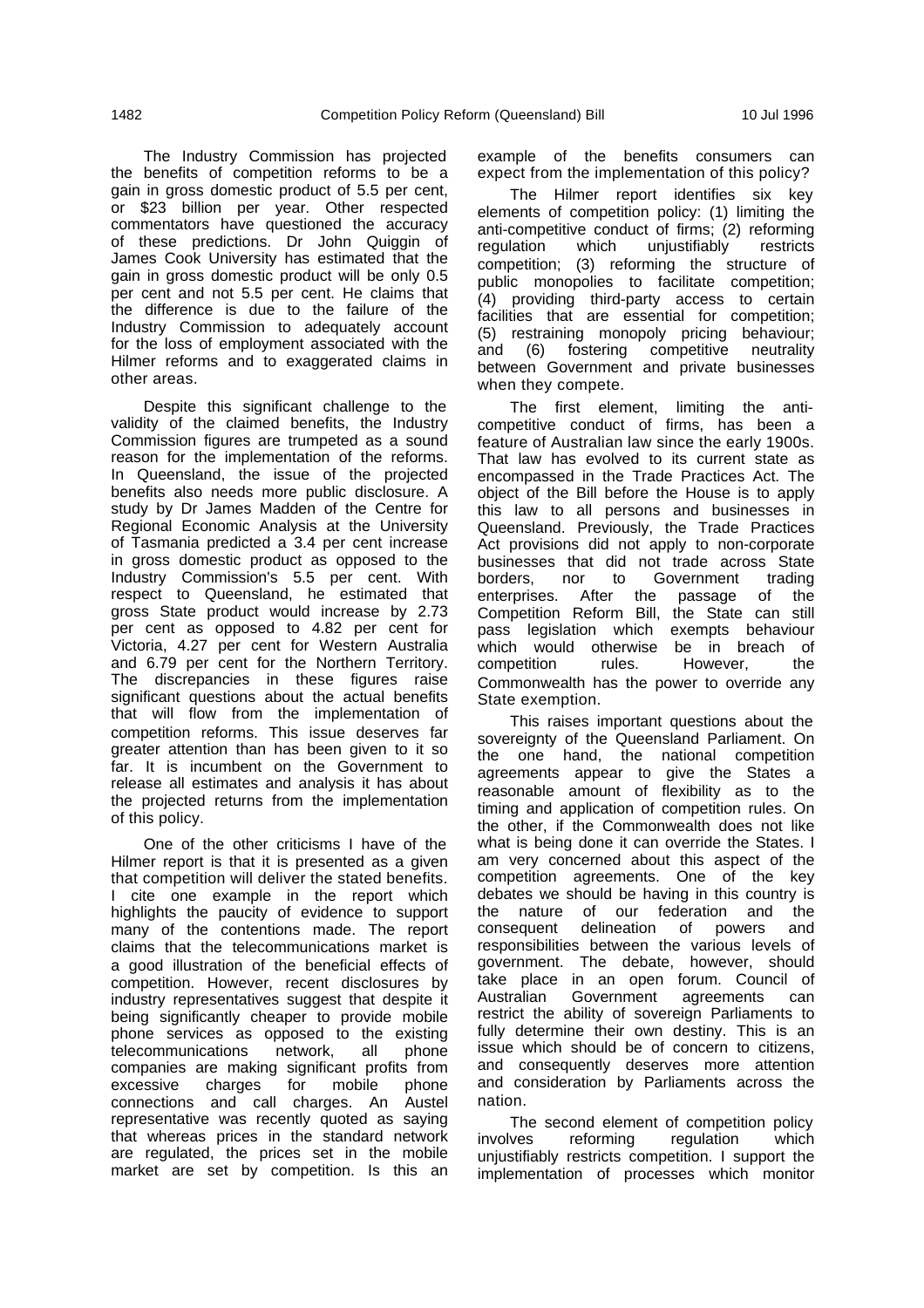and review the adequacy and necessity of Government regulations. This should always have been an essential activity undertaken by Governments. However, the criteria upon which such an assessment is based need to be broader than just on economic grounds. Under National Competition Policy reforms, Governments are required to review all legislation, including Acts and regulations, to ensure that it does not restrict competition, unless it can be demonstrated that the benefits of the restriction to the community as a whole outweigh the costs and that the objectives of the legislation can be achieved only by restricting competition. The application of this particular aspect of competition reform will need to be closely monitored. How does one determine whether the benefits of regulation outweigh the costs? What factors are to be taken into account? Is the fact that a social objective of a Government is achieved irrespective of cost or at a cost which the community is prepared to bear a sufficient justification?

Once again, the Competition Principles Agreement provides some hope for those of us who believe in the legitimate role of government to intervene in the economy. The agreement clearly outlines the factors which are to be taken into account when matters such as the justification of regulations are concerned. These include factors such as policies relating to ecologically sustainable development, social welfare and equity considerations, occupational health and safety, industrial relations and access and equity policies. A fair application of these principles may allay many of the fears in the community about the impact that competition reforms will have on the ability of Governments to implement their social and political policy agendas. The great unknown factors, of course, are the residual powers of the Commonwealth to override any exemption granted by a State and the extent to which a Government's philosophical beliefs will hinder or encourage intervention in these areas.

The third element of competition policy relates to the reform of the structure of public monopolies to facilitate competition. Much of this activity has already been undertaken<br>through the commercialisation and through the commercialisation and corporatisation of Government owned enterprises. One of the inherent conflicts in this process is that it tends to marginalise the social objectives and entitlements provided by Governments. These objectives are generally referred to as community service obligations. It is important that this process does not diminish the value and necessity to provide such services. One pressure which will arise as a result of this process will be to question the practice of cross-subsidisation of some services. An inherent feature of competition policy is that such obligations should be funded by alternative means. The notion of community services should not be marginalised in this way. Many community services are an inherent part of the legitimate role of Government, and cross-subsidisation is a legitimate means of ensuring the equitable distribution of such services in the community.

The fourth element of competition policy is the provision of third-party access to certain facilities that are essential for competition. Put simply, this means that private companies that wish to compete with Governments have to be provided with access to publicly funded infrastructure such as railways and electricity transmission networks at fair prices. I am not yet convinced that this aspect of competition policy is in the public interest.

One of the more difficult issues that will arise is the means of determining what is a fair price. Should the price be determined only on the costs associated with access to the small part of, say, a railway network that a company may wish to access, or should the costs reflect the general costs of the public sector in providing and maintaining an entire network? Will private railway companies be required to pick up some of the community service obligations provided by the Government sector or will they only seek access in the more profitable areas leaving the costs of providing the universal service to the taxpayers? And finally, on what grounds is third-party access justified? If a Government business entity is adequately and efficiently providing a service to the community, why should a third party be given access to its facilities?

As a general principle, it seems reasonable to me that a decision to allow or disallow third-party access to public infrastructure should be determined on a caseby-case basis by the Government owned businesses concerned. Given the current structure of the corporatised entities, where the Government is both a shareholder and a policy maker, this would allow significant community input to such decisions.

I am yet to be convinced that there is a public benefit in requiring the Government sector to be on equal footing with the private sector in all areas of activity. Situations will arise where it will be in the public interest for a Government to use its considerable economic power for the good of part or all sectors in the community. It is important, however, to retain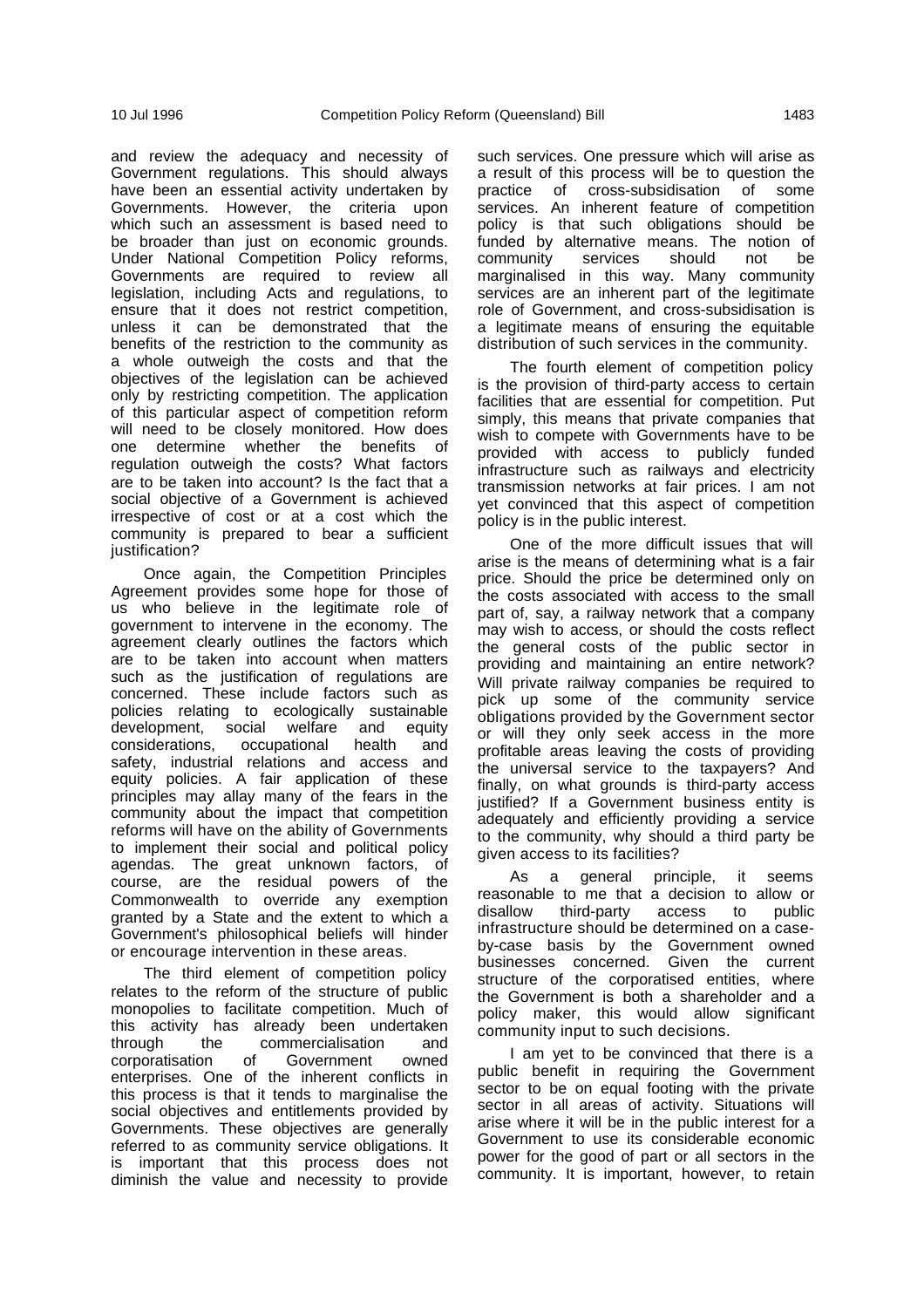as much as possible of the decision making about issues such as third-party access within Queensland. An opportunity exists for the Government to establish its own access process as opposed to relying on a national body. The Government should do so and publicly state this position as soon as possible.

The fifth element of competition policy relates to restraining monopoly pricing behaviour. National Competition Policy requires independent scrutiny of the prices charged by the private sector and Government businesses. As with third-party access, the previous Government was committed to<br>establishing its own prices oversight establishing its own prices oversight mechanism. The coalition should do likewise. The scrutiny of prices is essential to ensure that the interests of consumers are protected. I note, however, that it is not intended that there be any power to control prices.

The sixth and final element of competition policy involves fostering competitive neutrality between Government and private businesses when they compete. The principal means of achieving this will be via competitive tendering and contracting processes, or CTC. Academic studies have identified widely differing estimates of the benefits of CTC. A mid-1980s study estimated cost savings of around 20 per cent. However, a more recent study by the UK Audit Commission found savings in the vicinity of only 7 per cent. Given the wide variations in estimated benefits of competitive tendering and contracting, the Government has an obligation to release the results of its studies into this aspect of competition policy for public scrutiny.

There are other issues associated with competitive tendering and contracting that have not received the desired level of public debate or scrutiny. For instance, what impact will CTC have on the quality of service delivery or on the wages and conditions of workers? What are the transaction and monitoring costs associated with CTC and have these been taken into account when the estimated benefits have been calculated? And finally, what impact will CTC have on the standards of public administration and policy making? This last issue has important implications for Governments because, as argued by John Ernst, the Associate Professor in Public Administration at the Victoria University of Technology—

". . . policy development which is not closely attuned to on-the-ground service experience usually results in poor policy."

The effect of the Competition Policy Reform (Queensland) Bill is to apply the

restrictive trade practice provisions of the Trade Practices Act to all persons and businesses in Queensland. Although it is a significant step towards the implementation of a National Competition Policy, it is still only one step of a major program of reform of business activity across our nation.

There are several pressing issues which need to be considered in the short term. Firstly, there is the issue of which Government business units will be subject to the full force of competition law. Inherent in this debate is the question of how the issue of competitive neutrality will be implemented. There is also a need to debate the issue of third-party access to public infrastructure such as our railway system. Finally, decisions need to be made about how competition policy reforms will apply to the local government arena. Decisions on these matters are required in the near future. It is therefore incumbent upon the Government to publicly release its position so the matters can be fully debated. These issues are far too important to be discussed behind closed doors.

In conclusion, the development of competition laws is not new to Australia. Our first competition laws were passed by the Commonwealth Parliament in 1906 and were designed to prohibit monopolisation and combinations which restrained trade or commerce or destroyed or injured Australian businesses by unfair competition. Traditionally, however, these laws have predominantly applied to the private sector. The significance of the current debate lies in the broadening of coverage to virtually all Government and private sector business activities and also the introduction of new elements of competition policy never before implemented in this country.

No doubt some competition reforms will deliver efficiency benefits to various sectors of our economy. However, I am not convinced that national competition reforms are the only way or the most equitable way to achieve the desired outcomes, particularly in respect of the public sector. In my view, effective management of our publicly owned assets, services and infrastructure can also deliver desirable outcomes in terms of efficiencies, quality and the range of services required in our communities.

### Time expired.

**Mr HARPER** (Mount Ommaney) (2.57 p.m.): It is with pleasure that I rise to take part in this debate and to support the Bill. I believe that the National Competition Policy and its implementation is one of the most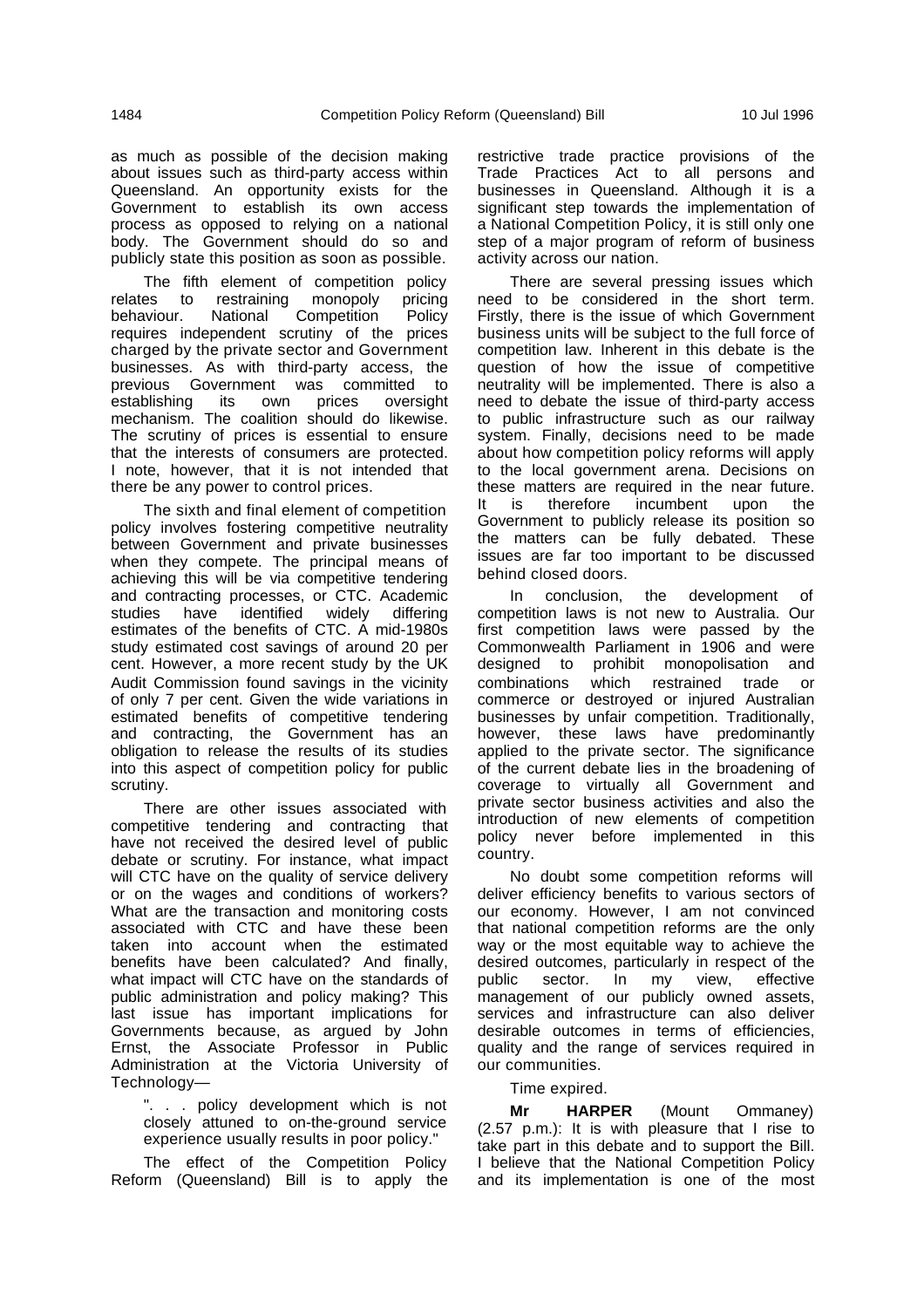profound issues for Queensland and, indeed, Australia to deal with. The way that business is conducted and the effect on the community in general is something that certainly will change the face of our country. It is something that needs to be done very carefully and with due consideration. I believe that Queensland needs to adopt the matters involved or we will be left out and left behind the rest of Australia. However, in adopting the various policies we need to ensure that, as a State, we manage that involvement to ensure that the outcomes that we achieve benefit the people of our State, the businesses within our State and the State in general—always remembering the public interest, because that is basically what we are aiming at. Throughout the thread of my speech I will touch on that public interest. Of course, as in many other sectors, we are also trying to achieve productivity and efficiency which will have beneficial outcomes for the State and the people within the State. We must keep in mind that, if this measure is to work for the whole of Australia and, indeed, for each of the States within Australia, we must have a consistent approach throughout Australia.

Before going into the detail of the policy reform, I would like to touch on an issue that the member for Ipswich raised in regard to electricity and Eastlink. I reiterate what I have said in this House previously, namely, that Queensland needed to go into any issue concerning linking up with other States on a basis of strength, not a basis of being the poor relation or the beggar. We needed to be able to negotiate and to be on top of the issue so that we came out on top and made sure that we maintained our position and the benefit to Queensland. That is a point that the Opposition fails to recognise.

As the Parliamentary Secretary to the Treasurer has intimated in his speech, National Competition Policy has two distinct components. The first is the extension of the anti-competitive conduct rules in Part 4 of the Trade Practices Act—which I will refer to as the TPA—to all persons. The rest of the National Competition Policy reforms are primarily directed at enhancing the competition of the Government sector. The Bill deals with the first of these. As the member for Moggill has said, the extension of Part 4 of the TPA will not have so great an impact as the TPA already has a wide coverage. The primary focus is to ensure that all those operating businesses are covered by the same conduct rules: in other words, ensuring that all competitors in business are subject to the same anti-competitive conduct rules.

The Commonwealth and State Governments agreed, prior to establishing the Hilmer committee, that there was a need to develop a National Competition Policy that would give effect to the principle that no participant in the market should be able to engage in anti-competitive conduct against the public interest. There are those words "public interest" again. They agreed also that, as far as possible, universal and uniformly applied rules of market conduct should apply to all market participants regardless of the form of business ownership. Further, they agreed that conduct that has anti-competitive potential said to be in the public interest should be assessed by an appropriate,<br>transparent assessment process-and it assessment process—and it certainly must be transparent and be seen to be accountable—with provision for review to demonstrate the nature and incidence of the public costs and benefits claimed.

As I said earlier, the benefits to the public generally and the public cost must always be kept in mind. Further, they agreed that any changes in the coverage or nature of competitive policy should be consistent with and support the general thrust of the reform. To do that, we need to develop an open, integrated domestic market for goods and services for removing unnecessary barriers to trade and competition. We need to clear those barriers away so that those businesses can get on with the job and the work that they need to do. Further, they agreed that recognition of the increasingly national operation of markets was needed to reduce conformity and duplication. Long gone are the days when we could draw a boundary at each Australian State border and say, "That's a different world. That's a different area. We don't have to take it into account." We have that rapidly increasing national recognition of overall business and that integrated market.

The Bill satisfies many of those principles. Indeed, they were previously endorsed by the former Government. It satisfies those principles by extending the coverage of anti-competitive conduct rules to all persons in the market and providing that the State can authorise anti-competitive conduct where it is seen to be in the public interest. That is a very important facet. It is important that the States—in our case Queensland—are able to look at matters and retain that authorisation where the anti-competitive conduct is in the interests of the public. The Bill also provides that any Government authorisation be subject to the overriding power of the Commonwealth where it is shown not to be in the public interest. We must have that safeguard. The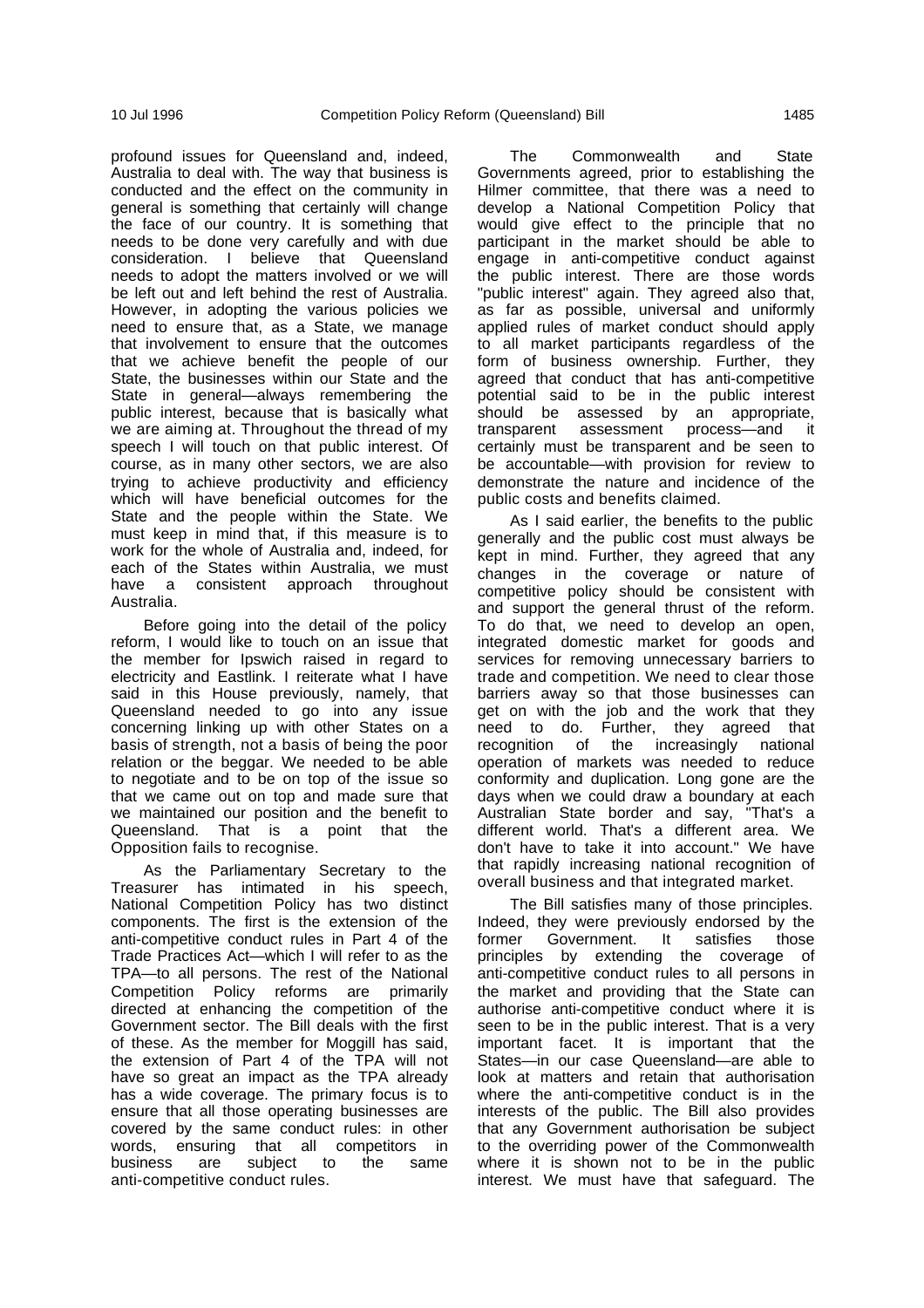Bill provides for the anti-competitive conduct rules to be administered by one administration. We want to get away from duplication because we know the problems of duplication within many Government services and the overriding burden it casts onto the taxpayer. We certainly do not want that to be the case with this issue.

The Bill does not throw the Government, or businesses that were not otherwise subject to the TPA, to the wolves—far from it. By passing the Bill, Queensland will ensure that it maintains the ability to authorise anticompetitive conduct where there are good public interest reasons for doing so. The Government will have that ability. However, the Hilmer committee recognised that the extension of the TPA would not in itself achieve appropriate competition reform, particularly in the Government business sector. An examination of the Act would show why that is the case. However, other reforms are certainly needed and the committee identified those.

In terms of those NCP reforms other than the extension of Part 4 of the TPA, the Parliamentary Secretary to the Treasurer has briefly outlined these requirements. I would like to revisit those briefly for the purpose of making some salient points. These other aspects of NCP are access—designed to be access at "fair prices and conditions" to facilities that are essential for competition to a "third party"; prices oversight, which is designed to prevent the misuse of monopoly powers of government business activities; structural reform, which is necessary to reform the structure of Government-owned monopoly businesses to facilitate competition; and competitive neutrality, which is designed to remove benefits and costs which accrue to Government business activities as a result of their public ownership.

Much is said by ordinary business about the advantage that some Government departments have. If those departments are to enter the open market, they must achieve competitive neutrality. Another reform is legislative review, which is required to justify and/or reform Government regulation that restricts competition. That was commented on by the member for Nudgee earlier. That certainly is a far-reaching area to be looked at.

The important point that needs to be emphasised in relation to those aspects of the National Competition Policy is that, unlike the provision to extend Part 4 of the TPA, they do possess some in-built flexibility for the Government to take account of any particular Queensland characteristics. I am sure that the member for Nudgee—with whom I agree on a number of the points that he raised, which is good to see—has looked at that aspect and should be comforted by that fact. In that regard, the National Competition Policy agreements provide two important safeguards. Firstly, they provide a commitment in the National Competition Policy agreements that each element of the NCP is to be implemented only if the benefits outweigh the costs. It is important to assess what is happening and ensure that that is the case.

Secondly, the NCP agreements also provide that the following matters are to be taken into account when implementing NCP reforms: legislation and policies relating to ecologically sustainable development; social welfare and equity considerations including community service obligations, which is an aspect that all Governments should keep in mind; legislation and policies relating to matters such as occupational health and safety, industrial relations and access and equity; economic and regional development, including employment and investment growth; the interests of consumers generally or of a class of consumers; the competitiveness of Australian business—something that is very important; and finally, the efficient allocation of resources to ensure that our resources are put to best effect.

The Queensland Government will therefore consider the overall costs and benefits to the community of implementing many of these NCP reforms before they are introduced in earnest. As previous speakers have said, that is important. However, in relation to the Bill currently before the House, the policy has already been fully developed. That is, it merely extends the coverage of the restrictive trade practices provisions of the TPA. For this aspect of National Competition Policy, therefore, it is necessary to adopt legislation which mirrors that which is about to take effect in other jurisdictions. In conclusion, I reiterate that we need to manage properly the process to ensure the right outcomes. I commend the Bill to the House.

**Mr BEATTIE** (Brisbane Central—Leader of the Opposition) (3.09 p.m.): I rise to participate in this debate on the Competition Policy Reform (Queensland) Bill 1996. In doing so, in relation to National Competition Policy, I notice that the now discredited report of the Queensland Commission of Audit on page 34 at clause 3.13 states—

"Competition regulation in Queensland should fall within the purview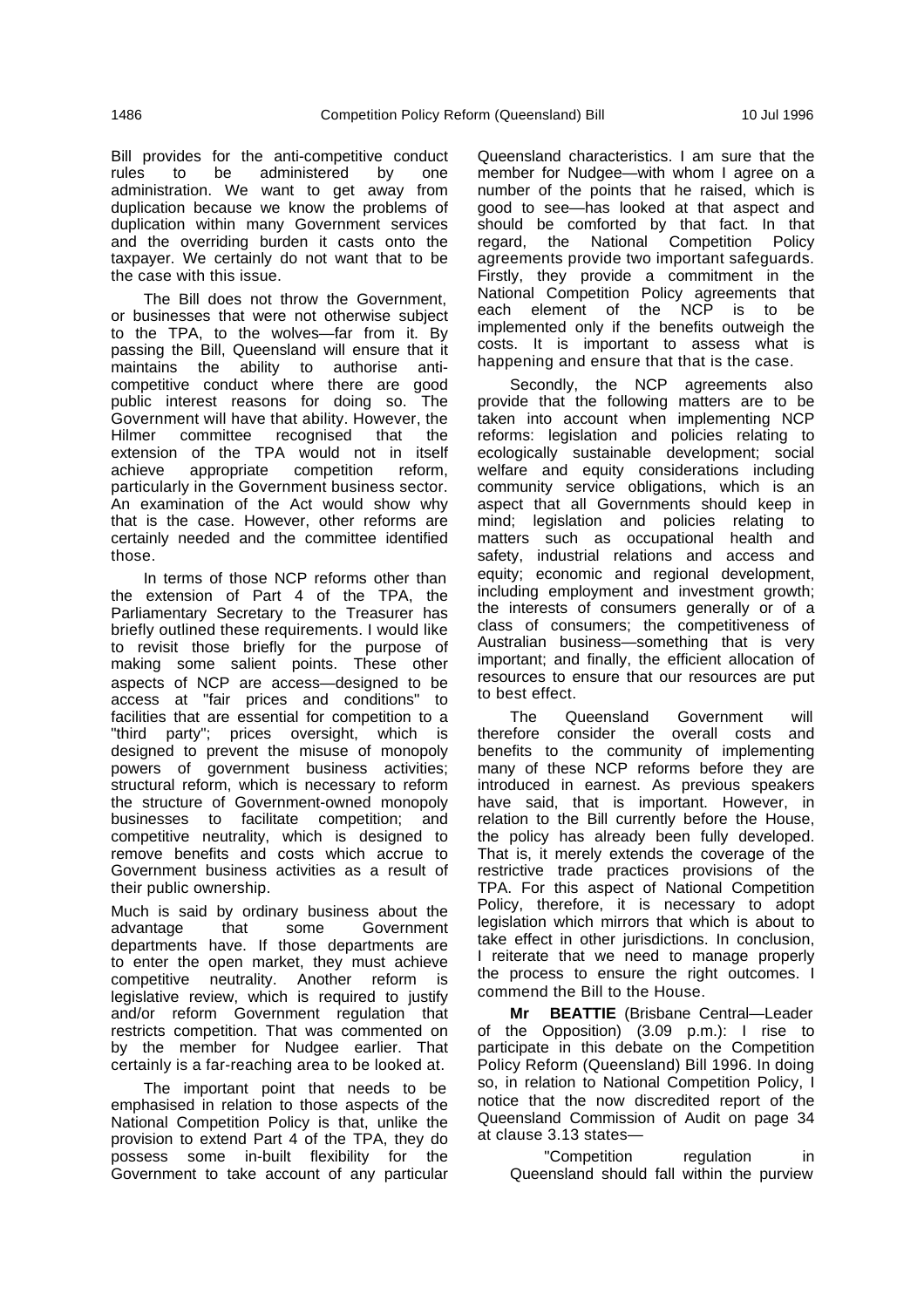of the Australian Competition and Consumer Commission. If the Australian Competition and Consumer Commission is inadequately resourced to meet the requirements of the reform phase of implementation of the national competition policy in Queensland, then there may be a transitional role for a Queensland Competition Authority, whose role is firmly sunsetted at the end of the reform phase (2001)."

**Mr Hamill:** Why would you want to sunset that?

**Mr BEATTIE:** It is an extraordinary recommendation. The Opposition does not agree with that recommendation because it casts real doubt on the role of a separate<br>Queensland competition authority to Queensland competition authority to undertake price monitoring and third-party access. The Opposition believes that there should be an ongoing role for such a body in Queensland. I look forward to an indication from the Treasurer as to whether she supports the recommendation out of the audit report in relation to this matter because I believe that most Queenslanders will support the Opposition on this point.

The audit itself canvasses major reforms in the competition area and recommends major privatisation of things such as electricity, gas, water and roads.

**Mr Hamill:** Ports.

**Mr BEATTIE:** Ports. The list goes on.

**Mr Hamill:** Airports.

**Mr BEATTIE:** Indeed, airports. This morning, in answer to a question that I asked the Treasurer, she refused to rule out any of those matters being privatised. She said that they are all on the table—a position confirmed previously by the Premier and herself. That means that this Government is prepared to look seriously at privatising ports, electricity, hospital services, rail services, the TAB, Sunlover Holidays-

**Mr Hamill:** Despite what the Minister for Tourism said?

**Mr BEATTIE:** Today, the Minister for Tourism was given a nice slap on the wrist by his leader because the Minister for Tourism sought to rule out the privatisation of Sunlover Holidays. Of course, the Deputy Premier has refused to do that. So while the Minister for Tourism was ruling out privatising Sunlover Holidays, the Deputy Premier did not.

I move on to other issues that are the subject of privatisation by this Government. I ask members to remember that all of these

matters are on the table. Not only are Sunlover Holidays, which I have mentioned, on the table but also on the table are TAFE, the whole electricity industry, Crown law, State forests, public sector superannuation, the TAB, urban water providers and prison management. They have even talked about new taxes on petrol, a wider application of user pays for Government services, motorway tolls—except, of course, for the Sunshine Coast—amalgamation of local authorities, and the list goes on. That is the Government's agenda. It is a privatisation agenda very much in the mould of Mrs Thatcher. It is Thatcherism at its best except on this occasion it is called "Sheldonism". However, it amounts to the same thing.

I return to the issue of National Competition Policy and the recommendations of the audit. The audit in its work that it prepared recognised the important public utilities in this State. However, it did not include the full contribution of our public utilities. They were not recognised in the report. What an extraordinary flaw in the report! Mr FitzGerald wanted to determine the value of the assets in Queensland but he left out an important part of the retained profits. The extraordinary thing about that is that if one were to buy a restaurant or a business, one would look at the whole dealings of the business—the profit, the loss and the cash in the bank, which is a major contributor to the value of the asset—to judge its total worth. That is not the policy that Mr FitzGerald followed. To have left out in the figures for 1994-95 the sum of \$350m, the net retained earnings or undistributed profits of our State's public enterprises, means that we have not been presented with the full picture. I am saying that very clearly. The audit report is flawed because we have not been presented with the full picture.

For the Commission of Audit to claim that this \$350m figure was not available raises real questions about how thoroughly it did its report. Figures were available in the annual reports. In fact, this morning the shadow Treasurer, David Hamill, tabled them in the House. Of course, it is still more extraordinary that the audit made no attempt to estimate the level of retained earnings from public enterprises for 1995-96 when it had no trouble at all in making other estimates of income and expenditure.

If our public enterprises maintain the same level of retained earnings for 1995-96 as they did in 1994-1995, there would be a \$13m surplus. The graph on the front of the audit commission's report is not worth the paper that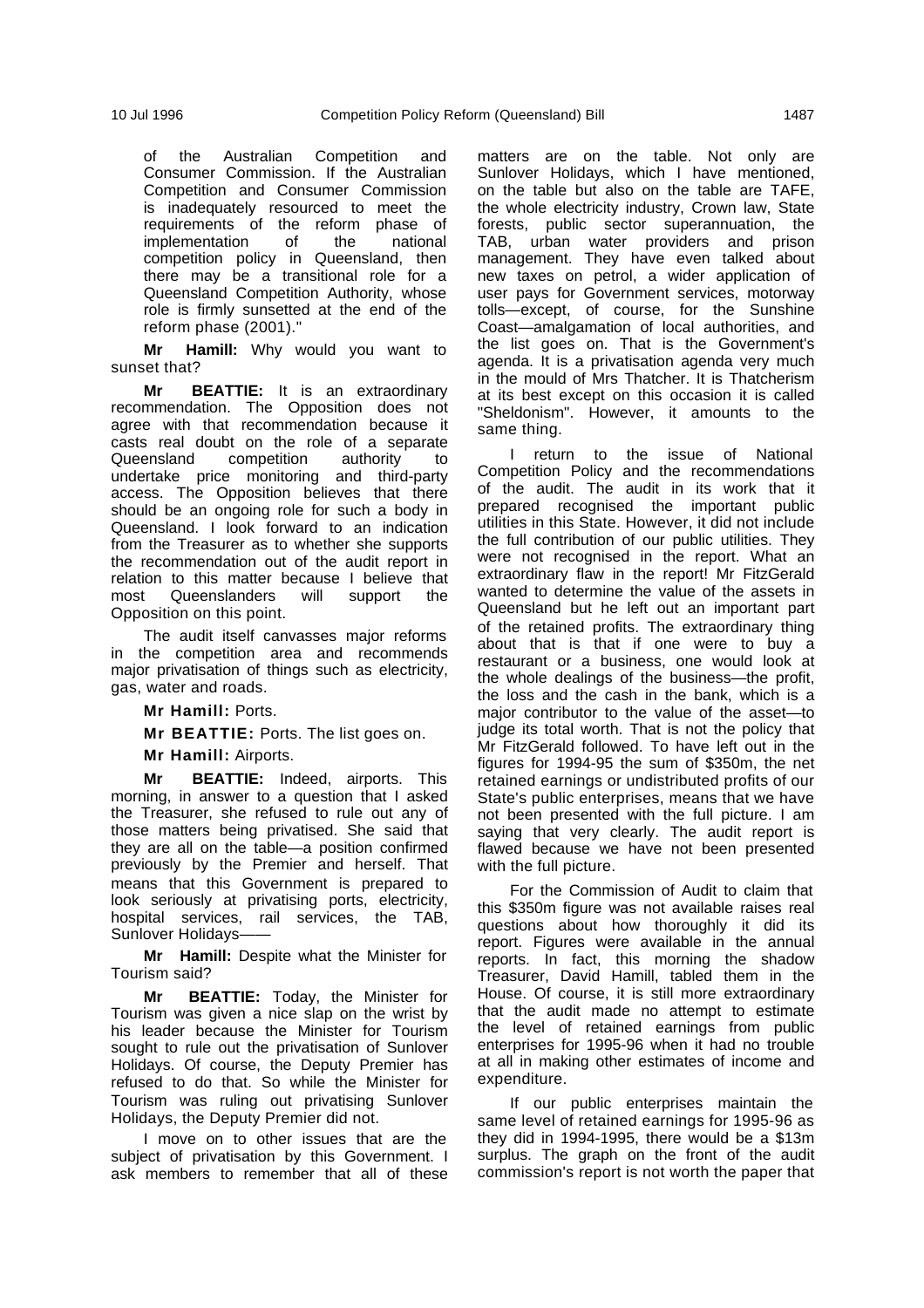it is printed on. The Opposition has proved that \$350m is missing from that audit report. If that \$350m had been included, there would have been a \$13m surplus. The Government and the Treasurer have tried to claim that they have a black hole. They do not have a black hole; they have a goldmine and "Sheldonomics" is not going to fool Queenslanders.

On page 38 of the report, Mr FitzGerald and his team state—

"Maintenance of net worth is the overriding principle of fiscal responsibility."

Mr FitzGerald makes a determination of net worth, and what does he do? As I have pointed out, he leaves out a significant component.

**Dr WATSON:** I rise to a point of order. The relevance of this matter to the Bill that we are debating is of particular concern.

**Mr Beattie:** So you are going to restrict the debate now, are you? This is very relevant.

**Dr WATSON:** Can I just say that this is exactly what the Leader of the Opposition was doing previously. This matter is not even close to being relevant.

**Mr BEATTIE:** I rise to a point of order. Does the member have a point of order or is he simply stifling my debate?

**Dr WATSON:** The point of order is under Standing Order 70.

**Mr DEPUTY SPEAKER** (Mr Stephan): I think that the honourable member is drifting a bit.

**Mr HAMILL:** I rise to a point of order. One of the fundamental principles of the National Competition Policy is competitive neutrality, which means that enterprises, whether private or public, will be adjudged according to the same criteria.

**Mr DEPUTY SPEAKER:** There is no point of order.

**Mr BEATTIE:** I am happy to continue. I am disappointed. The honourable member for Moggill knows my view about open debate on these Bills in this House and I thought that he would have been the last member to seek to stifle my contribution. He knows my record on those things. I have never sought to stifle anybody's debate. In my whole time as a member, I have never taken an interjection or point of order in this place about the contribution that anyone has made on a Bill because I believe in free speech. I know that the member does as well. I understand the member's sensitivities; I have simply exposed a fraud in the audit report and I know how sensitive he feels about it.

Yesterday, the Treasurer—and this is very relevant to competition policy and I will get to the heart of the matter—threatened the people of Queensland that they would have to pay to help the coalition repair the Budget position, claiming a \$337m deficit figure calculated by the FitzGerald Commission of Audit. I put it to the Treasurer that there is no deficit. There is nothing to repair. Until now, the cash accounting used in Budgets measures the net flow of money in and out of the Budget. The accrual accounting method used by the FitzGerald commission seeks to measure the change to the net worth of the State's public sector assets.

However, the \$337m deficit figure does not represent an estimate of change to net worth of all public sector assets because it does not include a large and crucial contribution from public enterprises. That deficit figure that Treasury uses is drawn from the general Government operating statement on page 103 of Volume I of the audit report. It also produces a consolidated operating statement that is structured to include the missing contribution—the retained earnings, or profit of public enterprises. It is the operating result calculated on the consolidated statement that measures the total impact on the net worth of public sector assets. However, for some mysterious reason, the consolidated operating statement presented on page 105 of the report is only partially complete. The estimates for retained earnings are missing for both 1994 and 1995. They are listed as not available.

The annual reports for all the public enterprise for 1994-95 are available and they show that the total retained earnings across those enterprises in that year were \$350m—a contribution to the State's assets of \$350m. If that \$350m is inserted in its proper place in the consolidated operating statement, the \$325m general Government surplus becomes a consolidated surplus of \$675m. If retained earnings in 1995-96 were at the same level of \$350m——

## **Dr Watson** interjected.

**Mr BEATTIE:** The honourable member should just be patient. If that is the case, the \$337m general Government deficit becomes a \$13m surplus. This is not a fiction dreamed up by the Opposition; this is how the calculations are laid out in the FitzGerald audit report. The report did not contain these results because the retained earnings estimate went missing, even though the information to make an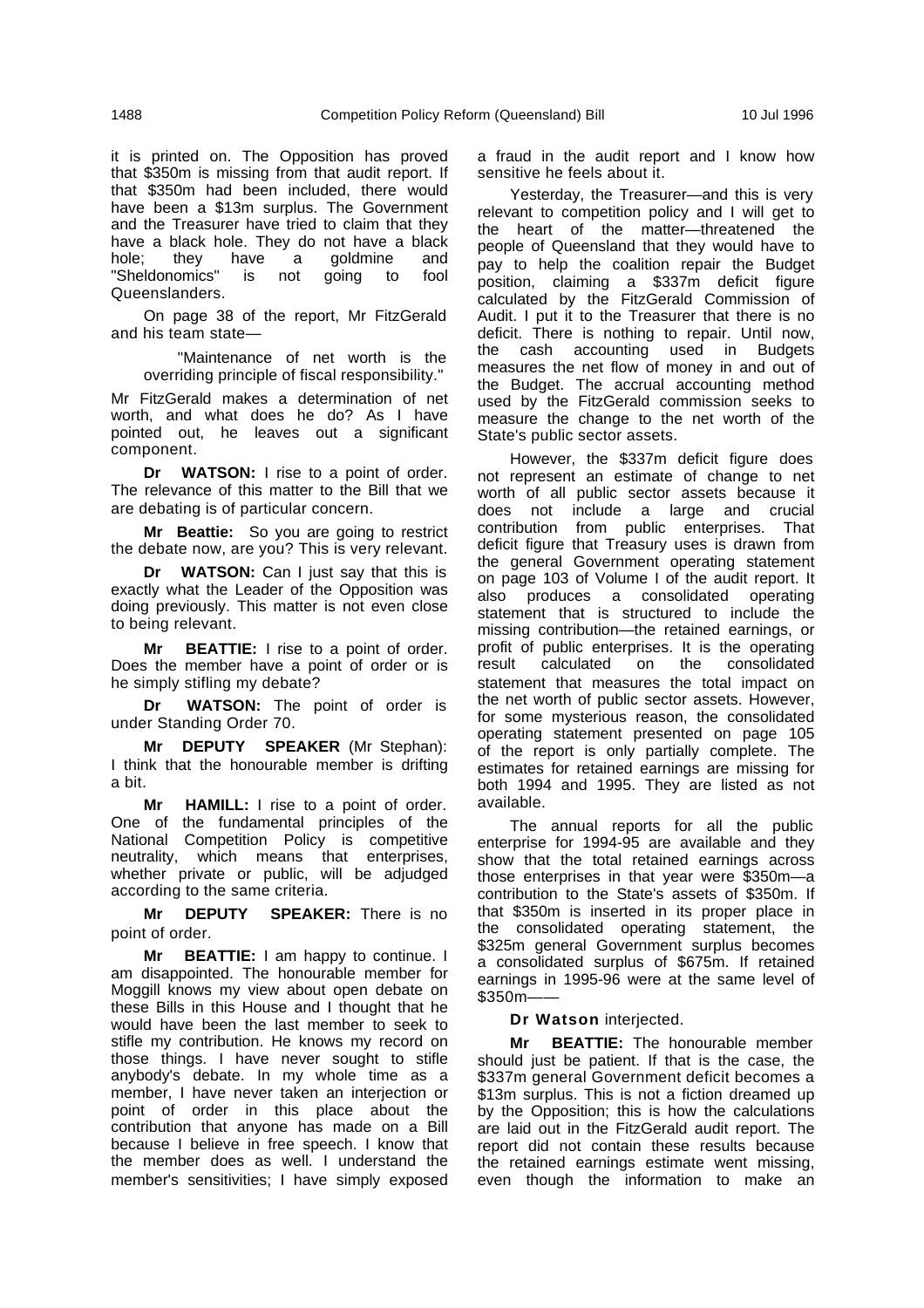estimate for 1994-95 has been available since last year. The content of the FitzGerald audit report therefore confirms that by any measure—cash, accrual or underlying—the operating result for Queensland in 1995-96 is a surplus; there is no deficit.

The Treasurer and the Premier have made frantic claims about our Budget management—frantic claims now proved to be without foundation by the independent auditor they appointed. There is no deficit, so why the need for the harsh medicine, the savage cuts, the increased taxes, the threats that Queenslanders will have to pay? What will they have to pay for if there is no deficit to recoup? Could it be the \$7 billion worth of unfunded promises that she is trying to squeeze into the September Budget?

As we have consistently and continually stated, Labor left the State Budget in good shape. While we have increased spending in recent years, we have done so without pushing the Budget into deficit by any measure. We make no apology for spending more on health, more on education, more on police, more on training, more on the environment, and maintaining a Budget surplus.

When we examine these issues, as the Opposition has done—and I have now conclusively demonstrated to the House the missing \$350m—we need to look at the whole picture. There is no point looking at part of the picture. I refer to the document tabled by my colleague, the honourable member for Ipswich and the shadow Treasurer, sourced from the 1994-95 annual reports for each of the public enterprises. My colleague set out how much the retained earnings were for each one of these public enterprises for 1994-95. Let us look at them, because they are very significant. As I said, they amount to \$350m or, to be specific, \$349.7m. They are: AUSTA Electric \$23.8m; QTSC, \$34.5m; SEQ Water Board, \$9m; the Port of Townsville, \$3.2m; Brisbane Market Trust, \$2.9m; the Port of Bundaberg, \$0.7m; the Cairns Port Authority, \$16m; Townsville Water Supply, \$1.8m; the Mount Isa Water Board ran at a loss, -\$0.3m;<br>the Gladstone Water Board. \$2.1m: the Gladstone Water Board, \$2.1m; Queensland Rail, \$3.8m; the Ports Corporation, \$0.1m; the Port of Brisbane, \$14.3m; Queensland Rural AA, \$23.2m; Queensland Treasury Corporation, \$54.3m; Queensland Housing Commission, \$183m;<br>Queensland Housing Trust. \$4.4m: Queensland Queensland Treasury Holdings, \$102.7m; Suncorp, \$61.1m; QIDC, \$13.2m; and the Gladstone Port Authority, \$8m.

**Dr Watson:** You forget the Workers Compensation Fund at \$123m negative and growing.

**Mr BEATTIE:** I am quite happy; it is included in there.

**Dr Watson:** You did not read it out. There is a \$123m deficit.

**Mr BEATTIE:** I am happy to read out the whole long list.

**Mr Hamill:** The net figure is \$350m; we always said that.

**Mr BEATTIE:** We are talking about the net figure.

**Dr Watson:** A \$123m deficit and growing.

**Mr BEATTIE:** I am happy to take that interjection. We are not playing with smokes and mirrors like the Treasurer is.

**Dr Watson** interjected.

**Mr BEATTIE:** The honourable member for Moggill is quite correct. I did not read out the figure, but it has been included in this document, and I am quite happy to read it out.

**Mr Hamill:** The figure is right.

**Mr BEATTIE:** The figure is right, and the document has been tabled for the information of the House.

**Dr Watson:** I read it.

**Mr BEATTIE:** I am delighted that the honourable member has read it.

**Mr Hamill:** I am delighted that he agrees with the figures.

**Mr BEATTIE:** I am delighted that he agrees with the figures.

This document shows that this information was available. If we could do our homework out of annual reports and produce this figure, why could not the Commission of Audit produce the figure? That is what everybody wants to know—the minuses and the pluses. If we could do it, what is wrong with the body that was paid \$1m to do it? That brings into question the whole report, and I make absolutely no apology for saying that. It explodes the myths that we have been hearing. It explodes the need to pursue the mad privatisation agenda that the Government has been pursuing. Along with all the other matters that I raised yesterday, it explodes the need, supported by this Government, to pursue increases in taxes on petrol and the so-called "sin" taxes. It explodes the need for a tough Budget this year. It explodes the fraud of "Sheldonomics".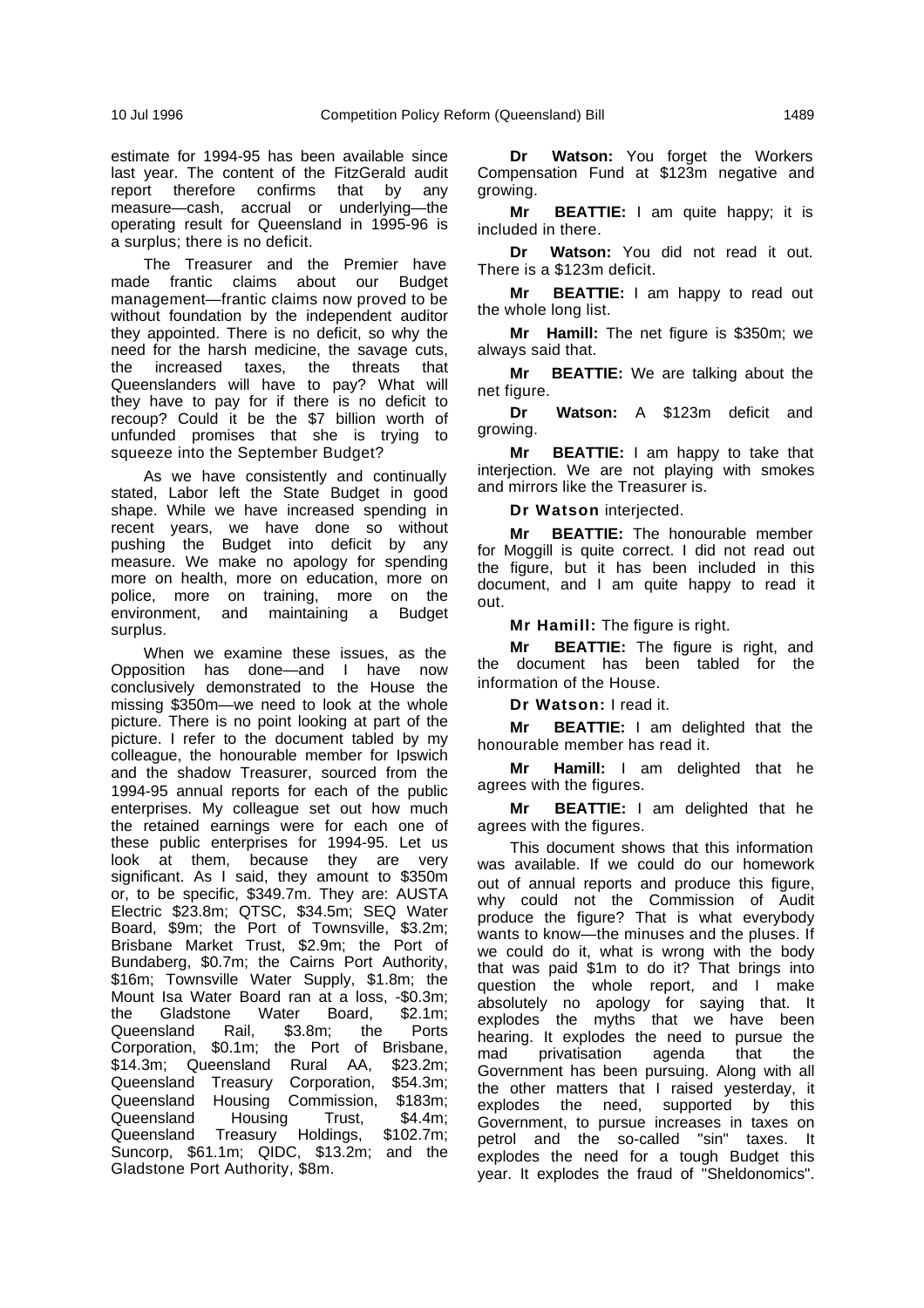This document, which the honourable<br>Opposition Treasury spokesman tabled, Opposition Treasury spokesman tabled, explodes the myths and explodes the fraud that is being perpetrated in an attempt to cover up the fact that this minority Government has \$7 billion worth of unfunded election commitments. This is about trying to fund those commitments.

To return to the issue—I hope that every Queenslander understands and every media outlet in this State understands and runs an appropriate story on the agenda of this Government, which has a madcap scheme for unlimited privatisation of electricity, rail<br>services. TAB. Sunlover Holidavs. State TAB, Sunlover Holidays, State forests, ports—you name it! What are we going to do about our great ports? I have read out some of the success stories of the ports. The Port of Townsville has made a \$3.2m profit.

**Mr Hamill:** It is retained profits.

**Mr BEATTIE:** Exactly, these are the retained profits. It shows their success. It shows what a contribution they have made to this State. Under this Government, what are we going to do? We are going to sell them off. What do the people of Townsville think of that? What do the people of Mackay or Gladstone think about that? In Gladstone, what is not sold off is going to be transferred to Brisbane. In conjunction with this madcap privatisation scheme we are going to have the most centralised Government that this State has ever had in its history. Most of the port operations in Gladstone that are not sold off are going to end up being run from Brisbane. The same goes for Townsville and Mackay. This will enlarge the growing bureaucracy in Brisbane, and it will deprive the people in our major provincial cities of employment and services.

We have heard from a succession of Ministers who have been overseas. I have no criticism of that. That is their job and they should be doing more of it. We need to pursue trade. I indicated its importance on my recent visit to New Zealand. Shadow Ministers will be going on more trade trips in the future, and it is important that Ministers do so as well.

The Japanese know the performance of the Port of Gladstone, and they know the performance of the ports of Townsville, Mackay and Cairns and all the other ports. They want to see that edge. The corporatisation of ports under my colleague and other Transport Ministers has made a real difference. This Government wants to dismantle the ports; it wants to gut them and centralise what is left of them in Brisbane. That will be the agenda that the Government will pursue. National Party members who have sat by like wimps and allowed the Liberal Treasurer to run this privatisation agenda will experience a backlash in their electorates at the next State election. They are betraying the people who elected them to this place.

The QIDC and Suncorp sell-off will mean not only fewer branches across the State but also the closure of branches and the loss of up to 1,600 jobs, many outside Brisbane. Not only are National Party members supporting that; they are also supporting higher borrowing costs for people on the land. They are supporting the selling off of ports and, in regard to organisations that have not been sold off, the moving of management to Brisbane. In addition to that, they are destroying the QIDC and Suncorp. What a legacy!

It will be very interesting to see what happens when people start getting sacked in country towns and provincial cities as a result of the so-called superbank, the headquarters of which will no doubt end up in Melbourne or New York in the not-too-distant future. The coalition is supporting economic anarchy under this Treasurer, and the legacy that it will leave behind will be one for which it will be well remembered. The Government will go down in history like Western Australia, Victoria and South Australia have done. The Minister for Primary Industries is prepared to sell out country people and stop them from obtaining cheaper loans. He is leaving the graziers and farmers out in the cold. He does not care.

Time expired.

**Mr CARROLL** (Mansfield) (3.29 p.m.): The Parliamentary Secretary to the Treasurer has outlined why this Bill should be enacted, and I support him. Essentially, it forms one of the first "deliverables" that the Queensland Government has to meet under its National Competition Policy obligations. Even apart from the potential, sizeable and, I might add, highly desirable increase in Commonwealth funding which will result from the implementation of National Competition Policy, the policy is a good one for a lot of other commonsense reasons.

Basically, all Governments across Australia are faced with the same problem: how to encourage the better use of resources within their jurisdictions in a way that will lead to a higher standard of living for their constituents. The report of the learned members of the Commission of Audit gives us a valuable window to our economy. Contrary to the strained manipulations of some figures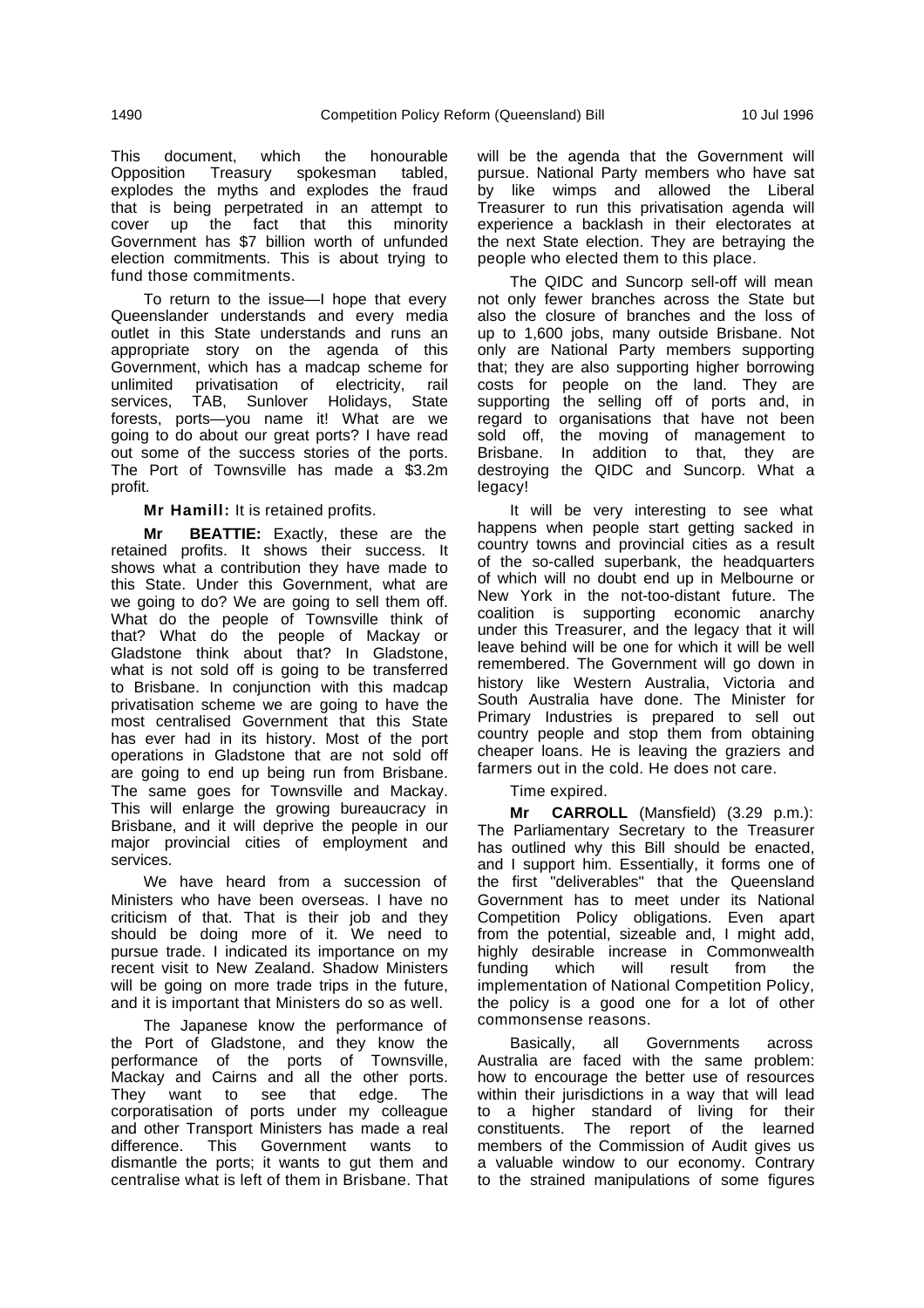by members opposite today, the report should be carefully considered and some recommendations adopted. The Opposition's focus on retained profits has nothing to do with the real deficit and is simply an attempt to discredit what is an excellent report.

Numerous and well-credentialled reports, including the recent Queensland Commission of Audit report, have shown that one of the major impediments to resolving this problem of underutilisation of resources is a lack of competition in key markets within economy. In the absence of competition, industries are not encouraged to operate at their optimum level and wastage of resources occurs. I have received complaints about the anti-competition practices raised to protect favoured traders in important projects already in this State, such as the South Bank Corporation development, the Brisbane Cricket Ground redevelopment, and the Brisbane Entertainment Centre. We have seen how the outrageous and unfair dismissal laws have been used to browbeat private enterprise and cripple free competition. We have seen how the unions have constrained economic development in a similar way.

Nowadays, Australia is virtually a single national market. It is no longer a set of individual State or regional markets, as was the case in previous decades. This poses new challenges to our attempts to increase the level of competition throughout Australia and requires an unprecedented degree of cooperation among the various levels of Government, and that is why Queensland is playing its part by introducing this Bill. To fulfil this need, a National Competition Policy has been developed to increase competition so that society as a whole will be better off. Importantly, it has not been developed under a policy of competition for competition's sake. Rather, the underlying tenet is that competition is generally desirable, unless it can be demonstrated on a case-by-case basis that competition will not deliver socially beneficial results.

I emphasise that National Competition Policy is not a policy that is limited to Queensland; rather, it is a policy that originated through each State and Territory Government agreeing with the Commonwealth to implement competition policy in such a way that the respective jurisdictions would benefit. In this respect, the key starting point for a National Competition Policy was the 1992 Council of Australian Governments—COAG decision to address the issue of how to generate more competition within the

Australian economy. The Council of Australian Governments agreed to set up an independent committee of inquiry into this matter. That inquiry was headed by Professor Fred Hilmer, and hence the terms "NCP" and "Hilmer" are often used interchangeably. In<br>April 1995. the Council of Australian April 1995, the Council of Australian Governments endorsed the package of legislative and administrative arrangements that underpin the establishment of the National Competition Policy. That package largely reflects the recommendations of the Hilmer report.

As to the Bill being considered at present—it is worth while going back to the five aims of the National Competition Policy developed initially by Hilmer and subsequently by the Council of Australian Governments. The first aim was to develop an open and integrated Australian market for goods and services by removing unnecessary barriers to trade and competition. The second aim was to ensure that no buyer or seller in the market is able to engage in anti-competitive conduct against the public interest. The third aim was to ensure that as far as possible the same rules of market conduct apply to all markets participants regardless of the form of business ownership. For example, Government business activities should not enjoy any special advantages. The fourth aim was to ensure that business activities that are potentially anti-competitive are subject to some form of assessment of the likely costs and benefits. The final aim was to reduce regulatory complexity and administrative duplication between various Governments.

Extending the coverage of Part 4 of the Trade Practices Act is essential to an effective National Competition Policy, particularly in terms of the third aim, that is, the necessity to ensure that the same rules of market conduct apply to all those entities operating in a market. Therefore, this Bill is an integral part of the overall National Competition Policy, and I commend it to the House.

**Mr CAMPBELL** (Bundaberg) (3.35 p.m.): I listened with interest to the comment of the member for Mansfield that this legislation was meeting the Government's obligations under the competition reform packages. Interestingly, one of the first decisions of the Government was to pull out of the national power grid by abolishing Eastlink. I would have thought that, if the Government were to meet its obligations, it would have ensured that Eastlink went ahead. In that case, the Government did the exact opposite.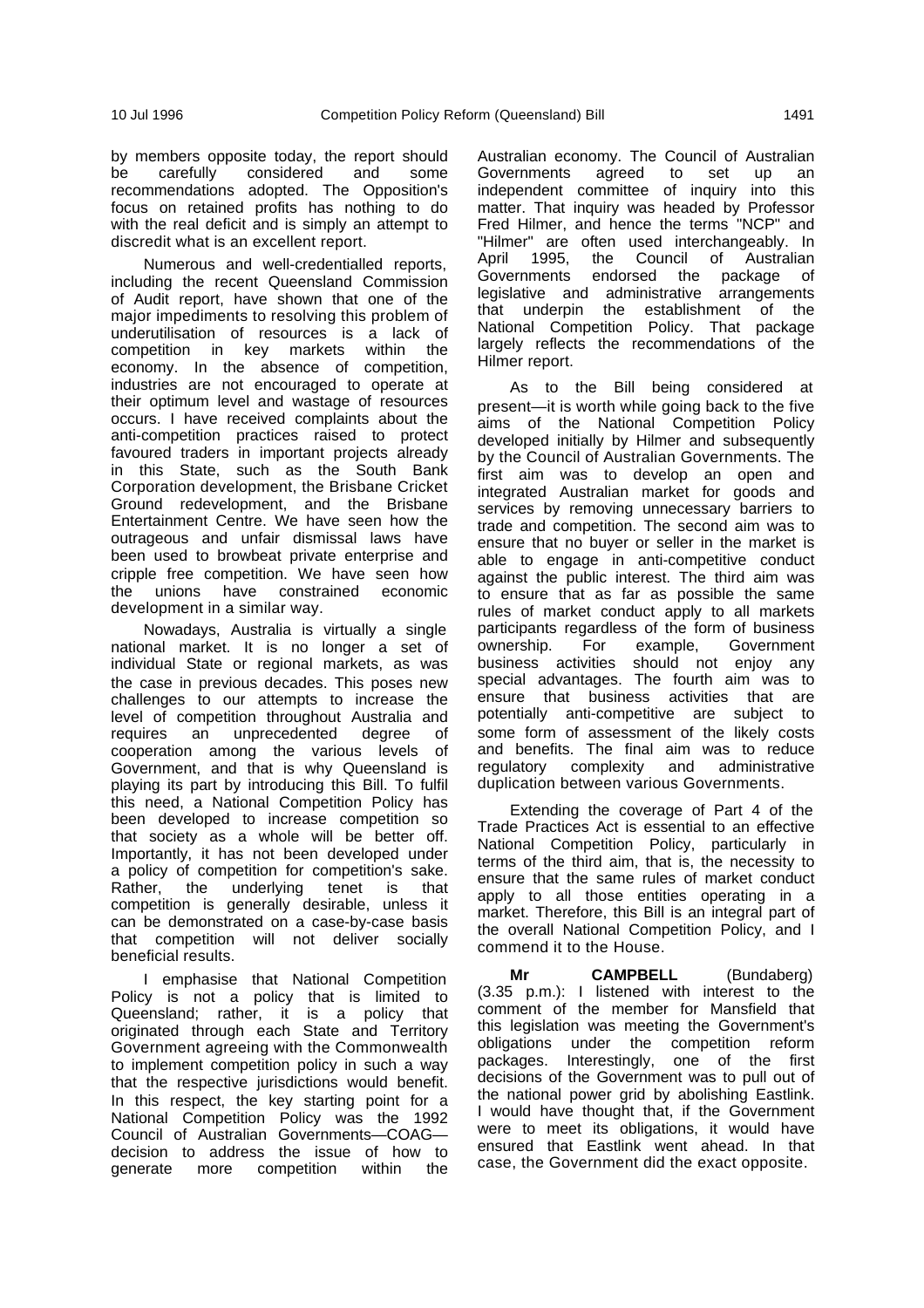The Government has always said that it would do away with the unfair dismissal laws. Does the Government want to make it easier to sack workers? Is that what the Government really wants? In this place, I have said many times that a lot of workers should not be put out of their job. It struck me how some employers show scant regard for workers. I cite the craft training allowance of \$1,500 that was paid to employers for putting on and training first-year apprentices. Do honourable members realise that, at the end of the last financial year, over 2,300 employers no longer had a first-year apprentice working for them? In other words, that number of employers were paid \$3.6m for putting on first-year apprentices, yet those apprentices were no longer employed by the end of their first year.

If honourable members wish to speak about something, let us speak about the responsibility of employers. I have heard members opposite saying that open competition will mean that we will let the market go forward which will lead to greater efficiency. Let me tell honourable members something about employers and what they do. I will tell honourable members how business works. In the market place, the first priority of businesses is to do everything to destroy their competition. I have seen that happen before. For example, if someone opens up a service station down the road from another business, what does the existing business do? It goes to the oil company and says, "I don't want them up the road. Give me a price as a loss leader." That is what they do. Businesses are prepared to sell fuel or goods and services at a loss so that the competition is eliminated. We see that happening again and again. Businesses attempt to wipe out any competition. That is common business practice. Honourable members should not say that that does not happen. It happens all the time. This so-called great competition policy has major concerns.

I am concerned that all we are doing is privatising a public monopoly and that it will not necessarily produce anything better for people. In effect, this aspect of open competition is really part of the globalisation of many of our markets. In many countries, we have witnessed the new capitalism, or globalisation. In the Weekend Australian, Ethan Kapstein examined that issue. It is important to look at where open competition is going. Mr Kapstein warns—

"The failure of globalisation to keep spreading the wealth has forced governments in industrial countries to break a bargain with their workers. The consequences could be dire . . .

The global economy is leaving millions of dissatisfied workers in its train. Inequality, unemployment and endemic poverty have become its handmaidens. Rapid technological change and heightening international competition are fraying the job markets of the major industrial countries. At the same time systematic pressures are curtailing every government's ability to respond with new spending. Just when working people most need the nation-State as a buffer from the world economy, it is abandoning them."

That is a concern that I hold. We must keep an eye on where the competition policy is taking us. I believe that a need exists not only to make Government-owned organisations more efficient but also to ensure that privately owned organisations are efficient. In certain instances the marketplace does not work perfectly, and that is where Governments get involved. Essentially, Governments compensate for market failure. In other words, Governments provide a form of social insurance, and our taxes are premiums against the risks of illness, injury, widowhood, desertion, unemployment and old age. Secondly, government provides various other forms of income support so as to guarantee the needy a minimum standard of living. Thirdly, government ensures the provision of those merit goods—such things as housing, health, legal aid and education— which if left to the market to supply would be beyond the reach of some people or otherwise unfairly distributed or inadequately supplied. Fourthly, government supplies those public goods—defence, law and order, economic and social infrastructure—which because of their collective nature cannot be marketed individually. It is important to appreciate why Governments do become involved in the delivery of certain services.

There is more to a nation's social equation than economic objectives and measures of financial income. There are many factors of which we as a nation should be proud which will not be taken into account in balancing the national accounts but about which we can stand up and say, "This is something great that Australia has achieved." For example, between 1964 and 1994, the infant mortality rate in Australia has fallen from 19.06 per thousand births to 5.9—in other words, less than one-third, which is a remarkable achievement—while life expectancy over that same period has increased by five years. In other words, there has been a large increase in the public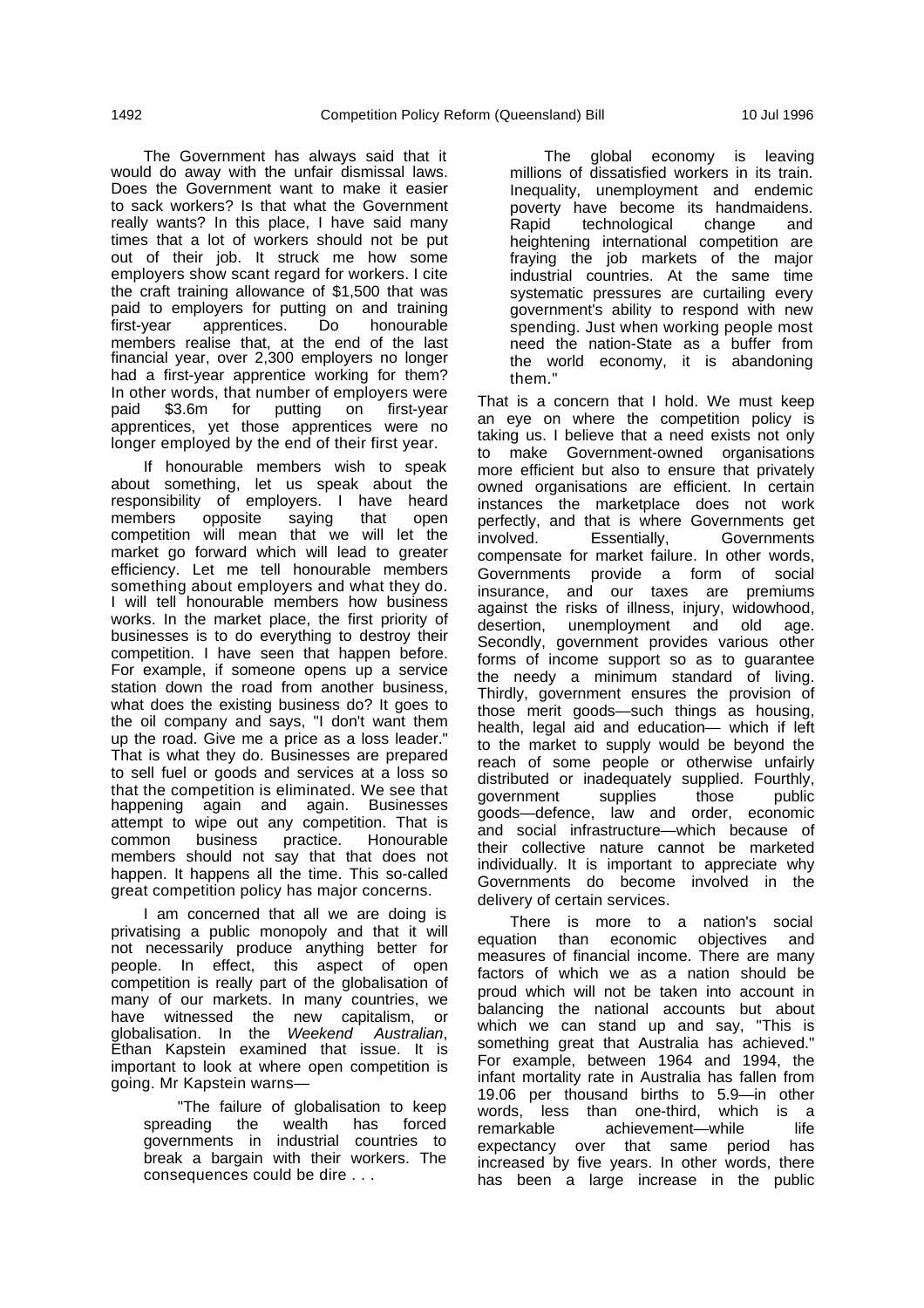investment in health and education over that period which is not regarded as a financial return to the nation as a whole. Nevertheless, such matters are extremely important and are unlikely to be catered for by the free market.

I referred earlier to the business practice that sees operators go out of their way to destroy competitors. Although we supposedly open up the market, the market system can often lead to an oligopoly or a monopoly, and we may find that we are no better off.

One feature that can be forgotten in the real world is that there can be what is called lumpy investment. In other words, people do not just put in a little bit more when entering a certain market. What really happens is that an organisation decides to enter a certain market—in other words, it makes a major investment—but once it makes the decision to enter an industry, it will stay there regardless of the returns because it has made that commitment. So the optimum allocation of resources is dispensed with after an organisation has made such an investment.

In my view we should adhere to the old KISS formula—"keep it simple, stupid". Often when we decide to privatise a publicly owned body we end up with such a complicated organisation to oversee it that the expected benefits are not realised.

**An honourable member:** The people in the gallery believe you.

**Mr CAMPBELL:** I am glad that they do.

Competition often takes away the desirable requirements of life of security and stability. Many people would prefer to know that their jobs are fairly secure and that they have a stable lifestyle rather than see us head down the path of contracting out certain services, as will occur at the local government level under the competition policy. In the future many labouring-type jobs will be lost, contractors will come and go and the permanent jobs that once existed will never be replaced.

One document that will have quite an impact on the National Competition Policy is the FitzGerald Commission of Audit report. It has been mentioned regularly. The main issue is whether the Government intends to privatise certain Government organisations. I believe that there are some major flaws in the audit report. The first point is that Dr FitzGerald has decided that the Budget will move from a cash accounting basis—which has been the traditional means of presenting financial data—to an accrual accounting basis. It is marvellous how the entire basis of the Budget can be altered! It will be interesting to see whether the first Budget brought down by this Government is presented on an accrual accounting basis. I suggest that that has been done only to provide answers that suit the Government.

Some of the assumptions made in the report have no basis. The commission was asked to report on recent trends in State Budget sector recurrent outlays and revenues and their implications for the future. Every year, the Government looks at what those basic figures will be. It does not run on a straight line for 10 years, as Dr FitzGerald has assumed. In my view that is a flawed assumption and one which should not be given credence. One of the major policies of the former Labor Government was the accelerated Capital Works Program. That was designed as an anti-cyclic program in case of a downturn in the private sector. This Government is trying to use that program—which has existed for only a couple of years—as a basis for what is going to happen in 10 years' time. That is a false premise and one that has no basis when one considers the real State Budget position.

Many people have now questioned and hold concerns about the National Competition Policy. For example, Boswell in the Australian Journal of Public Administration looked into the pharmaceutical industry and also the proposed newsagents' licensing scheme. These are the points that he felt were of concern regarding the open competition policy—

"There are three points that emerge from all this. The first is that uncertainty characterises National Competition Policy in that no one knows the effects, implications and outcomes that will be involved. The second is that I would question unerring application of the competition philosophy itself across the economy as it may have opposite and damaging effects in certain circumstances. The third is that a great deal depends on the players involved in the process in terms of issues such as who does what and gets what, how things get interpreted, what interests get represented and how responsibilities get manoeuvred. There is much to happen in the future under competition policy and its implementation process must be monitored very closely."

I believe that this Parliament has a duty to ensure that it monitors those changes. We should not destroy a service without having something to back it up.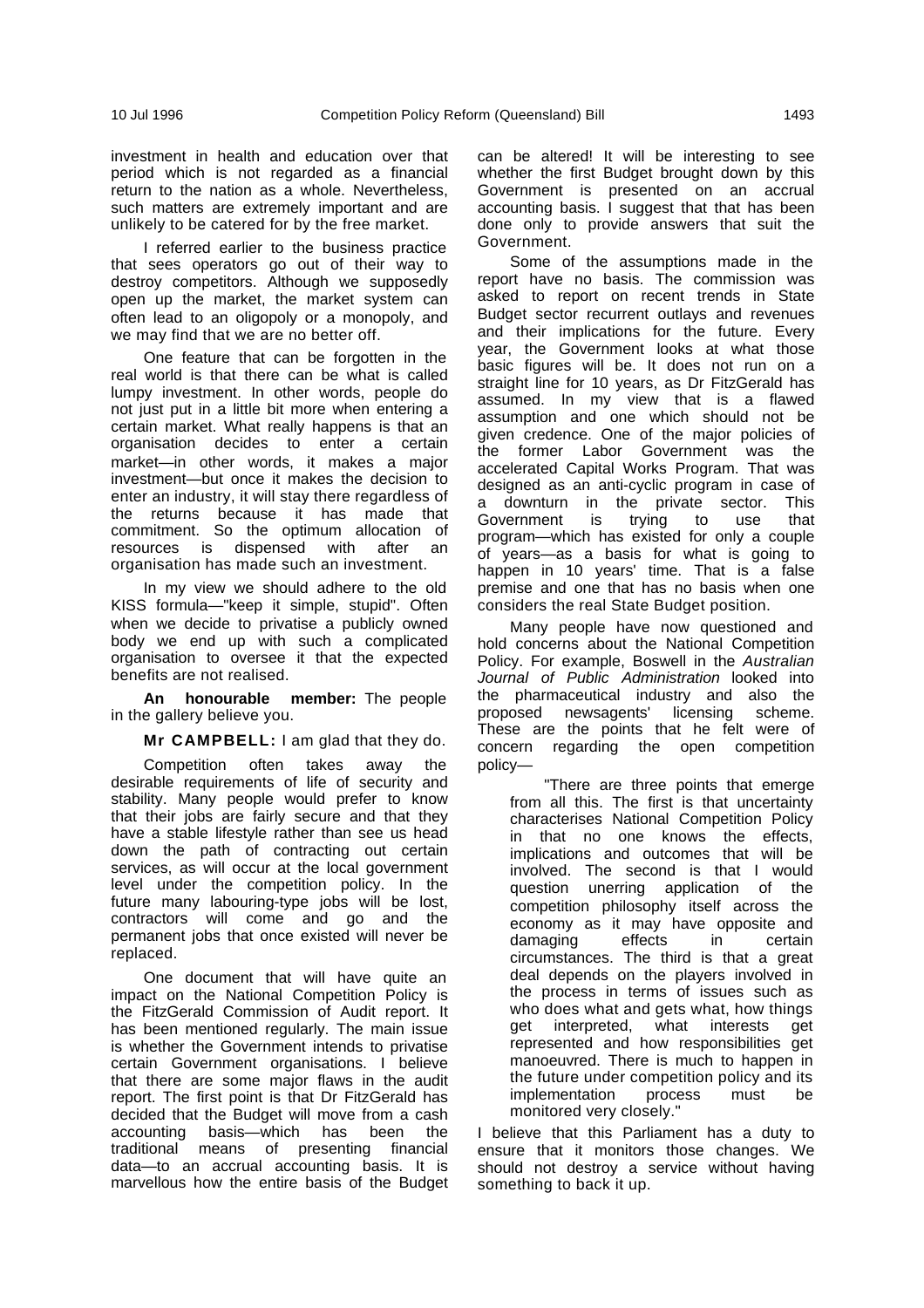Ted Kolsen from the Department of Economics at the University of Queensland went further and said—

"Misconceptions about the meaning of economic efficiency frequently result in the belief that a higher level of competition is always 'good' for the achievement of that objective.

While there are many features in the new competition policy which deserve the wide acceptance and support it has been given, there are also aspects of it which do not stand up to closer scrutiny."

That is an important point. The other point that he makes—and it is one which should concern the members of this Legislature—is that the new competition policy will severely constrain the use of State enterprises for State policies. In other words, under the National Competition Policy we will give away part of our decisionmaking role. Kolsen continues—

"The basic model is one of universal perfect competition, with perfect knowledge about present and future, in the absence of unpaid externalities or government intervention, and without concern for the distribution of income."

It can be argued that we really do not have perfect competition and that therefore—

"The 'model' is progressively enriched by removing some of the assumptions. When this is done, it becomes apparent that the guides to economic efficiency drawn from the perfect competition model not only need modification, but may have to be replaced entirely. This was formally shown by the so-called theory of second hest."

In 1994, Maddock found—

"The easiest criticism of the Hilmer Report comes through the theory of second best. The Report assumes quite glibly that welfare increases by partially removing a whole range of restrictions on competition. This is clearly false and simply wishful thinking."

There are concerns in many sectors about competition policy. The concern seems to be that a competition policy adopts a one-shoefits-all approach. We must question that. There is another very strong belief that we should be looking at industry specific regulators. We must ensure that we do not try to have one policy that fits all.

One of the first sectors in which this concern arises is the sugar industry. There are quite strong and widespread policy constraints on the sugar industry. Are we going to turn around and say that, under open competition, all that goes down the bore drain? Is that what is going to happen? Will the proposed amendments to the sugar legislation be a waste of time? Because according to Himmler and open competition, perhaps we should be——

**Dr Watson:** Hilmer, not "Himmler".

**Mr CAMPBELL:** I think it is Himmler.

**Mr Hollis:** You think it is "Himmler"?

**Mr CAMPBELL:** Yes, I do.

These questions have been raised time and time again. It is important to consider these issues.

Pat Ranald, in an article titled "National Competition Policy: Privatisation by Stealth", raises this very issue. He says—

"Australia needs a balanced approach, which recognises that economic growth and efficient industries and services are important, but are not an end in themselves. Australians should have as their goals better living standards and the social development of the whole community. Markets have a role, but we need to place them in the 'real world' in the context of Australian history, geography and culture, and in the actual conditions of specific industries. The public sector has played, and must continue to play, a key role in addressing market failure, ensuring economic development and achieving social justice goals which cannot be achieved by market forces alone. This requires efficient and effective provision of essential services and regulation in the public interest."

In other words, it is important to ensure that, whether they are private or public, our industries are efficient. The open competition policy has little to say about the problem of private monopolies developing out of this<br>process, or about community service process, or about community service obligations, equity issues, public accountability or the environment. Those concerns must be considered when looking at the overall implementation of an open competition policy.

In relation to telecommunications—the introduction of competition was associated with a 28 per cent reduction in international call charges over the period 1990-94. In the electricity supply industry, even before the introduction of competition, administrative reform and cost cutting had seen real electricity prices fall by an average of 9 per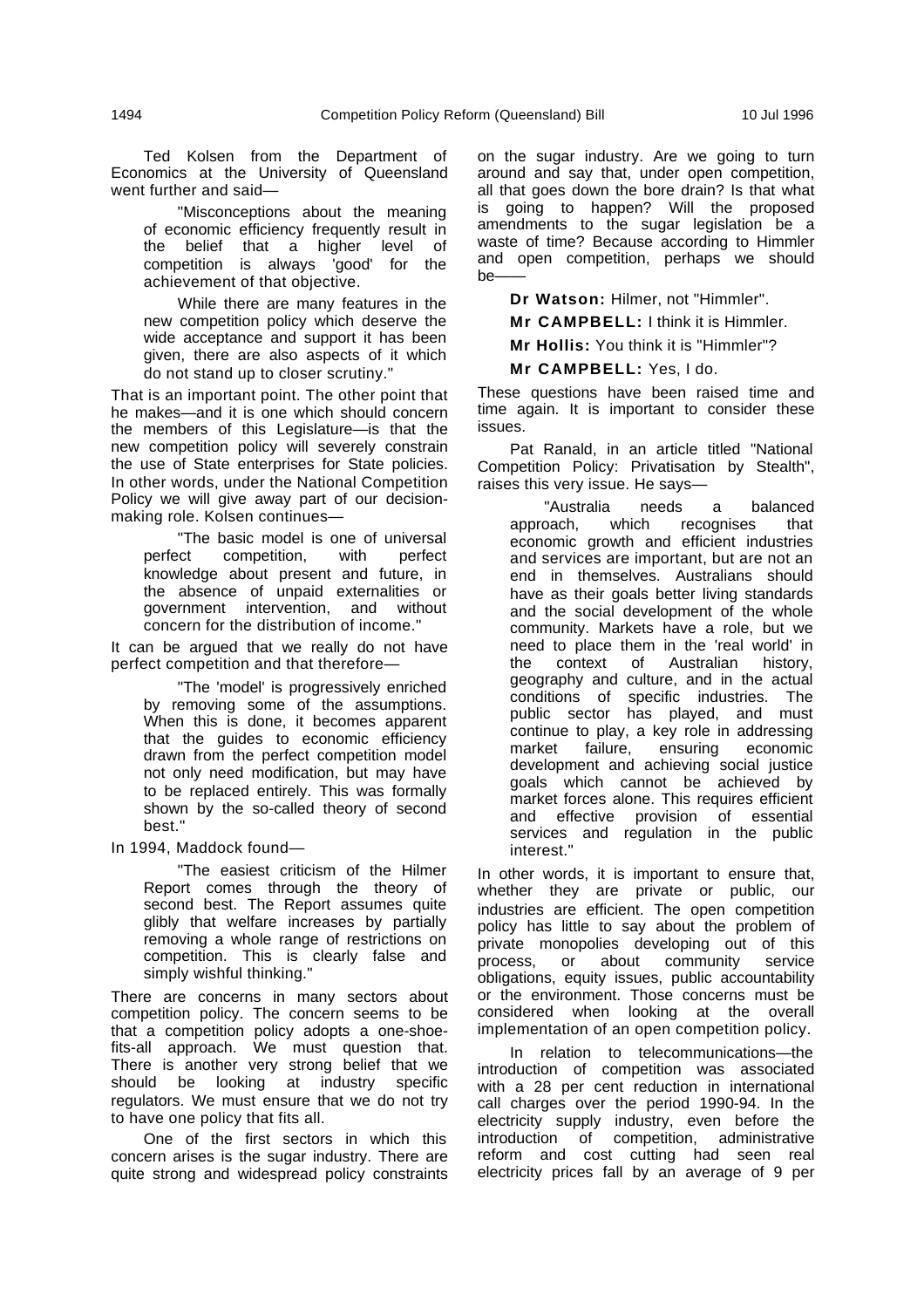cent in Australia over the five years to 1993- 94, including an average real decline of 12.5 per cent for commercial customers. So we can obtain these efficiencies without necessarily having to take the open competition line, which would involve a lot of hurt, a lot of change and many problems for people.

As to the implications of open competition—I am concerned about country and regional Queensland, which would experience different increases in growth and employment levels. Competition would result in more pressure being put on those areas, so there would be even greater unemployment in regional areas. There would also be a downsizing of services in those areas. From a regional economic point of view, we must look closely at the impact of an open competition policy.

Overall, the future will be very interesting. Perhaps competition is not the best for Australia. I believe that cooperation would be just as good in the long term.

**Mr GRICE** (Broadwater) (3.55 p.m.): As the Treasurer in her second-reading speech, and, today, the Parliamentary Secretary to the Treasurer have highlighted increased competitive pressure within the Queensland economy, a result of the Competition Policy Reform (Queensland) Bill will be to facilitate higher levels of productivity by narrowing of the performance gap between Queensland industry and world best practice.

The Commission of Audit report set up to look at the State's financial position highlights one primary emphasis, that is, the need for action now. An analysis of the Commission of Audit reveals that the operating budget position deteriorated from a surplus of \$325m in 1994-95 to an estimated \$337m deficit in 1995-96. This is the shameful legacy of Labor: a turnaround of some \$662m in just one financial year. The people of Queensland deserve to know how Labor managed to squander their dollars away. What is even more frightening is that the Three Stooges as beautifully portrayed this morning in the newspaper—of economic mismanagement, namely, Beattie, Elder and Hamill, have failed to account for their actions by pleading economic stupidity.

The Commission of Audit report indicated that there is an in-built trend to progressive deterioration in the State's operating budget position of an incredible \$200m to \$250m a year. Had this trend been allowed to continue unchecked under Labor, this deterioration would have produced a \$2.7 billion deficit by 2005 or 2006. Here we have direct evidence

of Labor's financial mismanagement of Queensland's finances. The books have been reviewed and the truth is out. Labor is to blame. But the manner in which Labor in this State has failed should come as no surprise. Labor across the nation has proved that gross financial mismanagement and economic stupidity are not confined by State borders.

Let us revisit some of the more spectacular Labor disasters in recent years, because they provide a timely reminder that Labor cannot be trusted with money. Ask the Victorians what they thought of Labor the morning they woke to learn of a near \$2 billion<br>collapse of the Tricontinental venture collapse of the Tricontinental venture compliments of comrades Cain and Kirner. Ask the South Australians what they thought of Labor the day they learned of the \$3 billion collapse of the failed State Bank of South Australia while comrade Bannon was in office. Ask the voters of Western Australia what they thought of Labor following the disgraceful WA Inc. revelations during the comrade Burke era and the vast waste of taxpayers' money on failed Government business ventures.

The backlash that faced Labor at the recent Federal elections is yet another stark reminder that the people of Australia have no confidence in Labor's abilities to handle finances. It bears noting that each of these failed Labor administrations became embroiled in financial mismanagement scandals during the third consecutive term in office. Unfortunately, Queensland has not been immune to Labor's financial mismanagement. It was obvious in the minds of the voters in the lead-up to the Mundingburra by-election and since that time that Queenslanders simply do not trust Labor to properly administer the State's finances. In the light of the recent Labor failing in other States, the consequences of Labor having a third term in Queensland became clear to voters.

Additionally, the Commission of Audit indicated that one of the most important factors in the outlook for an ongoing fiscal trend is that grants from the Federal Government will not keep pace with the growing demand of the State for service provision. This is a direct result of Federal Labor's 13 years in office.

A reduction in Commonwealth grants has been brought about by Labor's financial incompetence. We are now reaping what Labor has sown. Those opposite must never be allowed to forget the hardship and suffering that has been brought about by Labor's incompetence. The Commission of Audit's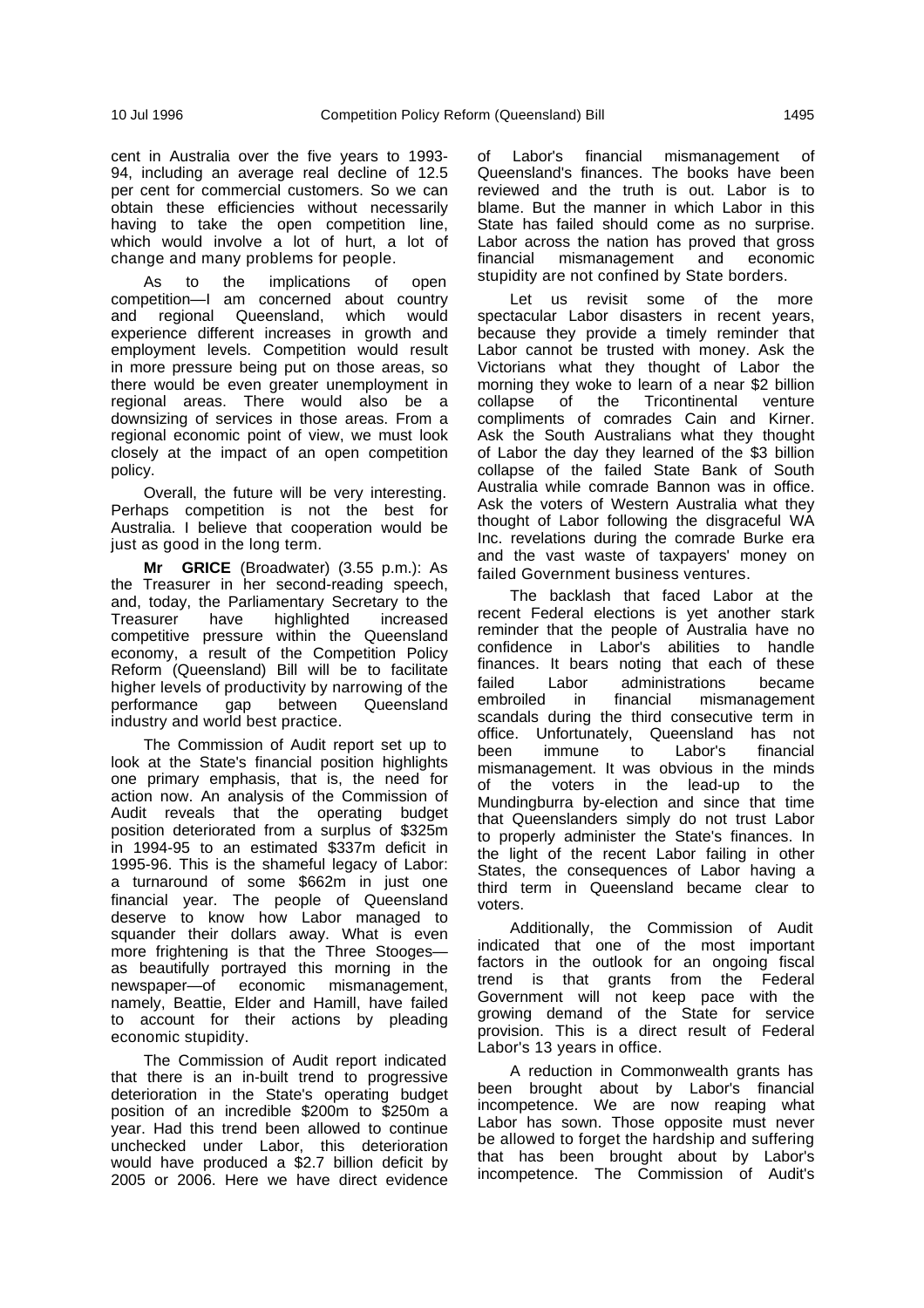suggestion of privatisation goes beyond the realm of the National Competition Policy principles and are yet to be fully considered by this Government. However, the Commission of Audit and the National Competition Policy both highlight that the world is not standing still and there is a constant need to review the ways and means by which Governments provide goods and services. It is vital that Queensland recognises this to ensure that our economy remains internationally competitive.

The Hilmer report, on which National Competition Policy is to a large extent based, and many other reports over recent years have highlighted that Australia's performance in some key areas compares unfavourably by international standards. Hilmer targeted many of the business activities of Governments as falling into this category. The basic problem is that Government businesses in many cases have not been subject to the same sort of commercial incentives that apply in the private sector. In many cases, that problem is aggravated by those businesses enjoying special privileges that give them an advantage over the private sector.

Recently, on behalf of the Premier, I attended the official launch of the National Conference for the Institute of Internal Auditors, which was held on the Gold Coast at the ANA hotel. The theme was surprisingly similar. I am sure that no-one would be surprised if I were to say that traditionally there have been significant differences between the way that Governments have conducted business and the way that the private sector has gone about its business. The private sector is forced to get it right by providing the right manner and levels of service, otherwise they might not continue in their business.

**Mr Hollis:** Where is the bucket job?

**Mr GRICE:** Is the honourable member volunteering for a bucket? I have one, and I will get it out if the honourable member wishes.

Honourable members might ask: where is the link between the private sector approach of identifying and segmenting clients in striving for financial rewards, and any need for the Government sector to adopt this type of approach? Currently, the way of all Governments is to try to do more with less. So what is new? What is new is that new imperatives exist. At the Federal level—and we have seen this at the recent Premiers Conference in Canberra—the traditional direct taxation base has probably yielded its last incremental dollar. Not much more can be squeezed out. The Federal Government is also downsizing to overcome its sizeable Budget deficit. More responsibilities look like being handed over to the States, but without the full level of funding previously available for those activities. More of a financial crunch may be heading our way. In Queensland, the age structures of the population and the high interstate migration levels are such that we are facing a period of additional demands in the areas of health, education and the provision of infrastructure. We will need to ensure that we are providing the best possible value-formoney services that we can manage. Doing that will require some hard thinking and decision making in terms of priority setting.

I will repeat a comment made by a noted economic analyst who said that Governments in Britain, the United States, Canada and New Zealand as well as Australian States are undertaking these processes in recognition of the improved efficiency and effectiveness that results for the whole organisation through the provisions of well-targeted services to the public. The community's expectations of Government are being influenced by the everincreasing performance levels in the private sector. The timing of the development of policy is most appropriate as the community is increasingly asking Government to be more responsive to their needs. The fact is that circumstances and people's needs have changed faster than the rules. If we want to continue in our jobs, we need to look at what we can do to manage the process whereby we deliver excellent service to meet the community expectations. That was the common theme throughout the conference that I mentioned earlier.

Private industry demands that Government becomes more accountable and implements programs to become more competitive. Much of the National Competition Policy targets removing those special advantages and ensuring that public and private sector businesses operate under similar sets of rules, that is, levelling out the playing field. One key aspect of making sure that that happens is providing under legislation that the same rules of market conduct apply right across the board. Hence, extending coverage of Part 4 of the Trade Practices Act to all businesses, irrespective of ownership or legal structure, is a fundamental first step in this process. In addition to the extension of the coverage of the Act being worth while on equity grounds alone, it also ensures that the business culture within publicly owned entities is of a similar standard as happened in the private sector in terms of minimising unfair market conduct. This is a principle that is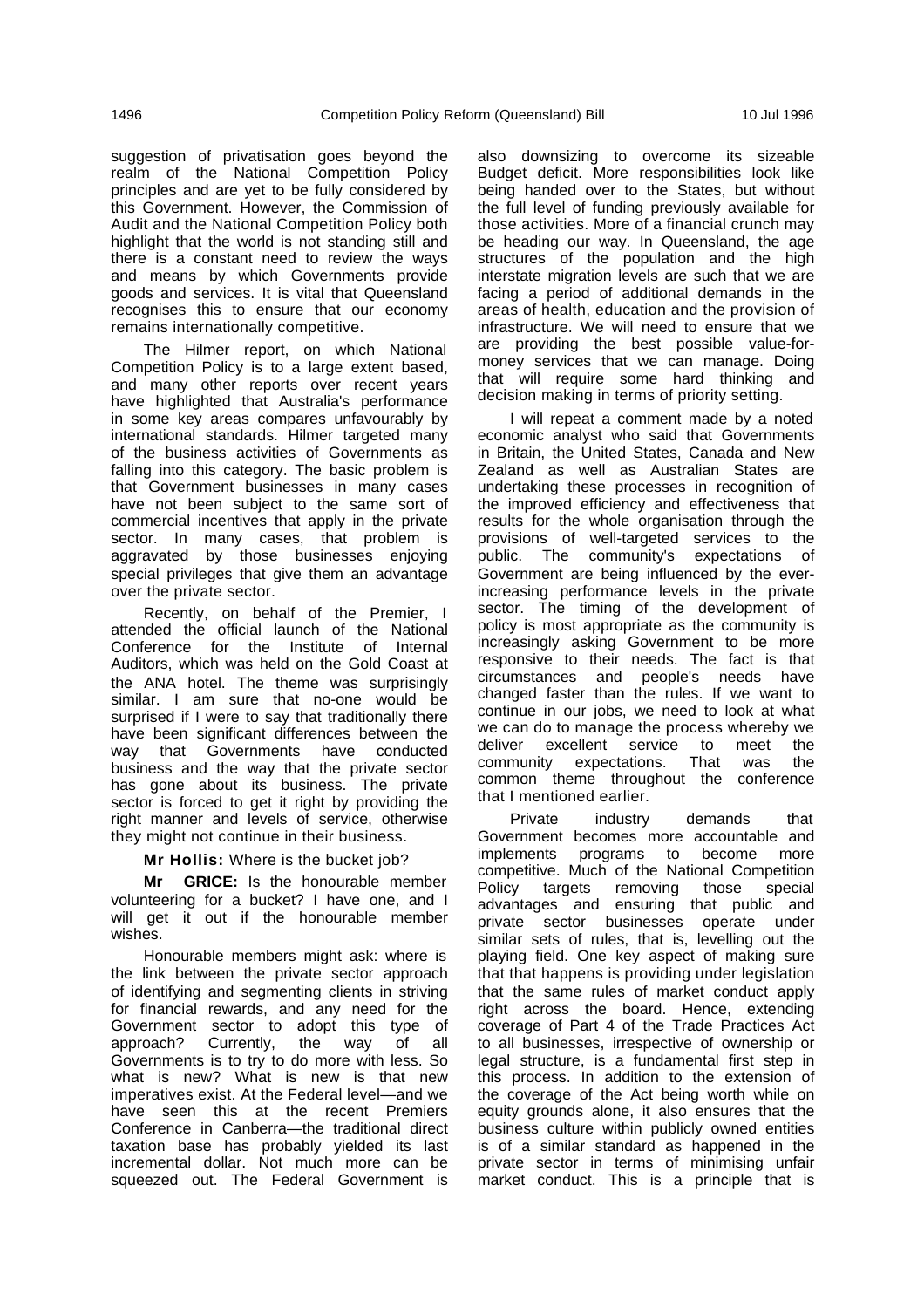difficult to refute. This Bill is a crucial element of a program designed by this Government to improve ongoing competitiveness of the Queensland economy. I therefore commend the Bill to the House.

**Hon. T. McGRADY** (Mount Isa) (4.04 p.m.): I was not going to join this debate today, but sitting here listening to so much humbug from the Government members I decided I had to join in. For the past two and a half years, I have spent most of my time in this Parliament trying to promote the concept of Eastlink because I believed Eastlink meant so much to this State and the people who live here. However, the people who now sit on the Government benches stand condemned not just by Queenslanders but also by all Australians for the stand they took against Eastlink.

Politics being what it is, one can expect Oppositions to try to get a free kick when they can; however, to deliberately destroy a project and a concept that had so many financial benefits to our State purely to satisfy the needs of a number of property owners who were simply building up a case for larger compensation claims was despicable. Of all the mistakes that this Government has made, that surely is its worst. The whole issue grew out of control with young kids being used and the National Party activist Sue Gordon running a full-time campaign to destroy Eastlink. Those people, aided and abetted by the coalition, have now been exposed by all intelligent people—and even the Premier of Victoria—as economic vandals.

The Eastlink project had so many advantages for the people of this state. The first advantage, of course, was the massive compensation payments that we would have received from the Federal Government: in total about three-quarters of a billion dollars. This Government ran the risk of losing that payment simply to satisfy its own supporters. We also had the opportunity of having the headquarters of the national market based in Queensland with the possibility of over 100 high-tech jobs. Again, the actions of this Government have almost certainly thrown that opportunity out the window.

We have heard some of the members opposite rant and rave today and over the months preceding this debate. I think it is opportune to consider some of the benefits that our State would have secured had we continued with the Goss Labor Government's proposals to go into Eastlink. The first and probably the most important was the low-cost electricity that this State could have purchased

from New South Wales. New South Wales, as we all know, had a large surplus of generating capacity and, therefore, it had the ability to provide low-cost peak and intermediate supply to Queensland. Interconnection would have allowed Queensland to take advantage of that low-cost supply. It would have also deferred the need for this State to spend approximately \$400m in building generation plant and capacity. Again, that opportunity has probably been thrown out the window. It would have allowed trading between the various States in power—real competition would have entered the industry. Again, those so-called prophets of private enterprise rejected that concept. We would have seen Queensland participating in the proposed national electricity market. Again, we run the risk of being left out in the cold—all to satisfy the whims of a handful of National Party activists.

However, the greatest sin of all is the one that I mentioned a few moments ago. The members opposite were prepared to squander almost three quarters of a billion dollars in compensation payments. Of course, the first act of the new Minister for Mines and Energy was to stand up in this place and declare for the whole of the world to understand that they were going scrap Eastlink.

The Government then lied to the people of this State by saying that there were going to be blackouts. A few days later, the Premier and the Minister for Mines and Energy were running for cover and trying to shoot messenger for being given so-called wrong information. As we know, messengers hand the messages to people. Those people are given the information and it is up to them to decide whether or not to accept that information.

The Government of today has its energy policy all wrong. Following the Government's decision to pull out of Eastlink, almost every creditable journalist and almost every fair-thinking business person in Australia condemned this Government for that decision. As I mentioned, even that arch conservative from Victoria, Mr Kennett, condemned this Government for that decision, as did all of the other Premiers.

The Minister for Mines and Energy and the Premier of this State are starting to realise that they made a terrible mistake. They are now trying to recover some of the ground that they lost and they are now talking about an Eastlink by another name. I ask members opposite: where is all their opposition to the project now? The silence is deafening from those members opposite who day after day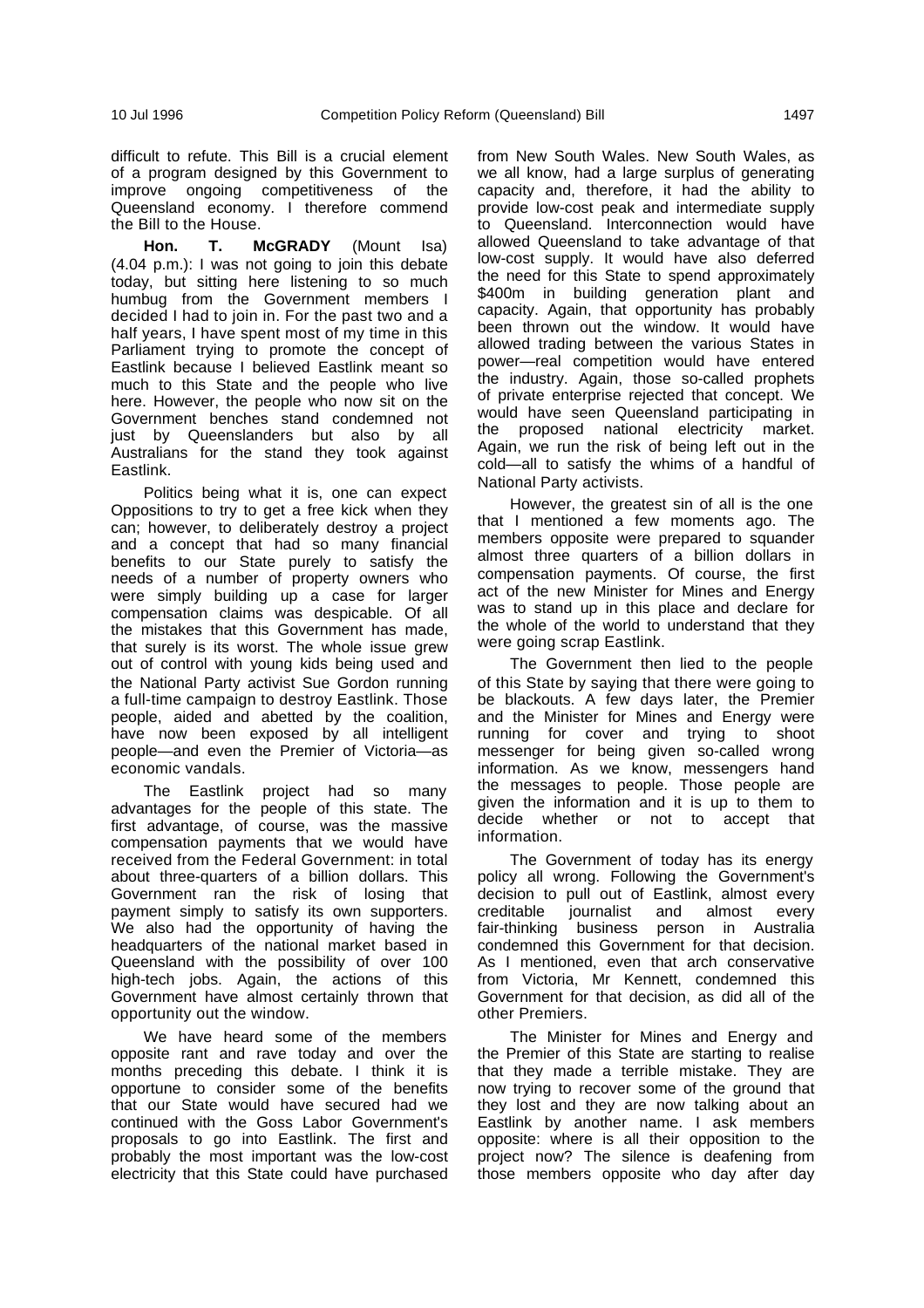rose in this place and criticised the Labor Government over Eastlink. We are going to see a web of pylons and transmission lines right across this State and constituents will be running to Government members about it. If it is good enough to abandon a scheme to satisfy a handful of people in a certain part of the State, why should people in other parts of this State have the transmission lines and the pylons in their areas?

**Mr Fouras:** They will have no choice, though.

**Mr McGRADY:** They will have no choice at all, because the decision has been made already. The Government will not call the project Eastlink. I do not give a damn what they call it. However, the facts are that this Government is going to have a system similar to the system proposed by the Labor Government. What will the Sue Gordons of this world do then? What will the Lawrence Springborgs of this world do then? What will the other National Party members do then?

**Mr Hamill:** It will be like, "As long as it is not in my backyard."

**Mr McGRADY:** "As long as it is not in my backyard." Of course, the people of Queensland know the Government for what it is. If the Premier or the Minister for Mines and Energy think that Eastlink is dead, they have another think coming. Those protesters who protested against the Labor Government would not have a clue; we will show them what real protests are all about. Where are those shire chairmen? Where are those people who spat in my face? Where are they today? The member for Lockyer knows whom I am talking about. When I visited his electorate, one person spat in my face. Where are those people today?

**Mr FitzGerald:** He certainly didn't do it in front of me. I would have defended you as a Minister of the Crown.

**Mr McGRADY:** I am sure the member would.

**Mr FitzGerald:** It certainly did not come to my attention.

**Mr McGRADY:** It was in the member's territory. Where are those National Party members today? As I said, where is Sir Joh? Where is he today? We on this side of Parliament will be watching and we will expose the National Party for what it is trying to do.

While I am talking about electricity—on Tuesday in this Parliament the Deputy Premier and the Treasurer of this State held up the new bible according to Dr FitzGerald. Of course, that bible preached the gospel of privatisation. The Government is talking about privatising the great Queensland electricity industry. Again, I challenge some of the National Party members in this place to stand up and speak for country Queensland. If the electricity industry is privatised—and this Opposition will fight it every inch of the way—a number of issues have to be addressed. The one that concerns me and my colleagues on this side of Parliament, and one that should concern all members of the National Party, is the abolition of tariff equalisation. I have stood in Parliament and been attacked by the member for Tablelands over this issue. He tried to imply that the Labor Government's electricity legislation would mean the death of tariff equalisation. Of course, under the new electricity legislation that was introduced by the Labor Government, tariff equalisation was stamped in concrete. Tariff equalisation would have remained if the Labor Government had stayed in power.

Of course, under privatisation, one would not expect any privately owned organisation to keep in place a subsidy system which, as I understand it, subsidises tariff equalisation close to \$100m. Those people opposite are talking about trying to keep the headquarters of large organisations here in Queensland, yet if we go by the Victorian experience, the industry will be put on the market and the highest bidders will get it. Of course, in the Victorian situation, the highest bidders were the yanks—the Americans. So today the Americans own large slices of the Victorian electricity industry. Would the boardrooms of New York allow a new privately owned company to subsidise tariff equalisation to the tune of \$100m? Do members believe that would be allowed to happen?

**An Opposition member:** Never.

**Mr McGRADY:** No way. Once again, this coalition Government is going to destroy the people who live in outback and regional centres.

**Mr Palaszczuk:** It's a Liberal dominated coalition Government.

**Mr McGRADY:** It is a Liberal dominated coalition.

**Mr Hamill:** When it comes to economic policy.

**Mr McGRADY:** When it comes to economic policy. I challenge the members of the National Party to stand up in their party room and say, "Enough is enough. You have done enough damage already to regional and country Queensland." Those members talk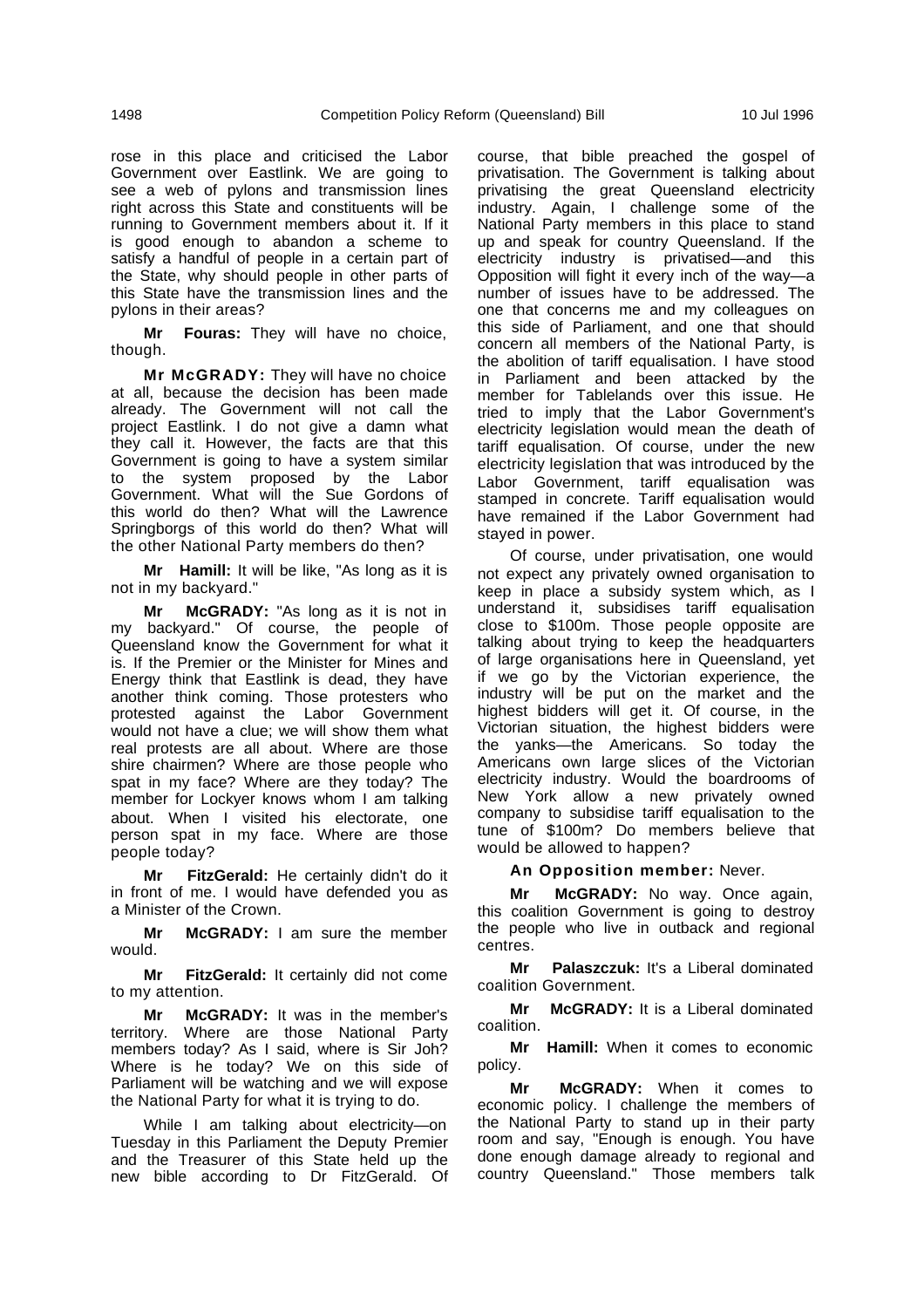about rural power, yet the member for Burdekin has been flitting around the State preaching the new gospel of FitzGerald. I say to him: as the Parliamentary Secretary to the Premier, how can he justify the acceptance of the FitzGerald report and everything that it stands for? What is he going to say to the graziers in Boulia who cannot get electricity unless they are prepared to pay almost \$200,000?

**Mr Stoneman** interjected.

**An Opposition member:** He will say something to them and something else in here.

**Mr McGRADY:** That is right. I am glad the member said that because last Saturday I happened to be in Boulia and I happened to witness the fruits of my labour. The chairman of the shire switched to the RAP scheme at his property, Maxlands Station, as a result of the policies which the Labor Government which the Labor Government introduced. For the first time ever, the homestead had airconditioning, refrigeration and freezers. Could members imagine people in the boardrooms in New York agreeing to pay for such a scheme? They know and I know that they simply would not, because the days of rural power-

**Mr Stoneman:** Calm down. Settle right down. It will be all right.

**Mr McGRADY:** Of course, because it is hitting him where it hurts.

**Mr Fouras:** Don't you worry about that.

**Mr McGRADY:** I will not worry about it. The facts are that the privatisation of the electricity industry will sound the death knell for regional and country Queensland.

**Stoneman:** We keep promises. You've got a nice new office in Cloncurry that Wayne Goss would never give you.

**Mr McGRADY:** I am talking about the big picture. I have spent the last couple of years of my life advising the businesses in the regional centres of this State to sharpen their pencils, to get out there and compete—and they could compete with the businesses in the larger centres. However, this added impost, which the privatisation and the abolition of tariff equalisation will mean to country centres, will now mean that businesses in country centres will not be in a position to compete. They will not be able to compete with those places that are getting cheaper power.

This is not something on which we should try to score political points. The National Party should go into the party room and challenge the Liberals to answer some of these questions, because the people of Queensland are petrified of some of the proposals which the Government has before it. If people believe that this bible, this gospel according to Dr FitzGerald, is going to solve the problems of Queensland, they are mistaken. This document is a betrayal of everybody who lives in regional Queensland and, in particular, those people who live in the remote parts of this State.

As I have said, I did not intend to join this debate today, but because of some of the nonsense that has been spoken I felt I should. However, it is time to forget the party politics and consider what is best for the people of this State, which is to keep the electricity industry in the hands of public ownership. That is partly why we corporatised the industry, to make it efficient and to allow it to compete with other States.

Over the last couple of days Mrs McCauley's department has published some figures which show a continuation of the population drift from the country to the city. In almost every area, population numbers and the number of houses being built are dropping, dropping and dropping. This bible of Dr FitzGerald will simply accelerate that process.

My final appeal to members of the National Party is to stand up to the Liberals. Do not let them bring in this sort of a policy, because it sounds the death knell to regional and remote parts of this State.

**Mr ROWELL** (Hinchinbrook) (4.22 p.m.): I am staggered by the contribution just made by the former Minister for Energy, the member for Mount Isa, about power generation in this State. He should be aware of the considerable problems facing north Queensland at the present time. We are desperately looking for approximately 600 megawatts of additional base load generation in north Queensland. With Korea Zinc possibly coming on line, the additional capacity required with the copper refinery and certainly with Queensland Nickel and many other industries in the north, it is essential that a base load station be built in the very near future.

**Mr Fouras:** Who will build it?

**Mr ROWELL:** A number of options are available to the Government, but I am not going to go into those because the Minister for Mines and Energy certainly has a good handle on it. The honourable member should not worry too much about that. The situation will be addressed, and we are now on track with a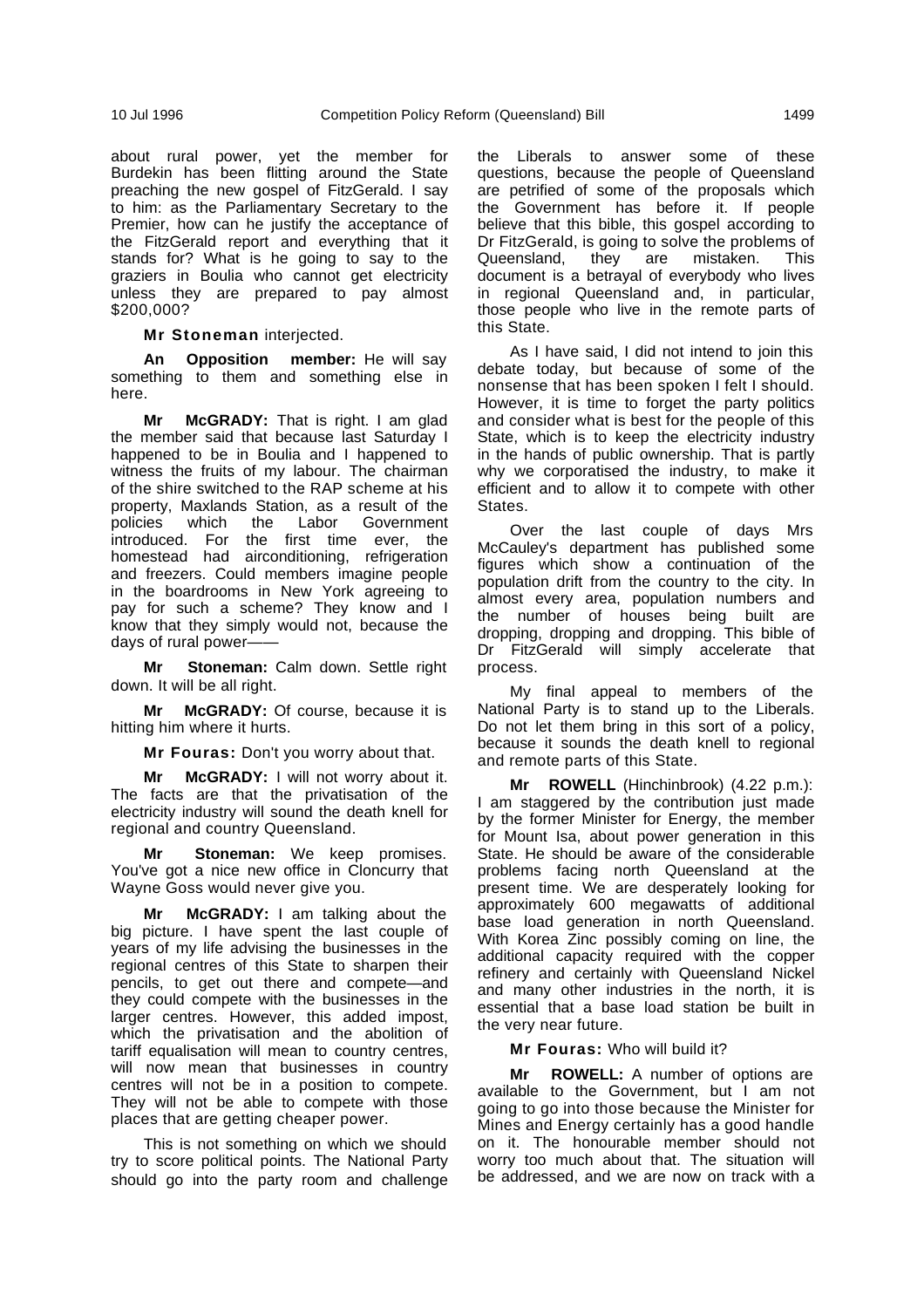number of major projects in the north-western regions that are vitally important to the State.

If we were to implement what the former Minister wanted, the northern region of the State would have a massive transmission loss of about 10 per cent as a result of the Eastlink project. That is quite considerable. Somebody has to pay for that power loss and I think that it is incumbent upon industry to somehow absorb that amount; possibly that would go right across the State. Certainly there are a number of options for power generation in north Queensland. As time progresses, I am certain that the Minister will address that situation. Being a northerner, I know of the importance of the industry to the area.

**Mr Grice:** Mr Rowell, he's leaving!

**Mr ROWELL:** I notice the honourable member is leaving. He has not got a response. He will not interject on what I am saying. That is quite interesting.

The National Competition Policy will have some positive aspects, but, as some members have demonstrated today, it creates some concerns for rural areas. I will briefly outline those concerns, because I think this is an important issue for councils in remote and rural areas. Very often, these councils are the major employers of people in small country towns. For example, the shire of Cardwell has only a small population but it has a very active council. How the people of Cardwell shire will go about meeting competition on the construction of roads and so on is yet to be determined. Certainly the Johnstone Shire to the north has, to some degree, addressed the problem. They are now in open competition with private contractors for main roads work. Of course, in the early stages they found things quite difficult. Things to be considered include equipment and how councils go about organising the tendering and so on. Nothing is very straightforward about their future.

I am certain that, as we progress through this, the efficiencies that will come will be of major benefit. The councils must get their acts together, as the Johnstone Shire has done, and implement policies that will allow them to compete efficiently. Maybe in some cases they will have to combine their efforts in terms of equipment and tendering for jobs. If councils are only 40 or 50 kilometres apart, there are prospects of joint ownership of equipment, which would enable them to tender for jobs in a more competitive manner.

The sugar industry is the first cab off the rank for the National Competition Policy. The industry is currently reviewing its

competitiveness. The sugar industry is very big by world standards. In fact, Australia is probably the largest exporter of sugar. Although that may vary from time to time, Australia remains one of the largest exporters in the world. Approximately 83 per cent of our product goes on to the world market, and that is a very commendable figure for any industry. I do not know of many industries throughout Australia that export over 80 per cent of their product. Therefore, the sugar industry is very open to competition of a most positive nature. Because it is competing on world markets it is competing against countries with very low costs and high tariffs. Of course, our industry has to be efficient in order to be able to compete against those countries. Over a period of time, the sugar industry has certainly grown both through mechanisation and a lot of hard work that has been put in to ensure that the industry is the best in the world in terms of technology. When one looks at milling capacities and how they are being derived, our sugar industry is certainly highly efficient.

Australia sells something like 800,000 tonnes of sugar to the domestic market. Of course, there is a tariff of \$55 a tonne, although at present that is under question. We give preference to developing countries and that effectively reduces the tariff to approximately \$40 a tonne. Therefore, the industry contributes to domestic product and it produces something like \$2 billion worth of product annually to bolster exports from Australia and, of course, for Queensland.

The important thing about Government is that it provides public utilities and infrastructure in the form of roads, rail or whatever else. The telecommunications industry has done well under a competitive policy; there is no question of that. However, one cannot necessarily compare one industry to another. For example, when one looks at the rail system, if we permitted third-party access with somebody else competing using their own rolling stock, wagons and other components, we would probably find that they would take the most lucrative section of the market.

**Mr Fouras:** So you are worried about this?

**Mr ROWELL:** No. I am just bringing forward some interesting points that have to be addressed.

**Mr Fouras:** You are worried.

**Mr ROWELL:** The honourable member is worried, because he is going nowhere. That is dead right.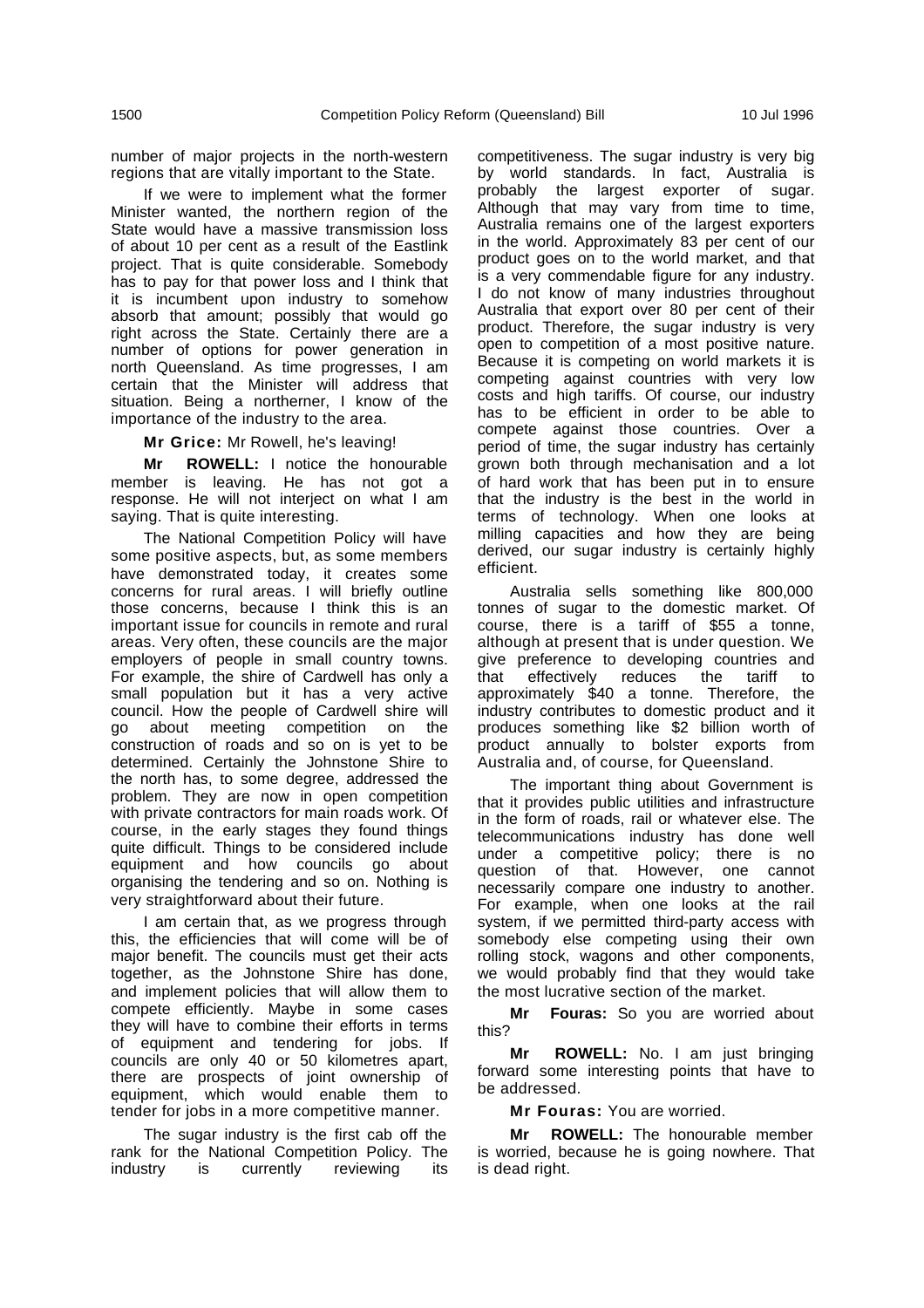It is important that we address this situation. We must progress. We cannot go backwards. We have to take steps forward. Where it is demonstrated that there is a public interest and if there is a social benefit to be derived from a service, I am certain that the Government will do something about it. I am raising this issue, because I believe it is important.

This legislation has to be passed by 20 July in order for Queensland to benefit from \$230m to be derived from the Commonwealth annually. This issue is extremely challenging for the States, and certainly for Queensland. Queensland is quite different from Victoria or even New South Wales. In more confined areas services are easier to provide than, for example, in the country areas of Queensland. Although there is some concern at present about the effects of the policy, I believe that the adoption of this policy will increase the benefit to the State as a whole. As we work through this issue I am certain that we will be able to address the very sensitive areas that we will have to look at in the future. Turning a blind eye to competition policy and saying, "We don't want increased efficiencies in Government departments", would be unwise and certainly not in the spirit of the conservative side of politics.

**Mr Palaszczuk:** But what about selling them off?

**Mr ROWELL:** In this instance, we are not talking about selling them off. The member is trying to put forward a red herring. That does not necessarily come into this argument. We are just talking about how we can gain efficiencies in Government departments. I believe this policy, in essence, will do that, but there are issues that have to be addressed.

**Mr McELLIGOTT** (Thuringowa) (4.31 p.m.): In my contribution to this debate I wish to oppose the whole concept of a National Competition Policy, although I appreciate the futility of voting against this Bill. As the Treasurer said in presenting the Bill, it was introduced to this place by the previous Government in November 1995 and it is to give effect to one of the obligations of the State as a fully participating jurisdiction under the National Competition Policy. In other words, the National Competition Policy has bipartisan support at both State and Federal Government levels, and seems to be endorsed vigorously by most, if not all, economists and financial experts. I guess one could ask: who am I to question its value or to say that all of that expert opinion is wrong?

However, it is the absence of what I would consider to be proper debate on the subject that causes me the most problems.

Because of the growing similarity between the policies of the major parties, particularly at the Federal level, these crucial economic issues are not debated, in my opinion, but are accepted as being the only way forward. The report of the FitzGerald Commission of Audit scares the hell out of me for the same reason. I do not know anything about Dr FitzGerald, but I presume he is a learned gentleman. What he has presented to the Government of Queensland is his opinion as to the way in which the economy of this State should be managed in the future. I believe that the opinions he has expressed represent a major turnaround of the traditional ways in which the Government of this State has been managed up to this time. I think the people of Queensland have become disillusioned with the whole political process because they are having changes thrust upon them that they do not understand.

Today, in answers to questions to the Treasurer and the Premier, it was made very clear to us that none of us is going to know the Government's intention with respect to this report until we read about it in the Budget papers later this year. The decision as to the implementation or otherwise of the far-reaching recommendations contained in the report will be determined by a coalition that holds only 44 seats in an 89-member<br>Parliament. In other words, a report In other words, commissioned by the coalition representing the opinion of one person is going to determine the whole future of this State and the people who live in it.

As I said earlier, there is no point in my voting against this Bill or attempting to divide the House. However, I am coming to the end of my political career, and so I start to think about how history will judge my years as a member of the Legislative Assembly. I certainly would not want to leave this place with the impression that I support the competition policy that has been recommended to us. Obviously, I cannot forecast the future, but I make the prediction today that the National Competition Policy is going to do very little, if anything, to enhance the quality of life of Queenslanders and Australians generally.

I once said publicly that enterprise bargaining was the greatest con job ever perpetrated on the workers of Australia. As with the National Competition Policy, enterprise bargaining was created by the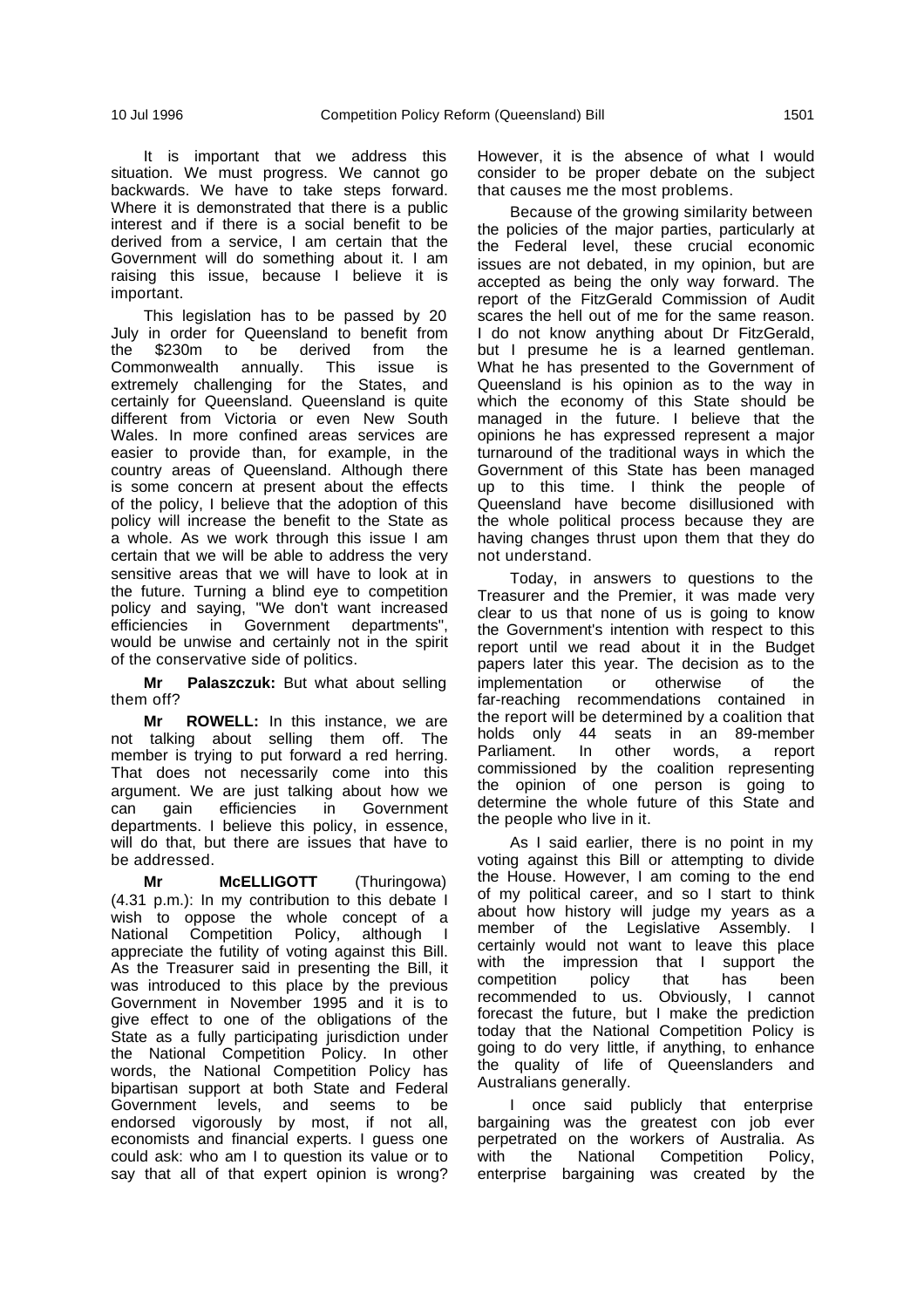Federal Government with the support of the ACTU, and the States were placed in a position of accepting it or else. In my opinion, enterprise bargaining has done the workers of this State no favours, and so it will be, I believe, with the National Competition Policy.

The Treasurer said—

"It will provide an opportunity to provide a more competitive economy in Queensland which will lead to lower prices to the benefit of consumers and industry alike."

I do not believe it. The philosophy of competition says that by forcing industries and business to be competitive we force them to be efficient. I would suggest that, by making Australian heavy industry efficient, we have ended up with virtually no heavy industry sector in this country. By forcing our textile and clothing industries to be more efficient we have created a situation in which it is almost impossible to buy Australian-made garments. Only a few years ago, my wife attended the World Hockey Cup in Sydney as a member of the Australian Supporters Club. Can honourable members guess where the club's jackets were made that they wore in support of our national team? China! The Goss Labor caps worn by supporters at the last State election were made, yes, in China.

On 18 May, there appeared in the Weekend Australian an article by B. A. Santamaria headed "Economic Irrationalism". Although I have not previously placed much credence in the writings of Mr Santamaria, I have to say that what he wrote on that occasion was certainly in line with my views. He compared the economy of Australia during the era 1953 to 1972 and the era 1983 to 1993. Santamaria said—

"During the Menzies era (1953 to 1972) unemployment was never permitted to rise above 2%; economic growth was 5%; inflation was kept under control at 2.5%; wages rose at an average of 3.6% per annum; interest rates were relatively low; there was no privatisation of State or Federal enterprises. Compared with today the foreign debt was almost non-existent."

Santamaria described the economic philosophy of that era as "controlled capitalism". I believe that it could just as responsibly be called "democratic socialism". Santamaria further states—

"The second era (1983 to 1993) began when the first Hawke-Keating government applied the

recommendations of the Campbell Committee of Inquiry into the Financial System. These centred on the complete removal of government controls over banks, interest rates, the import and export of currency. Added to this was an acceleration in the rate of reduction of tariff protection."

Santamaria described the system of the second era as "free market economics" or "economic rationalism". With respect to this era, he quotes economic growth at 3.3 per cent; unemployment at 8.6 per cent; inflation at 5.7 per cent; average real earnings as a percentage of change at minus 0.2 per cent; interest rates at 11.5 per cent, compared with 5 per cent; and the current account deficit as a percentage of GDP at 4.5 per cent, compared with 2.3 per cent. He continued—

"The current orthodoxy is that 'free market economics' yield better outcomes than 'controlled capitalism' "—

for which I read "democratic socialism"—

"How this can be reconciled with the actual figures over the two eras passes comprehension."

Incidentally, the figures which Santamaria used and which I have quoted are from Dialogues on Australia's Future by Professor Russell Matthews. Santamaria concludes—

"What is most interesting—and depressing—concerning the impact of this systematic misinformation on the Australian and world economies is that, in this country, both government and opposition have the same economic philosophy.

"We have achieved that fabled political Utopia—a bipartisan consensus in support of what is ultimately nonsensical."

. . .

That is exactly the point I am making.

Of course, comparison between the two eras is not as simple as Santamaria suggests. Technological change has had an enormous impact on employment, and people's expectations have created the two-income family as the norm rather than the exception. Nevertheless, the basic proposition is valid in my view. If we continue to pursue efficiency to the exclusion of social issues, the end result will truly be nonsensical.

I accept that I may well be one of the few socialists left in this Parliament. I sought public office, first in local government and then in State Parliament, because I thought that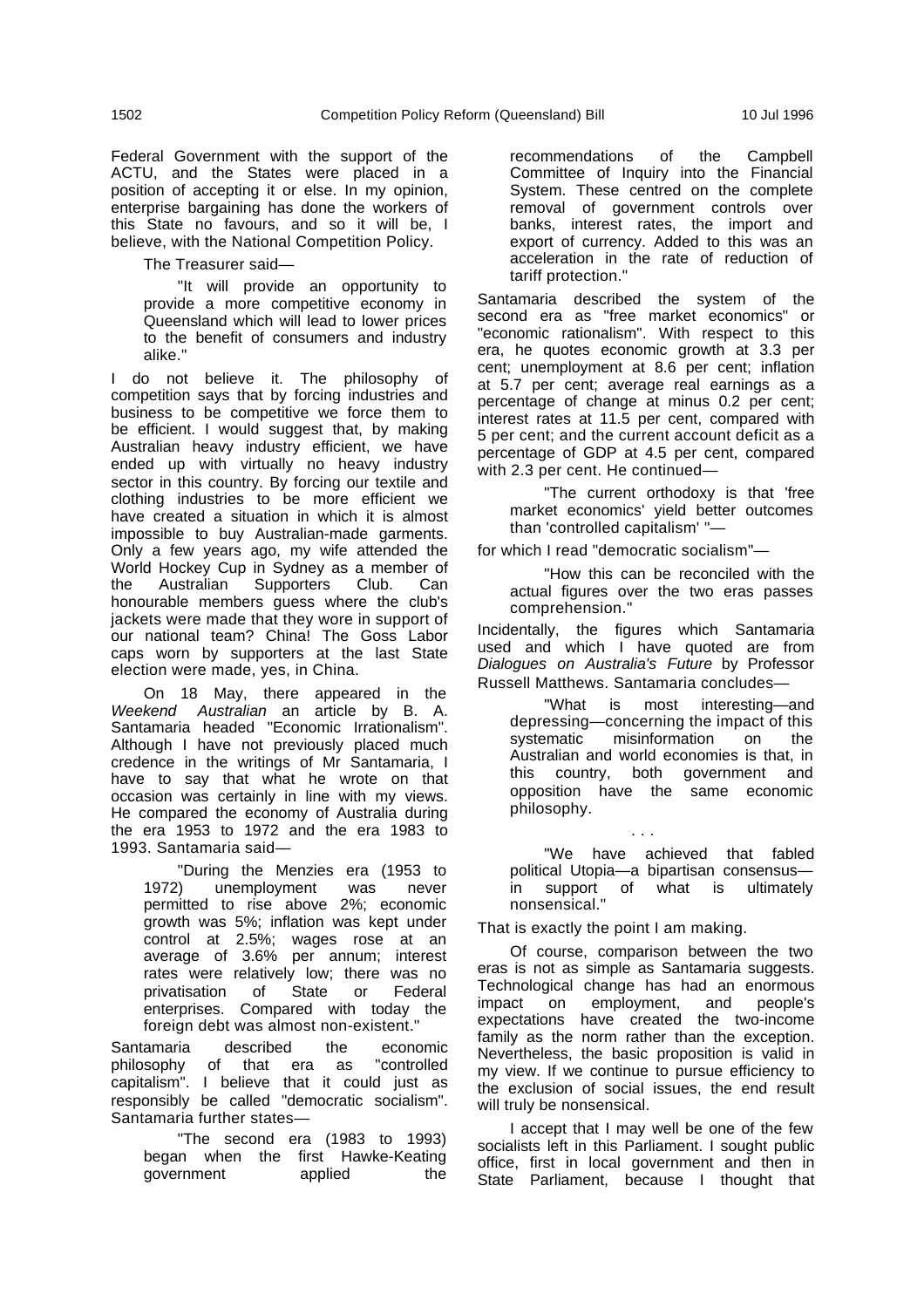government did things for people and on behalf of people. I understood that the role of government was to collect revenue to fund the basic services that the people needed—to build the roads, the dams and the railways and to provide services such as water, gas, sewerage treatment and electricity. Governments are responsible to the people, and if they fail to deliver or they charge too much then they get voted out of office.

Now we are told that Governments should not be involved in these functions and that private enterprise can do it more efficiently and more economically. I suggest that soon there will be no role for government—certainly not three tiers of government—in this country. I want to make the point that efficiency should result from good management, whether it is in private enterprise or a Government monopoly situation. If there is inefficiency and waste in a Government department, then we need to be less forgiving of management, whether it be the Minister, the director-general or some program manager.

My point is that competition does not of itself breed efficiency or lower prices. Look at the medical profession, for example, where we are told that people have a choice of specialists and it is market forces that ensure that the charges that doctors impose on the sick and injured are kept at reasonable levels. However, the number of specialists is controlled by the profession itself, and charges are well above what the Government and private health insurance funds cover. The retail food industry is not competitive because takeovers and conglomerates have resulted in the majority of products being sold by a very few major multinational corporations. Deregulation of Australia's banking industry has done precious little for customer relations, but it certainly has resulted in higher charges and massive profits for the banks.

So where is the evidence that this competition policy will work? I am told that there are currently 26 operators using Britain's rail network. How many will operate in Queensland? Will we see Queenslanders lose access to water and/or sewerage treatment services because they are unable to pay their accounts to the private supplier? Townsville City Council will next year, I understand, be forced to set up a private company to deliver water to the people of Townsville. Where is the competition in that? We are simply replacing a service that the Townsville council has provided for I guess 100 years with a service provided by some private operator. Apparently the Super League appeal is based on the argument that the Australian Rugby League currently has the monopoly right to conduct Rugby League matches in this country. What is wrong with that? Do we want a half-dozen operators organising separate and competing leagues? I think not. There are some things quite simply better done by the people for the people.

So I am a democratic socialist. I believe in regulation where it is for the common good, and I believe in government involvement where the people of Queensland and Australia clearly benefit. I guess I am a protectionist, too. Why should we not protect the jobs of Australians? It surely is not efficient or compassionate to have millions of Australians out of work, and it is not even clever to send our young people to university to obtain qualifications for jobs that do not exist. It is depressing that the unemployed ride the retraining merry-go-round, knowing that there are no jobs when it stops. The right to work is fundamental. Indeed, much of the blame for juvenile crime and antisocial behaviour rests with the fact that people who know that they will never find meaningful employment lose their self-esteem and their ambition. It is surely the role of Governments to create jobs and assist industry to create jobs. The National Competition Policy is about reducing job numbers and should be rejected. However, the Bill will pass through this House, and we socialists are left to wonder why.

I have made the point in the past that I am a very fervent Australian nationalist. I believe in this country. It amazes me that those of us who have had the benefits of travelling overseas and seen the situations that exist in those countries invariably come back to Australia and declare that we live in the best country and the best State in the world, but we seem intent on following the examples of those overseas countries. I believe that we have some sort of massive inferiority complex in this country where we are not prepared to stand up and lead; we are not prepared to protect the quality of life that Australians have traditionally enjoyed. If anyone can point me to a country in the world that enjoys a higher standard of living and can teach us things in that regard, then I am prepared to sit up and listen. But I believe that we have a great country. We have had a tradition of a high quality of life. To pursue the so-called world's best practice and all of these other buzzwords in pursuit of some economic rationalist's idea, in my view, is selling out the people of Queensland and the people of Australia.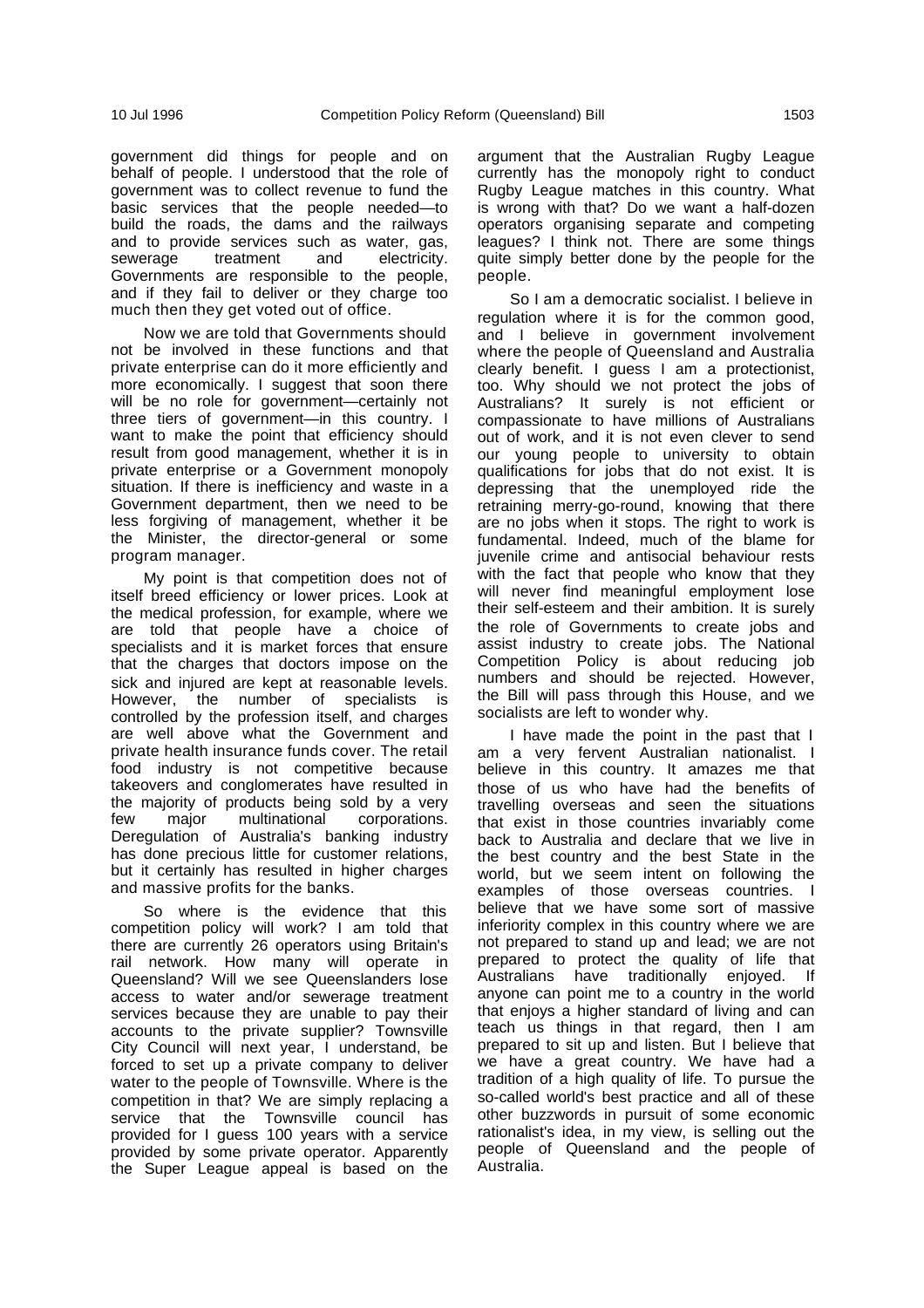As I started out by saying, my concern is that people at considerable expense produce reports and conduct inquiries about the way in which government in this country should operate, and they seek to impose upon Governments and upon the population of our State and our country changes to the way in which we operate that, in my view, bear little benefit to the people whom we represent. I believe that people are concerned about the rate of change and that they do not understand the reasons for those changes. Terms such as "economic rationalism" mean very little to the people out there in the suburbs. But what they do seek is Governments which are prepared to provide the services that they require, whether it be by way of roads, transport, health services, education and so on. I believe that they want the opportunity every three years to judge the performance of the Government of the day and, if they are dissatisfied in the way in which those services are produced, they want the right to change that Government. I believe that they will lose that right if the recommendations of the FitzGerald report are implemented in their entirety.

I was pleased that the Leader of the Opposition to some extent put the Opposition's case today when he argued about the privatisation of the electricity industry and the privatisation of our ports. I agree entirely with what he said. I do not think the people of Gladstone will be enamoured by the prospect of selling off what has been a very, very successful port operation in their city to private enterprise, with the balance of it coming to Brisbane for decision making and implementation.

As I said at the outset, I oppose the whole concept of the National Competition Policy. It is yet another example of economic rationalism imposed on the Government and the people of this country. Although the die has been cast—there is nothing that can be done now, as I presume the Bill will go through the House today—I repeat my prediction that the National Competition Policy will do nothing for the future of Australians and for Queenslanders.

**Miss SIMPSON** (Maroochydore) (4.47 p.m.): As a member of Parliament I have the right to question whether the full impact of this legislation is really understood by the community and whether the State, through an agreement that was signed by a previous Government, has once again ceded a degree of State rights to the Federal system and the federally run National Competition Council.

We have heard in today's debate that some 170 pieces of State legislation are potentially affected by this agreement and the enabling legislation. I am not bagging the competition policy and legislation in its entirety, as I can see potential benefits. There are benefits. Certainly the big \$2.33 billion carrot of Federal funds is very attractive, and the old way of doing things is not always the best way of doing things for the future. However, my concern lies firstly in the broadness of the legislation where we just do not know exactly how this is going to impact upon existing businesses and, secondly, in the overriding of the State by a Federal entity where, for example, the State may in the future make an exemption to the competition principles by invoking the public interest test but find that the State test clashes with the Federal definition of public interest and is overturned.

The crux of the fairness and workability of this legislation is going to be the definition of "public interest". I believe that public interest must refer not only to a ledger sheet but also must acknowledge that factors such as regional development and the decentralised nature of the State cannot just be judged on economic values but must take non-economic benefits into account. It must also look at the problems of losing essential industries. The rationalists do not care if a Third World country produces food for this country using cheap labour while sending our own farmers broke, and the infrastructure—particularly the trained people—is not easily regained once destroyed.

I have grave concerns that, despite being able to strongly argue the public benefits of grower controlled marketing through appropriate legislation, there are many of our overseas competitors and large supermarket chains with the ability to dissect markets for their own profit who will lobby to counter these arrangements by using these laws. The powerful supermarket chains, which have one of the greatest market concentrations in the world here in Australia, will say that, when they promote the breakdown of orderly marketing, they are helping the consumers. They would follow that to the absurdity of sending the locals broke while bringing in cheaper products from overseas.

The sugar industry has used its singledesk marketing to garner a world edge which has benefited all of Australia. Yet there are many overseas interests that would love to see us remove our advantage in this area. Other orderly marketing schemes give a measure of stability across rural industries and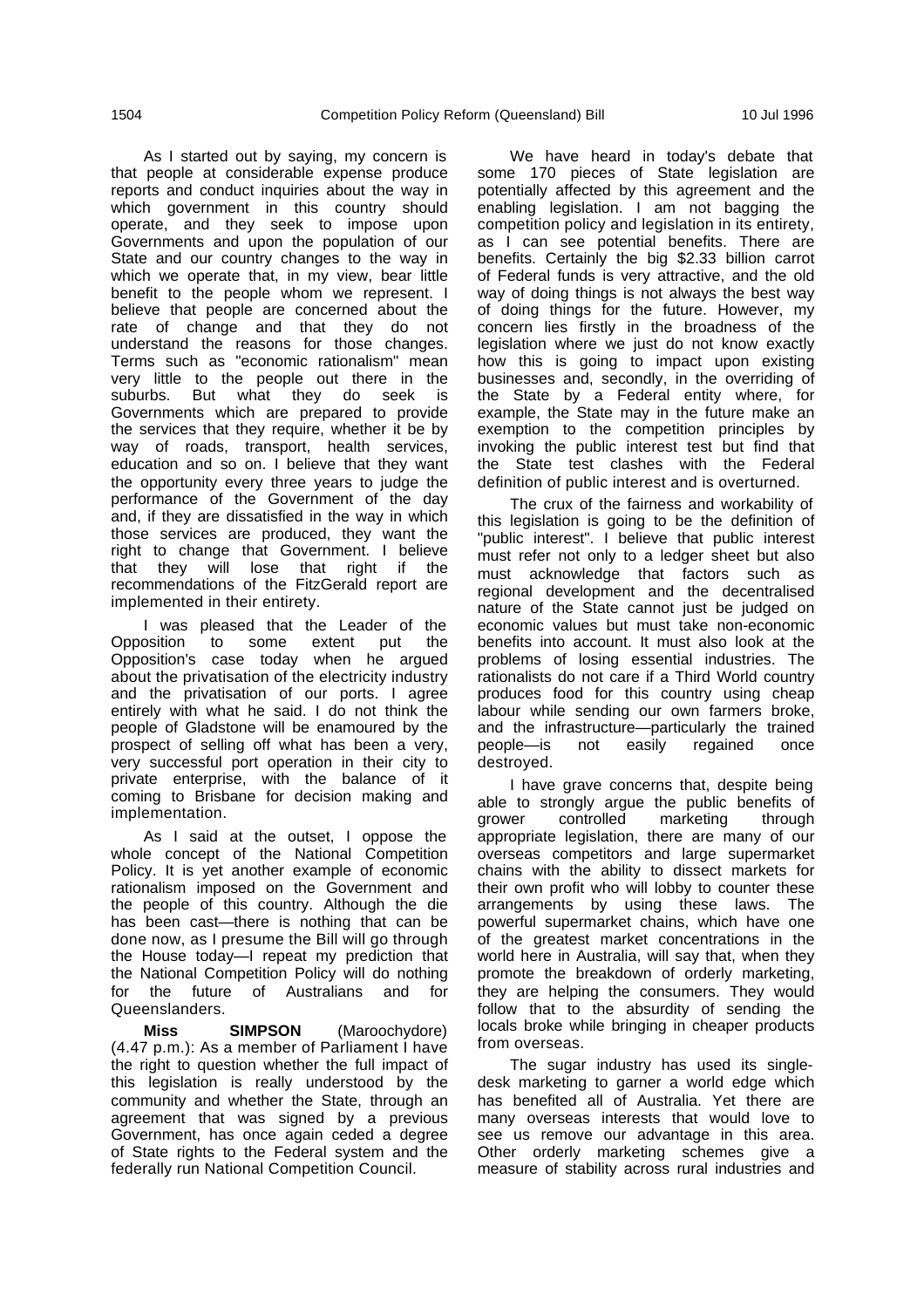a measure of control by collective bargaining power that individual operators would not have in the face of very powerful market purchasing blocks. The sugar industry is grappling with these issues with the current review and consultation being undertaken. There are numerous other industries which are yet to understand that they may also be affected by the Federal and State laws. Yes, there will be benefits in this legislation, but it is going to depend on the definition of "public interest". I give my qualified support to the legislation.

**Hon. J. M. SHELDON** (Caloundra— Deputy Premier, Treasurer and Minister for The Arts) (4.51 p.m.), in reply: Mr Deputy Speaker-

#### **An Opposition member** interjected.

**Mrs SHELDON:** Does the member for<br>ingowa warm the cockles of the Thuringowa warm the honourable member's heart, too? How does he cope with the Socialist Left, or does he ignore—as he usually does—any faction that he does not particularly want to take any notice of?

I thank honourable members for their comments on the Bill. I thank also the Opposition for supporting this important Bill. In reply to the matters raised by honourable members, I would particularly like to comment on those issues raised regarding the Government's implementation of the National Competition Policy. In response to the query as to why the legislation review, local government and competitive neutrality NCP statements have not been finalised, I would like to make the following points. These documents are to be considered by the Government over the next two weeks. Following Government consideration they will be forwarded to the National Competition Council, thereby meeting the State's obligation under the Competition Code Agreement. At this time, the statements will become public documents.

#### **Mr Hamill:** They're late.

**Mrs SHELDON:** Why did the honourable member's party not put it through when it was in power? It had the Bill, but it decided that it could not be bothered to bite the bullet. Let us stop the hypocrisy right now. The Commonwealth body responsible for the oversighting of the NCP implementation, that is, the National Competition Council, has extended the 30 June 1996 deadline for submission of these-

**Mr Hamill:** Why didn't you say so?

**Mrs SHELDON:** I am saying right now to the honourable member that this is my summing-up of this Bill.

**Mr Hamill:** Really?

**Mrs SHELDON:** Yes; so the member should listen to it.

**Mr Hamill:** You've had a bad day, haven't you?

**Mrs SHELDON:** No, I have not. However, I can assure the member that he does not bring out the best instincts in me.

**Mr Hamill:** I think what we see is what we get.

**Mrs SHELDON:** No, it is the honourable member. Every time he speaks, I feel that I have been "mumphed" by a walrus.

**Mr Hamill:** How does it feel?

**Mrs SHELDON:** I would not recommend it to any other members in the House. "Mumphing" by a walrus is not something that I recommend on the highly desirable list.

**Dr Watson:** I think he is on the "in danger of extinction" list.

**Mrs SHELDON:** Yes, I think he is. As I said, the National Competition Council has extended the 30 June 1996 deadline for submission of these statements to the end of July 1996. This applies not only to Queensland but to all jurisdictions.

In relation to the local government statement, which the honourable member for Ipswich raised—I point out that the Government released a draft version of this statement for public comment last month. That document outlines detailed proposals for the application of NCP to Queensland local governments. In regard to all statements there has been considerable consultation with relevant stakeholders, particularly in the case of local government. When these three statements are released it will be noticeable that the extent of review and possible reforms proposed are extensive and in no way suggest that the Government is shirking its responsibilities under the NCP agreements.

The honourable member for Ipswich also raised the issue of consideration of factors<br>other than economic matters when other than economic matter than economic matter reviews of potentially anti-competitive legislation. I would like to emphasise that this is, in fact, a requirement of the Competition Code Agreement and will be spelled out in cost-benefit assessment guidelines to be used in the undertaking of these reviews. In particular, this agreement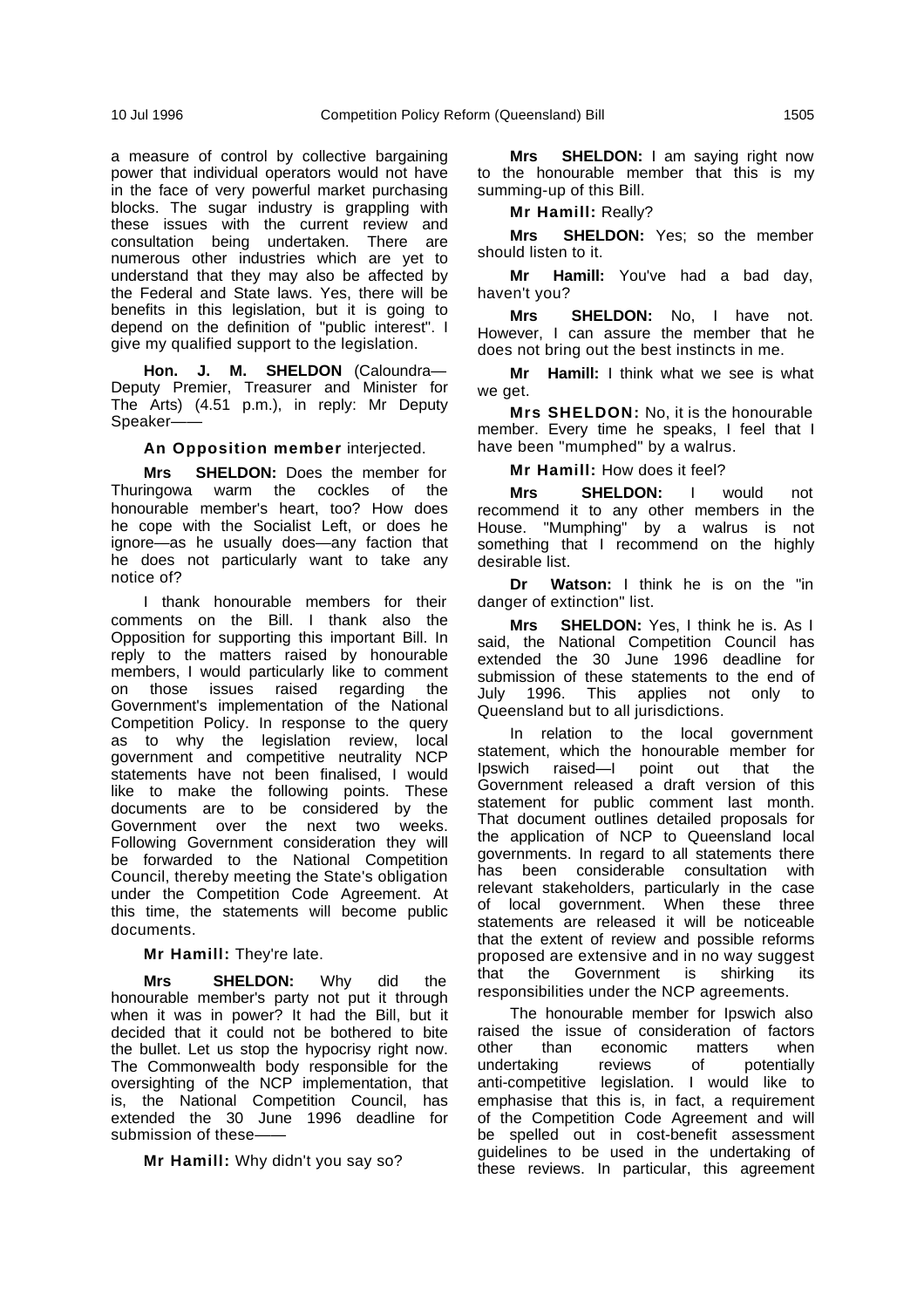requires that factors such as social equity, welfare, environmental matters and so on be taken into account. In this respect, any community service obligations which may be justifiable will also need to be addressed.

Specifically, in relation to the need to review sugar industry legislation, as raised by the honourable member for Ipswich—I would like to inform the House that an NCP review of State sugar industry legislation is already well progressed. This review is being conducted by a working group comprising all major relevant stakeholders, and an independent consultant's report on the key legislation review matters was made publicly available only last week.

The Opposition has also questioned whether this Government intends to establish a State-based prices oversight body. The Government's position is currently being finalised. Unlike the requirement to publish the three NCP policy statements mentioned earlier, the issue of whether the State establishes its own prices oversight regime is not subject to a mid-year deadline. That is, in the case of the prices oversight and, indeed, for third-party access, the State has the option to establish its own arrangements. But if it chooses not to do so, Commonwealth arrangements will apply. In other words, the State Government, by not having finally established such a body, has not in any way detracted from the obligations to implement these elements of the National Competition Policy.

The Opposition also raised the issue of Queensland's obligations under the COAG electricity agreements, specifically in relation to the joining of the national electricity grid. The Queensland Government is committed to the implementation of a national electricity market. The Government recently signed an interstate agreement for connection with power grids in other States. Queensland, New South Wales and the Commonwealth Government have also begun a feasibility study into an interconnection to replace Eastlink. The Minister for Mines and Energy has recently stated that it would probably run considerably to the west of the proposed Eastlink route.

Finally, a lot has been made today, particularly by the Leader of the Opposition, about the recommendations of the Commission of Audit. Even though we were discussing the National Competition Policy Bill, the Leader of the Opposition devoted his entire speech to the Commission of Audit, as did most members in the House.

**Mr Hamill:** That's not true.

**Mrs SHELDON:** The member should have listened to it.

**Mr Hamill:** I did. You weren't here.

**Mrs SHELDON:** I was listening to it. The Opposition basically concentrated on the Commission of Audit.

**Mr Hamill:** I was here. You were absent, as usual.

**Mrs SHELDON:** No, I was not. I was listening to what was said. It would have been nice if the member had kept to the Bill.

However, just as the previous Government took quite a considerable time to consider the National Competition Policy last year and the year before, it is also fair and appropriate that the current Government should at least be given some grace in terms of forming a view on the extent to which the commission's recommendations should be implemented. The key factor that the Opposition has ignored is that the extension of Part 4 of the Trade Practices Act is the decision for today. It is a legislative enactment which we need to give effect to now in order to give effect to our NCP obligations which, I might add, were previously agreed to by the current Opposition. The Commission of Audit recommendations, on the other hand, are an issue for the future. They will not impact on extending the coverage of the Trade Practices Act, which is what we are focusing on today.

I would like to thank particularly the Government members for their input. I know the work that they did on it, particularly the member for Moggill. I think members saw in their contributions an understanding of what the National Competition Policy Bill is all about. Unfortunately, all we heard from the Opposition was a large amount of grandstanding.

Motion agreed to.

## **Committee**

Hon. J. M. Sheldon (Caloundra—Deputy Premier, Treasurer and Minister for The Arts) in charge of the Bill.

Clauses 1 and 2, as read, agreed to.

Clause 3—

**Mr HAMILL** (4.59 p.m.): In noting the comments of the Treasurer in her reply, I am particularly appreciative of the revelation that, in the next couple of weeks, the Queensland Government will be considering the material in relation to local government and legislative reform that I was asking about in my speech at the second-reading stage. I am referring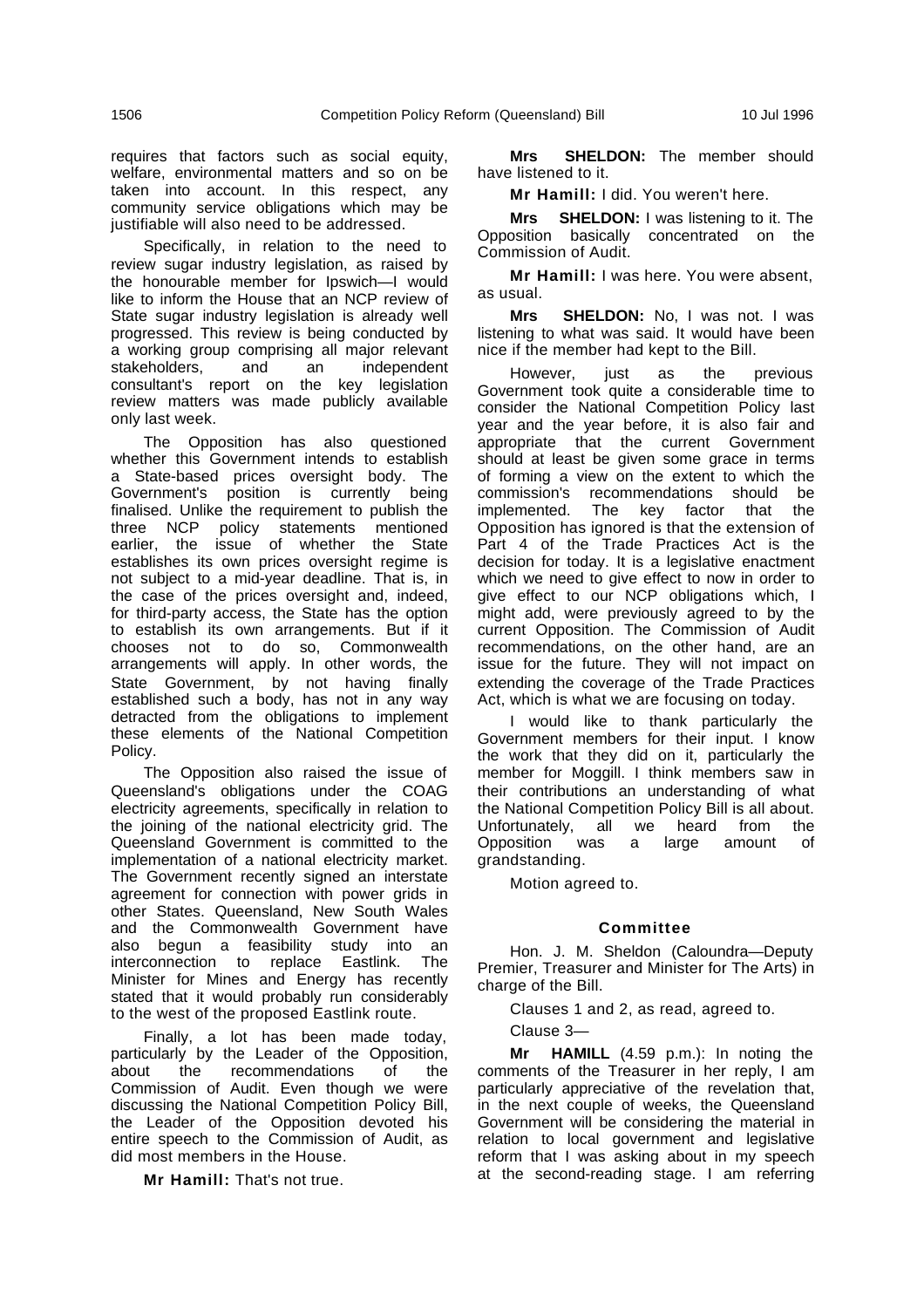particularly to the requirements of the Competition Code Agreement and the other agreements entered into in April 1995. I would like some assurance from the Treasurer that the material to which she has referred—those agreements relating to the regulatory reform and so on-will be tabled immediately following Cabinet's consideration of them.

**Mrs SHELDON:** My understanding is that Cabinet will study those. We will examine whether they are in the spirit of what the National Competition Council wants. We are constantly meeting with that council. If they do meet those requirements, they will, of course, be made public.

**Mr HAMILL:** Am I led to understand from the Treasurer's response that what she is saying is that she will not be providing that information to the Parliament before she actually forwards copies of those documents to the National Competition Council? If that is the case, that would be most unfortunate, because, whilst the National Competition Council has the responsibility of overview of the implementation of National Competition Policy, I think it is equally important that the members of the Parliament understand the Queensland Government's position in relation to the application of National Competition Policy. Certainly, if the decisions of the Queensland Cabinet must be subsequently altered because of negotiations with the National Competition Council, I do not believe that that should deny members of the Parliament the information arising out of Cabinet's original consideration of those very important matters.

**Mrs SHELDON:** I can assure the honourable member that, in due course, he and the Parliament will be given that information.

### **Mr Hamill:** When?

**Mrs SHELDON:** I told the honourable member when. It is important that the National Competition Council sees that any exemptions or extensions that we may require are in the public interest. The honourable member knows that that is one of the major criteria. If they agree that what we are asking for is correct, then, of course, it will be brought to the Parliament. I think it is only right that we know that what we are putting forth for the State of Queensland is in agreement with the National Competition Council.

Clause 3, as read, agreed to.

Clauses 4 to 41, as read, agreed to.

Clause 42—

**Mr HAMILL** (5.03 p.m.): In relation to clause 42, which relates to the very important area of exemptions under section 51 of the Trade Practices Act, an issue with which the Opposition is vitally concerned is the application of those measures in Queensland and whether the Treasurer and the Government subscribe to the views of the Treasurer's Commission of Audit, that is, that there really is no need for a separate and distinct Queensland competition authority to oversee price monitoring and access questions, or whether the Treasurer and the Government believe that a role exists for a Queensland competition authority. If so, when will we see action by the Government along those lines?

**Mrs SHELDON:** The Queensland Government will, of course, be discussing that issue. We take note of what was mentioned by the Commission of Audit; however, we will make our decisions in Cabinet on what is in the best interests of Queensland.

**Mr HAMILL:** I take it from the Treasurer's response that the question of whether there should be a Queensland competition authority is in the same category as to whether the ports shall be privatised, the TAB shall be privatised, the electricity industry shall be privatised, the superannuation funds shall be thrown onto the open market, and whether—contrary to the assertions of the Minister for Tourism—the question of the privatisation of Sunlover is still on the table. In other words, all of these matters are still on the table and the Queensland Government has yet to come to a view with respect to those very important public utilities and public issues.

I think that that is quite regrettable because, certainly in the case of competition policy, I would have thought that the Queensland Government would have had ample time to consider its position in relation to whether it is desirable or not to have a Queensland competition authority. I do not share what would seem to be the faith that the Treasurer and the Government have in allowing Queensland industry and Queensland's affairs to be determined by the Australian Competition and Consumer Commission. I believe a widespread view exists in Queensland that a Queenslandbased authority would be in a far better position to make determinations as to what is in the public interest of Queenslanders regarding the application of National Competition Policy. If the Treasurer is really stating that we should just butt out and allow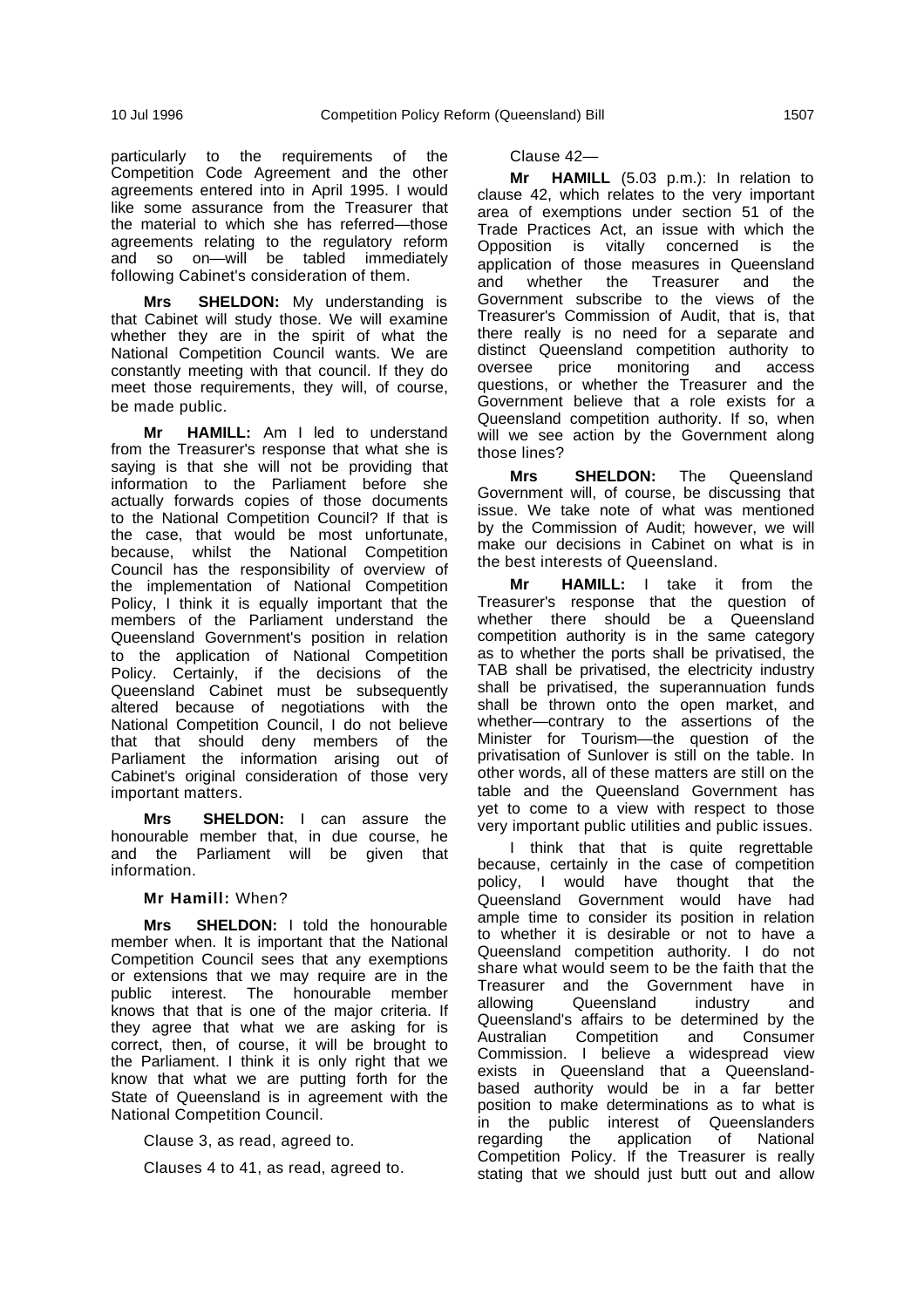the free market to determine these things, then what we are really hearing is the hidden agenda. Contrary to the claims that have been made that, for example, the matters arising out of the Commission of Audit are still on the table, the agenda is, "Yes, that is truly our agenda. It is just that we don't have the intestinal fortitude to tell you at this stage."

I urge the Treasurer to adopt the position that was taken by the former Labor Government, that is, to have a Queensland competition authority in place as an ongoing feature of the administration of National Competition Policy in Queensland. Let us not simply place our faith in a Federal structure that will operate in default of our own competition authority.

**Mrs SHELDON:** Unfortunately, I think the member just likes to listen to his own misinformed rhetoric. As I said, the Queensland Cabinet will take all of those matters into consideration-

**Mr Hamill:** You haven't got a policy.

**Mrs SHELDON:** We are the Government. We will decide in our own time what is the best thing for the people of Queensland. Naturally, all these issues will be taken into consideration, discussed at Cabinet and decisions made. That will all be done in due course for the interest of Queensland, which is of supreme concern to us.

**Mr HAMILL:** I have heard that before: we are the Government; we will make decisions. "Trust me", the Treasurer says, "We are the Government." I wonder whether it is an attempt to use the royal "we" in that context. I find it quite extraordinary that the Treasurer can come before the Assembly today and deal with this very important legislation and reveal to the Assembly that the Queensland Government really does not have a policy. It really has not made a policy decision as to how National Competition Policy shall be administered in Queensland. With respect, the Treasurer has put the cart before the horse. She has failed in a very important test to demonstrate that she and her Government have what it takes to safeguard the interests of Queensland when it comes to National Competition Policy.

Her admission that she is yet to make a decision about how National Competition Policy will be overseen in Queensland causes considerable alarm to me and no doubt to other members in the Chamber—and not only those who sit on the Opposition side of the Assembly. It will be quite a revelation to the taxi industry in this State, quite a revelation to the sugar industry, quite a revelation to the whole range of primary producers, quite a revelation to sectors of the health industry and quite a revelation to the education industry in this State to learn that the Treasurer and the Government have yet to make a decision about how National Competition Policy will be administered in Queensland. Yet, she has come into the Chamber and put the legislation through.

It is not that the Treasurer has not had time to get her head around this legislation. As she has said, the Bill that is before the Chamber this afternoon is, in the vast majority of respects, identical to the Bill that was introduced by the Honourable Keith De Lacy last year. Were it not for a change of Government in the interim, this debate would have taken place several months ago. I would only presume that at that time the Treasurer, who was then the shadow Treasurer, might have had to declare some sort of policy position in relation to the administration of a National Competition Policy. Certainly, I have viewed some of the documents that were put together by the then shadow Minister for Mines and Energy, Mr Gilmore, and the then shadow Minister for Local Government, Mrs McCauley, expressing concern about the National Competition Policy. Mr Gilmore would remember the documents. Last year he took them along to a shadow Cabinet meeting in Caloundra wherein he expressed grave concerns about the National Competition Policy, particularly in relation to local government. Does the Minister recall those documents? If he wants to have his memory restored in relation to this matter I could table the documents.

**Mr Stephan:** You're making the speech.

**Mr HAMILL:** Yes, I am, and I am making a valid point. This exercise demonstrates that, in Opposition, the coalition had quite a lot to say about a National Competition Policy. It purported to have a policy position in relation to it. Now in July, five months after taking office in this State, on the day upon which the legislation is debated, the Treasurer comes into this place and cannot tell the Parliament how the National Competition Policy will be overseen in Queensland. She cannot do it. She says, "Trust us. We are the Government. We will make a decision in our own good time and then we might get around to telling you about it."

I believe that the people of Queensland and Queensland industry deserve better than that. Queenslanders should have expected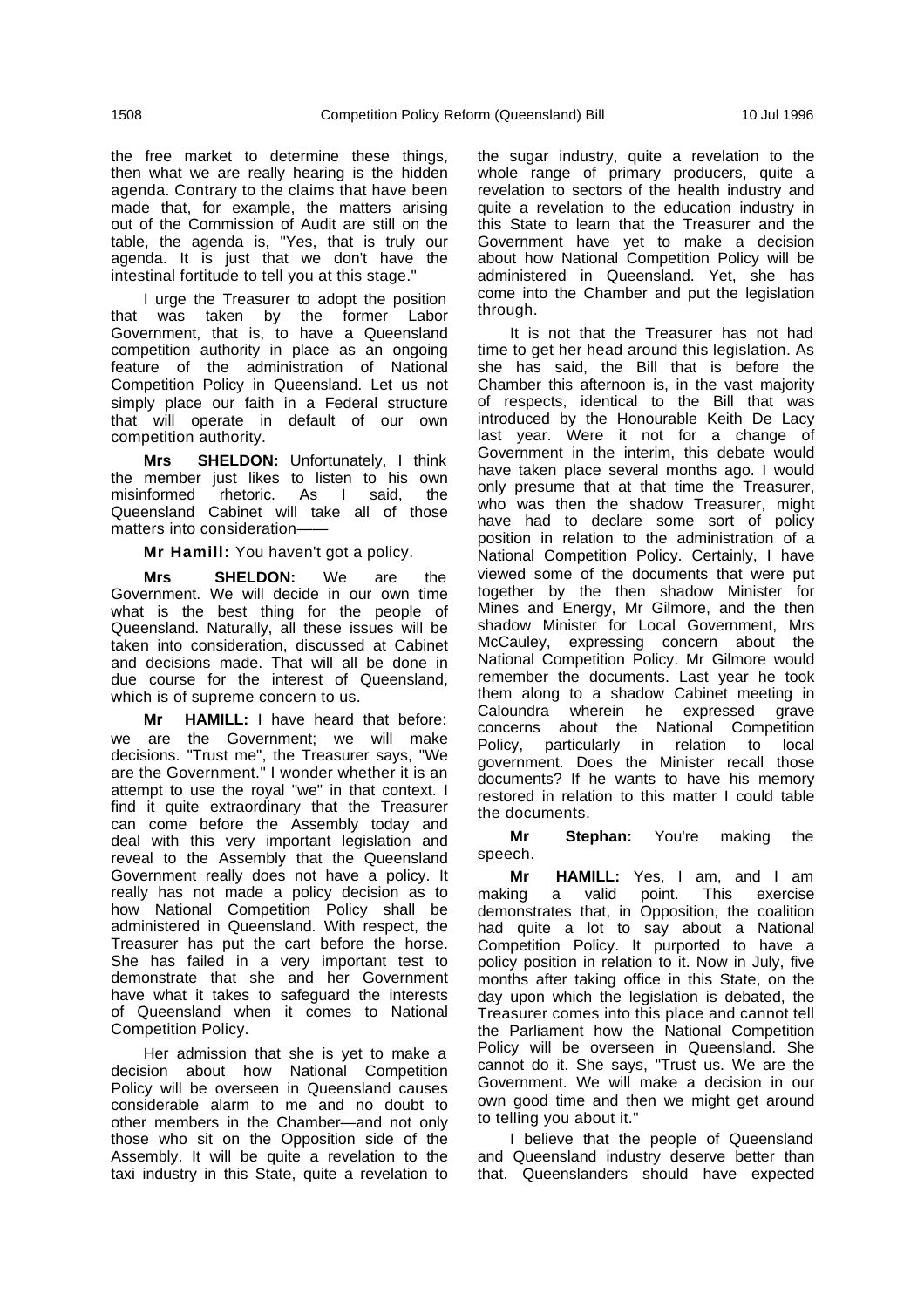from this Treasurer and from this Government a clear statement on not only what they subscribe to in terms of National Competition Policy but also how it is going to be administered. The Opposition believes that it is in the best interests of Queensland to have a Queensland competition authority, not in the terms outlined by Dr FitzGerald in the Treasurer's Commission of Audit—a temporary body only if the Federal organ is not adequately resourced—but a properly resourced State-grown body to oversee competition policy in Queensland. That is not much to ask. I believe that that is the very least that the people of Queensland and Queensland industry would want. I think that the Treasurer, by her incapacity to answer on this policy issue, has again been found wanting.

**Mrs SHELDON:** What a load of rubbish. The fact is that the previous Government, of which Mr Hamill was one of its failed Ministers, had adequate time in which to bring in this Bill.

**Mr Hamill:** It was introduced.

**Mrs SHELDON:** No, the previous Government had adequate time. The Bill was introduced, but the previous Government did not have the gumption to debate it. It kept putting it off and putting it off. If the previous Government's commitment to the National Competition Policy was so great why was this Bill not passed when the Opposition was in Government and had adequate time? I remember that I had my speech written for weeks waiting to deliver it in this place, and the Treasurer never ever brought on the debate.

In point of fact, we see yet a little bit more of the Labor Party's rank hypocrisy. As a Government, we have introduced the previous Government's Bill. In fact, we have changed no words at all. This is the former Government's Bill. We have brought its Bill into this place in its entirety. We have presented it to the Chamber. Evidently, the Opposition is now having great difficulty in supporting much of the contents of its own Bill.

As I said, we on this side are committed to a National Competition Policy and to the reform entailed therein. We will in all respects look after the interests of Queenslanders and we will look after the public interest as well. We will put in place the bodies as we see fit to do this. We also are having discussions with the National Competition Policy committee on a regular basis on the issues that we see are of importance to Queensland. We are studying in detail the report brought down by Dr FitzGerald, which Mr Hamill, the Leader of the Opposition and the Deputy Leader of the Opposition have endeavoured to discredit. At the end of the day, and in very good time—and we have discussed our timing with the National Competition Policy committee we will put in place the things that we think are needed to make sure that fairness and equity and public interest are looked after in the interests of this State of Queensland. We brought in this Bill. We have done our bit; Labor reneged.

Clause 42, as read, agreed to.

Clauses 43 to 46, as read, agreed to.

Bill reported, without amendment.

## **Third Reading**

Bill, on motion of Mrs Sheldon, by leave, read a third time.

## **APPROPRIATION (PARLIAMENT) BILL APPROPRIATION BILL**

# **Second Reading (Cognate Debate)**

Debate resumed from 9 July (see p. 1421).

**Mr STEPHAN** (Gympie) (5:16 p.m.), continuing: Today, we have been talking about the Commission of Audit report that has been placed before us. For those of us who have taken the time to read it, it makes for some interesting reading. It states—

. . .

"We find that the State has a strong balance sheet.

For the most part, the State provides services and infrastructure of good quality efficiently, but it faces significant challenges in maintaining this, given that deteriorating financial trend."

Currently, it is that particular aspect that is worrying Government members. We have been left with a deficit from the previous Government. Labor is well known for doing the same thing in various other States. But I am talking about Queensland and I am talking about the fact that we do have a very broad economic base and, given good managerial practices, we will be able to ensure that we do not get ourselves into any more difficulty. However, the fact is that in the 1994-95 year there was a \$325m surplus, yet at the close of the last financial year that surplus became a deficit of \$337m. Over \$600m has gone down the drain through the managerial programs and the lack of ability of the previous Government. I sound a warning note that we must address this problem, and I know that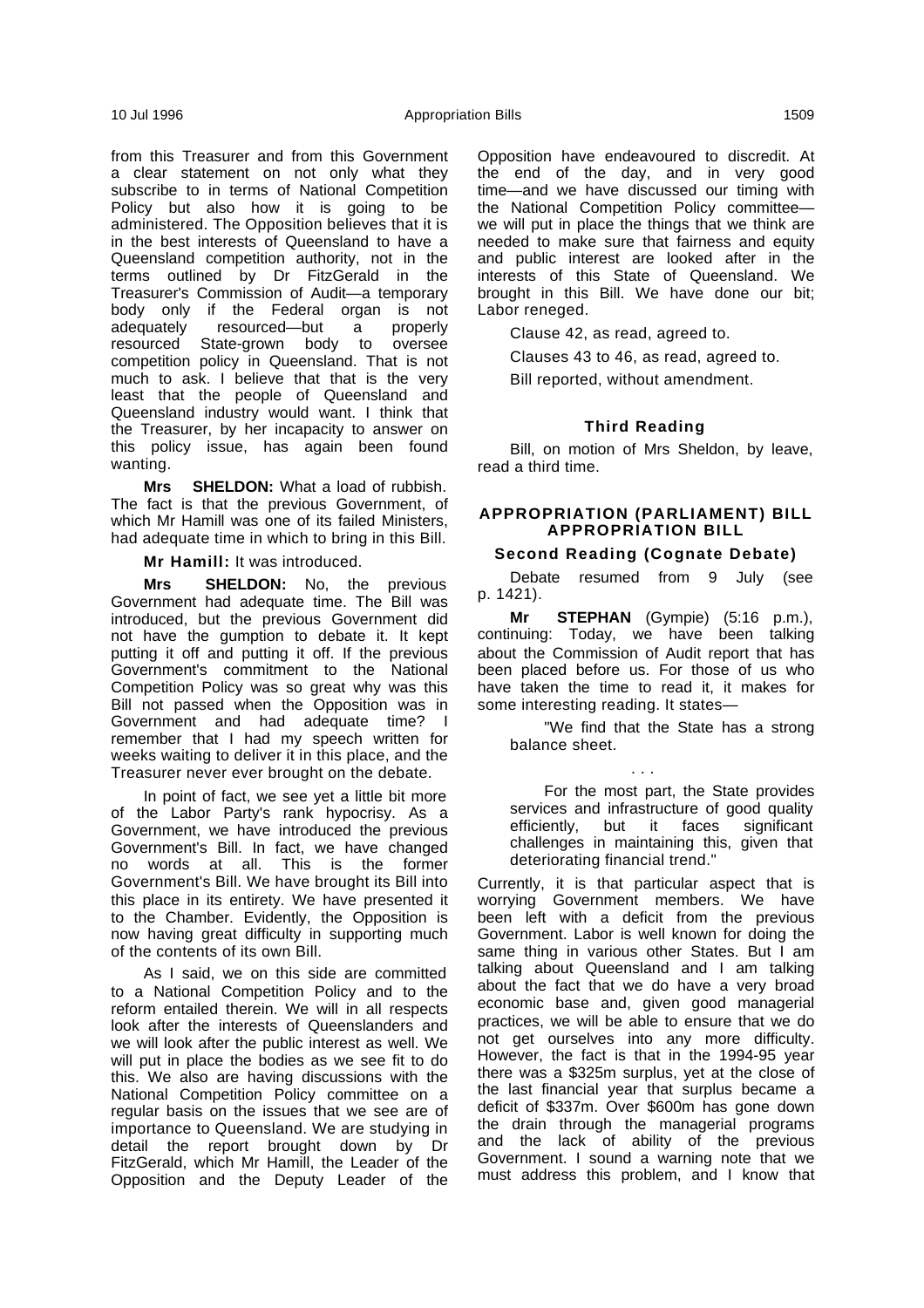Cabinet and the other members of the coalition will do just that.

We should look at some of the programs that we have in this State. One of those programs—and it relates to an area in which from time to time Queensland has had success—is forestry, whether it be plantations or native forests. Forests are a great asset and we have utilised a lot of what is available in them. Presently, there is a concern within the industry that the Federal Government is taking some time to decide whether or not to allow an increase in the woodchip export ceiling. The forestry industry says such a move would return \$240m, and that would certainly help the economy of this nation. I am concerned that the decision has been delayed; indeed, a decision still has not been made. With the woodchipping program in place, the forestry industry is utilising wood that would otherwise go to waste, and that is a waste that Australia cannot afford. We must address this issue in a realistic manner. When one considers that Australia imports over \$2 billion worth of timber from countries which cannot afford to utilise programs that minimise damage to their own ecologies, it makes me wonder why we are not giving this issue a shake and allowing more woodchipping to take place. This issue has flow-on effects and we must address it.

I am also concerned that, to a very large extent, the industry has been relying on the home market to sell timber products that are manufactured and processed in Australia. Presently, there is a threat of stand downs within the sawmilling industry and we cannot afford to allow that to happen. For a long time, as I have said, Australia has relied heavily on the timber industry and we must put more emphasis on developing the industry. We need to utilise renewable native resources, such as hardwood and cabinet timbers, so that we are not left with holes in the ground. I urge the industry to utilise native timbers, whether they be growing in forestry plantations or on private land, in which case the industry could work in conjunction with landowners. This area has a great deal of potential and we need to focus more attention upon it.

Many aspects of the Australian economy were mentioned in the report of the Commission of Audit, and one is water. We rely greatly on water in this country, yet it is something that is in very short supply. The report states—

"Increased demand for water and severe drought in recent years have put substantial pressure on the States's water supplies and on the social, environmental

and economic systems which they sustain. The drought emphasises that water, which is one of the State's scarcest resources, is critical to its industry and should be appropriately managed. Substantial reform is required in the management, investment and pricing policies essential to improve resource availability, enhance the economic performance of related industries and dependent communities and provide resources for further sustainable investment in water supply."

Often in drought periods my electorate has run very short of water. It was good luck rather than good management that it did not run dry on a couple of occasions. We must address this problem. For example, I believe greater emphasis should be placed on raising the level of water in the Borumba Dam, situated on the Mary River, by using the bag system to put another metre or two onto the present water level. This can be done as an interim measure while the Government decides whether to build another dam or to raise the height of the wall, which will make a big difference to the availability of water in the area. People from Caloundra to Maryborough rely on water from the Mary River and its catchment, and I cannot stress too strongly that we need to address this issue and address it very quickly.

The development of tourism in my region, and I am thinking particularly of Rainbow Beach and Tin Can Bay, has been a reasonably slow process. This is a beautiful part of the coastline which borders World Heritage listed Fraser Island and the Cooloola National Park. It is quite a distance from other tourist areas such as Hervey Bay, Noosa, Maroochydore and other parts of the Sunshine Coast. I believe that a bridge should be built across the Tin Can Bay inlet, as that would be of great advantage to the area. I suppose that is a somewhat different program, but it needs to be given a lot of thought. A very keen developer who wants to get on with the job has suggested that he build the bridge in return for the right to sell some of the land blocks that he would also be developing. That would cost the Government very little and it would mean a great deal to the area. The project would enable us to look after our Staterun facilities, such as the police and fire services, and schools, more efficiently. By uniting the area we can utilise one service rather than having a duplication of services. This issue needs to be addressed and the people of my electorate are very vigorous in their desire to see action on this front. That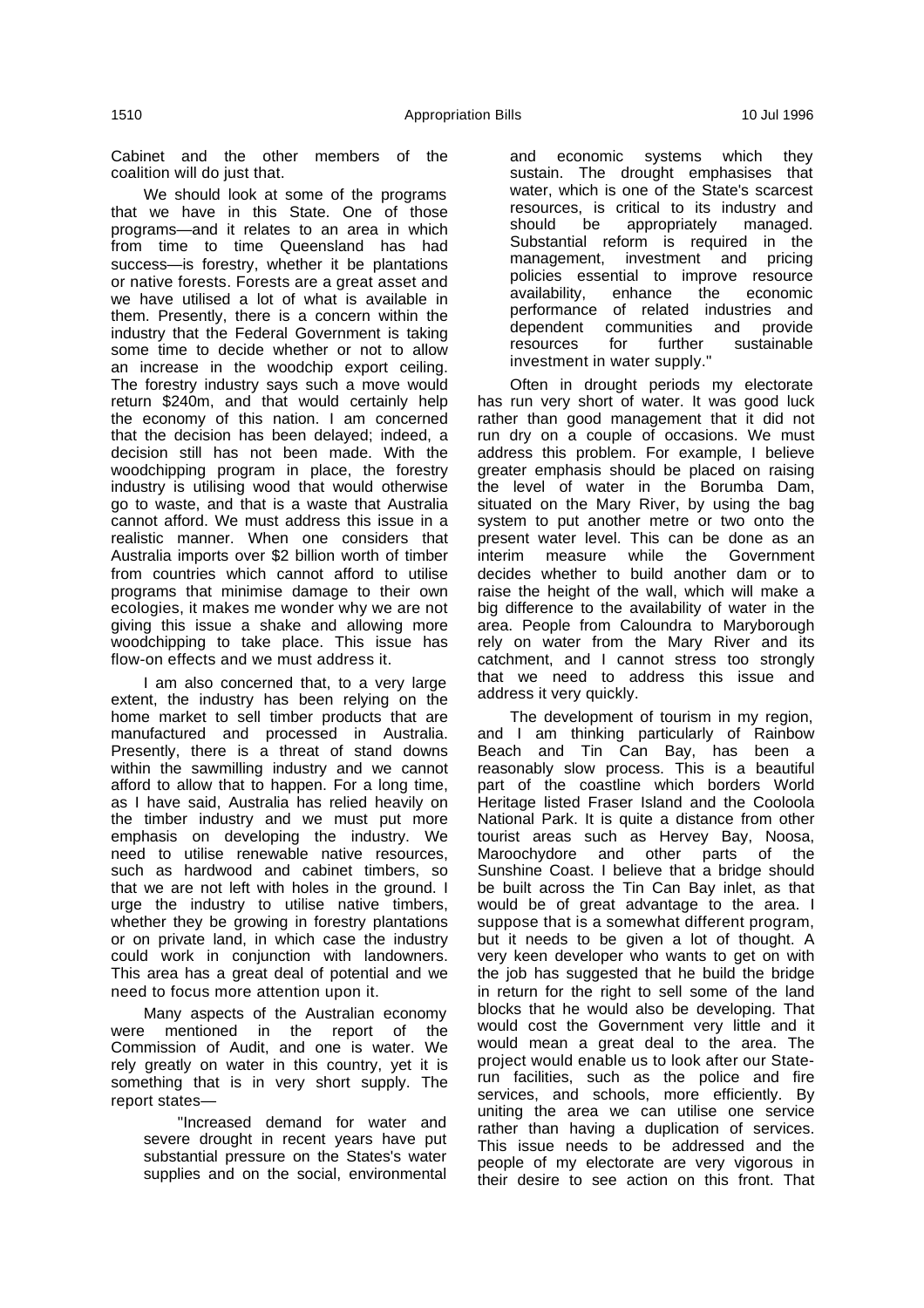area is developing. In the very near future it will need a high school. At present, students have to travel for an hour from Rainbow Beach to Gympie to get to school. It makes for a long day to have to travel for an hour to and from school. Representatives from that area have been lobbying to make sure that they are not forgotten when the need arises for a high school in their area.

I sometimes wonder what the former Government did with education, given the amount of money it spent on it. The former Premier was in a little world of his own when he decided suddenly to give students a \$50 uniform allowance. That allowance may have been of great assistance had it been handled in the right way. However, I am afraid that it was not handled in the right way. Much of the money that was supposed to go towards defraying the cost of uniforms was never spent in that way. The Government tried to give assistance to people without giving enough thought to the matter. As a consequence, no real benefit was gained by the people whom the Government was trying to look after.

As to the President of the Teachers Union, Ian Mackie—obviously an election is looming, because he is making statements about enormous reductions in teacher numbers in various areas of the State.

**Mr Dollin:** How many are going to go in Gympie?

**Mr STEPHAN:** He maintains that Gympie will lose about 20 teachers. That is Ian Mackie's figure, not anybody else's.

**Mr Dollin:** Sixteen in Maryborough and Hervey Bay. Two thousand across the State. It's good stuff, isn't it?

**Mr STEPHAN:** Again, Ian Mackie has suggested a figure of 2,000 teachers across the State. However, the Education Minister says that there is every possibility that more, not fewer, teachers will be put on. The comment of the honourable member for Maryborough is a stupid one and comes from a fellow who should know better. Ian Mackie is contesting an election. He has to try to justify his position, which he obviously wants to retain. He should not peddle stories lacking in substance and credibility. That does not do either him or the schools any good. The teachers need some support.

### Time expired.

**Mr D'ARCY** (Woodridge) (5.32 p.m.): The Government of this State changed this year. One would believe that there had been an election and that the Government of this State had won it with a majority of about 20 seats. Unfortunately, that is not the case. A minority Government came to power bringing with it the promises it made before the election of July last year. The Government is now attempting to erode its promises by stealth. The contract with the Queensland public that the now Premier and the now Treasurer spoke about before the election has hardly been mentioned by the Government, because it is obviously not going to be fulfilled. Instead the Government is using the Commission of Audit to blame the former Government for the present Government's failure to meet its contract with the Queensland people and the commitment it made to the Parliament.

Even someone with a very simple understanding of economics would realise that Governments at a State level have a limited income. Their major income is via<br>Commonwealth grants. What the Commonwealth grants. What the Commonwealth hands the State is the largest portion of its income. There are other sources of income, such as payroll tax, stamp duty, fines and charges, land tax and so on. When this Government came to office, it promised to abolish land tax over 10 years. It said it would reduce stamp duty and payroll tax without imposing any new taxes. At the same time, the Government promised to increase and reorganise services in various areas. However, what do we find? That is not what has happened.

The independent Commission of Audit of the State's resources has been a farce. I have to agree with the speakers on this side of House who have said that it has been a blatant political attempt by a minority Government to raise taxation, break its voluntary agreement with the Queensland public, and to undertake a fire sale of State assets. Given the basic tax structure, the Government has either to find new taxes or to sell something to meet its commitments. There is no other way. That is what we are seeing. We are witnessing something abhorrent that will disadvantage Queensland in the long term. The policy is a short-sighted one.

Basically, the Government is painting a bleak and false picture of the economic position. To do that, the Government is using an inquiry which tendered a series of proposals based on false premises. I do not think that any senior political or financial commentator in Australia up to the period before the end of the Goss Government questioned the state of finances in Queensland. In fact, neither did the former Opposition. The Opposition at that time, the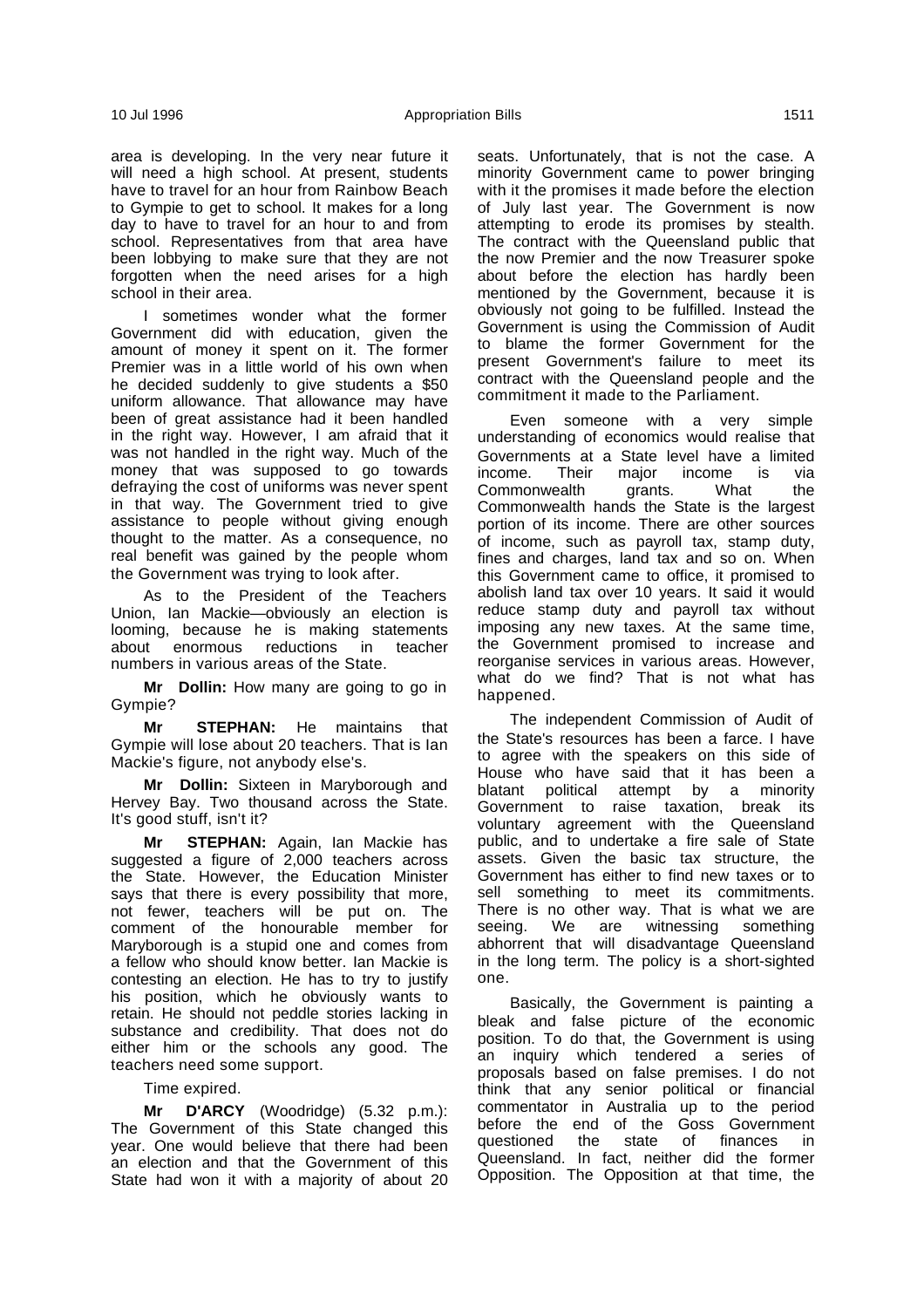present Government, accepted the fact that Queensland had a solid financial base. The Government talks about blow-outs; they are a fairly minor part of the overall economic scene.

What concerns me, and I think most Queenslanders, is that this Government, which supposedly started with so much promise and with a new Federal Government coming in, was supposed to give business in this State a great deal of confidence. Business was going to boom. I can tell honourable members exactly what has happened in the business field. After the initial change of Government at both the State and Federal levels, there was a period of introspection and quiet confidence, and then there was nothing. Since then there has been nothing. In fact, the business community in this State has gone nowhere in the past six months. In addition, it has been horrified by what it has seen of the actions of the Government.

There are several major areas at which we have to look and analyse with respect to longterm prospects. The original concept of a bank in Queensland, via the merger of Metway, Suncorp, the QIDC and the Bank of Queensland, probably had some merit on face value if the entity could have been acquired at the right and reasonable price and a deal could have been done to shift the product onto the market fairly quickly. However, what happened was quite remarkable. In fact, it was incredible. The real financial circles in this State have been horrified by what the Government has done. The Government has acted contrary to every established principle. The Government is interfering at a business level. People are horrified at the Government's interference. The Government is participating in business, but it does not know what it is doing.

When we look at the bottom line, we see that the Government is buying something at a price greater than that at which it can sell it. It is risking taxpayers' money and also the wellbeing of the State. I think the Government has sown the seeds of disaster. As some members may have read, it has been christened by the Financial Review as the "B Bank", or the "Banana Bank". The financial industry regards it as a high-risk project.

One of the points that many members do not appreciate is that, in both areas, we are running at odds with what the Federal Government is doing. The rationale behind the combined bank and the Government's involvement in it is to promote and capitalise on Queensland. Nobody has any objection to that objective, but the fact of life is that there will be no advantage in the marketplace when too much has been paid for it. The Government expects there to be an advantage to Queensland in the bank having its headquarters here. MIM is probably the only major company which has its headquarters in Queensland. That is of no real advantage to Queensland on a work force basis.

One point which has not been brought out is that this merger will bring together three<br>entities which have three distinct distinct specialisations. The QIDC has specialised in industry lending, Suncorp has specialised in insurance and Metway has specialised in housing lending and insurance. The issue of job losses has been raised. By putting this unit together, the specialisation of the various entities will be lost because the merged institution will be competing against the big banks.

The major point that has been overlooked is that the Federal Government expects that there will be more competition and fewer banks. One has only to consider how John Howard put his policies together to realise that fact. The Wallis inquiry commenced before the Government embarked on this activity. If the Government does not know what the outcome of the Wallace inquiry will be, it must be blind. The Queensland Government is currently acting on the false premise that the Trade Practices Act will prevent takeovers from occurring—for example, that the NAB cannot take over St George or St George cannot take over Metway—when the fact is that we will not be operating in a little glasshouse on our own. It is a big world out there. The Queensland Government is a very small operator in the banking industry. There are no loyalties left in the banking world, and we should not expect any favours.

Should we believe some of the things that we are being told—that this bank will promote Queensland industry and that it will promote Queensland projects? Consider the reason behind the establishment of the State banks which the coalition rubbished when in Opposition. Half of the losses incurred by the State Bank of South Australia related to properties that it held in Queensland. So that marvellous bank, which was started as a State bank to promote South Australia, owned the boardwalk and many buildings in Brisbane and lost money on them. There is no basis to the claims that this megabank will be loyal to Queensland.

I return to the Wallace inquiry and the direction of the Queensland Government.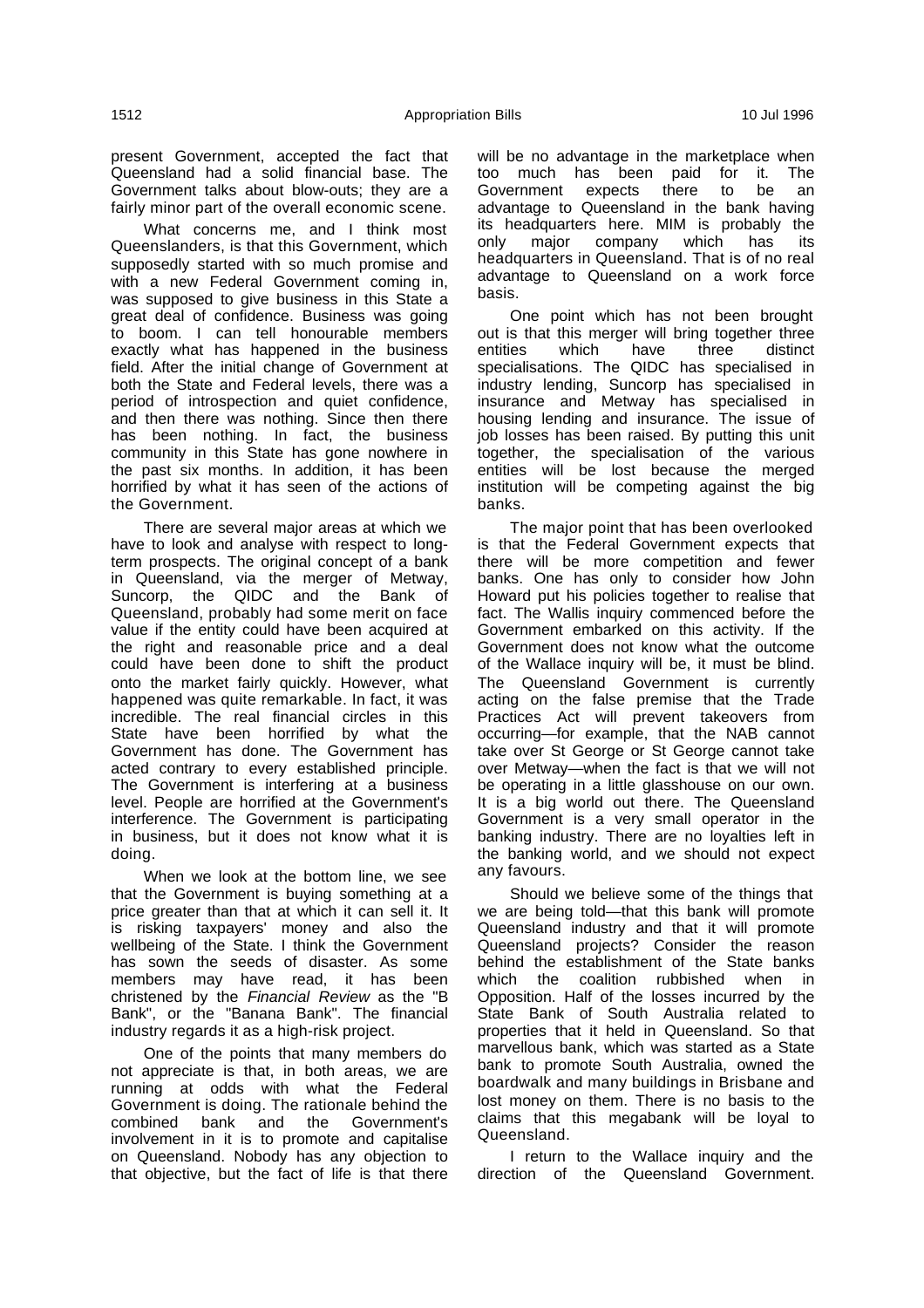When the Wallace inquiry brings down its findings, we will probably end up with three banking institutions and the takeovers will be monumental. No matter what the Queensland Government does, this new institution will be taken over in any event. It will be purchased for a lower price than that which the Government has paid for it.

**Dr Watson:** Why?

**Mr D'ARCY:** I heard someone say today that when the proxies went in on the St George offer, they were almost unanimously in acceptance of that lower cash offer and not the Government's offer. Any shareholder who understood the basis of the share market would be selling the shares at \$4.80 for the simple reason-

**Dr Watson:** No, that's not what you said. What you said previously was that there was going to be more competition, more takeovers, and therefore there is going to be a loss in value. If in fact there is more competition and more takeovers, the chances are that the share price will go up.

**Mr D'ARCY:** That is great logic if you have a saleable-

**Dr Watson** interjected.

**Mr D'ARCY:** I agree.

**Dr Watson:** You can't have it both ways.

**Mr D'ARCY:** Yes, I can. The Government is creating a fairly small unit. It is not creating a massive unit. One has only to look at the holdings in billions of dollars. We will probably end up with three big banks-the Commonwealth, the NAB and either Westpac or ANZ. They will just stand on this new bank because it will not be large enough to compete with them.

**Dr Watson** interjected.

**Mr D'ARCY:** There is not a unit; that is the point that I am making. The member should have listened to the argument that I put up before. The Government is going to wipe out three specialist units operating respectively in insurance, industry and housing lending. The Government is going to merge those units, remove their speciality and make them compete with the big guy out there. He is already competing in all those areas against the new institution, which is smaller than the big guy and the big guy has a wider branch. There is no loyalty left in the market. The Government is kidding itself.

When the time comes to sell the new bank, the Government will not be able to sell at its price because it will be the poor cousin. It will be forced to sell because the new institution will not be able to compete. I do not know of anyone in Queensland at the present moment who would be prepared to put this entity together. The Government is kidding itself. It is doing the very thing that it said it would not do, that is, put a State bank together for all the wrong reasons—for all the reasons that State banks were put together in the sixties, seventies and eighties and for all the reasons that they failed. It is a tragedy for Queensland that the Government is taking this step.

The Government is causing Queensland a tremendous amount of chagrin. It has made the finance industry in Australia, and particularly that in Queensland, as nervous as hell. I do not know to whom the Government has been talking, but it must not have been talking to the senior people. If the Government had been talking to those people, they would have all been telling it the same thing. They are not out caning the Government in the papers, because they are mostly its supporters. But the fact of life is that they are doing it behind the scenes, and the Government has lost their support overnight.

**Mrs Bird:** They're nervous.

**Mr D'ARCY:** They are more than nervous! They just cannot believe what the Government has done. One senior person whom I will not name but who is probably one of the most respected people in the industry believes that the Government's actions are incredible. As much as he supports Queensland, he cannot believe that anybody would pay an above-market price for an entity when they do not understand the end result. It is frightening to realise that the Government has not analysed the depth of its actions.

The new bank is only one of the areas that I wanted to touch on. I am tremendously concerned about the RTZ CRA situation in Gladstone. The Premier said that RTZ CRA may play hard ball and walk offshore. As far as we were concerned, the deal in Gladstone for the new refinery was as good as done. The benefits of this project will not be fully felt during our lifetime but during that of our children and our grandchildren. We have often heard reference to the need to value-add our products. Queensland will supply the base material—bauxite—out of Weipa. We currently have the largest refinery in the world in Gladstone. If we lose this project to Malaysia, Japan or wherever, we have lost the compounding effect of the deal for probably the next 100 years.

I do not know why the arrangements broke down. I heard that the electricity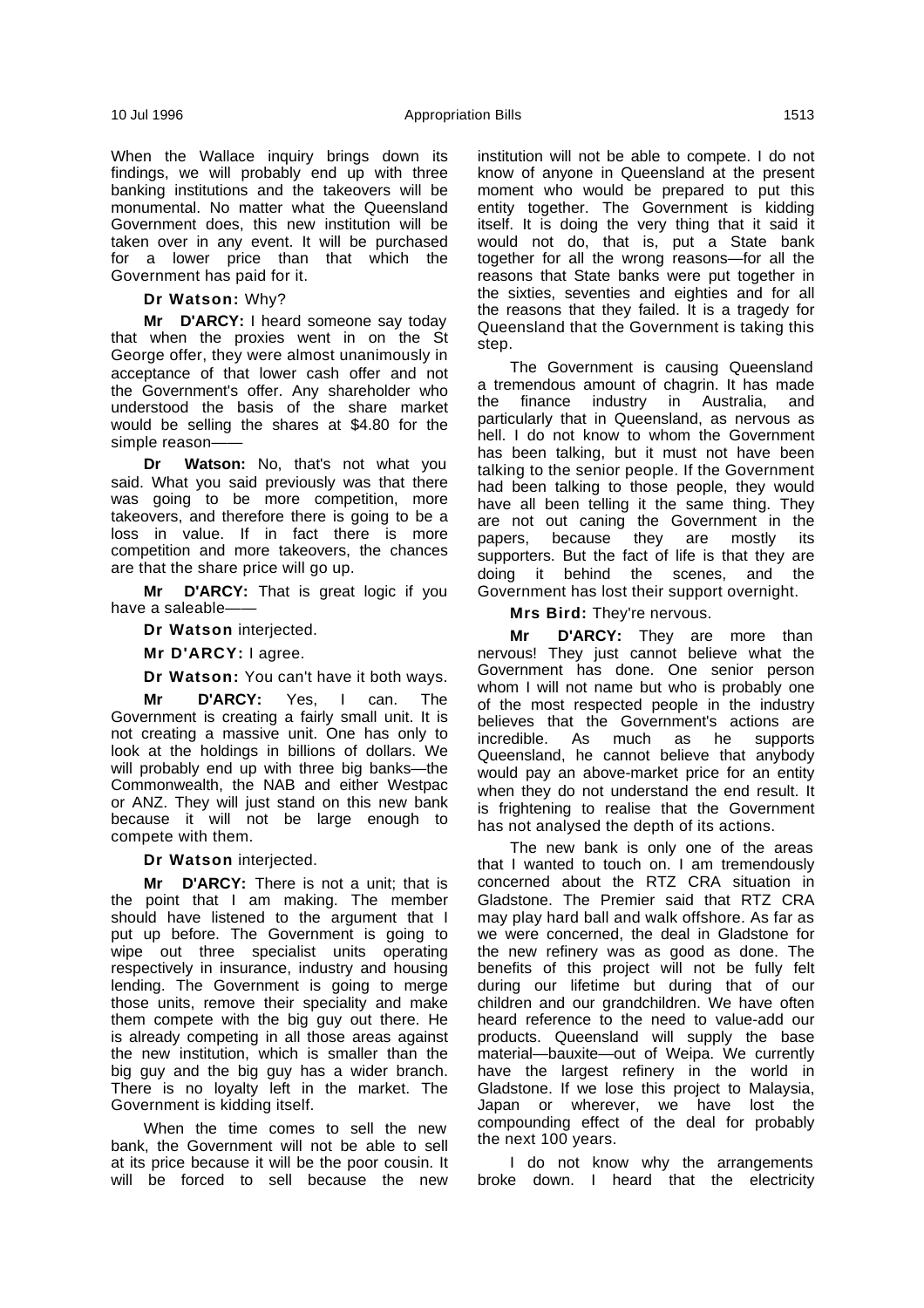generation was one sticking point. That had been resolved to a large extent because they had come back to three centres where that was going to go. It was going to go to Weipa, to Bowen or to Gladstone. It had been decided, as I understood it, that it was going to go to Gladstone. CRA was supposed to have made the long-term announcement some time earlier this year. It was delayed and delayed, and then all of a sudden we find that it has reached the stage at which the company is now negotiating with Malaysia.

I can understand that these big guys play hard ball, particularly this particular company, which has an asset base larger than the State economy. But the fact of life is that we cannot afford to lose that facility from Gladstone under any circumstances. We have one thing that they have to deal with: we have the base resource. We have always talked about creating value-added products. We must take advantage of the benefits that would flow from securing this deal.

We have talked about the coalition's management of the economy since it came to Government. There are two projects which I thought were confirmed. One was the Century mine. That matter still has not resolved itself. Again, that involves CRA. The long-term Gladstone smelter is under a cloud. The actions of this minority Government thus far in its short time in office are frightening the public, the media, the Opposition and the people of Queensland.

The inability of this Government to deal with the complex financial issues that face the State is becoming clear to all Queenslanders, as is the fact that a minority Government is not up to the task. It has frightened Queenslanders. That is a bad thing for a Government. It has acted as if it has a majority of 20, instead of relying on the vote of an Independent from a traditional Labor seat. It is time that the Government began to act responsibly in financial matters and started to take account of the total Queensland economy. The Federal and State Governments have changed within a year. There were great expectations within the business community, but there has been no upturn. One could consider the actions of this Government to be those of a hillbilly.

I have outlined a couple of issues and would like to cover a couple more, but time will beat me. Mr McGrady spoke about Eastlink. However, one aspect of Eastlink was not mentioned. Not only did we miss the Commonwealth money, but we considered only one proposal, namely, that in the short term we were going to take cheap power from New South Wales. One member raised the issue of power losses. However, those losses would have occurred only in the south-east corner of the State. The northern centres would have maintained a constant power supply. One of the long-term advantages of Eastlink was that, a decade or so down the track, Queensland would have had cheaper power, which it would have been able to sell to the rest of Australia. That issue was not taken into consideration.

One of the issues that I believe has frightened most people about the change of Government in the short term is that it has not understood the difficult and complex financial situations that face the State. It made promises before coming into Government; however, to fulfil those promises it must find additional taxation. It is obviously blaming the previous Government and considering a fire sale and raising taxation. I think I said on day one that the only way to do that in the short term is by introducing a petrol tax, which would disadvantage and be tremendously dangerous to the country and the rural areas of Queensland.

**Miss SIMPSON** (Maroochydore) (5.52 p.m.): In this debate we have heard the most incredible statements from the Opposition, and few are so incredible as their bleatings on Health. It hurts the leadership of the Opposition, Messrs Beattie and Elder, that their activities when at 147 Charlotte Street have been unexpectedly exposed. It must hurt the member for Mount Coot-tha to be dumped with the mess and to have had her political future mortgaged by Mr Beattie's \$1.2 billion leadership takeover bid and his bid to purchase the Premiership with the Hospital Rebuilding Program. He is the man who rose in this place yesterday to talk about Queensland Health's budget blow-out going through the roof!

Experienced as Mr Beattie might be at achieving Health blow-outs, let us look at the facts. On coming to office in February, Mike Horan inherited a current year blow-out of \$47,944,000—more than \$72m, if one includes the bankcard bill from previous years. Where did that blow-out end up? Through the roof? Through the floor, more likely! As at 30 June 1996, the overrun had fallen to \$40,284,000—a fall of \$7,660,000. Mr Beattie is keen on tagging this Government as "back to the future". However, in just 18 weeks the Health Minister has gone back to a future well worth having: fiscal responsibility, value for the health dollar and real service delivery. Real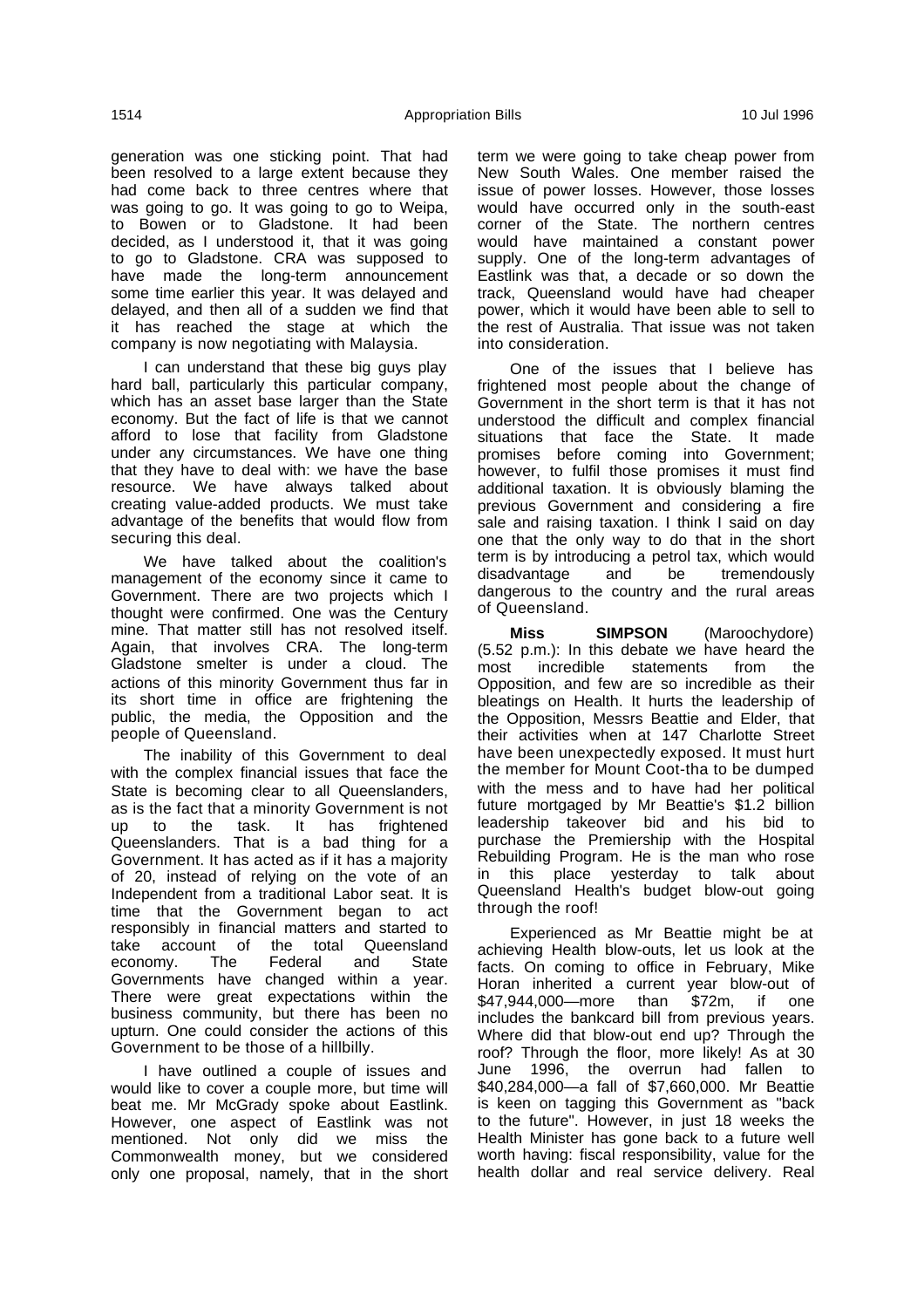service delivery is unknown to the Opposition. Mrs Edmond, whose \$176m workers' compensation blow-out qualified her as a Labor Health spokesperson, is now jumping up and down and saying that the Health Minister should start allocating funds for service delivery and cutting waiting times.

Let us go back to those facts; they keep getting in the way of Labor's good story. Just to begin, let us look at the Princess Alexandra Hospital where, according to Mrs Edmond, the Minister has done nothing. Contrary to that, the Borbidge Government is implementing a plan designed to quickly alleviate the huge patient demand faced by the PA Hospital.

The PA Hospital is currently bursting at the seams, running at about 100 per cent occupancy—a situation that is clearly not acceptable. Mike Horan, as Health Minister, has moved quickly to achieve a final agreement on 765 beds for the PA Hospital redevelopment. A total of 555 of those beds will be acute; another 210 beds will include mental health, geriatric, spinal injuries and head injuries beds. This total of 765 beds has been agreed to by all involved parties, including the PA Hospital staff. The agreement on bed numbers was the final hurdle—a hurdle not leapt by Mr Beattie in his eight months at Health. It was the last hurdle to be overcome before final planning could be completed. The redevelopment can now move to project definition stage and then to the calling of construction tenders. A project director for this redevelopment has been appointed and is now on site.

Mike Horan, as Health Minister, has further allocated almost \$1m in specialist theatre equipment to assist in the reduction of PA Hospital elective surgery waiting lists, including a new gamma camera for diagnostic radiology, and for specialist urology, orthopaedics, ear, nose and throat, and X-ray theatre equipment. And Mrs Edmond is still squawking about waiting times. However, when we go back to the facts we find that, during Mr Horan's Ministry, Category 1 long waits at the PA Hospital have fallen by 4 per cent, and Category 2 by 10 per cent. At the Prince Charles Hospital, Category 1 long waits have fallen by 5 per cent, and the number of long wait Category 2 patients has fallen from 77 to 42. Cardiac surgery long waits at the Prince Charles Hospital have fallen to zero—nil, none at all. No Category 1 patients are waiting longer than 30 days. The number of long wait Category 1 patients at the Gold Coast has fallen by a massive 17 per cent. At Ipswich, the total number of Category 1

patients has fallen by almost 50 per cent to 128. So it is action under the coalition while it was talk under Beattie. Now, with Mrs Edmond as the Health spokesperson, it is griping from the Opposition.

Mrs Edmond gripes about a capital works freeze. That is one of her many fictions. Mr Horan's capital works strategy is more accurately described as a thaw. Within days of taking office, the coalition reversed the transfer of \$33.9m out of the already grossly overcommitted Hospital Rebuilding Program a transfer which had threatened to quash projects such as those in Hervey Bay, Townsville and Proserpine. Yesterday, Mrs Edmond misled this Assembly by saying that "surveyors working on the redevelopment of the Royal Brisbane Hospital have been sent home". That was wrong. On the contrary, now, at last, the Hospital Rebuilding Program is under way with real funding of \$1.2 billion—that is not monopoly money.

Mrs Edmond gripes about the proposals to establish hospitals at Noosa, Beaudesert, Robina and Caloundra. Perhaps she would like to tell the people of the Gold Coast that they do not need improved health facilities. Perhaps she would like to tell the 2,700 patients waiting for surgery at Southport to wait a bit longer. Not under this Government! The Health Minister has directed that Robina master planning commence. The \$25m Stage 1 of the facility will include an ambulatory care centre, day surgery and community health facility. The day surgery alone will bring \$3.1m per annum to the economy of Robina. Perhaps more importantly, the day surgery will entrench and continue the cuts to surgery waits achieved by this Government across the Gold Coast.

Mrs Edmond also gripes about the fate of the Consumer Health Advocacy group, which spent its days criticising the ALP's administration of Health. Let us look at what Mr Elder's consultants said about Consumer Health Advocacy.

Debate, on motion of Miss Simpson, adjourned.

# **STATE BUDGET**

**Mr BEATTIE** (Brisbane Central—Leader of the Opposition) (5.58 p.m.): I move—

"That Parliament calls on the Treasurer to ensure that the promises the coalition made to the people of Queensland are fulfilled in the State Budget, and that the Treasurer ensures commitments the coalition gave to the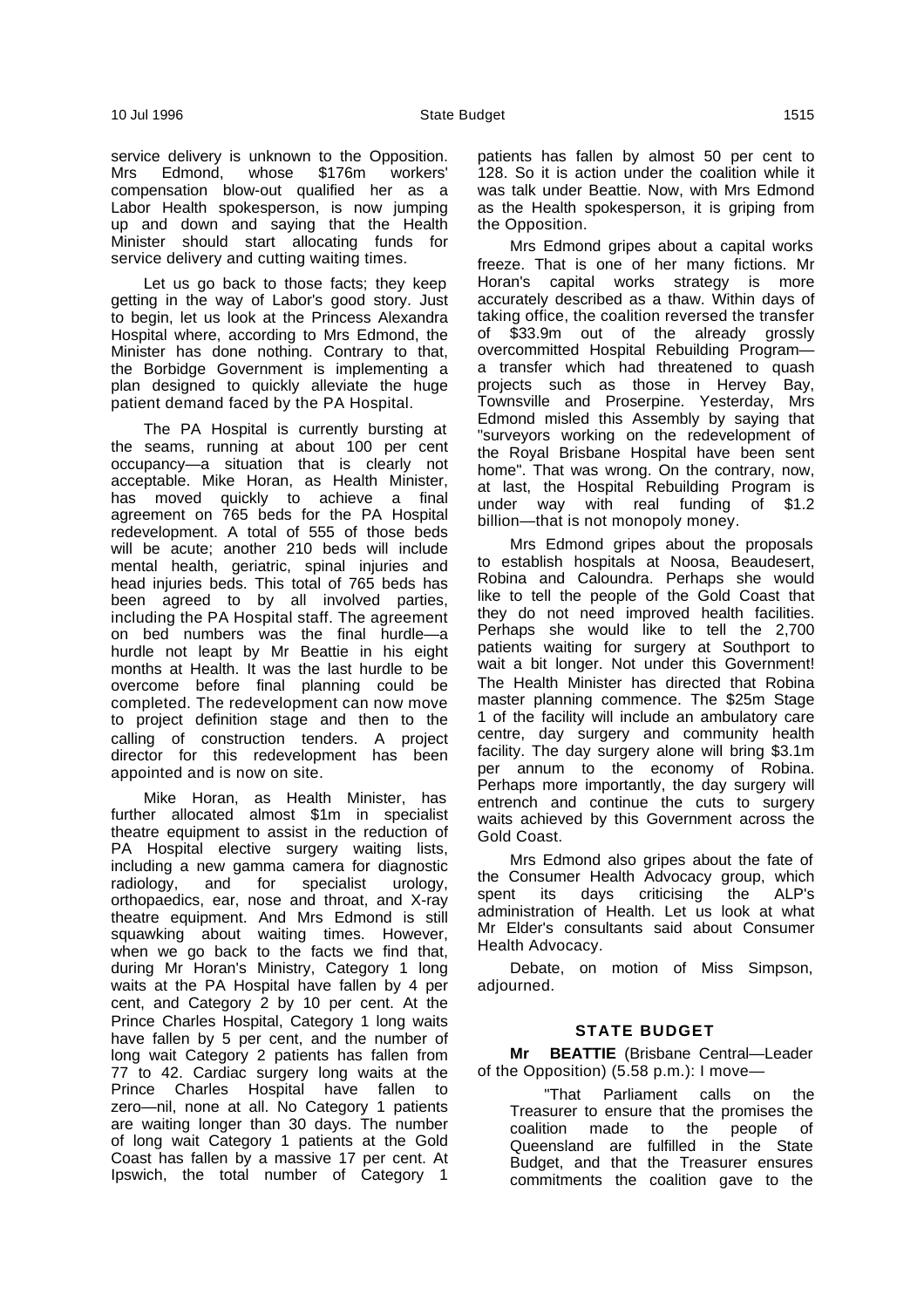people of Queensland—including 'no new or increased taxes'—are fulfilled in the State Budget."

It is very clear to the Opposition that there is grave concern that this Government is going to breach the electoral commitments that it gave and the contract that it has with the people of Queensland. Indeed, many Queenslanders hold the view, as does the Opposition, that the Queensland coalition Government was elected one day and was a shambles the next. The reality is that the Premier, Mr Borbidge, gave a very clear commitment to the people of Queensland. He said, "We have our contract with Queensland." He delivered it in a speech on 3 July last year. In it he said that he was doing more than making promises, that all these promises were contained in what he called "our contract with Queensland". He promised that if the coalition said that it was going to do something it would do it. He said—

"We will not promise what we know deep down we cannot deliver."

He vowed—

"If we fail—then throw us out."

The coalition promised no new or increased taxes. For the information of the House, I table that speech of 3 July with the relevant parts highlighted. The coalition promised no new or increased taxes. As we all know, this Government is planning to increase taxes and charges despite promising it would not do so. Let us look at the record. When one considers how the Treasurer sees herself, one can understand why this Government is in trouble. An article in the Sunshine Coast Daily of 4 June was headed "Govt's first 100 days of success, Sheldon says". I table that article.

Let us consider what the commentators have to say. I will table these comments. Does the Weekend Australian agree with Joan Sheldon? It certainly does not. Its headline on 30-31 March stated "Borbidge too slow off the mark for business leaders". The editorial in the Australian on 13 May was headed "Borbidge losing his way". On 27 May, the Cairns Post carried a headline "No corks popping in first 100 days". On 14 May, a headline in the Canberra Times stated "Borbidge stumbles seconds from the start". A headline in the North Queensland Register stated "Coalition slow to impress the bush". In the Weekend Independent we have the headline "Govt flounders from lack of coordination".

On 30 May, the Australian carried the headline "Shades of the past in Borbidge's style". The Australian Financial Review on 29

March stated "Jitters in Qld over new 'government by review' ". In the Courier-Mail on Saturday, 25 May, we saw the headline "The Borbidge team has sat like a rabbit caught in a spotlight". "Waiting for a state of action" was the headline in the Courier-Mail of 25 May. An editorial in the North West Star in Mount Isa was headed "Few reasons for honeymoon party". That is what it said about the Government. "Coalition's milestone no reason to celebrate" was a headline in the Townsville Bulletin of 25 May. "Inquiry an end to Borbidge's honeymoon" was a headline in the Sydney Morning Herald of 2 April. "Gridlock: Qld unplugged" was a headline in the Australian Financial Review of 28 March. In the Toowoomba Chronicle on 26 March was the headline "Disappointing political naivety". I table those articles because they are a sad indictment on this Government's performance<br>and they show what the people of what the people of Queensland think about this Government.

Let us consider the election commitments that were made by this Government. It made a very clear commitment that there would be no new taxes. What happened? Within days of being elected, the Health Minister, Mike Horan, told a media conference that he supports increasing the tax on cigarettes. The Government has no mandate to do that. The Deputy Leader of the National Party, Kevin Lingard, blew the whistle on the fact that Ministers had been talking about the need for more taxes. The Government has no mandate to do that; yet the Treasurer has refused to rule out increases.

I turn to the great—now discredited—audit report. In that report a number of things were put on the agenda. The Treasurer and the Premier have made it absolutely clear that those matters are staying on the agenda. I will repeat them so that every Queenslander knows what is on the agenda. This Government is looking at privatising hospital services and ports and airports. What about Gladstone, Townsville, Mackay and Cairns? What about privatising rail services? That is on the agenda, as is privatising the TAB, Sunlover Holidays, TAFE, the electricity industry, Crown law, State forests, public sector superannuation-

## **Mr Hamill:** Main roads.

**Mr BEATTIE:**—main roads, urban water providers, prison management and new taxes for petrol, as well as the sin taxes that I mentioned earlier. Also on the agenda are a wider application for user-pays for Government, motorway tolls except on the Sunshine Coast and amalgamation of local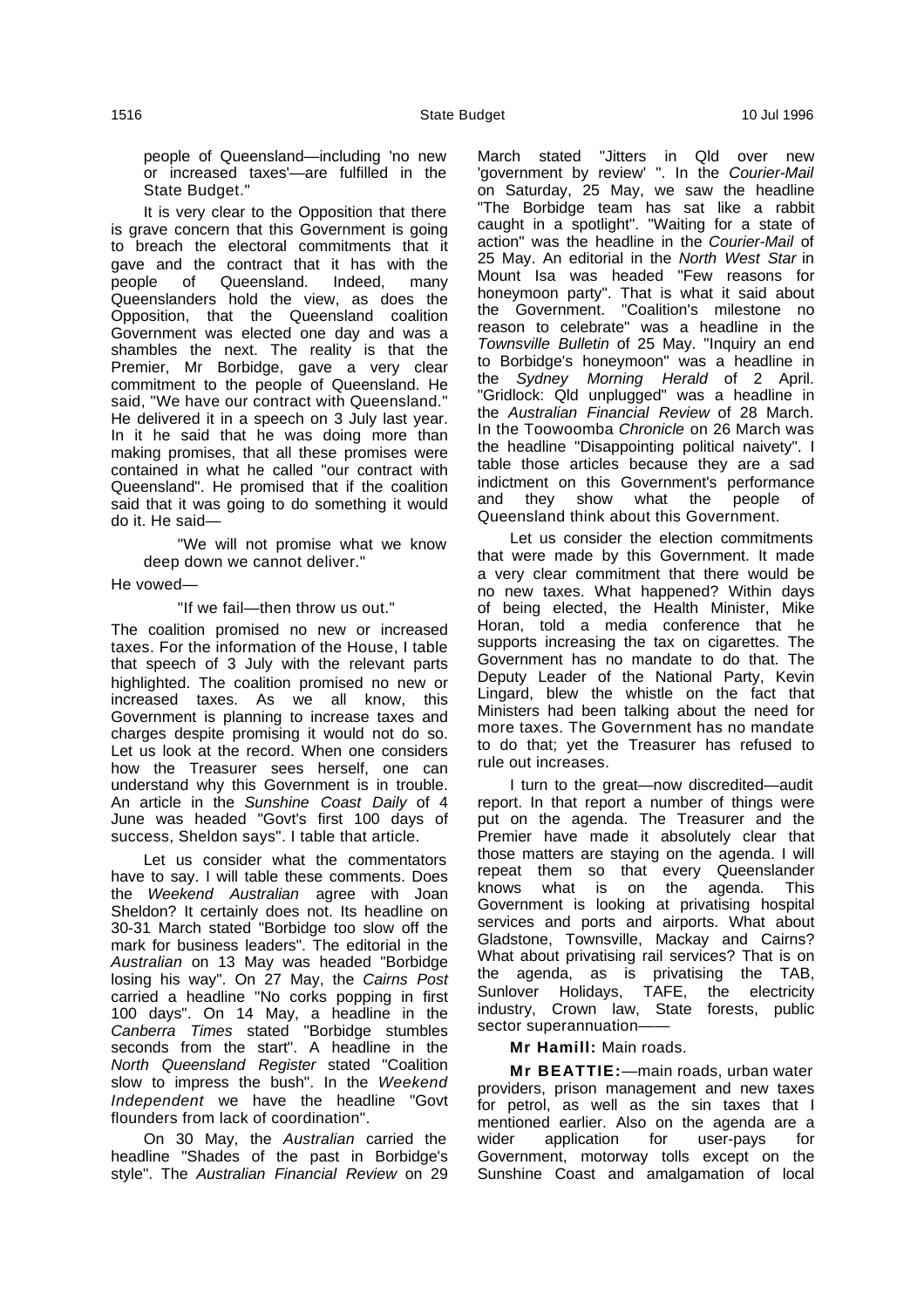government. On goes the list. What we have is privatisation by madness. It is Thatcherism gone crazy. Each of these items is on the agenda, and each one of them is a breach of the coalition's election commitments. They are clear breaches of the contract that Mr Borbidge said he had with the people of Queensland. No-one believes the Government any more.

Everyone in the community knows that not only is this Government turning back the clock but also it is not up to the task. Let us have an opportunity to put these things to the people of Lytton when the Premier decides to call a by-election. Let us say to the people of Lytton, "Here is an opportunity for a referendum. You can have the referendum. You can decide to send a message to this Government. Do you want a petrol tax? Do you want the sin taxes? Do you want to see the Queensland electricity industry privatised? Do you want to see the ports, such as Gladstone, sold? Do you want to see this State destroyed and the clock turned back to the Dark Ages? If that is what you want to see, then you vote for the coalition, the people who can't keep their word." No-one believes them any longer; no-one has any faith in them any longer.

For the benefit of the House, I table a list of some of the broken promises which show the little regard that the Premier has for the people of Queensland. When asked about why he had not appointed a stand-alone Minister for tourism, the Premier revealed his attitude. On ABC radio, Mr Borbidge was asked whether he had broken his election promise that tourism would be given a standalone, senior Ministry. He replied—

"No. It hasn't been broken. It just hasn't been implemented at this stage."

That is typical of the coalition's approach to its election commitments. For the information of the House, I table that document.

We have a Premier who signs documents that he has not read and does not understand. We have proved today, with the identification of the missing \$350m in the audit report, that we have a Treasurer who does not know what she is talking about and does not understand the audit documents that have been tabled in her name. She has not been prepared to explain the \$200m deficit created by the abolition of the toll on the Sunshine Motorway—or the \$400m, as the Premier tried to tell the House this morning. She does not demonstrate that sort of economic responsibility. Let us be very clear. The Treasurer, in common with all Liberals, has no beliefs, no commitment to a long-term strategy for Government, and is prepared to embrace Margaret Thatcherism if it sounds like a good idea at the time.

One of the reasons why politicians in this country are not regarded as well as they should be is that, over a period, they have broken their word. They have not stuck to their election commitments, and they have betrayed the faith with which they were entrusted by the people of Australia or the people of the State they represent. This Government has betrayed the confidence of the people who elected it. This Government has betrayed the people of Queensland; it has betrayed the people of Mundingburra—even down to the issues of law and order. This month, we heard that the new recruitment into the Police Academy has been cancelled. There has been a reduction in the intake in October and January. All along the line, this Government has breached its election commitments.

I appreciate some of the public comments of the honourable member for Gladstone, which I read in her local paper and in other places, such as this morning's Australian and the Gladstone Observer. I share her view on those matters. I share her view in opposition to the sin taxes. The Premier and Deputy Premier cannot say to the people, "We have a contract; trust us," then take office, and less than five months later break all those election commitments. They cannot say that there will be no new taxes and then say that a fuel tax is on the agenda. They cannot say that there will be no new taxes and have those so-called sin taxes on the agenda. People in the community have no faith in the Government. They feel betrayed. As I have said on a number of occasions, the word used by people in the community on every occasion in relation to the Government is "disappointment". They are disappointed because they expected better. They are disappointed because the Government, in common with a long list of previous Governments in the National/Liberal Party mould, has broken its commitments. People know they have been betrayed. The Government has not stuck to its commitments. The members opposite say that those matters are still on the agenda. If they want to rule them out in the debate tonight-

### Time expired.

**Hon. D. J. HAMILL** (Ipswich) (6.08 p.m.): I rise to second the motion moved by the Leader of the Opposition. In seconding the motion, I draw the attention of the House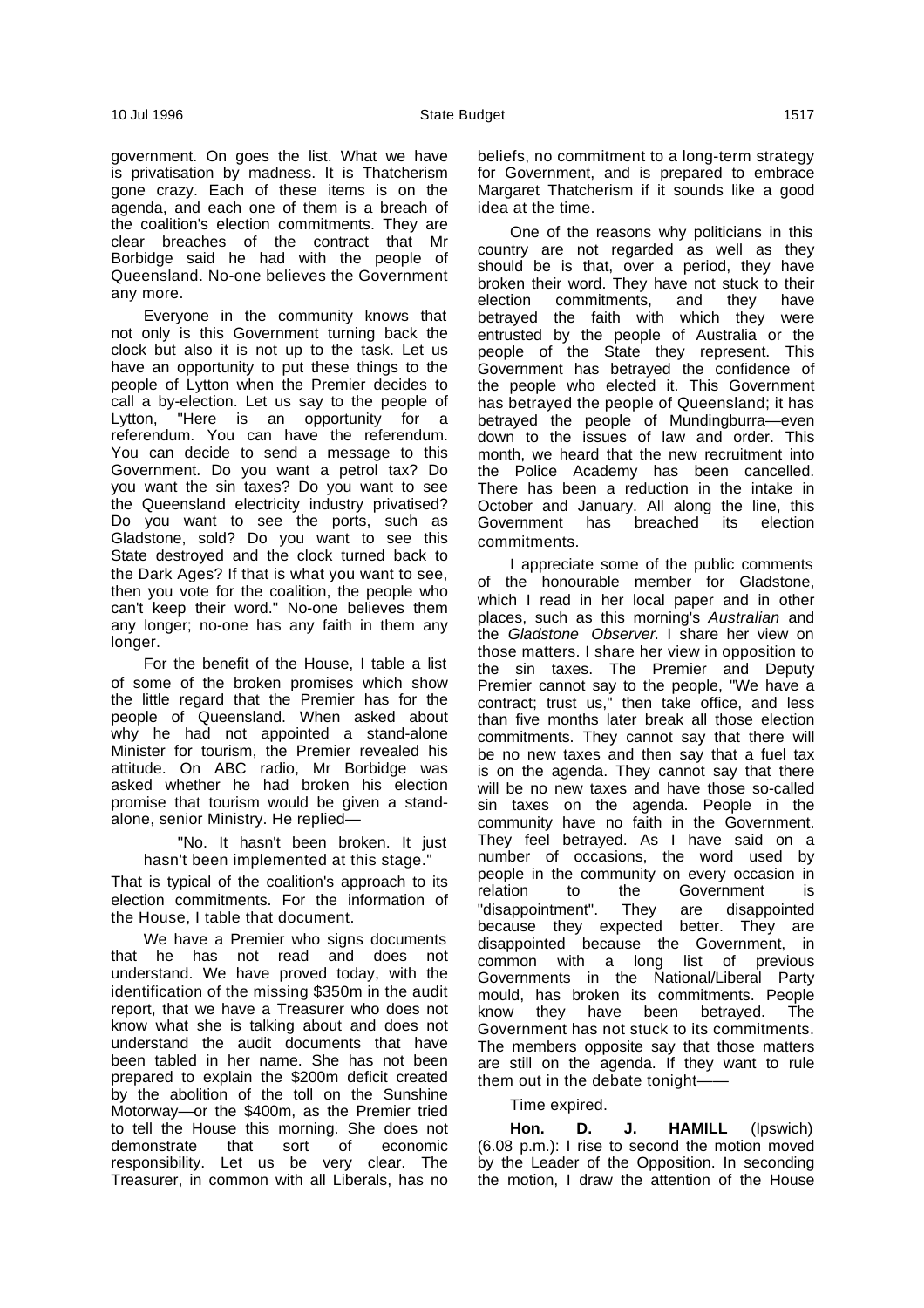"Our contract with Queensland in this campaign seeks to re establish and renew a political benchmark."

He went on to say—

"We will not promise what we know, deep down, we cannot deliver."

He went on to say—

"If we fail—as Labor has done—then throw us out."

That was the contract; that was the claim.

The Leader of the Opposition has outlined the failure of this Government to deliver on a number of the key elements of its election manifesto. I think it is also important to highlight the deliberate campaign being waged by this Government to try to muddy the waters and create an atmosphere in Queensland that will provide it with the alibi by which it will not have to deliver its campaign commitments, whether they be in terms of additional spending initiatives or whether they be in relation to concessions in relation to State taxes and charges that were so solemnly promised by the then Leader of the Opposition, who is now the Premier, only a few months ago.

I remember those promises in relation to<br>tion. They were very interesting. taxation. They were very interesting. Remember the one about the abolition of land tax? Remember the additional payroll tax concessions? Those promises were made, and those promises have not been delivered. Yet at the time of the last election we also had the hired guns from the Institute of Public Affairs trotted out to provide some credibility to the coalition manifesto in relation to how it would be funded.

**Mrs Sheldon** interjected.

**Mr HAMILL:** I take the Treasurer's interjection. She was holding up the Institute of Public Affairs report from Mr Michael Nahan, who claimed that the 1 per cent productivity dividend across-the-board would fund the coalition's program. How does the 1 per cent cut to public finance gel with the 10 per cent cuts which this Treasurer has been meting out in correspondence with individual departments?

There has been a deliberate policy to try to discredit the economic management of the former Labor Government, to create an atmosphere in which this Government could renege on its manifesto, on its policies and on its commitments to the Queensland people. We first heard it from the Treasurer back in March when she started up this cult of the underlying deficit. She went along to the Conservative Club and said on the one hand, "There is a \$185m hole in the Budget", yet on the other hand she had to concede that there would be a \$2m to \$3m surplus in the Consolidated Fund for 1995-96—a surplus! But still she and the Premier peddled the deficit line. So one can only assume that they were not referring to the consolidated account; they were referring to something larger.

Quite clearly, that was disproved at the recent Premiers Conference and Loan Council. Documentation published in the National Fiscal Outlook shows that Queensland does not have an underlying deficit but actually has an underlying surplus. The table on page 11 of the National Fiscal Outlook document shows clearly that for 1995-96 Queensland Treasury figures anticipate a negative deficit—a surplus. In fact, the report states quite clearly—

"Victoria is projected to move from underlying deficit to underlying surplus while Queensland is projected to have smaller underlying surpluses than in 1994-95."

That smashes totally the credibility of the Treasurer. Of course, now we have the new element of this fabrication of economic mismanagement in the form of the failure of the Treasurer's own Commission of Audit to include the retained profits of public enterprises in the balance sheet to establish the worth of Queensland. How can the Government keep \$350m off the balance sheet? Unless it is trying to get an outcome; unless the Government is trying to set up an alibi to justify reneging on election promises. The Opposition is a wake-up to the Government. It knows what the Government is about. When it comes to economic management, it is about time the Government had some decency and honesty about the state of the Budget. It should stop talking down Queensland and get on with the job and do the things that it promised to do when it came to Government. It should stop trying to set up the circumstances whereby it can increase taxes, increase sin taxes and break its election promises to the Queensland people.

## Time expired.

**Hon. R. E. BORBIDGE** (Surfers Paradise—Premier) (6.13 p.m.): I think that it is more than passing strange that the mob that could not implement their election promises over six years expects the Government to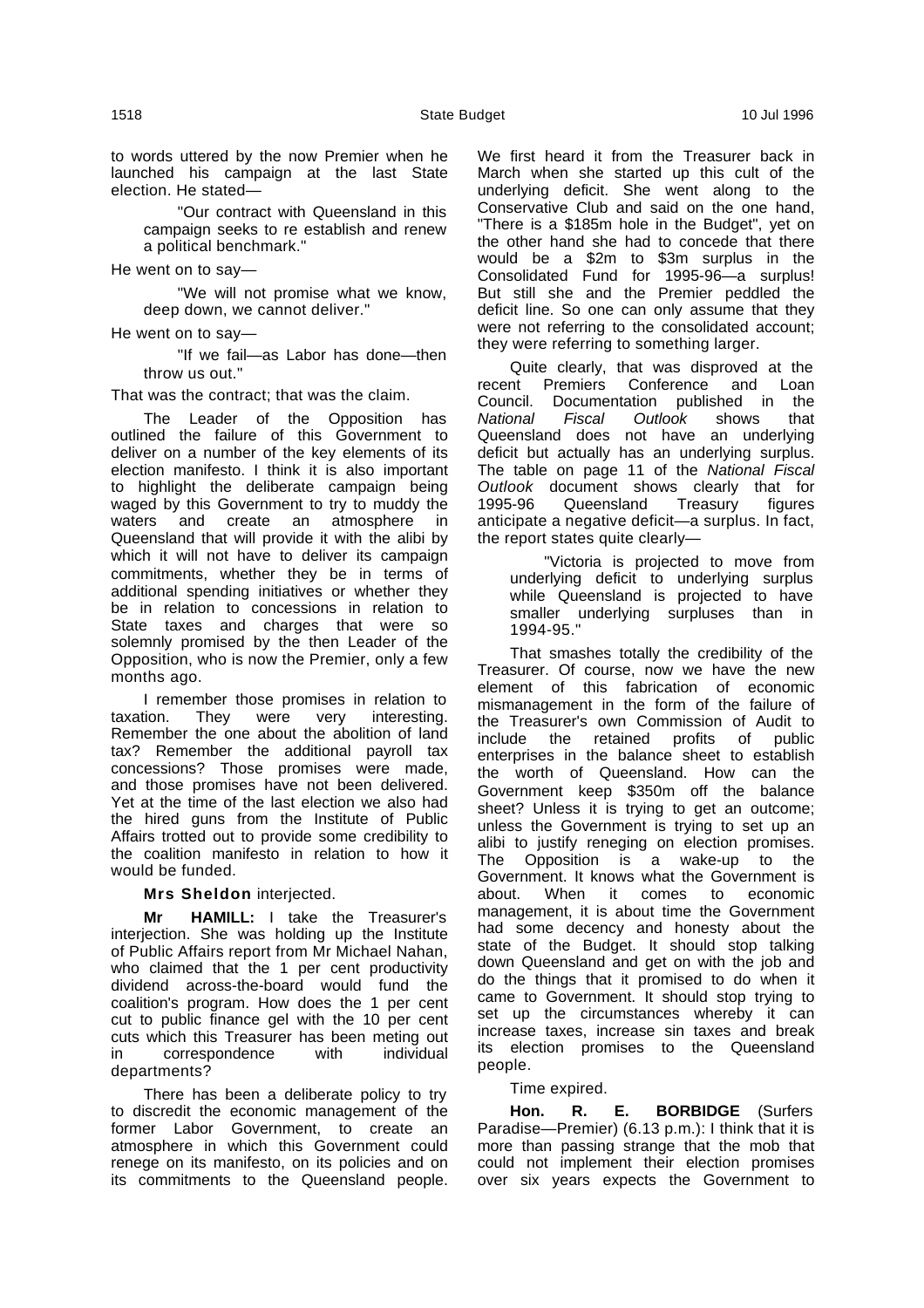implement its election commitments in under six months. What a pathetic performance!

I move the following amendment—

"At line 5, after the word 'are', omit the words 'fulfilled in the State Budget', and insert the words 'implemented subject to Budget constraints'."

The amendment moved by the Government will result in the amended motion reading as follows—

"That Parliament calls on the Treasurer to ensure that the promises the coalition made to the people of Queensland are fulfilled in the State Budget and that the Treasurer ensures commitments the coalition gave to the people of Queensland, including no new or increased taxes, are implemented subject to Budget constraints."

In moving this amendment and in speaking to this motion, I again want to highlight the blatant hypocrisy of the Opposition in seeking to debate the issue of economic management. After two damning reports presented to this Parliament over the past two days, I am amazed that Opposition members would have the gall to put up their heads. They should be apologising to the people of Queensland.

In case members opposite have forgotten, I will again outline to the House the damning facts, which are a \$662m oneyear—actually, just over one year—turnaround in the budgetary position of this State, turning a healthy surplus into a \$337m deficit. All in one year and all as a result of unsustainable increases in on-line budgets! I ask the Leader of the Opposition to remember the Budget increases: Education up 8.9 per cent, Training up 8.7 per cent, Family Services up 17 per cent, Police up 7.5 per cent and, of course, we had Health, presided over by the now Leader of the Opposition, up 11.2 per cent, or \$300m.

## **Mr Fouras** interjected.

**Mr BORBIDGE:** I say to the former Speaker that the only problem is that the Labor Government budgeted for only 5.8 per cent. It spent money that it did not have. The overruns in Health—more than \$70m in recurrent spending and \$1.2 billion in unfunded capital works promises. Does the Leader of the Opposition remember slipping up to Ipswich two days before he was kicked out of office and promising an extra \$60m in health funding? There was no money there; there was no Cabinet approval; but, "Here you are, another \$60m." Workers' compensation a \$300m blow-out, which threatens the long-term viability of the fund. The Labor Government failed to heed the warnings. It failed to do anything about the need to increase compulsory third-party insurance which, if the Labor Party had its way, would have gone the same way as workers' compensation.

That was the sorry state of affairs that this Government was confronted with when it came to office. That was the sorry legacy of Labor, the guilty party. Add to this the results of the Premiers Conference where in order to help the Federal Government fill another Labor black hole the people of Queensland will be forgoing \$190m in Financial Assistance Grants.

This Government will be doing everything in its power to limit the pain that has been inflicted on the people of Queensland by the former Labor Government. It is committed to cutting the waste in Government departments—waste that was built up over six shabby years of public maladministration. The Government is also committed to identifying those many projects and programs that were fraudulently promised by the Labor Party in its dying days in office—promises that it knew it could not afford; promises that it knew it could not keep; promises that it knew it would never have to deliver.

This Government will continue to nail the economic performance of its predecessors to the mast. It will continually remind the people of Queensland of the economic record of Labor and the economic credentials of the Leader of the Opposition—the man who in Health alone has left our Minister for Health with \$70m in overruns in terms of recurrent expenditure. I am amazed that the Leader of the Opposition had the audacity to raise this issue when two independent reports to this Parliament in two days tell the facts. I commend the amendment to the House.

## Time expired.

**Hon. J. M. SHELDON** (Caloundra— Deputy Premier, Treasurer and Minister for The Arts) (6.18 p.m.): I welcome the opportunity to second the amendment to the motion moved by the Premier. I must admit that I am still amazed by the thick-skinned gall of those opposite—Curly, Mo and Larry. In the last week we have had two independent reports that highlight how appalling was the previous Labor Government's economic record. The Commission of Audit showed how the Labor Party had run down a \$325m surplus in 1994-95 to a \$337m deficit in 1995-96. The Kennedy report, released today, showed how Labor, through mismanagement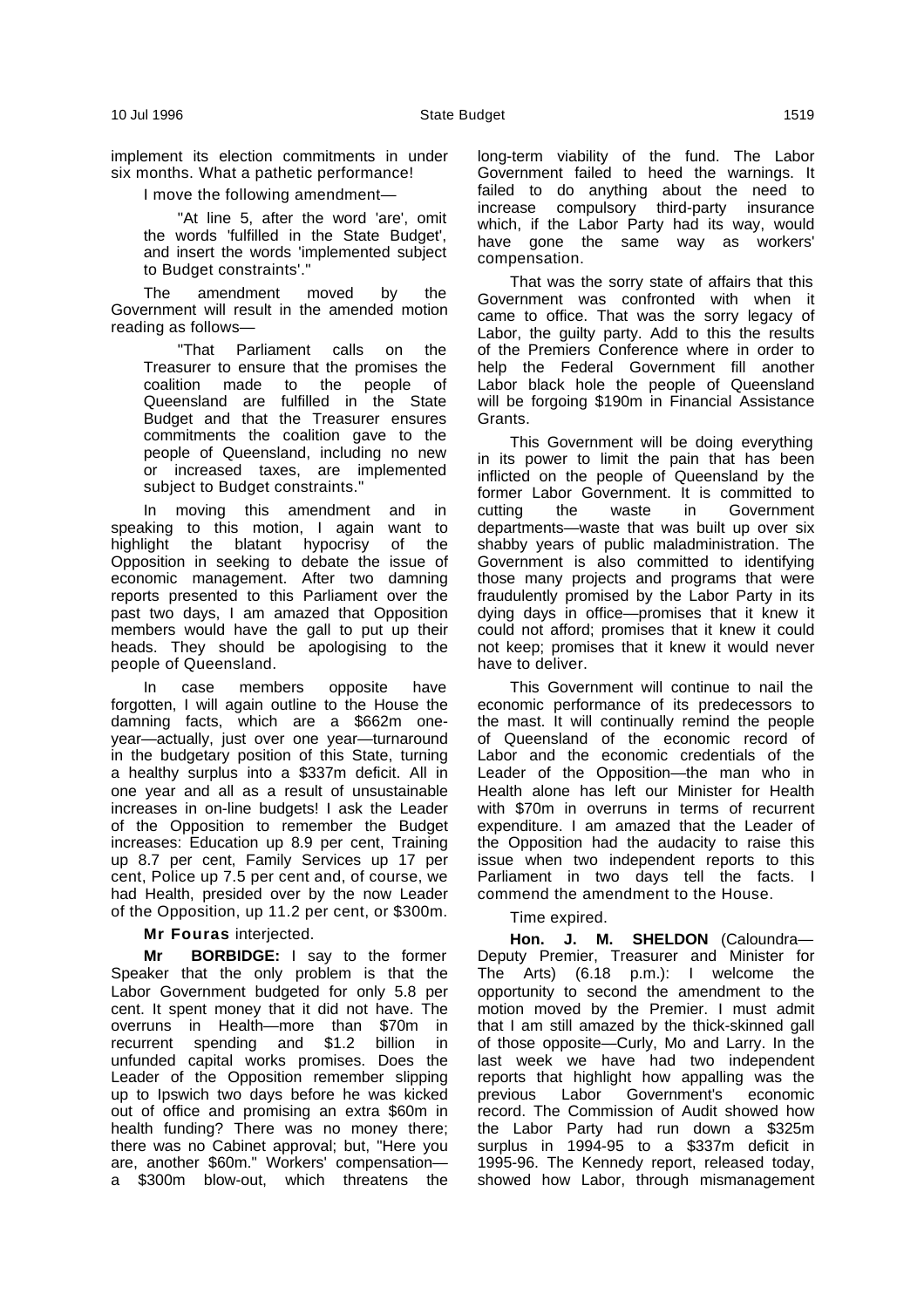and political interference, ruled over a \$300m blow-out in the Workers Compensation Fund.

Today the Opposition tried its hardest to discredit these two reports and Opposition members certainly ended up with egg on their faces. The Three Stooges were at it again— Beattie, Hamill and Elder—with unbelievable economic incompetence and ignorance. Today's little effort was to try to say that retained earnings for public financial enterprises should be used to balance up the \$337m 1995-96 debt Labor clocked up. What rubbish! However, members should not just take my word for it. How about taking the word of the commission chairman, Dr FitzGerald, who has more credibility in his little finger than the entire Opposition combined. This afternoon Dr FitzGerald released a statement, in which he says-

"The Commission stands by its presentation of the States's financial condition, as a true and fair picture on sound accounting and public finance principles."

True and fair—that is more than we can say<br>for those opposite. Dr FitzGerald for those opposite. Dr FitzGerald continues-

"Comprehensive information on the assets, liabilities, profits, retained earnings and payments to the government of dividends and taxes, or tax equivalents, was indeed made available to the Commission for all of the States's public enterprises

. . .

Retained earnings for the enterprises are fully incorporated in the assets and net worth as at 30 June 1995 shown in Chapter 4 of the Commission's  $report$ —both for the themselves and for general government, which is the owner of the net worth of those enterprises on behalf of the people of Queensland."

Dr FitzGerald goes on to say-

"As I stated this morning to a member of the staff of the Leader of the Opposition, the Commission and its expert advisers strongly believe that the way the results of the State's enterprises are shown in the accounts of the Government in the Commission's report is both correct and in keeping with the fundamental principles for responsible public sector management."

So there we have it! Dr FitzGerald told staff of the Leader of the Opposition this morning that the Commission had covered the retained earnings questions and, in fact, he explained why the retained earnings could not be used to pay off Labor's \$337m deficit, yet the Leader of the Opposition ignored him. He intentionally and deliberately misrepresented Dr FitzGerald. This morning, the Opposition Leader set out to discredit the Commission of Audit and the highly respected financial experts-

**Mr BEATTIE:** I rise to a point of order. I find those comments not only untrue but also offensive. Under Standing Orders I seek for them to be withdrawn. I represented what Dr FitzGerald said to the staff in my office very accurately. I seek for those matters to be withdrawn.

**Mrs SHELDON:** I will further explain exactly what Dr FitzGerald said. It is in his report as released this afternoon.

**Mr BEATTIE:** I rise to a point of order.

**An Opposition member:** Withdraw.

**Mrs SHELDON:** I will not withdraw because it is in here and it is true.

**Mr BEATTIE:** Under the Standing Orders, I am entitled to have matters which I find offensive withdrawn. The Treasurer has referred to matters in an inflammatory and very unparliamentary manner in reference to me, and I demand that those remarks be withdrawn under Standing Orders.

**Mr BORBIDGE:** The Treasurer was referring to Dr FitzGerald and his discussion with a member of the staff of the Leader of the Opposition. It is my understanding that the Leader of the Opposition cannot take offence to comments made with respect to a member of staff.

**Mr BEATTIE:** I rise to a point of order. Mr Speaker, may I assist you? That is not the reference I was referring to.

**Mrs SHELDON:** Mr Beattie is trying to take up my time.

**Mr SPEAKER:** I will take the point of order.

**Mr BEATTIE:** The Treasurer made personal references to me, saying that I had misled the House and misrepresented Dr FitzGerald's comments. That is what she said in relation to me. The Premier obviously was not listening.

**Mrs SHELDON:** Dr FitzGerald said the honourable member misrepresented him.

**Mr SPEAKER:** The honourable Leader of the Opposition has found some remarks offensive to him. Would the Treasurer please withdraw those remarks?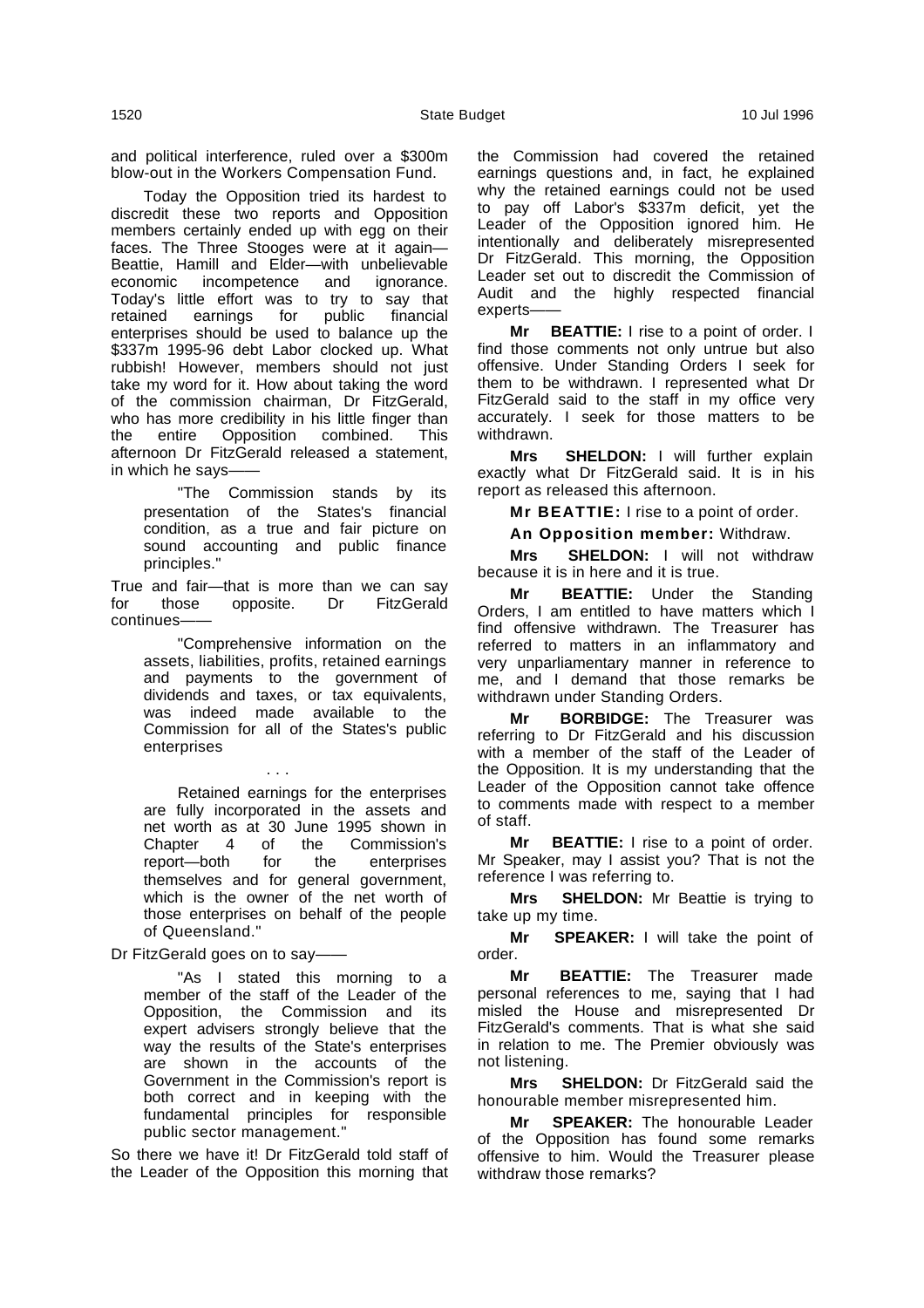**Mrs SHELDON:** I withdraw, but what I am saying is the truth as presented by Dr FitzGerald. The Opposition Leader said, "Dr FitzGerald has this morning confirmed to my office that these figures are necessary"-

Time expired.

**Hon. J. P. ELDER** (Capalaba—Deputy Leader of the Opposition) (6.25 p.m.): Of course Dr FitzGerald would qualify and endeavour to protect his own Commission of Audit. He is quite prepared to put those balances in the asset balance of the audit, but he is not prepared to put them in the consolidated operating account. If they are counted on one side of the ledger they must be counted on the other side of the ledger. That is straight accounting practice. Over the next few days the Treasurer will find that a number of economists will agree with us.

**Mrs SHELDON:** I rise to a point of order. I find the member's words offensive and untrue. He is personally denigrating Dr FitzGerald who is not here to defend himself. If he would like the defence, I will give it to the honourable member.

**Mr SPEAKER:** Order! You cannot take a point of order on behalf of Dr FitzGerald.

**ELDER:** That is exactly the case, and she can stand up and take points of order for my entire five minutes. That does not worry me.

**Mrs SHELDON:** I rise to a point of order. I would like the member opposite to observe Standing Orders. I do not think he can refer to me as "she"; the proper title, thank you.

**Mr ELDER:** The Treasurer can take any point of order she wishes.

**Mrs SHELDON:** I rise to a point of order. I find the words personally offensive. I ask them to be withdrawn.

**Mr SPEAKER:** Order! The Treasurer has found some remarks offensive.

**Mr ELDER:** If she finds it offensive to be referred to as a woman, I withdraw.

**Mrs SHELDON:** I rise to a point of order.

**An Opposition member** interjected.

**Mrs SHELDON:** Members opposite took up my time; I will take up theirs. I find that the words that the member uttered were offensive and I ask for them to be withdrawn.

**Mr SPEAKER:** Will the member withdraw?

**Mr ELDER:** Mr Speaker, in your interests, I withdraw. The member for Caloundra has nothing else to say. Of course Dr FitzGerald will try to protect his audit, but, as I have said, the Government will find that our position will be endorsed by a number of leading economic commentators as we go on. A simple accountant will get this right. It will take time, but we will do you slowly. Government members talk about a \$622m——

**Mr SPEAKER:** Order! The member will not refer to doing someone slowly. He will refer to whomever he is speaking of as "the honourable member".

**Mr ELDER:** We will do the Honourable Premier slowly. The Government talks about a \$622m turnaround, but today we had a \$355m hole blown in that argument. If we look at some of the decisions the Government made which gave a deficit of \$337m-odd in the first year, we only have to consider the Minister for Transport. The decision to upgrade the Pacific Highway—half a highway—will cost \$630m. That was the Government's decision; it was not a decision of the Labor Party. We were to spend \$280m. Where is the \$350m? It sits on the deficit side of that Commission of Audit, a decision of this Government's.

**Mr Beattie:** Do you think they should seek a refund of the million dollars?

**ELDER:** I think that a refund will be in order by the time this week will be finished, particularly in relation to this exercise. The member for Caloundra, the honourable Treasurer, talks about Opposition members making misleading statements. Since the first day of being in Government, she has done nothing but mislead this Parliament. The Parliament has been misled in terms of the promises made in Mundingburra, not one of which has been kept. Today she walks away from workers' comp; she has walked away from CTP; she has walked away from taxes and charges increases.

**Mrs Sheldon:** Tell us about workers' comp.

**Mr ELDER:** No, the Treasurer has to get out and tell the people of Queensland about workers' compensation, because she was the one who said that common law will not be touched. She rolled through Mundingburra and said, "We will not touch common law. Trust us." Trust the Treasurer? It will be gone from midnight.

**Mrs Edmond:** It's gone for everyone.

**Mr SPEAKER:** Order! I warn the member for Mount Coot-tha under Standing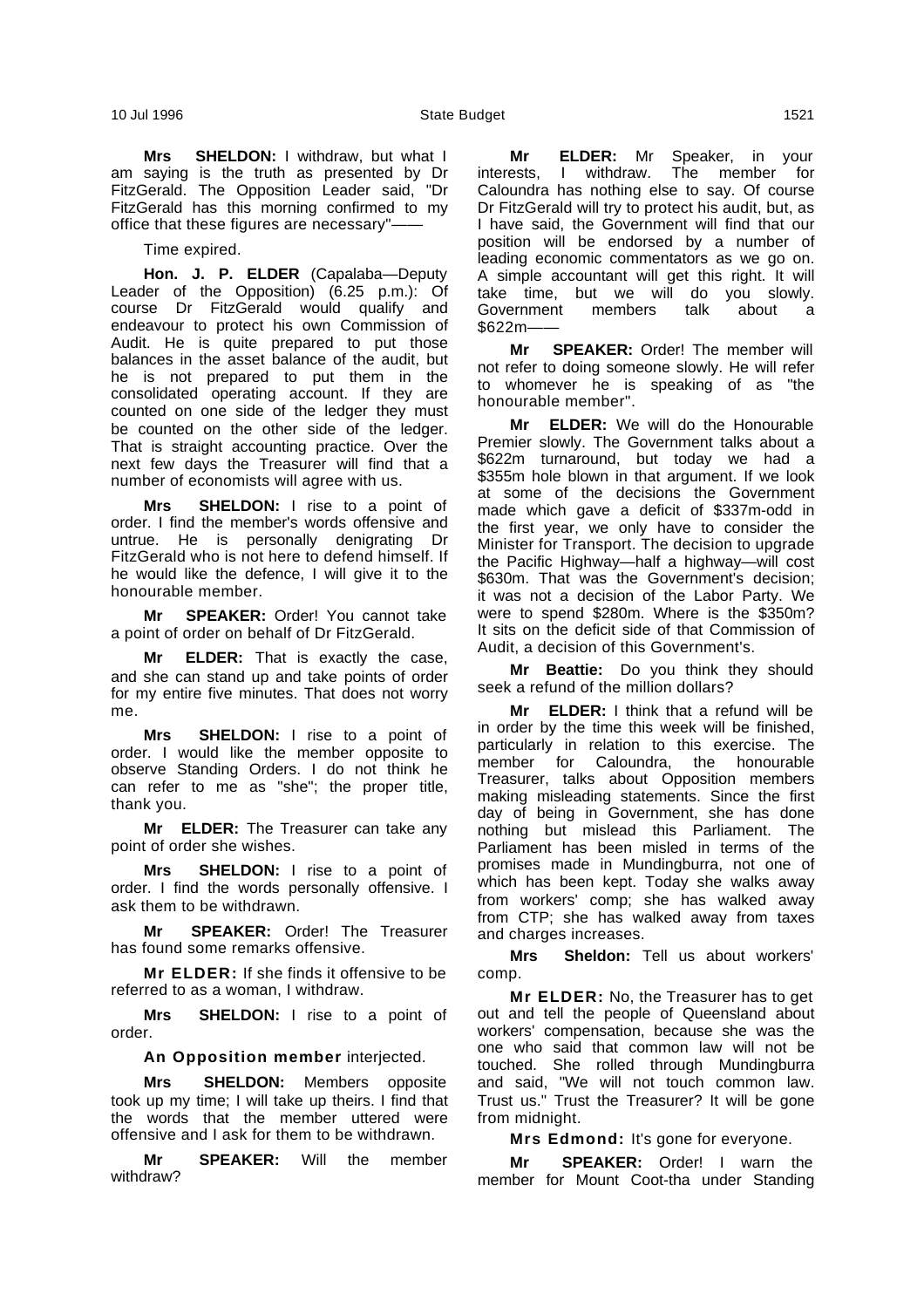Order 123A that she is not interjecting from her usual place. I warn her now.

**Mr ELDER:** The Treasurer walked away from that promise, and she walked away from the promise of no new taxes, because we suspect there will be plenty of them in the Budget—fuel taxes being one of them. She walked away from her commitment not to privatise ports or any other such entities. What will the member for Gladstone say about privatising the port of Gladstone? I know what they are saying in Townsville and throughout the rest of the State. They do not accept it.

Time expired.

**Hon. M. J. HORAN** (Toowoomba South—Minister for Health) (6.29 p.m.): I join in this debate to support the Premier's amendment. After only about four months of a coalition Government, the Leader of the Opposition, who was famous for his 100 days of looking around and self-promotion, has the gall to ask the Government whether it will fulfil its promises in the next Budget. I inform the Leader of the Opposition that we have met most of them already. We have been in Government for only 120 days, we have not even brought down the Budget yet, and we have done just about everything.

**Mrs Edmond** interjected.

**Mr SPEAKER:** Order! I give the member for Mount Coot-tha her final warning.

**Mr HORAN:** When the Budget is brought down, we will do a few more things. There will be some nice little surprises for the Opposition.

Upon coming to Government, one of our major promises was that we would get the hospitals right. We were going to get the administration and management right, we were going to give some service, and we were going to get back to basics. What have we done? Firstly, I will tell honourable members opposite what we found when we took over. We found a budget overrun of some \$70m for the past two years—one overrun during the time of the Deputy Opposition Leader and one during that of the Opposition Leader. There was \$70m worth of lead in the saddlebags to start with. Honourable members might think that \$70m in overruns would make the job tough.

As we have said, why would anyone ever let members opposite near a chequebook? I would not let them near a chequebook. How can honourable members opposite be expected to read the report; they cannot even operate a chequebook. In addition to the \$70m overrun, we found a \$1.2 billion

blow-out in the Hospitals Rebuilding Program. Under the former Government, there was a banana republic, with hundreds of millions of dollars being promised every year for the next two years of work; yet the Government did not have the cash to pay for it. For example, this financial year there were scheduled some \$340m worth of works, yet there was only \$210m in cash to pay for them. In the following year, some \$540m worth of works were programmed, yet there was only \$215m in cash to pay for them. The Opposition has a gall to speak about balancing books and so on. What a blow-out—\$1.2 billion!

Let us get back to some of the things that we have done in the 120 days of the coalition Government. We abolished regionalisation within two months. Doors were shut and money was saved. All of the staff were transferred into other jobs.

**Mr Elder:** How much did you save?

**Mr HORAN:** We saved at least \$10m, and \$10m has gone into opening wards and some other services that I will tell honourable members about now. Two wards at the Royal Brisbane Hospital were opened and extra staff were provided. Another ward of 30 beds was opened at the Gold Coast Hospital. Funding was put in place for a urology service in north Queensland—something we have never had before. The Prince Charles Hospital was given some \$1.1m per year in additional money to undertake extra cardiac surgery. Category 1 elective surgery at the Prince Charles Hospital has been boosted to the extent that nobody is now waiting for more than 30 days. Up north in Cairns we have funded extra doctors. Funding has been given to the Cairns Hospital and extra doctors have been put in place. We are getting the hospitals right. We are reopening the wards already. We have not even come to the Budget, yet the election promises are flowing through already.

What is happening in mental health? Let us have a look at the mess that honourable members opposite left behind. What about the empty wards that members opposite opened? There were no staff; there was no money—nothing! What are we doing? We are advertising and we are recruiting staff for the adolescent ward at the Royal Brisbane Hospital. We are going to staff the two empty wards at Nambour that have sat empty for so long. We are going to staff the wards at Rockhampton, including a new psychiatric ward. We are opening wards all the time. Members opposite opened wards and did not even provide the money to staff them. Members opposite talk about economic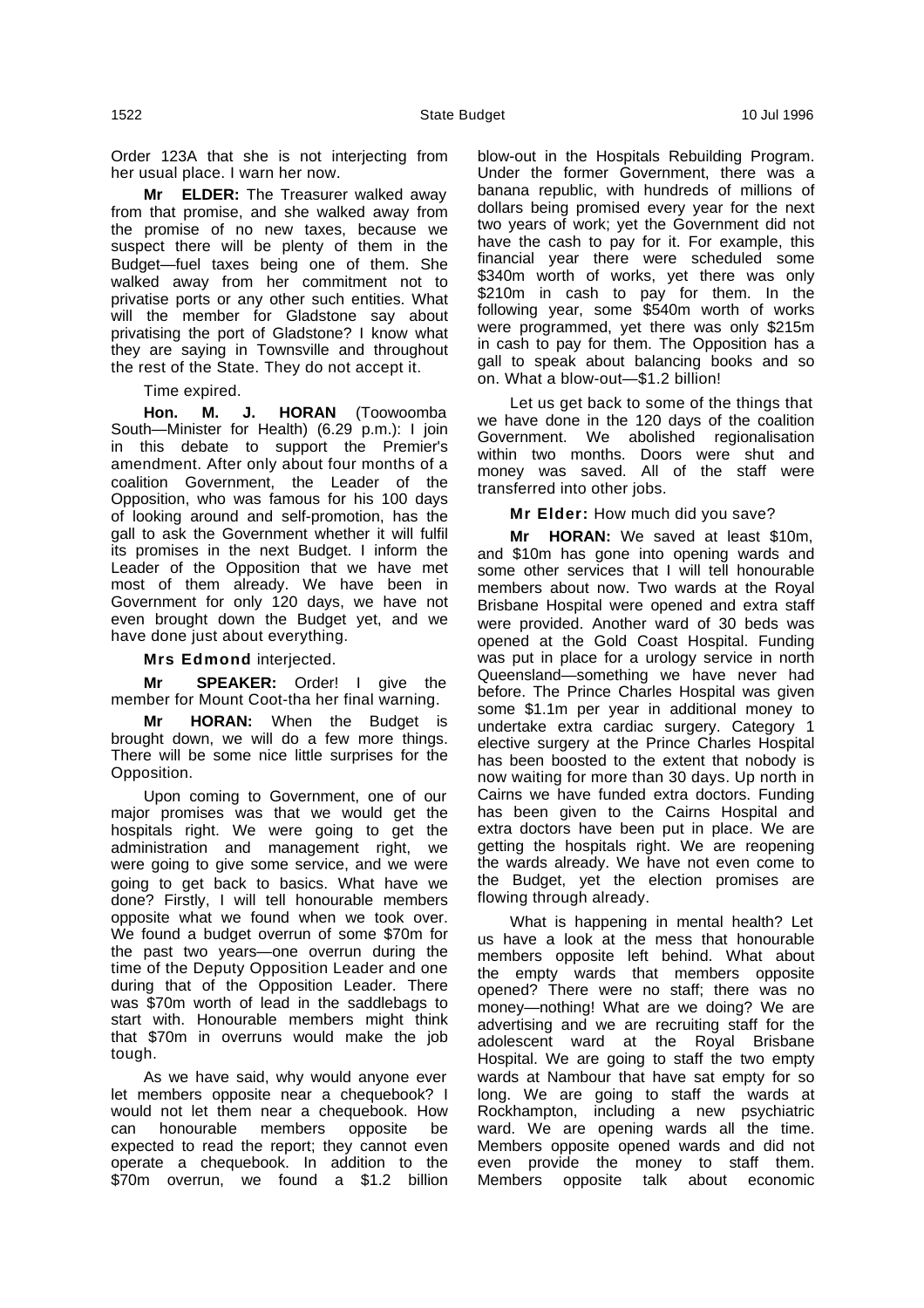management! All they did was open the odd ward and leave it empty, with no money for staff. What a shambles!

As to rural health—we have already shifted the Rural Health Branch from Brisbane to Roma. We have established a Rural Health Advisory Council. We are doing things. This Government is action oriented. We have put a waiting list plan into place. We have enlisted nurse educators to train another 40 to 50 nurses. Today, we announced \$1m worth of equipment for the 10 major hospitals. We are giving them the tools of the trade that they need to do their work. In the past few weeks, we have provided the PA Hospital with<br>fluoroscopes, CAT scans and gamma fluoroscopes, CAT scans cameras. We have made the hospital work. We have reduced the Category 1 waiting lists at the hospitals. On and on it goes. We have addressed bed numbers. We are about to start the \$320m hospital project. We have addressed bed numbers at the Royal Brisbane Hospital. It is all happening. One promise after another is being fulfilled.

Time expired.

**Mr CAMPBELL** (Bundaberg) (6.34 p.m.): When I read the Australian Financial Review today, I could not help thinking that we were returning back to the Joh days. Do honourable members remember Milan Brych the cancer quack, hydrogen cars and the white-shoe brigade of Skase and Gore? Do honourable members remember the nice Christmas party hosted by Skase in the great big tent, attended by all of the former National Party Ministers? I am reminded of that scene. Now we are going back to being the laughing-stock. The Government is creating the "Banana Bank". The only thing that members opposite are addressing that was recommended in the FitzGerald audit is privatisation. However, they are privatising at a loss in order to create the "Banana Bank".

Recently, we saw the Lewis interview and the Callaghan appointment. We are going back to the Joh days. However, it is costing money. The only recommendation arising from the FitzGerald audit that the Government is pursuing is being pursued at a real cost. Both<br>FitzGerald and the Government want and the Government want privatisation. Let us look at what is happening. We are seeing the creation of the "Banana Bank" by the B1 and B2 of politics, that is, Mr Borbidge and Treasurer Joan Sheldon. An Australian Financial Review article states that we are seeing a "Deep North shotgun marriage: Metway Bank, Suncorp and the QIDC." It states further—

"Borbidge's May 27 merger announcement warbled that the merged Metway-Suncorp-QIDC would be a 'top 30 company by market capitalisation'.

As the cut-off point for the top 30 companies is \$2.23 billion, and Metway is worth roughly \$780 million on the market, Rob and Joan have publicly ascribed \$1.45 billion as the value they expect to receive for Suncorp and QIDC."

Interestingly, the article states that when the experts—that is, the Baring Brothers/Burrows team—descend on Queensland this week, they will be "challenged to produce valuations that meet their expectations". The article further states—

"Indeed it's hard to see many of Bob and Joan's optimistic assumptions about the new bank—let's call it Banana Bank until it gets a proper name—becoming reality.

. . .

In reality the only way Rob and Joan will be able to create a Brisbane-based mega-bank will be by legislation which prevents southerners from owning more than token shareholdings."

Interestingly, the only way privatisation can be achieved is through legislation. That is what the people who know about what is going on are saying. The article continues—

"The problem for B-Bank is that it will remain a medium-sized player, with medium-sized revenues, but will require big-bank spending on technology and distribution systems to stay in the race."

**Mr Hamill:** For supersized egos.

**Mr CAMPBELL:** They might have supersized egos. As I say, I believe we are again seeing the return of the white-shoe brigade. The Government speaks about deficits and a lack of money. Last week, the Minister for Environment paid a six-figure sum for a fence on Rules Beach. What did the Government do? It paid off the white-shoe brigade yet again. Instead of asking someone else to do the right thing, what did the Government do? It bought a bit of water. There were many other ways in which that situation could have been handled. How much did the Government pay for it? Where did the money come from, and why is it prepared to pay for such things? We will have those details made public, because it is about time that we knew the answer. There is no reason why the Government, instead of paying a six-figure sum, could not have asked the concerned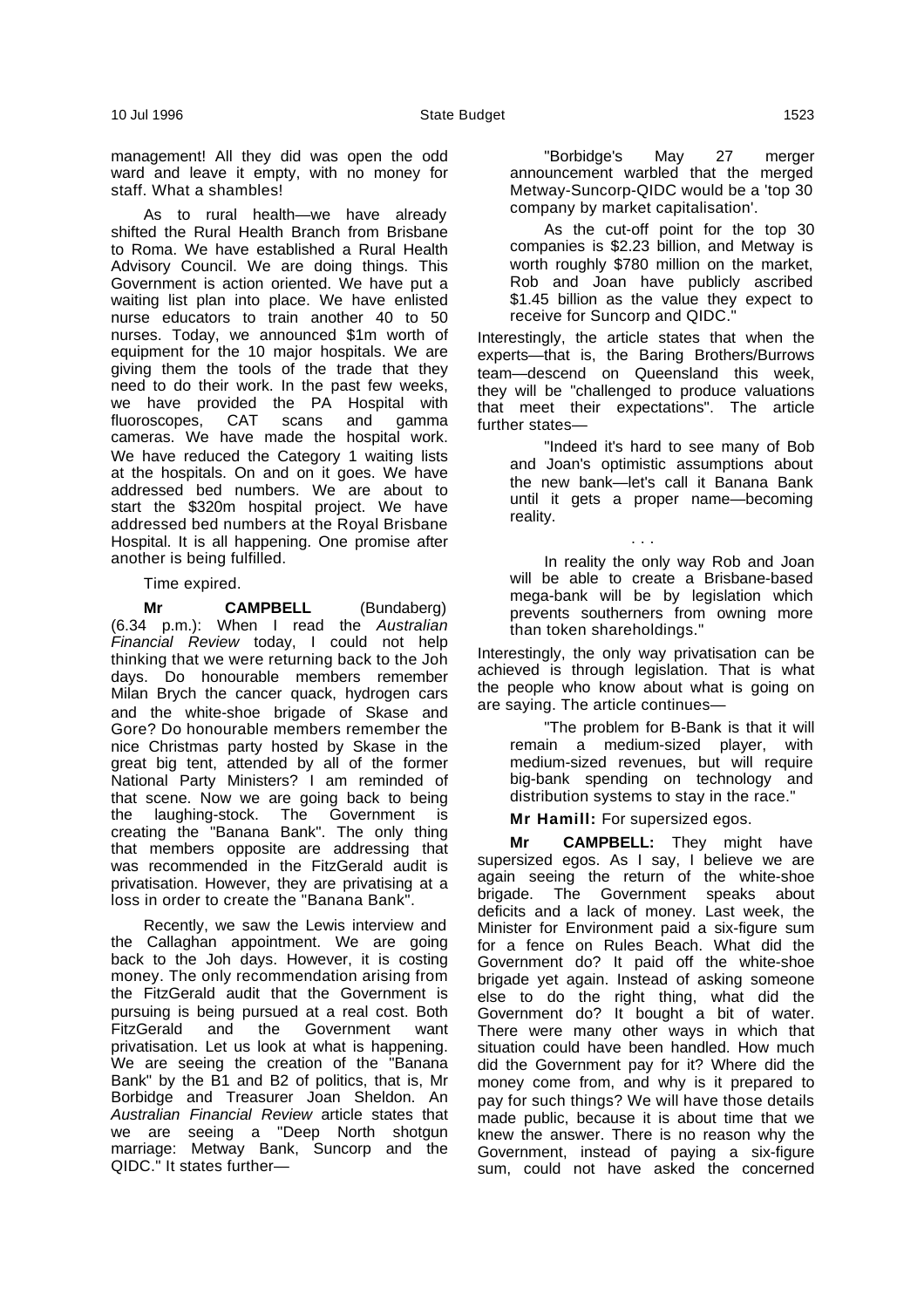party to fence off the property so that the cattle could not get out. Do honourable members know why the fence went up? It was supposedly erected to stop cattle from roaming on the beach. The whole thing stemmed from a brawl between two groups of fishermen. That is the way the Government is doing things. It is saying, "Let's just get back to paying off people."

The audit should have looked at that issue. It should have examined why the Government paid for a fence that leads into the ocean. The audit should have addressed the Government's creation of a "Banana Bank". In four months, the Government has reduced the economy of Queensland to the laughing-stock of Australia. It has taken the Government only four months to do that. That is a disgrace.

**Mr Beattie:** Did you know that when the members of the Audit Commission visited Rockhampton they met for 45 minutes and gave the port authority from Mackay two minutes to present its submission?

**Mr CAMPBELL:** I am concerned for those port authorities, most of which are doing a good job. I support them.

**Mr Hamill:** One minute to sell the airport; one minute to sell the port.

**Mr CAMPBELL:** That is right. The Government has spent millions of dollars to privatise at a loss and to buy a "Banana Bank".

**Hon. D. J. SLACK** (Burnett—Minister for Economic Development and Trade and Minister Assisting the Premier) (6.39 p.m.): This would be one of the most irresponsible motions ever put before this Parliament. However, that is not surprising, because the Opposition is looking only at the face value of this motion without considering the possible consequences of the motion if it were to be passed.

The first point is that members opposite cannot question Dr FitzGerald. He has done work for the Labor Party. He has an impeccable record. How can members opposite get up in this House and question Dr FitzGerald? He has pointed out the problems in terms of the recurrent account and the financing of the recurrent account. Dr FitzGerald is not the only one to highlight those problems. We knew of them, and the Treasury pointed them out some time ago. Those problems have been around for quite some time. To support Dr FitzGerald's position, one need only look at the overruns in the various departments which have been outlined.

The second factor that comes into the equation is the Commonwealth position. The Opposition's comrades in arms allowed us to reach the stage at which we have an \$8 billion deficit that has to be addressed. The States were required to take some of the responsibility for addressing that deficit. This Government has the support of 53 per cent of the people. We inherited a problem which the former Government did not tell us about and which it tried to cover up. Let us consider the motion before the House bearing in mind that we have inherited a deficit of \$600m-odd in the making and a further deficit of \$200m from the Commonwealth. The motion states-

# **Mr Beattie** interjected.

**Mr SLACK:** The honourable member should just listen and he might learn something. His addled brain does not seem to be able to take in the implications of the motion that he has moved in this House. It states—

"That the Parliament calls on the Treasurer to ensure that the promises the coalition made to the people of coalition made to the people Queensland are fulfilled in the State Budget and that the Treasurer ensures commitments the coalition gave to the people of Queensland, including no new or increased taxes, are fulfilled in the State Budget."

Let us reconsider the figures that I just outlined. This motion simply disregards the facts. To achieve the outcomes that this motion seeks, it may mean that public<br>servants—the people whom members servants—the people whom members opposite claim to represent—may have to be put off en masse. Apparently, the Opposition is also advocating the possibility of a major Budget deficit, which would ruin Queensland's international reputation, remove its AAA rating and cost the taxpayers of Queensland millions of dollars in the long term. It would impound on the investment potential of this State and ruin the economic reputation which was built up by the previous Government when it was in power and which existed in the early stages of the Labor Government. But like every other Labor Government in every other State—as history has shown—the Goss Government raided the piggy bank.

Our position can be likened to a farmer going out to buy a block of land and putting in to his bank manager an estimate of all the inputs and the outputs and what he is going to make out of that land. At the end of the day,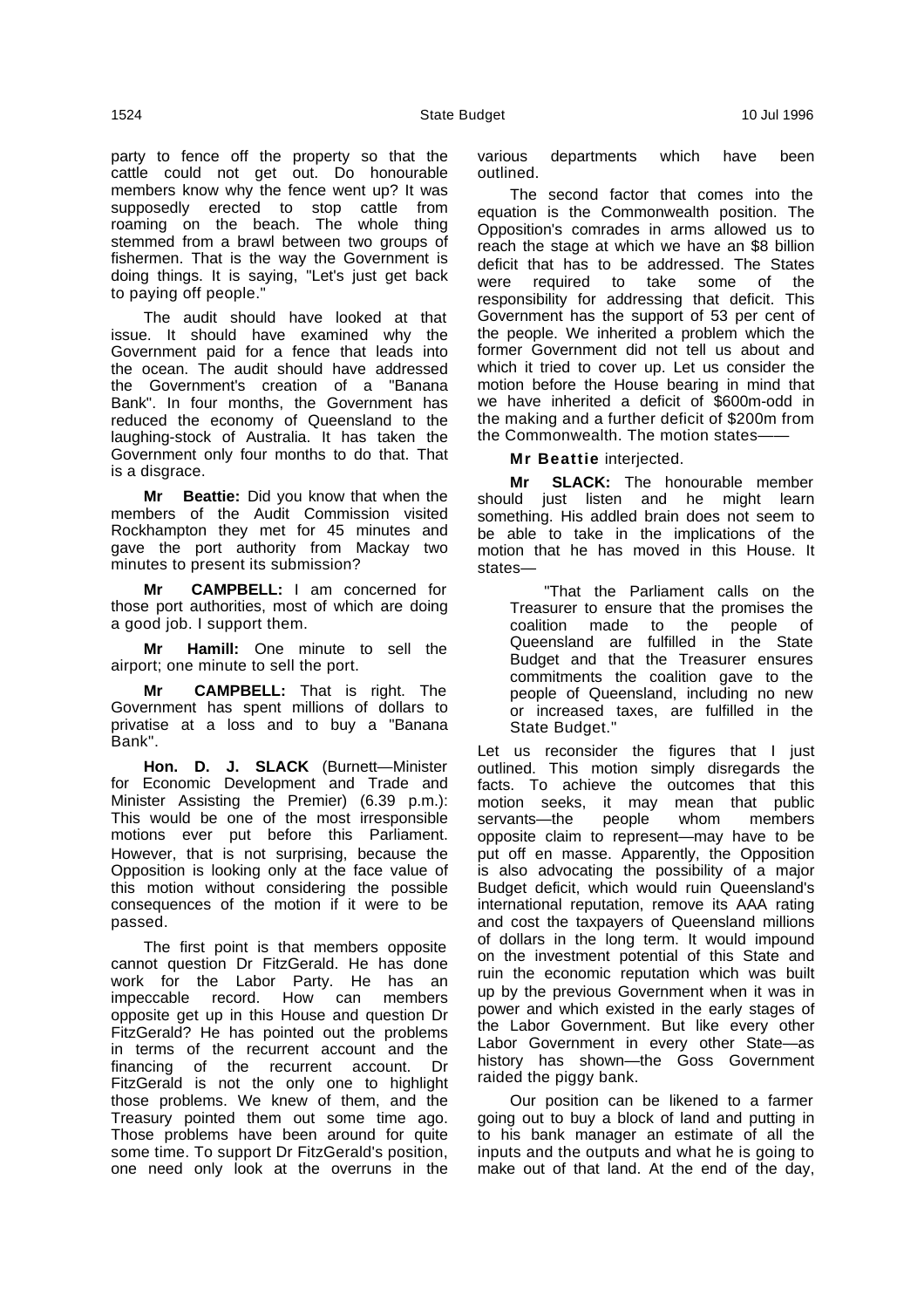he may not know that that land is contaminated, and that will affect all the figures that he put in good faith to his bank manager. That is what the coalition Government inherited from the Labor Party—the equivalent of some contaminated land which may make it impossible to achieve what we set out in good faith to achieve.

I can assure members opposite that when the Budget Review Committee addresses this matter—and, for that matter, when the Cabinet addresses it and when the coalition addresses it—it will be considerate of the social implications of any proposals. The Opposition will have to wait until the Budget comes down to see the results of its economic mismanagement. We have to come up with a Budget in the context of the financial legacy of those opposite. The economic strategy which is expected to be announced to this Parliament towards the end of this month will also-

#### Time expired.

**Mr BARTON** (Waterford) (6.44 p.m.): I rise to support the motion and to oppose the amendment. Firstly, I want to look at the portfolio area that I shadow at this point in time, because it is a great example of this Government's approach. It is very big on promises and very big on rhetoric, but there is absolutely no effective action being taken. We heard a pile of excuses from the Minister this morning in response to a dorothy dixer question. What he really did was simply say, "This is the rhetoric of what I have said I will do", but what is actually being delivered out there in the electorates, in the towns and the suburbs of this State is nothing but a pile of excuses.

Despite our questions, as yet no effective explanation has been given to this Parliament for cutting back this month's intake of 40 police recruits to the Oxley academy and the further 20 that have been cut out of the Oxley academy in October this year. We have the Premier saying publicly, "Well, it is not a Government decision." He is copping out. We have the Minister for Police saying, "Hey, not me." There are a lot of "not mes" out there. The Minister for Police said also, "Well, it is a decision that the Commissioner for Police made", but of course he had to make that decision because he is short of funds because the Treasurer will not give him any. So who is responsible? I could not get that answer this morning, but I think it is time that the Government produced that answer. We have the Premier saying, "I am not responsible", the Police Minister saying, "I am not responsible",

presumably the Treasurer saying, "I am not responsible", and the Police Commissioner being the convenient whipping boy for a decision that this Government has taken. The commissioner cannot provide more police officers if he is not given the funding that he needs to train and employ those officers.

The other issue is that we have seen today an announcement of some \$495,000 for the refurbishment of the old Bush Children's Centre at Rose Bay in Townsville so that it can be opened as  $a$  second police academy. But what a load of nonsense it is to open another police academy to meet an election promise if in fact the Government is not utilising to its fullest extent the existing police academy at Oxley. The Townsville academy, if opened, should be providing additional police, not just replacing police who could otherwise have been trained at Oxley. So we have the Minister not accepting responsibility, but before the election and certainly pre-Mundingburra, the Minister for Police tramped the State telling everybody who would listen that he personally would be responsible for delivering the additional police, and he quoted numbers everywhere on the shortage that he claimed existed that he would address should he become Minister and should the current Government come to office.

But now the Minister is advising ALP members all over the State who are raising this issue with him that he does not make that decision. I also understand—although I am relying on the Gladstone media—that he has provided a similar position to the member for Gladstone on her concerns about a shortage of police, which was certainly an issue in her mind before the change of Government in this State. The Minister has told me in terms of police shortages in my own electorate—where he has been very vocal, because that is the home ground of the president and secretary of the Police Union—that it is not his responsibility to make those allocations but it is the responsibility of the Police Commissioner.

**Mr Beattie:** Broken promises.

**Mr BARTON:** This is yet another broken promise. This Government delivers a lot of rhetoric, but it is very short on reality.

We need to examine the amendment that has been moved by the Premier tonight. What an absolute cop-out! It says it all about this Government's view to its Budget and this Government's view to its election promises. Basically it says, "We will honour our promises unless when we develop our Budget we find that we cannot." That also includes, in terms of the amendment, the contract with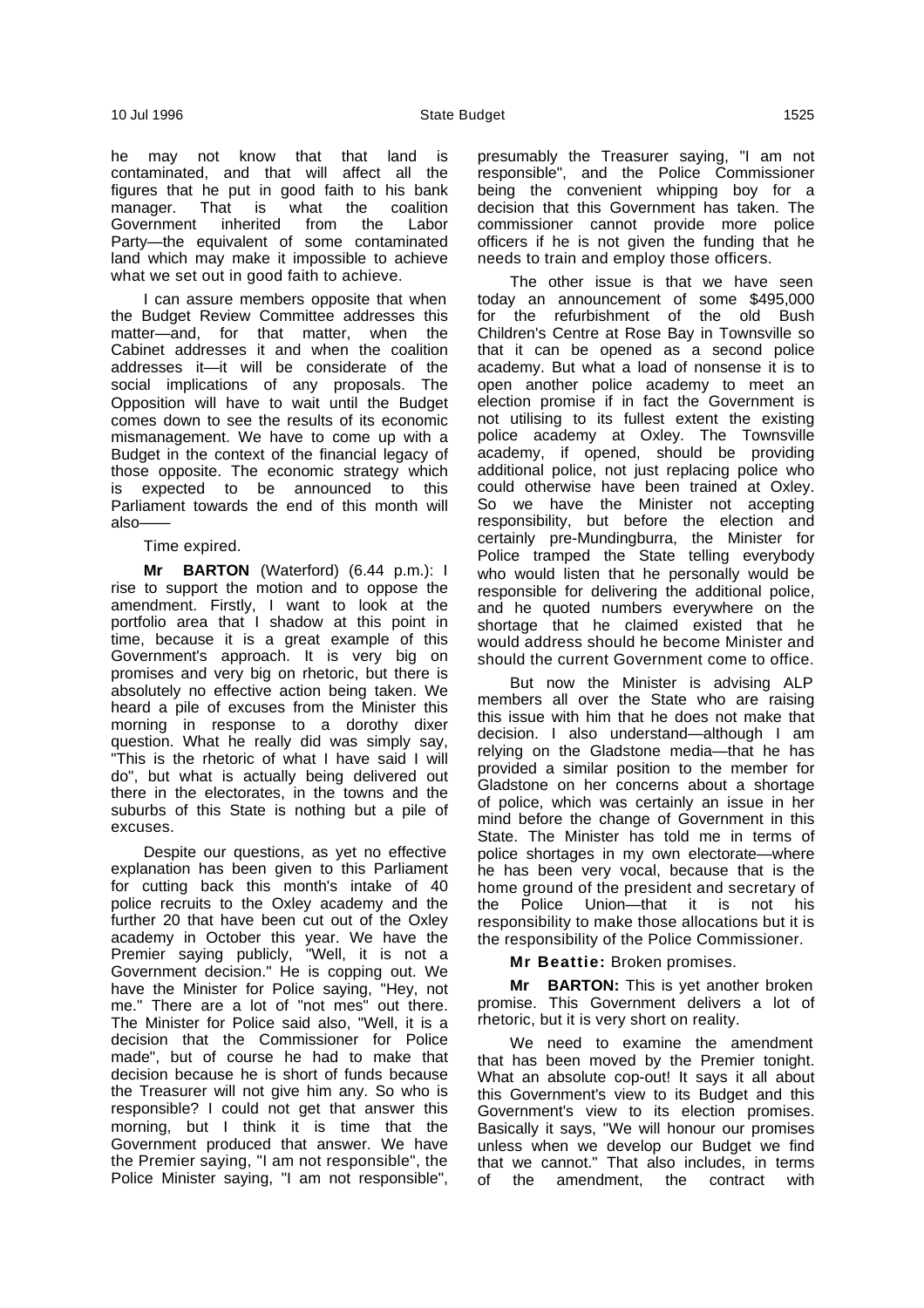I want to talk briefly about what the Minister for Economic Development said. In his contribution tonight he was effectively saying, "We as a new Government cannot fund our \$7 billion or \$8 billion worth of election promises, so we have to find another way to do it." That is why this Government is reneging on promises; that is why it is cutting programs. The good workers in my electorate—because the Logan Motorway crosses four Labor electorates—are having to pay their tolls for much longer periods because the toll has been removed from the Sunshine Motorway, and the Treasurer refuses to tell this House where that debt has now been relocated to.

Time expired.

**Dr WATSON** (Moggill) (6.49 p.m.): It gives me pleasure to join this debate. I must admit that I was amazed when I heard the Leader of the Opposition start his speech by quoting headline after headline regarding how certain newspapers around the place view the performance of the Government. One of the interesting things that he did not mention was one of his own quotes in the paper, and I am pleased that the member for Mundingburra referred this to me, because I think it is worth repeating at this time.

In the Courier-Mail on 17 June this year, Mr Beattie, the Leader of the Opposition, stated—

"Many Queenslanders are sick and tired of political games and continual bickering between politicians and political parties.

They are looking for a fresh approach which embraces Government and Opposition working together, where possible, for the benefit of the people of Queensland and Australia."

If ever there was an example of political grandstanding in a debate which has absolutely no substance from the Opposition, this is it. The Leader of the Opposition says one thing for the public of Queensland and comes in here and delivers exactly the opposite. There was nothing substantive in what he said in the House today. The Leader of the Opposition stated further—

"I have always believed that it is important to get out and talk to people

about issues, listen to what they are saying about their hopes, aspirations and needs.

This is why I embarked on my 100 days of listening and consultation when I was health minister."

He did more than go out and listen to people over those 100 days, as did the rest of his colleagues after the election in July 1995. One of the things that the former Government did was completely abrogate its responsibility for responsible financial management in the period following the July election last year.

The Minister for Health has outlined on a number of occasions in this place—and he did so again tonight—the position in which he found the Health Department. The former Government had overrun the Health budget and had deliberately used moneys to prop up recurrent expenditure. It deliberately tried to muddy the waters. This is part of the history of the Health Department. Not only did the Leader of the Opposition do it, but previous Health Ministers did it as far back as 1992, when they went to the election and decided to increase tobacco taxes supposedly to increase capital expenditure in the Health sector. But what did it do? It effectively used that money in other sectors.

**Mr Nunn** interjected.

**Mr SPEAKER:** Order! The member for Hervey Bay!

**Dr WATSON:** This is the kind of thing that the Commission of Audit was trying to say—that the former Government, by using the cash accounting system, deliberately mixed up capital and recurrent expenditure to such an extent that the recurrent expenditure was getting out of control. That is the kind of issue that must be brought into focus as we approach the next Budget.

The former Government did all kinds of things. It made a lot of commitments in the lead-up to the Mundingburra election because it was worried about losing it—and rightly so. It made a lot of promises, and it met them by implementing a number of one-off proposals that it could not repeat. It put more into recurrent expenditure, but it used a series of one-off payments to meet those requirements. It took money from the electricity industry and RAS and ran down the cash reserves. That is what it did to hide what it was doing. It did it elsewhere, too. It approved variations to the Budget in the mid-term, which ran into hundreds of millions of dollars.

Time expired.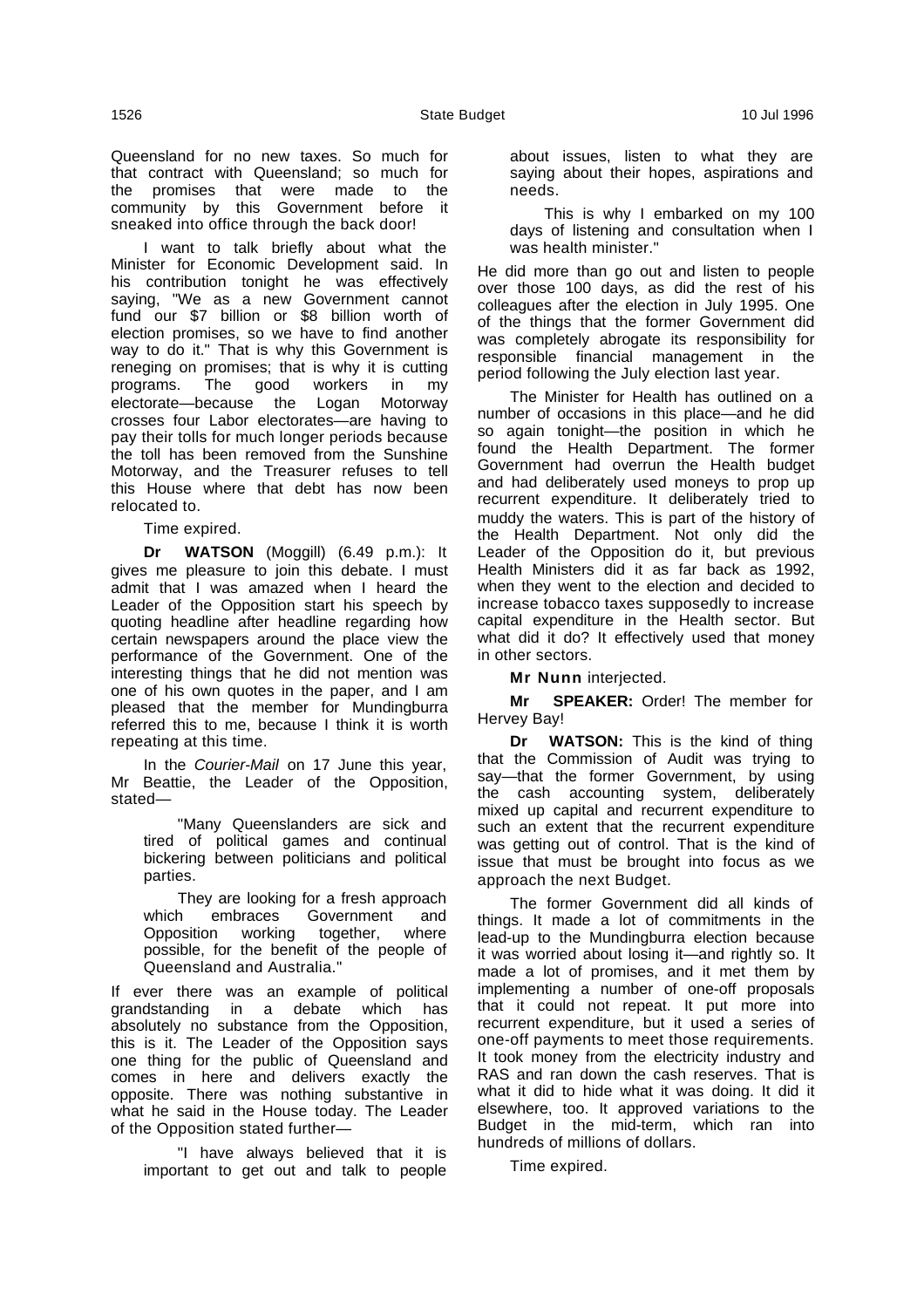**Question**—That the words proposed to be omitted stand part of the question—put; and the House divided—

**AYES, 39**—Barton, Beattie, Bird, Bligh, Braddy, Bredhauer, Briskey, Campbell, D'Arcy, De Lacy, Dollin, Edmond, Elder, Foley, Fouras, Gibbs, Hamill, Hayward, Hollis, McElligott, McGrady, Mackenroth, Milliner, Mulherin, Nunn, Nuttall, Palaszczuk, Pearce, Purcell, Roberts, Robertson, Rose, Schwarten, Spence, Sullivan J. H., Welford, Wells Tellers: Livingstone, Sullivan T. B.

**NOES, 40**—Baumann, Beanland, Borbidge, Connor, Cooper, Cunningham, Davidson, Elliott, FitzGerald, Gamin, Gilmore, Goss J. N., Grice, Harper, Healy, Hegarty, Hobbs, Horan, Johnson, Laming, Lingard, Littleproud, McCauley, Mitchell, Perrett, Quinn, Radke, Rowell, Santoro, Sheldon, Simpson, Slack, Stephan, Stoneman, Veivers, Warwick, Watson, Wilson Tellers: Springborg, Carroll

Pairs: W. K. Goss, Lester; Ardill, Tanti; Smith, Woolmer; Woodgate, Malone

Resolved in the **negative**.

**Question**—That the motion, as amended, be agreed to—put; and the House divided—

**AYES, 40**—Baumann, Beanland, Borbidge, Connor, Cooper, Cunningham, Davidson, Elliott, FitzGerald, Gamin, Gilmore, Goss J. N., Grice, Harper, Healy, Hegarty, Hobbs, Horan, Johnson, Laming, Lingard, Littleproud, McCauley, Mitchell, Perrett, Quinn, Radke, Rowell, Santoro, Sheldon, Simpson, Slack, Stephan, Stoneman, Veivers, Warwick, Watson, Wilson Tellers: Springborg, Carroll

**NOES, 39**—Barton, Beattie, Bird, Bligh, Braddy, Bredhauer, Briskey, Campbell, D'Arcy, De Lacy, Dollin, Edmond, Elder, Foley, Fouras, Gibbs, Hamill, Hayward, Hollis, McElligott, McGrady, Mackenroth, Milliner, Mulherin, Nunn, Nuttall, Palaszczuk, Pearce, Purcell, Roberts, Robertson, Rose, Schwarten, Spence, Sullivan J. H., Welford, Wells Tellers: Livingstone, Sullivan T. B.

Pairs: Goss W. K., Lester; Ardill, Tanti; Smith, Woolmer; Woodgate, Malone

Resolved in the **affirmative**.

### **ADJOURNMENT**

**Mr FITZGERALD** (Lockyer—Leader of Government Business) (7:05 p.m.): I move—

"That the House do now adjourn."

#### **Mr K. Martin and Mr D. Neish**

**Mr SCHWARTEN** (Rockhampton) (7.05 p.m.): I rise tonight to set the record straight in relation to a matter concerning a dispute between a Mr Kerrod Martin, a plumbing contractor in Rockhampton of some 46 years' standing, and a Rockhampton City Councillor and architect, Mr David Neish. This dispute has its beginnings in 1990 when Mr Neish contracted Mr Martin to reroof his home in Talford Street, Rockhampton. That was a gentleman's agreement; no quote was required. Mr Martin was to be paid for his work and Mr Neish was to provide the materials. Mr Neish also undertook to offside to Mr Martin.

Following the removal of the old roof sheeting, the pine roof battens were found to be considerably deteriorated thus requiring replacement. New pine battens were ordered at a cost of \$1,000. Mr Neish did assist for some of the work, but halfway through the project decided to head off to Germany. Unfortunately, he did not advise Martin, who learned of his departure from a tenant of the house. Mr Neish also made no arrangements to pay Martin, who went ahead and completed the work as agreed.

Following completion of the work Martin naturally expected to be paid, but nothing was forthcoming from Mr Neish. Martin then took steps to summons Neish for payment, but found that this could not be served in Germany. Neish returned to Rockhampton in January 1993, whereupon Martin again sought to summons him for the \$8,000 he was owed for his labour and associated material costs. Neish disputed the claim and it went to mediation. This resolved nothing and the matter went before the court on two occasions. Neish lost on both occasions and the matter was referred to the Building Services Tribunal. I must point out that Neish did pay Martin \$1,000 for the battens.

A report was compiled by the Building Services Authority under the hand of Mr Greg Newman. I believe that report was somewhat flawed, but in any case the tribunal considered it and made a ruling. Among the tribunal findings was that the roof screws provided by Neish were too short and that these would have to be replaced. Neish indicated at the tribunal that, had he known that the roof battens needed replacement, he would not have proceeded with the job. In fact, he stated he desired to not replace the rotten roof battens, preferring to place the new roof sheeting on top of the old battens. How he would have secured them is anyone's guess. Neish also produced several short lengths of roof batten which he claimed could have been reused, clearly adding to the ridiculousness of the situation.

Neish also produced a photograph of the house as part of his evidence. Mr Martin contends that the photograph was, in fact, not taken at the time Neish claimed and, therefore, believes that Neish wilfully misled the tribunal. The upshot of the tribunal hearing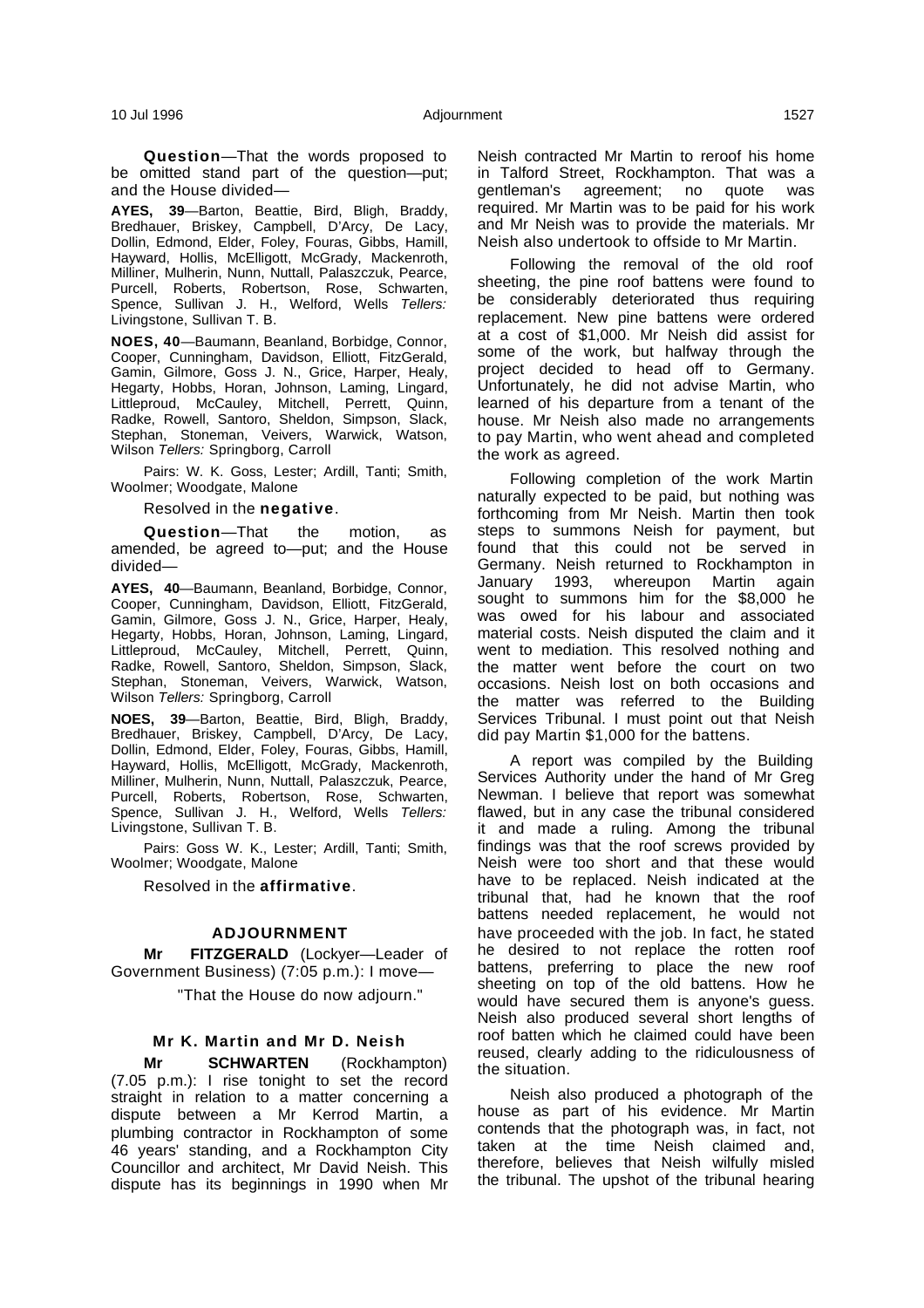was that Neish was to pay Martin directly the sum of \$5,696 and that Martin had to replace the roof screws by 4 July 1995. I believe that that was a travesty of justice in that Neish supplied the roofing screws in the first place, but Martin was forced to spend around \$300 in purchasing new screws to replace the substandard ones supplied by Neish. However, Martin complied and fixed the screws but again Neish did not honour the tribunal's direction. Instead of paying \$5,696 directly to Martin as ordered, he paid \$2,500 to Martin's solicitor and again pursued the matter through the tribunal and the courts.

The Building Services Authority's Mr Newman again provided a report, this time finding that some nails were protruding from the sides of the rafters. These had skewed out when the battens were being fixed. Martin, aware of this at the time of fixing, had ensured that where this happened he inserted another nail into the batten and rafter to properly fix the batten. In any case it was no big deal, there are scores of houses around which upon inspection would reveal this minor defect. Martin refused to attend to these matters, so it was back to court. Again Neish failed to convince the court that he was in the right and in early February this year Neish was ordered to pay Martin what he owed him and meet Martin's court costs of \$302. Neish ignored this until about a month ago when, I am reliably informed, a court official read him the riot act and he paid the balance owing to Martin's solicitors. However, he did not pay the court costs of \$302. I understand action is being taken to make him pay that.

Last week Neish managed again to get the matter before the Building Services Tribunal and the tribunal ordered Martin to remove the protruding nails I mentioned earlier. Martin did this last Friday and I, along with the Building Services Authority's regional manager, Graham Ives, attended at Martin's request. Martin completed the task to the satisfaction of the BSA. I would like to compliment Mr Ives on the professional way he conducted himself in ensuring that the tribunal's order was met.

The truth is Neish never intended to pay. He nitpicked and prolonged the issue for over six and a half years merely to put off paying. I would like to know also whether Neish has yet paid for the roofing iron, as he certainly did not in the first place. The same Neish has had<br>longstanding problems meeting the longstanding problems meeting the requirements of the Rockhampton City Council. This same house has been subject to many repair or demolition orders which now

seem to have mysteriously disappeared since he has become elected as a city councillor. Clearly, this man has no respect for courts, tribunals or any other form of authority. Martin, on the other hand, has an unblemished record of decent dealings. The injustice rendered upon this honest man has caused me to bring this matter before the House.

# **Family Support Program**

**Mrs WILSON** (Mulgrave) (7.10 p.m.): I am very pleased that the Cairns region will be a recipient of a family support worker under the Government's new \$1m Family Support Program, as will other north Queensland centres—Townsville/Thuringowa, Mount Isa, Bamaga and Innisfail. The Government is committed to the development of services that focus on family functioning and wellbeing, and I firmly believe this service will prove a huge benefit and a great community resource.

The Family Support Program is a key part of the Government's early intervention policy approach, and family support services will have the aim of strengthening families by providing assistance and support to people before problems become unsalvageable. Family support workers will have a hands-on role in coordinating parent education, conflict mediation, relationship counselling and community education services. These services will provide information and resources to family members, skilled counselling, practical assistance and referral to specialised services on an individual basis or through group sessions and seminars. They will also assist and guide people facing the difficult task of parenting today and will emphasise early intervention in alleviating family tension and breakdown.

Skilled counselling will be provided directly by support workers or through referrals to other specialist services as needed. Practical assistance can also be provided through linking family members with appropriate organisation and community networks such as after-school care, occasional care and play group. It is important that families have the types of supports that are responsive to their needs and which strengthen the capacity of families and communities to meet and move through crises in a positive manner. Support workers will have the flexibility of offering support in a variety of ways simply because not all families require the same type of help. The emphasis will be on individual family needs, not trying to fit square pegs into round holes.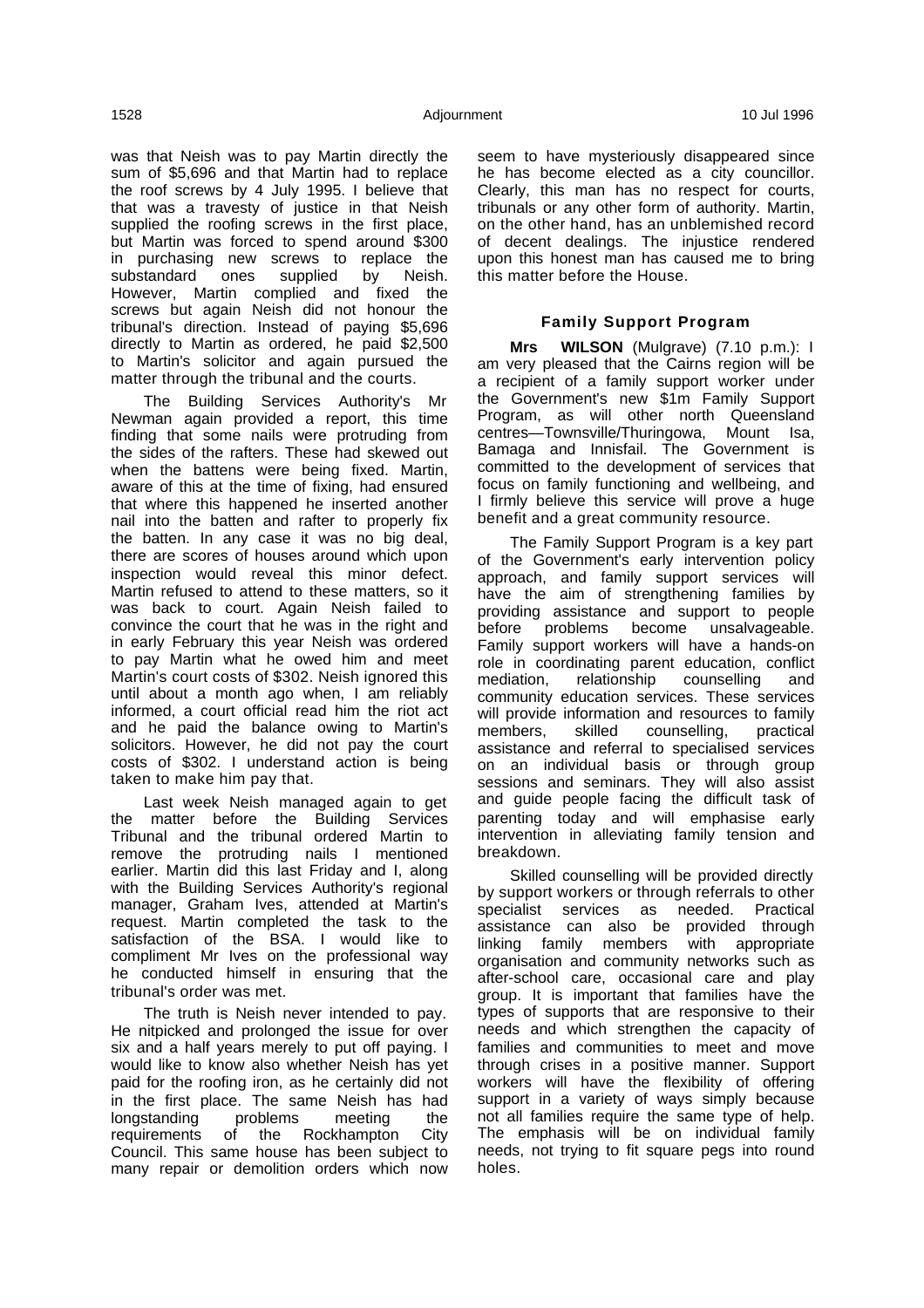Until now, there has been a yawning gap in the services for families experiencing early stages of development or conflict with resources primarily directed to a pound of cure rather than an ounce of prevention. The State Government acknowledges the need for services aimed at picking up the pieces after family breakdowns. However, there is a need to meet the call from families for early intervention and preventive support programs. This new service will provide a safety net whereby families can seek some counselling or other support services to address issues before they lead to breakdown or potential child abuse or neglect.

Referrals to family support services may be made by family members themselves, other organisations or protective services in juvenile justice area offices. A strong working partnership between family support services and the department will be developed and all child protection concerns will be referred to protective service divisions for appropriate action. Support workers will be highly visible in the Cairns community so all families will become aware of the service. Despite being located in the existing community organisation, support workers will not be centre based.

The family support concept is a mobile and pro-active one and is free. Networking through outreach and through positive publicity such as speaking at local service clubs, fetes and sporting associations will be an important element of family support workers' jobs—to ensure that they are known to the community and are readily accessible.

In areas such as the Cairns region where there is a high proportion of Aboriginal and Torres Strait Islander people, the family support workers must develop strong skills with local elders and the ATSI community. The service must also be sensitive to cultural issues. As the Minister for Families has outlined previously, the 22 family support workers will be located in existing community organisations to ensure a grassroots, practical approach and to maximise networking with other local services. Applications from interested community organisations to work with the family support workers have been called already and the service will be up and running in the next couple of months. I commend the Family Support Program to the House and to this State. It will be for the benefit of families who have been looking for support such as this over the last few years.

### **Nathan Road Wetlands**

**Hon. D. M. WELLS** (Murrumba) (7.15 p.m.): Improbably nestled within a ring of heavily built-up urban areas and overlooking Deception Bay from the north coast of the Redcliffe peninsula there is an extensive area of wetlands which is home to 182 species of birds. That includes three exotic species, six rare species and one threatened species.

### **Mr Palaszczuk:** Any endangered?

**Mr WELLS:** The threatened species are the endangered ones, and there is one of those. The birds concentrate around the large ephemeral lake, which is an important habitat for wader birds. There are many koalas and swamp wallabies as well as 11 species of frogs. In the adjacent waters of Deception Bay, the rare species of dolphin, the Pacific humpback dolphin, can be found. I know that the honourable member who just interjected is very interested in dolphin species. In the course of his duties as Opposition Natural Resources spokesman, I invite him to come down to the area to not only examine it but also to look for dolphins.

The former Labor Government provided the Redcliffe City Council with a grant of \$72,000 for the upgrading of this wetlands area, the long-term plan being the establishment of boardwalks and bird hides that would enable visitors to this surprising oasis of wildlife to get closer to the nature that they were observing. These wetlands are unique in that they constitute an area of extraordinary biodiversity just minutes from a major city. The Nathan Road wetlands are not Kakadu, but after a big wet, if one stands a while and just looks at the bird life, one might very well feel as if that fact was not terribly important.

It is in this unique location that Transtate wants to build a canal estate. Some time ago, Transtate made application to the Redcliffe City Council for approval of its development plan to build its canal estate. Redcliffe City Council postponed the decision on the development application, the clear message being that the development application was inadequate. Council gave Transtate until September. That provided the opportunity for consultation between Transtate and the local environmental groups. Perhaps if the developers were prepared to make genuine concessions that would have allowed a buffer to be created between the canals and the wetlands area, an environmentally sustainable compromise could have been reached.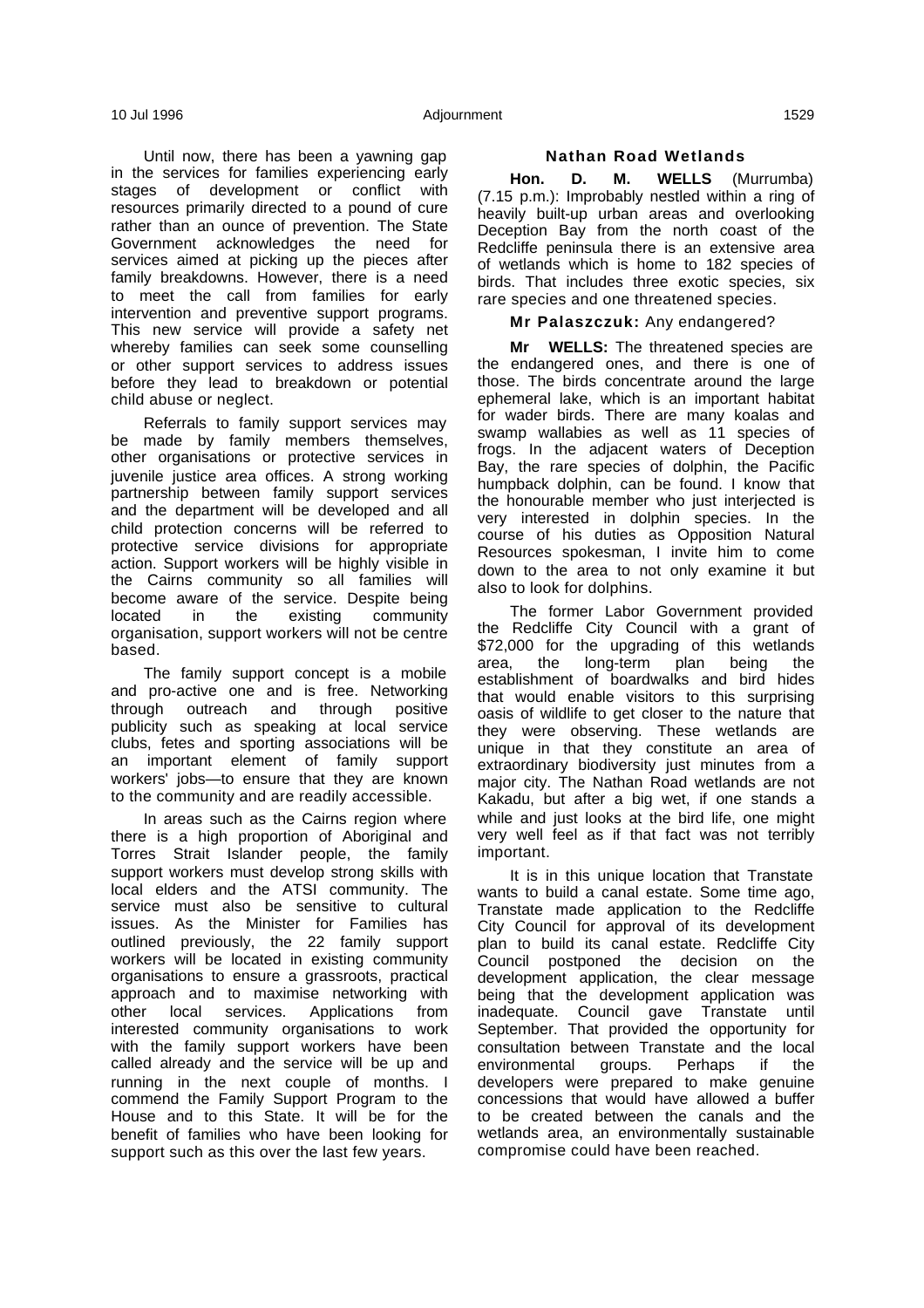The possibility of that was terminated by the recent action of the Minister for Local Government. On 1 July, the Minister wrote to the Redcliffe City Council instructing the council, pursuant to section 5.1 of the Local Government Planning and Environment Act 1990, to decide the matter at council's general meeting, which was set down for 24 July 1996. That was the first that the council had heard of the Minister's concern in respect of this matter. There was no consultation; there were no friendly inquiries about the process; there was no offer of State assistance in addressing the issues before council. There was just a brutal directive that the matter was to be decided.

Yesterday, the Minister told Parliament that there will be no ministerial rezoning. She says that she gave the instruction because the application had been postponed three times. However, she stated frankly that that was in part necessitated by slow responses from the Government of which she is a member. What she has achieved by her interference is to remove the possibility of a community consensus on the issue of the development.

The one ray of hope is the Minister's undertaking that she will not be doing a ministerial rezoning. That leaves council free to make its own decision, even if not at a time of its own choosing. There are certainly many reasons for the council to reject the application. There are important town planning issues. The proposed canal estates will add considerably to ratepayers' costs for water and sewerage. The additional population will add to the traffic congestion that is starting to become serious at peak times on the Redcliffe peninsula as it is already a very closely settled area. Insufficient parkland has been set aside for the area. Also, the people of Redcliffe have not been told what the costs would be.

To fix up all of these things, I expect that it would cost in excess of \$4m, which is more than one-quarter of the council's capital works budget. Now that the council has been assured by the Minister that there is going to be no ministerial rezoning if council rejects the Transtate application, it is up to the council to decide this issue on its merits. If councillors are inclined to support it, they should be up front with the people of Redcliffe about the costs. What will be the initial and the yearly costs of the additional public facilities and what will be the extent of environmental damage to the Nathan Road wetlands?

Time expired.

### **Pharmaceuticals Benefits**

**Mr RADKE** (Greenslopes) (7.20 p.m.): I rise to bring to the attention of the House a very important matter of public interest. The matter I raise is the current access to pharmaceuticals, an issue for all of us. Constituents within my electorate of Greenslopes have brought this issue to my attention.

In one particular case, a constituent of mine requires immunosuppressive drugs after receiving a heart transplant in 1987. On 16 April 1996 he visited PA Hospital and was informed that they were not filling repeat scripts issued at another public hospital. He was advised that internal scripts would be filled and that he should make an appointment or visit a private pharmacist.

The normal funding support agency for outpatient pharmaceuticals is the Commonwealth Pharmaceuticals Benefits Scheme. The Princess Alexandra Hospital applies a policy of referring patients back to their general practitioner as soon as practical after discharge to maintain the familiarity of that practitioner with the patient's care and to ensure that hospital funding resources can be directed as much as possible to the care of acute inpatients. The general hospital policy with respect to outpatient prescriptions is for one month's supply of the drug to be dispensed, but not repeats except for drugs that the patient cannot access through the Pharmaceuticals Benefits Scheme. Prescriptions from other hospitals are honoured in the same way as if they were written at the PA—that is, one dispensing and advice of the need to see a private doctor for ongoing supplies. Special transplant drugs, such as Cyclosporin, are dispensed at the PA or other Queensland public hospitals as they are not available with subsidy through private pharmacies. With respect to drugs on the general Pharmaceuticals Benefits Scheme being supplied through a private pharmacy, where the usual dispensing quantity is too small for the patient's needs approval is given by the PBS for a larger quantity to be prescribed and dispensed.

Although my constituent may have suffered no net financial loss, this case highlights the need to address the issue of access to pharmaceuticals in an environment in which there are two systems of delivery. The Australian Health Ministers Advisory Council is reviewing access to pharmaceuticals and making recommendations on its findings. In June 1996 an interim report was available. I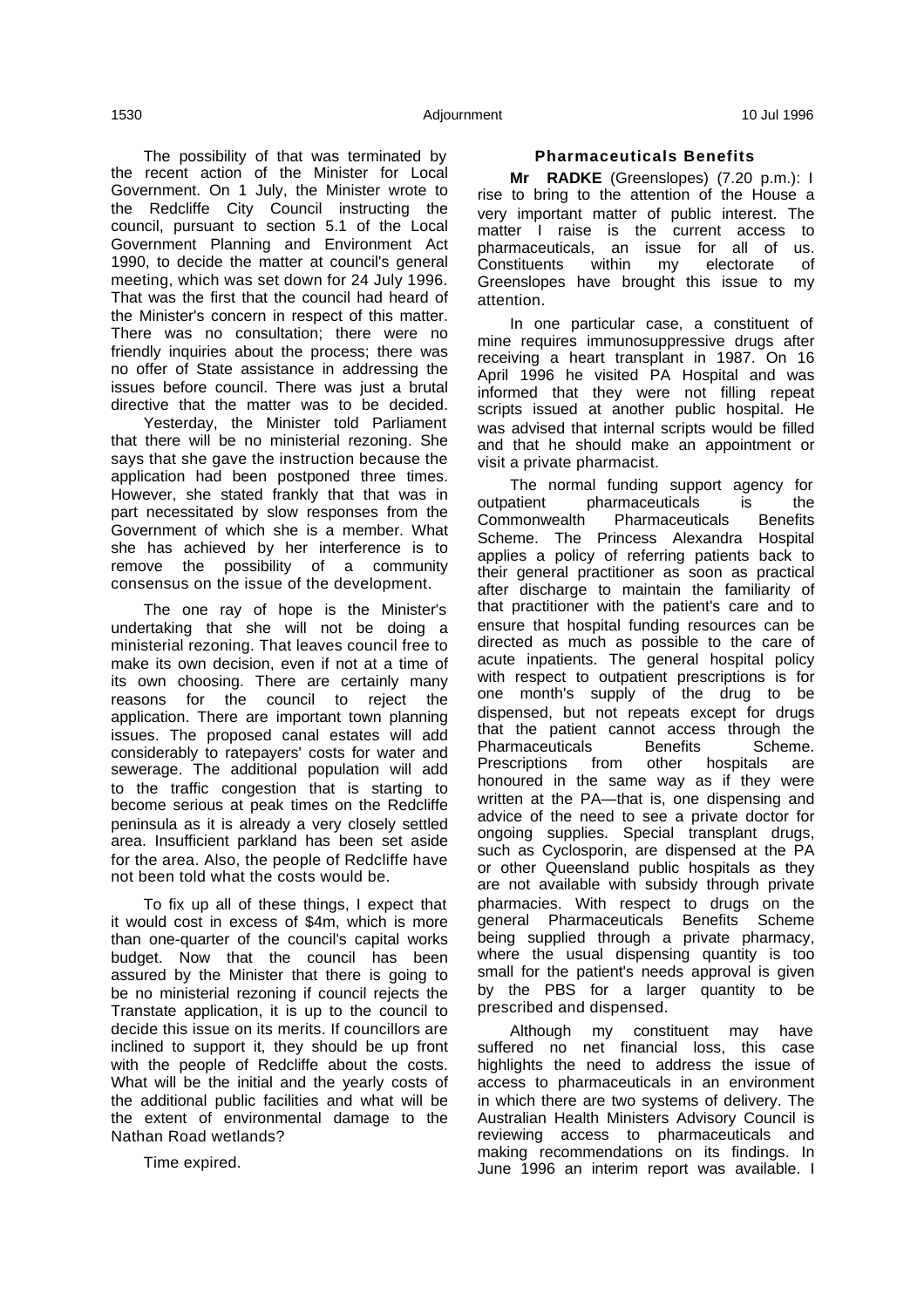understand that the report recognises the existence of broader issues being addressed under the COAG process and seeks to harmonise with these. I urge the Government to consider the report.

My constituent's case highlights that at present there are two systems which exist for the funding and supply of pharmaceuticals. Firstly, the Commonwealth Pharmaceuticals Benefits Scheme (PBS) primarily services the private outpatient sector at a cost of approximately \$2 billion per annum.<br>Alternatively, the State Public Hospitals the State Public Hospitals Scheme is funded through routine hospital budgets and costs approximately \$70m per annum. A fair and seamless interface between these systems should be our goal. An AHMAC working party has been established to review the supply of public sector funded pharmaceuticals to inpatients and outpatients in public hospitals and through the PBS, the Repatriation PBS and the highly specialised drugs arrangements. I believe that AHMAC should seek to improve the efficiency and fairness of access to pharmaceuticals to avoid the confusion faced by patients.

I stress that considerations for the delivery of pharmaceutical care should include: the positives and negatives of the options, the pharmaceutical standards, the current effectiveness and the potential effectiveness, the needs of patients, the efficiency and the budgetary requirements; quantification of listed and non-listed PBS/RPBS drug usages; pricing and cost implications associated with any changes; clinical issues associated with the options; possible gaps in any new arrangements and mechanisms to deal with these gaps; Commonwealth Grants Commission implications of changes to<br>functional arrangements and associated arrangements and associated funding adjustments; access issues for patients in isolated areas; and strategies for sharing the risk and responsibilities for growth in future financial outlays.

I understand that the working party is aiming to address the access issue to benefit many patients within our health system. This issue is a relevant issue which affects people daily. The review is looking at the very issue affecting my constituent—that is, the scope and limitations of the current access to pharmaceuticals. The problem my constituent experienced highlights opportunities for improving the relationship between outpatients and inpatients, private and public, as regards the distribution and administration of our access to pharmaceuticals.

Queenslanders' access to pharmaceuticals is a vital issue for many in our community. The review taking place has the potential to improve current methods of operation. Hopefully, the scenario my constituent faces will become simpler and its fairness will be ensured. Consequently, I look forward to the progress of the AHMAC review and its urgent consideration by the Government.

### **Performance of State Government**

**Mr DOLLIN** (Maryborough) (7.24 p.m.): It is little wonder that many people are becoming more and more disenchanted with the State Government, considering that Premier Borbidge and Treasurer Sheldon are using the people's money to gamble on the stock market and are selling off the people's assets. Suncorp is a public asset and has been paying excellent returns to Treasury for many years. In the last year alone it returned \$93m. If the Government is successful in this gamble, it will result in the loss of hundreds of jobs and the closure of the Maryborough Suncorp office and dozens of others throughout country Queensland.

Furthermore, the \$66 extra third-party slug to battling families was a gift to the insurance companies by the Treasurer. As statistics clearly show that fatalities and accidents per 100,000 of population have halved over the last 20 years, this should have resulted in a decrease, not an increase, in third-party charges. In addition, ambulance charges rose sharply this month, adding further burdens to families battling to make ends meet. Mr Borbidge is now considering slugging the workers further with a beer, tobacco and perhaps a fuel tax—that is, if the member for Gladstone will allow him to do it. May I suggest that if Mr Borbidge and Mrs Sheldon are so hell-bent on raising extra funds to fill Mrs Sheldon's \$200m toll black hole and for monopoly money to gamble on the stock market, they apply their tax to spirits and leave the working man's drink—beer—alone.

Ratepayers will be slugged to pay an extra \$35 per annum fire levy—another burden imposed by this Government on the backs of hard-pressed families. Another cost for families is the removal of the \$50 school uniform allowance, which was provided to ease the burden on parents sending children back to school. To add insult to injury, Premier Borbidge would now like to abolish award rates which will enable greedy employers to pay only the minimum wage—but, again, only if the member for Gladstone will allow him to do it.